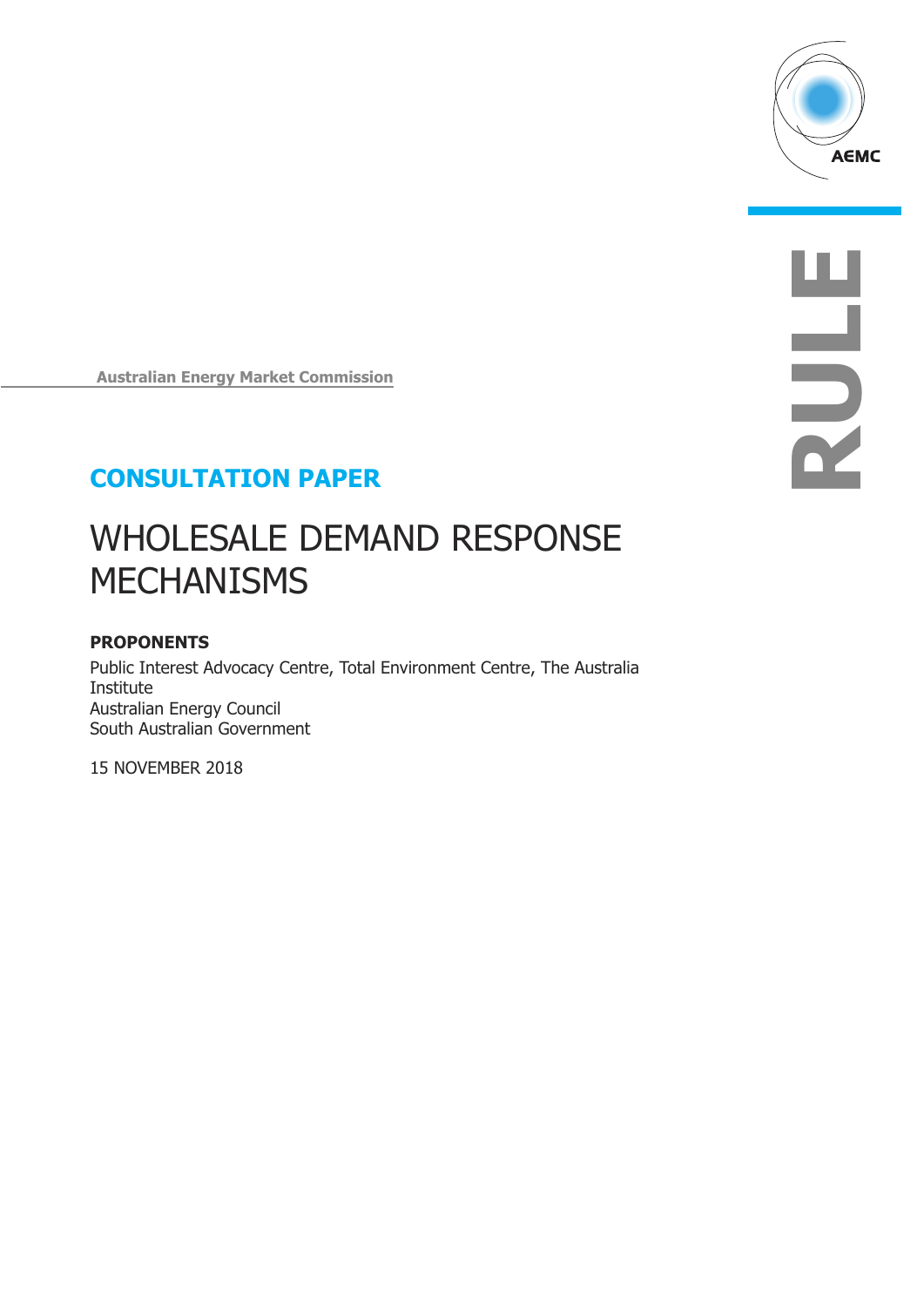## INQUIRIES

Australian Energy Market Commission PO Box A2449 Sydney South NSW 1235

E aemc@aemc.gov.au T (02) 8296 7800 F (02) 8296 7899

Reference: ERC0247

## **CITATION**

AEMC, Wholesale demand response mechanisms, Consultation paper, 15 November 2018

# ABOUT THE AEMC

The AEMC reports to the Council of Australian Governments (COAG) through the COAG Energy Council. We have two functions. We make and amend the national electricity, gas and energy retail rules and conduct independent reviews for the COAG Energy Council.

This work is copyright. The Copyright Act 1968 permits fair dealing for study, research, news reporting, criticism and review. Selected passages, tables or diagrams may be reproduced for such purposes provided acknowledgement of the source is included.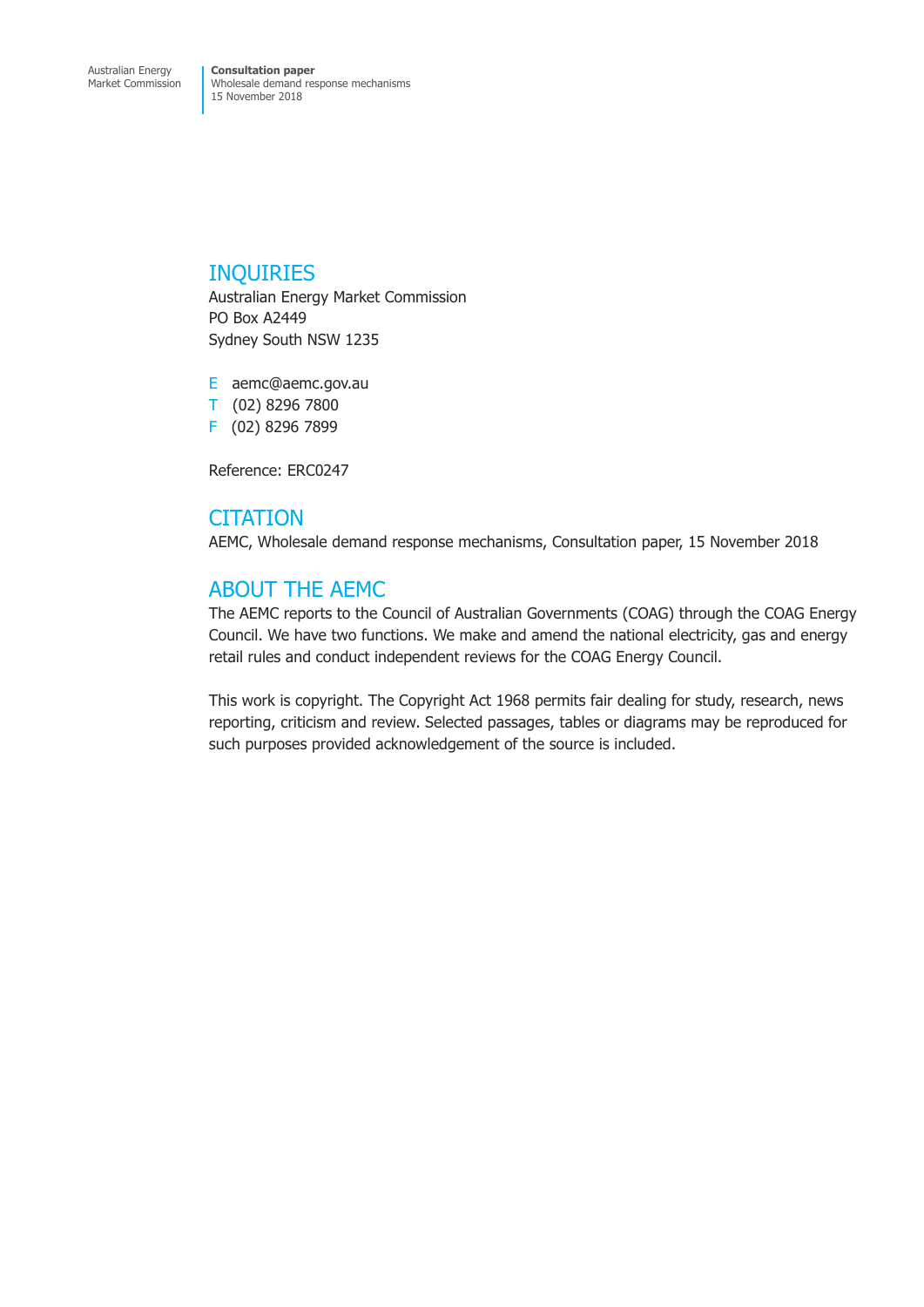# EXECUTIVE SUMMARY

The Commission has published this paper to commence stakeholder consultation on three rule change requests it has received seeking to facilitate wholesale demand response in the national electricity market (NEM):

- *Wholesale demand response mechanism* submitted by the Public Interest Advocacy Centre, Total Environment Centre and The Australia Institute.
- *Wholesale demand response register mechanism* submitted by the Australian Energy Council.
- *Mechanisms for wholesale demand response* submitted by the South Australian Government.

## **Background**

These rule change requests have been received at a time of significant transformation in the electricity industry,driven by government policy, changing consumer preferences and rapidly evolving technology. These changes are cause for consideration about the changes necessary for the long-term development of the NEM.

In July 2018, the Commission concluded its *Reliability frameworks review*. <sup>1</sup> In the final report, the Commission made a series of complementary recommendations, which aimed to support increased demand side integration into the wholesale market:

- The implementation of a voluntary, contracts-based short-term forward market. AEMO is currently undertaking work to develop a rule change request on this to submit to the AEMC shortly.
- Permitting consumers to engage multiple retailers/aggregators at the same connection point.
- Recognising demand response providers on equal footing with generators in the wholesale market and as such, being able to more readily offer wholesale demand response in a transparent manner.

The three rule change requests covered in this consultation paper relate to the third recommendation.

## **Context**

In the past, the demand side has been relatively passive in the wholesale market. Now, and increasingly in the future, the demand side is and will continue to contribute to efficient outcomes for consumers.

The demand side can provide a range of services and benefits that contribute to the security and reliability of the NEM. For example, it can assist with maintaining power system reliability by providing a substitute for generation in the wholesale market, assist with more efficiently utilising network capacity and therefore assist with reducing costs faced by consumers. It can

<sup>1</sup> AEMC, *Reliability frameworks review - final report*, July 2018, available at: https://www.aemc.gov.au/markets-reviewsadvice/reliability-frameworks-review.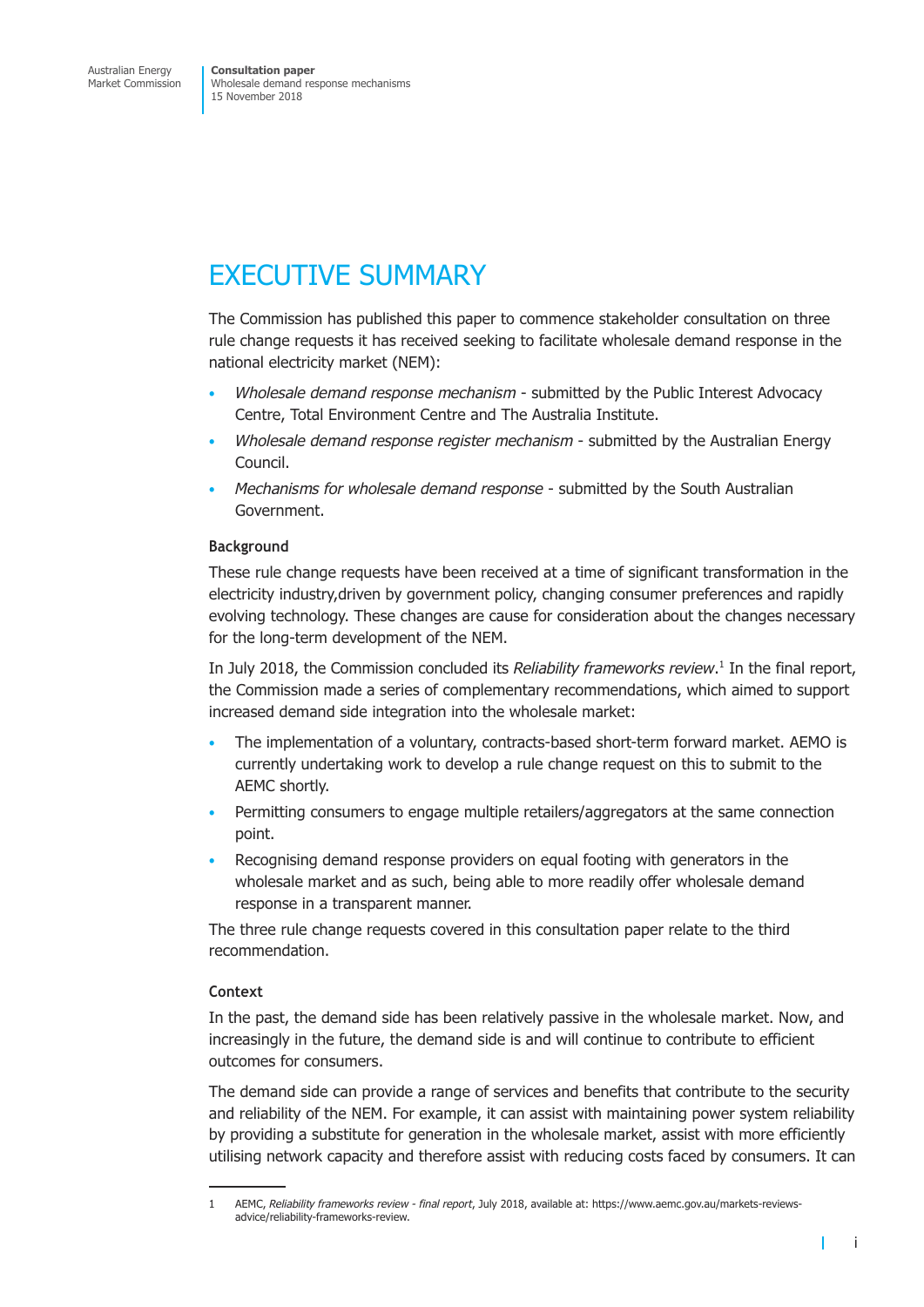also provide consumers with greater control and choice over the way they interact with the broader energy system.

The demand side is starting to develop and interact more with the market. Commercial and industrial consumers are dynamically responding to variations in wholesale prices. Some residential consumers can store energy generated on their rooftops to use later, or join with their neighbours to collectively form a virtual power plant. Other households use technology to adjust consumption across their household, providing demand response in a way that avoids any adverse impact on household comfort or consumer experience.

#### **Benefits of wholesale demand response**

The focus of this consultation process is on approaches to faciliating wholesale demand response in ways that benefit consumers. For a wholesale demand response mechanism to advance the NEO, the benefits it brings to consumers' need to outweigh the associated costs.

Wholesale demand response changes the quantity of electricity bought in the wholesale market and can be used to manage spot price exposure, or to help market participants manage their positions in the contract market.

In the short-term, wholesale demand response helps to address a tight-supply demand balance since it can be a lower-cost resource than peaking generation. It also provides another source of flexibility within the market. In the long term, efficient wholesale demand response could lead to reduced need for peaking capacity as the demand side responds to higher prices.

Effective use of wholesale demand response can also help consumers manage their energy costs. Consumers can avoid high prices and shift consumption to times such as in the middle of the day when increased solar output lowers wholesale prices.

Faciliating wholesale demand response has the potential to lower wholesale prices and help manage the supply-demand balance at a lower cost. In order for these benefits to be realised, it is important that demand response is facilitated in the least cost way. The benefits of faciliating demand response needs to be weighed against the associated costs and implications of any mechanism that would be introduced.

## **Rule change requests**

Through these rule change requests, the rule proponents are seeking to address:

- the interaction between most consumers and the wholesale market is managed directly by a retailer, and so if the retailer doesn't offer a demand response product then consumers have no incentive to change their consumption
- difficulties for third party demand response providers to provide demand response products to consumers, either because of commercial barriers to enter the retail market, or difficulties gaining and maintaining the value of wholesale demand response.

The proponents have submitted three solutions for consideration: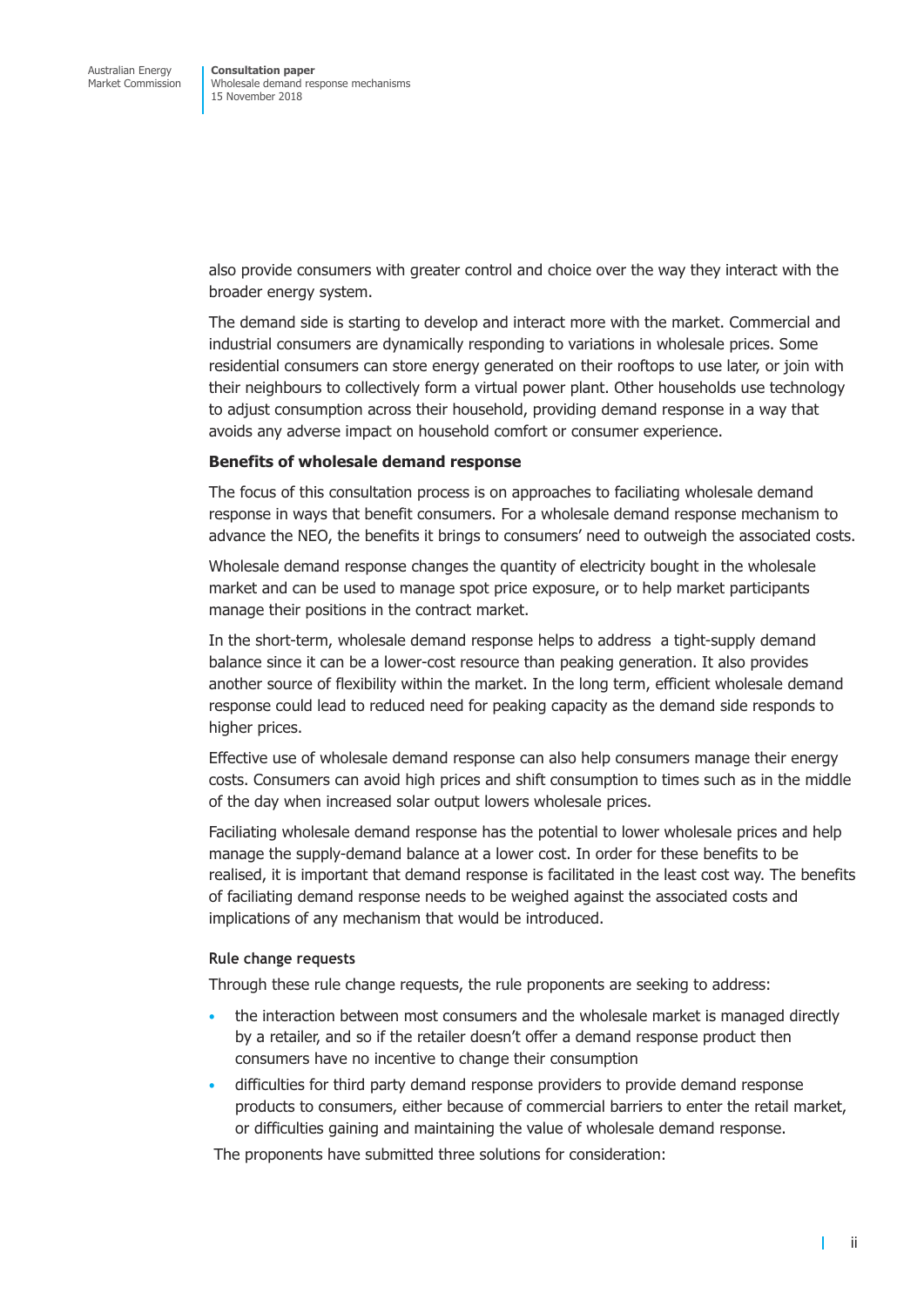- **1. Wholesale demand response mechanism**: a mechanism that would allow third parties to offer demand response into the wholesale electricity market in a transparent, scheduled manner.
- **2. Wholesale demand response register**: a proposal that would introduce an obligation for retailers to negotiate in good faith with third parties looking to provide wholesale demand response through a register.
- **3. Separate wholesale demand response market**: a proposal for the introduction of a transitionary, separate market for wholesale demand response.

The Commission is seeking stakeholder feedback on these proposals, and on the questions set out in this consultation paper. In addition, the Commission has outlined a mechanism for compensating consumers in the event of reliability related load shedding. This mechanism is a possible option that may assist with the facilitation of demand response and could complement other changes to the regulatory framework to enable consumers to undertake demand response.

Submissions to this paper are due on 21 December 2018.

## **Interaction with trials and studies**

AEMO and ARENA are assisting the rule change process through trials or studies that leverage existing ARENA projects or the knowledge of ARENA project participants. AEMO and ARENA held a workshop on 26 October 2018 with ARENA project participants, which AEMC staff attended. This workshop sought to determine whether there were some projects AEMO and ARENA could facilitate to inform the rule change process.

Any trials or studies undertaken by AEMO and ARENA will provide input into the Commission's assessment of the rule change requests.

## **Timing and approach**

This consultation paper covers the proposals set out in the three rule change requests. The rule change requests have not yet been consolidated. The Commission will be considering the best approach to progressing the three rule change requests in a timely manner following stakeholder consultation. Given the complexity and broad scope of the issues covered by the rule change requests, the six month standard rule making process may need to be extended.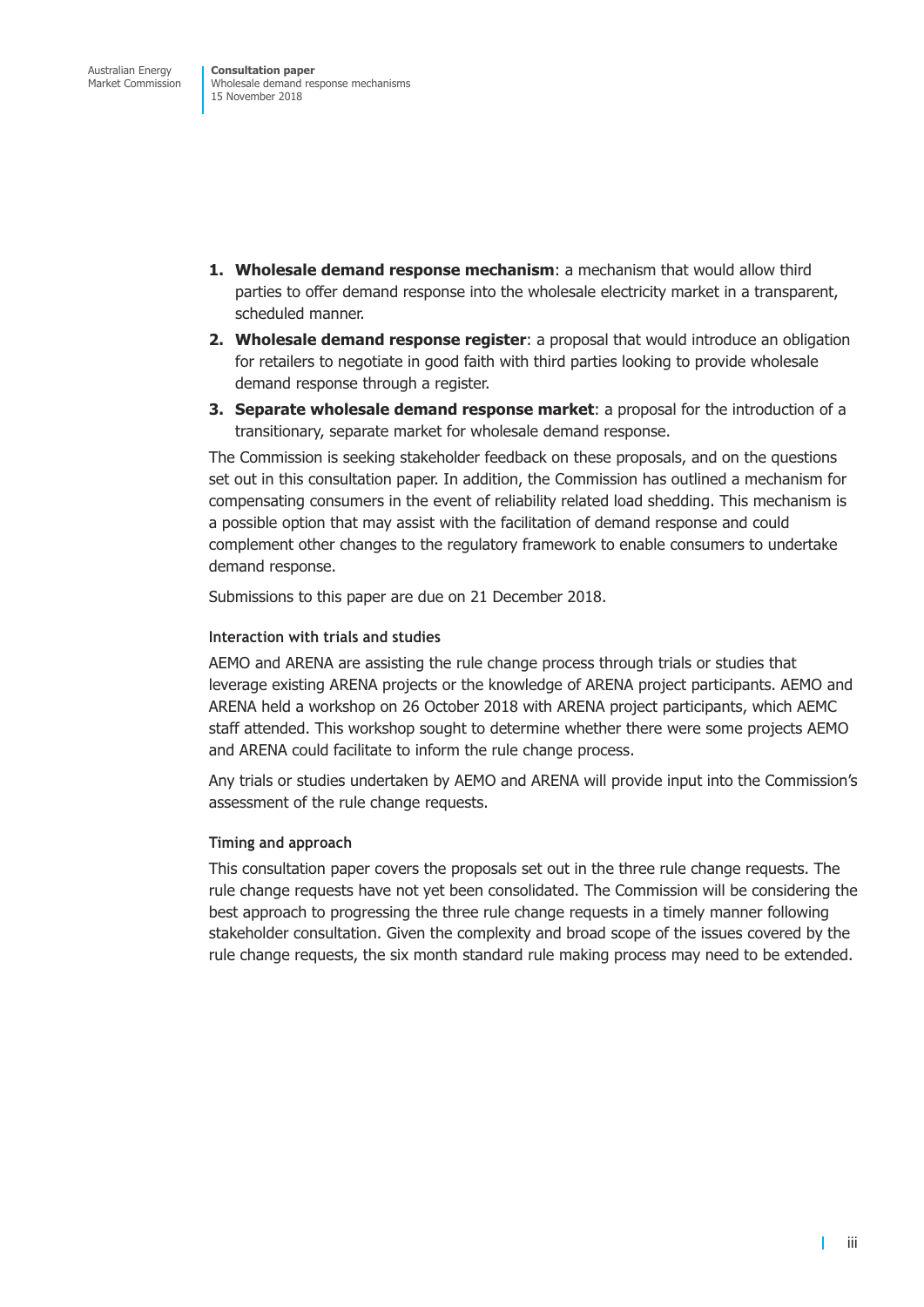# **CONTENTS**

| 1<br>1.1<br>1.2<br>1.3<br>1.4 | <b>Introduction</b><br>The rule change requests<br>Purpose of consultation paper<br>Timing of rule change process<br>Structure of consultation paper | $\mathbf{1}$<br>$\mathbf{1}$<br>$\frac{2}{3}$ |
|-------------------------------|------------------------------------------------------------------------------------------------------------------------------------------------------|-----------------------------------------------|
| $\overline{2}$                | <b>Background</b>                                                                                                                                    | 4                                             |
| 2.1                           | What is demand response?                                                                                                                             | $\overline{\mathcal{L}}$                      |
| 2.2                           | Context for these rule change requests                                                                                                               | 9                                             |
| 3                             | Details of the rule change requests                                                                                                                  | 10                                            |
| 3.1                           | Issues identified                                                                                                                                    | 10                                            |
| 3.2                           | Proposed rule changes                                                                                                                                | 10                                            |
| 3.3                           | Proponents' expected costs and benefits of the proposed rule changes                                                                                 | 13                                            |
| 4                             | <b>Assessment framework</b>                                                                                                                          | 16                                            |
| 4.1                           | Contributing to achieving the NEO and NERO                                                                                                           | 16                                            |
| 4.2                           | Making a more preferable rule                                                                                                                        | 17                                            |
| 4.3                           | Northern Territory                                                                                                                                   | 17                                            |
| 4.4                           | Proposed assessment framework                                                                                                                        | 18                                            |
| 5                             | <b>Issues for consultation</b>                                                                                                                       | 22                                            |
| 5.1                           | Extent of the issue being addressed                                                                                                                  | 22                                            |
| 5.2                           | Benefits of making a change                                                                                                                          | 29                                            |
| 5.3                           | Costs of making a change                                                                                                                             | 39                                            |
| 5.4                           | <b>Baselines</b>                                                                                                                                     | 42                                            |
| 5.5                           | Retailer participation                                                                                                                               | 44                                            |
| 5.6                           | Inclusion of embedded generation and energy storage                                                                                                  | 45                                            |
| 5.7                           | Thresholds for participation                                                                                                                         | 45                                            |
| 5.8                           | Implementation timeframes                                                                                                                            | 46                                            |
| 6                             | Lodging a submission                                                                                                                                 | 48                                            |
|                               | <b>Abbreviations</b>                                                                                                                                 | 49                                            |
|                               | <b>APPENDICES</b>                                                                                                                                    |                                               |
| A<br>A.2<br>A.3               | Wholesale demand response mechanism<br>The role of baselines<br>A.1<br>Settlement<br>Other considerations                                            | 51<br>51<br>56<br>60                          |
| B                             | Separate wholesale demand response market                                                                                                            | 62                                            |
| B.1                           | Overview of proposal                                                                                                                                 | 62                                            |
| B.2                           | Role of a baseline                                                                                                                                   | 63                                            |
| B.3                           | Settlement                                                                                                                                           | 63                                            |
| B.4                           | Rationale for a separate market                                                                                                                      | 65                                            |
| C                             | Wholesale demand response register                                                                                                                   | 67                                            |
| C.1                           | How will the register be established?                                                                                                                | 67                                            |
| C.2                           | What will be included in the register?                                                                                                               | 67                                            |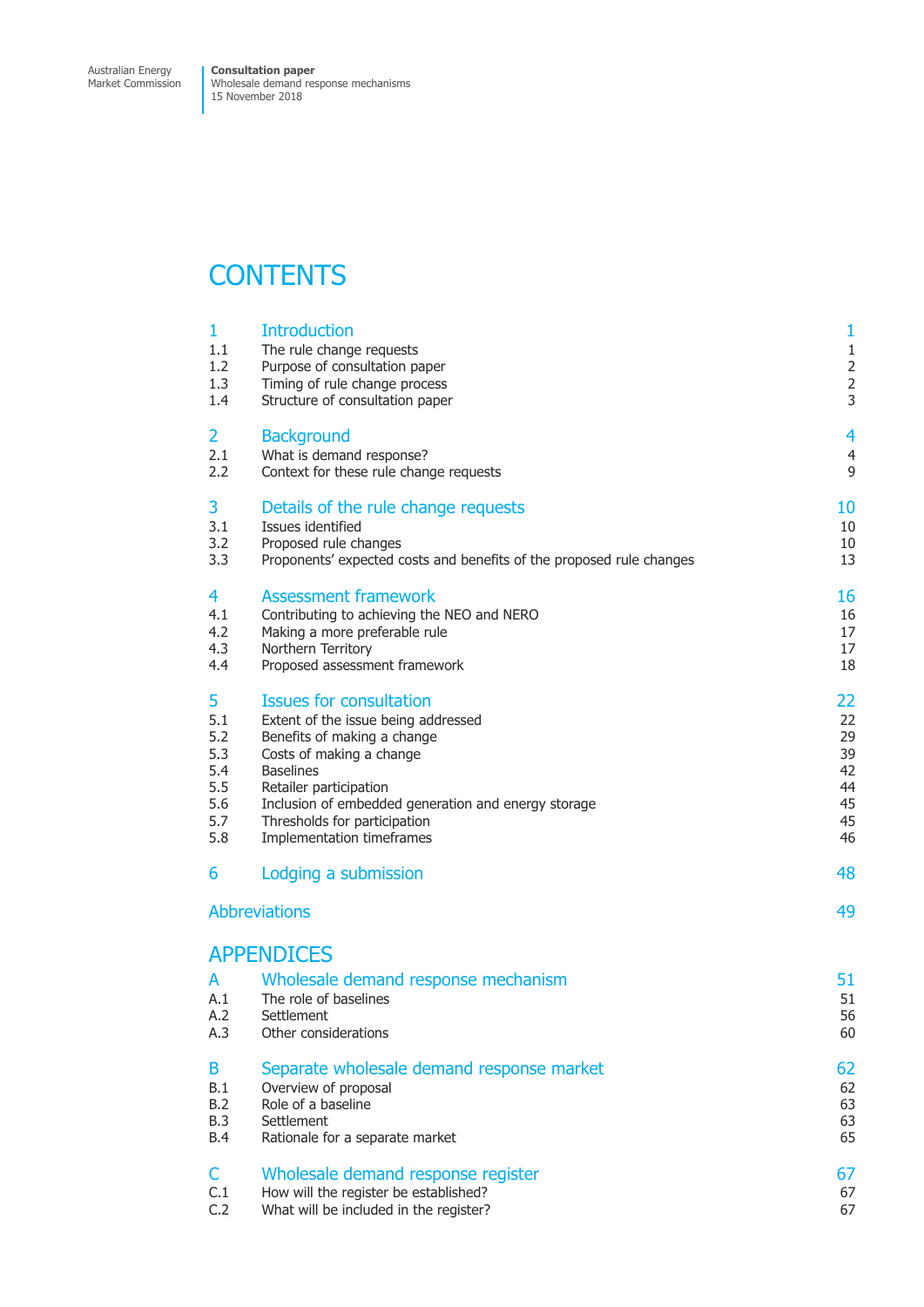| C.3<br>C.4                                                                                                                                                                                                                                                                                                                                 |                | What are the obligations associated with the register?<br>Extensions to AEC proposal | 68<br>70                         |
|--------------------------------------------------------------------------------------------------------------------------------------------------------------------------------------------------------------------------------------------------------------------------------------------------------------------------------------------|----------------|--------------------------------------------------------------------------------------|----------------------------------|
| Load shedding compensation mechanism<br>D<br>D.1<br>Possible issue due to the allocation of the risk of load shedding<br>D.2<br>How the LSCM addresses this issue<br>D.3<br>How the LSCM might work in practice<br>Relationship to proposals set out in the rule change requests<br>D.4<br>Possible benefits and issues of the LSCM<br>D.5 |                |                                                                                      | 75<br>75<br>76<br>77<br>77<br>78 |
|                                                                                                                                                                                                                                                                                                                                            | <b>TABLES</b>  |                                                                                      |                                  |
|                                                                                                                                                                                                                                                                                                                                            | Table $2.1$ :  | Four types of demand response in the NEM                                             | 4                                |
|                                                                                                                                                                                                                                                                                                                                            | Table D.1:     | Comparison of LSCM and the wholesale demand response mechanism                       | 78                               |
|                                                                                                                                                                                                                                                                                                                                            | <b>FIGURES</b> |                                                                                      |                                  |
|                                                                                                                                                                                                                                                                                                                                            | Figure $2.1$ : | Wholesale demand response under current arrangements                                 | 7                                |
|                                                                                                                                                                                                                                                                                                                                            | Figure $5.1$ : | Differences between actual and baseline consumption                                  | 34                               |
|                                                                                                                                                                                                                                                                                                                                            | Figure $5.2$ : | Scheduling 'negawatts' would lead to supply-demand imbalance                         | 35                               |
|                                                                                                                                                                                                                                                                                                                                            | Figure $5.3$ : | Baseline used to quantify demand response                                            | 42                               |
|                                                                                                                                                                                                                                                                                                                                            | Figure A.1:    | Formalised baselines                                                                 | 52                               |
|                                                                                                                                                                                                                                                                                                                                            | Figure B.1:    | Separate wholesale demand response market                                            | 63                               |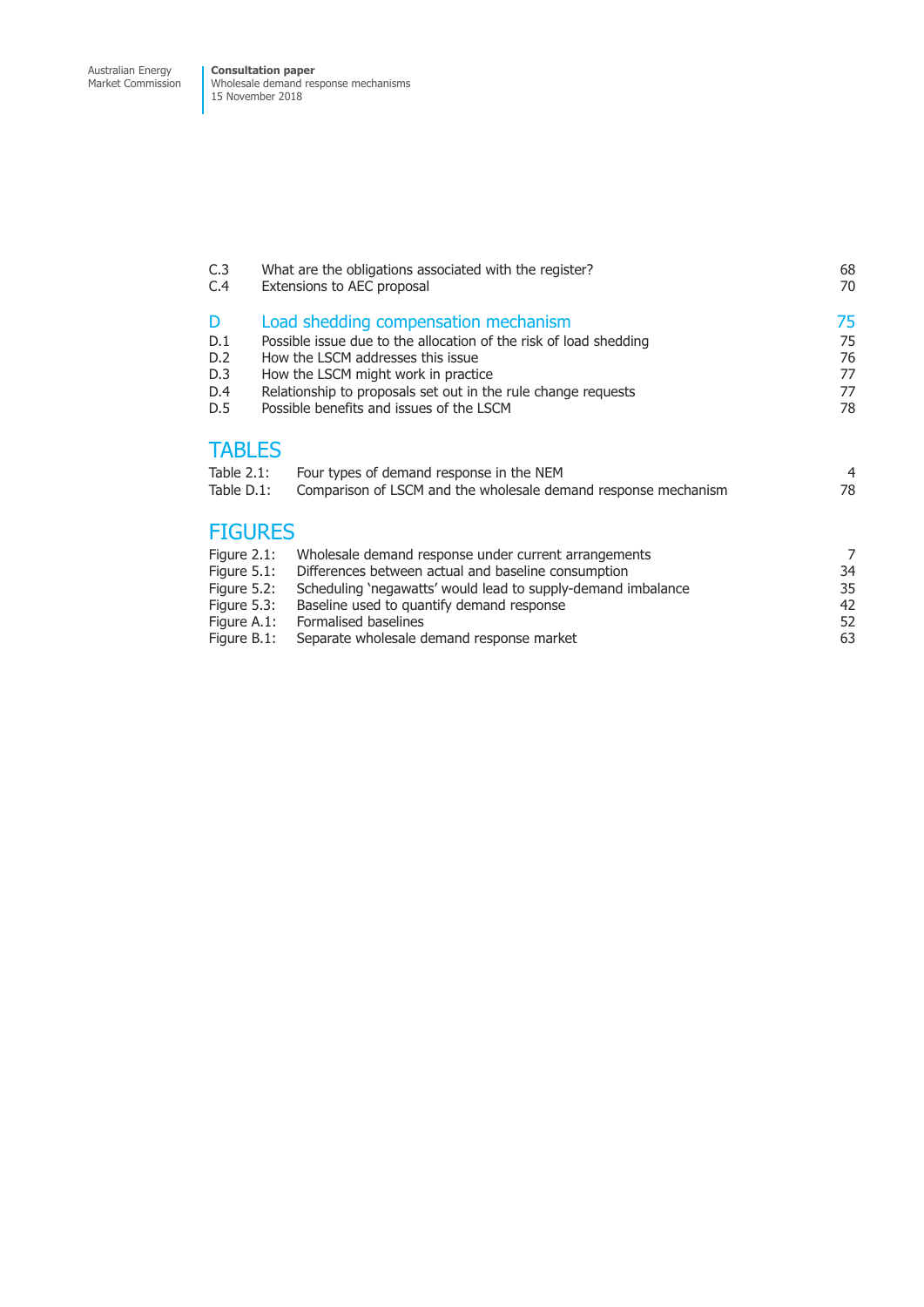# <span id="page-7-0"></span>1 INTRODUCTION

# 1.1 The rule change requests

In July 2018, the Australian Energy Market Commission (AEMC or Commission) published the final report for its *Reliability frameworks review*. <sup>2</sup> In the final report, the Commission made a series of complementary recommendations aimed at supporting increased demand side integration into the wholesale market. <sup>3</sup> These recommendations did not aim to lock in a particular type of demand response, but instead left it open for different types of demand response to be provided in the wholesale market in the future. This recognises that new technologies and new business models evolve over time. The recommendations were that: 4

- A voluntary, contracts-based short-term forward market be implemented that would allow participant-to-participant trading of financial contracts closer to real time than is currently readily possible. This would provide the demand side with more opportunities to lock in price certainty, and so make it easier for large consumers to engage in the wholesale market and provide demand response (i.e. changeconsumption) in response to expected wholesale prices. 5
- Consumers should be allowed to engage multiple retailers/aggregators at the same connection point (known as multiple trading relationships), promoting competition between retailers, supporting new business models for demand response and providing consumers with greater opportunities to engage in wholesale demand response with parties other than their incumbent retailer.
- Demand response providers should be able to be recognised on equal footing with generators in the wholesale market and so be able to more readily offer wholesale demand response in a transparent manner to the Australian Energy Market Operator (AEMO).

Since publishing the final report, the Commission has received three rule change requests relating to the third recommendation:

- On 31 August 2018, the Total Environment Centre (TEC), the Australia Institute (TAI) and the Public Interest Advocacy Centre (PIAC) submitted a rule change request to the Commission seeking to introduce a **wholesale demand response mechanism**. This mechanism would allow third parties (i.e. those who are not the financially responsible market participant (FRMP) - usually a retailer - for a consumer) to offer demand response into the wholesale electricity market in a transparent, scheduled manner. 6
- On 18 October 2018, the Australian Energy Council (AEC) submitted a second, related rule change request to the Commission, seeking to introduce an obligation for retailers to negotiate in good faith with third parties looking to provide wholesale demand response

т

<sup>2</sup> AEMC, *Reliability frameworks review - final report*, July 2018.

<sup>3</sup> These recommendations are discussed in more detail in chapter 2.

<sup>4</sup> AEMC, *Reliability frameworks review - final report*, July 2018, p. 45.

<sup>5</sup> AEMO has started undertaking work to design a possible short term forward market.

<sup>6</sup> This rule change request is available on the AEMC website under project code ERC0247. See: https://www.aemc.gov.au/rulechanges/wholesale-demand-response-mechanism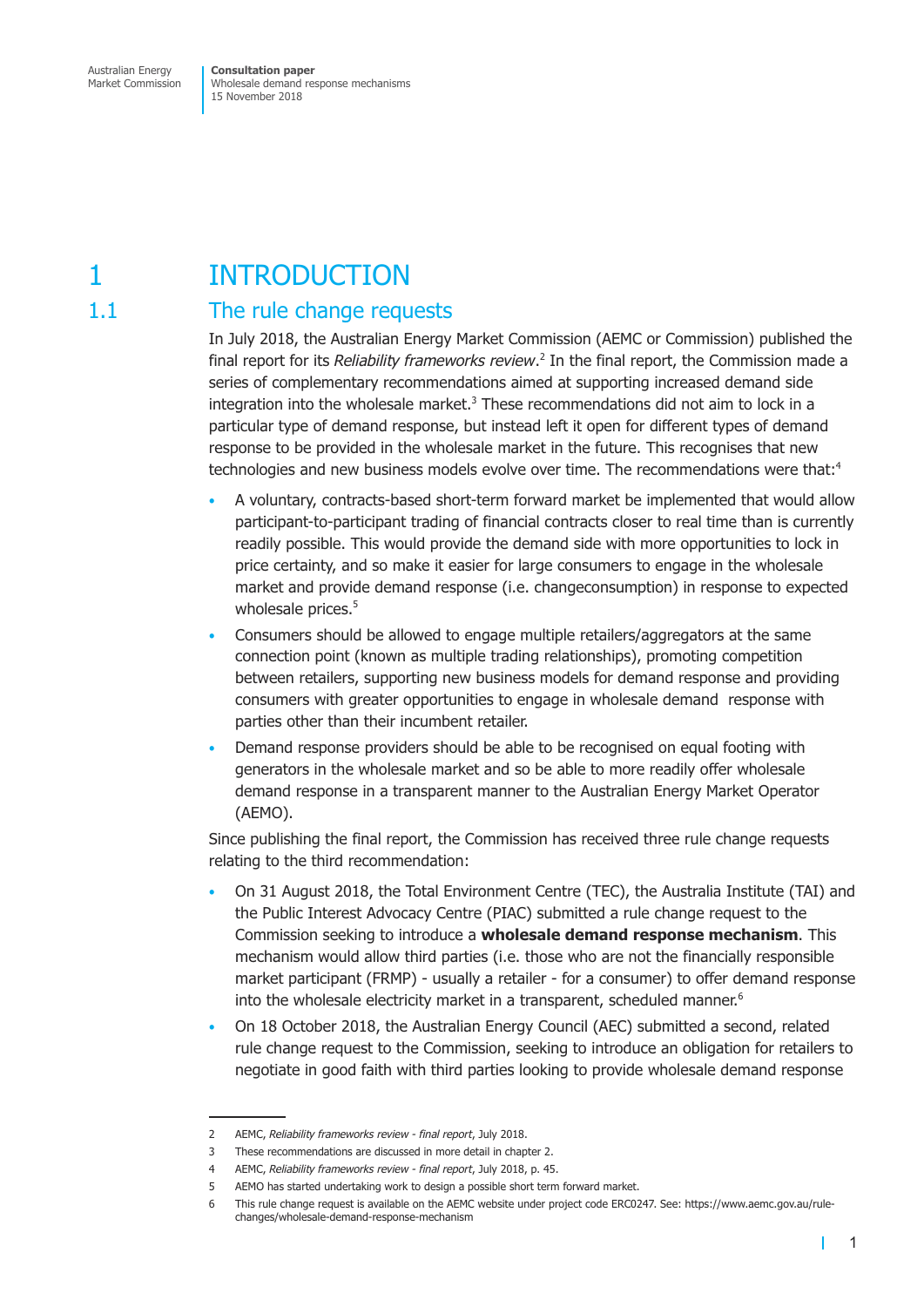> <span id="page-8-0"></span>through a **wholesale demand response register**. These third parties would also be scheduled in the wholesale market. 7

• On 30 October 2018, the South Australian Government submitted a third, related rule change request to the Commission. As with the first rule change request, this proposal would change the regulatory framework to allow third parties to offer wholesale demand response into the wholesale market. The rule change request also proposed the introduction of a transitionary market for wholesale demand response, a **separate wholesale demand response market**. 8

This consultation paper covers the proposals set out in the three rule change requests.

# 1.2 Purpose of consultation paper

This consultation paper has been prepared to facilitate public consultation on the rule change requests and to seek stakeholder submissions.

This paper:

- sets out a summary of, and a background to, the rule change requests
- identifies a number of questions and issues to facilitate the consultation on these rule change requests
- outlines the process for making submissions.

We welcome submissions on this consultation paper. We also welcome interested stakeholders to contact us if they would like to meet with us to discuss this consultation paper or related issues.

All enquiries on this project should be addressed to Declan Kelly on (02) 8296 7861 or Declan.Kelly@aemc.gov.au.

# 1.3 Timing of rule change process

Given the complexity and broad scope of the issues covered by the rule change requests, the six month standard rule making process may need to be extended depending on feedback provided by stakeholers. In addition, the receipt of multiple, related rule change requests may necessitate an extended period of consultation to consider the detail of the various options proposed.

There is a strong desire, particularly given the current tight supply-demand balance, to introduce a mechanism to faciliate demand response sooner rather than later.<sup>s</sup>

Therefore, in contemplating the timeframes for these rule change requests, the Commission needs to balance these two considerations against each other.

г

<sup>7</sup> This rule change request is available on the AEMC website under project code ERC0248. See: https://www.aemc.gov.au/rulechanges/wholesale-demand-response-register-mechanism

<sup>8</sup> This rule change request is available on the AEMC website under project code ERC0250. See: https://www.aemc.gov.au/rulechanges/mechanisms-wholesale-demand-response

<sup>9</sup> This point was made in the rule change requests submitted by PIAC, TEC and TAI, and the South Australian Government. PIAC, TEC and TAI, *Wholesale demand response mechanism - rule change request*, p. 11; South Australian Government, *Mechanisms for wholesale demand response - rule change request*, p. 1.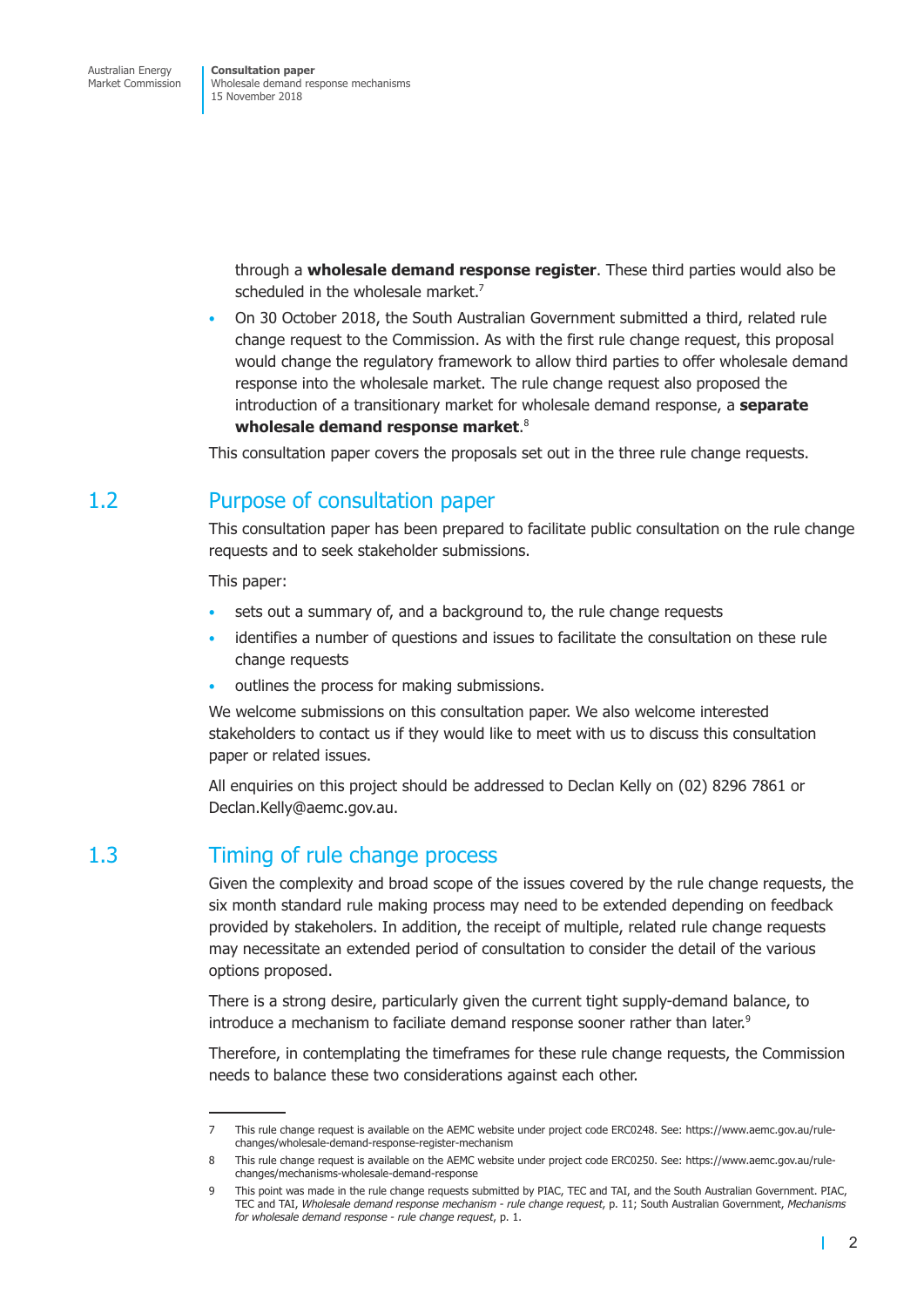<span id="page-9-0"></span>The Commission invites stakeholders to comment on the timing of the rule change process.

Once submissions are received and considered, the Commission will notify stakeholders of the timeframes and the process that will be adopted for these rule change requests.

## 1.4 Structure of consultation paper

The remainder of this consultation paper is structured as follows:

- Chapter 2 sets out background information relevant to these rule change requests
- Chapter 3 summarises the rule change requests
- Chapter 4 sets out the proposed assessment framework for consideration of these rule change requests
- Chapter 5 sets out a range of issues for stakeholder comment that are common between the three proposals
- Chapter 6 sets out how stakeholders can respond to this consultation paper
- Appendix A sets out issues for stakeholder comment that are specific to the wholesale demand response mechanism
- Appendix B sets out issues for stakeholder comment that are specific to the separate wholesale demand response market
- Appendix C sets out issues for stakeholder comment that are specific to the wholesale demand response register and two possible extensions to the register
- Appendix D describes a potential compensation mechanism for involuntary load shedding and issues for stakeholder comment in relation to the possible impacts of such a mechanism on wholesale demand response.

т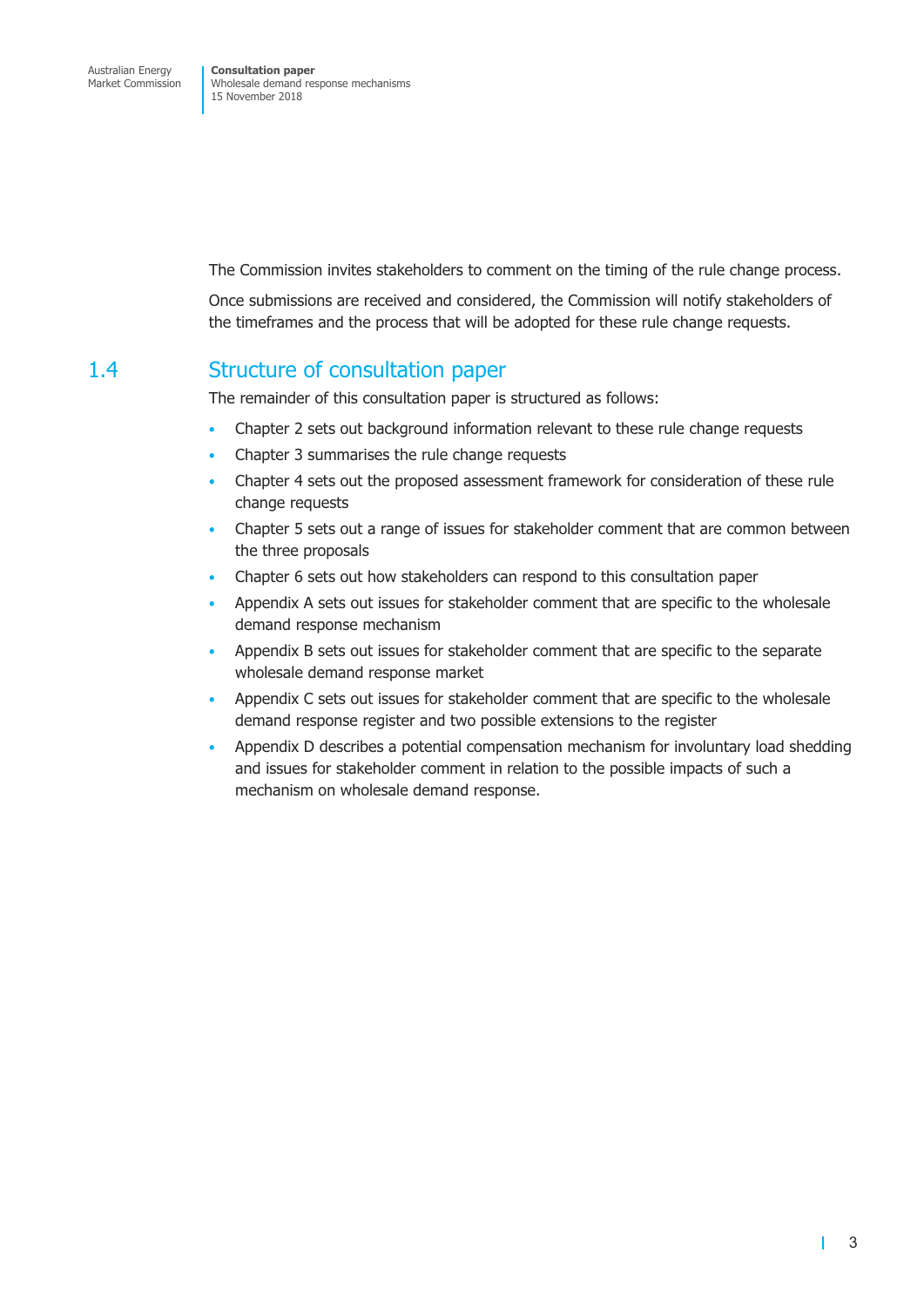<span id="page-10-0"></span>2 BACKGROUND

Demand response is likely to play an increasingly important role in the future of the national electricity market (NEM), notably as an alternative to peaking generation. This development is being driven by technological advancements allowing the demand side to become more dynamic. Further, there is a need for flexible and dispatchable resources on both the supply and demand side to accommodate the increasing penetration of variable renewable generation and changing consumer preferences. . As this transition continues, the contribution of the demand-side of the market to power system reliability is expected to increase.

This section explains what demand response is, and explores the context for these rule change requests.

# 2.1 What is demand response?

Demand response refers to consumers of electricity changing their level of consumption in the short-term in response to signals to do so.

There are different types of demand response: wholesale, emergency, network and ancillary services, as shown in the table below. While the equipment that provides these different types of demand response is often the same, the services provided are distinct. There are also clear interactions between these different types of demand response. For example, there are interactions between wholesale and emergency demand response. Emergency demand response is being considered in the *Enhancement to the RERT* rule change request. 10

The Australian Competition and Consumer Commission (ACCC) has also highlighted these interactions in its recent *Retail Electricity Pricing Inquiry*, noting that there are coordination issues to consider when it comes to demand response participating in different markets (e.g. high spot prices, which may incentivise wholesale demand response, may not occur at the same time as localised network issues).<sup>11</sup> It should also be noted that emergency demand response typically sits outside of the wholesale market.

| <b>TYPE</b>                            | <b>DESCRIPTION</b>                                                                                                                                                                                                 | <b>CURRENT STATUS</b>                                                                                                                                                                                                                  |
|----------------------------------------|--------------------------------------------------------------------------------------------------------------------------------------------------------------------------------------------------------------------|----------------------------------------------------------------------------------------------------------------------------------------------------------------------------------------------------------------------------------------|
| <b>Wholesale</b><br>demand<br>response | Demand response used to change<br>the quantity of electricity bought in<br>the wholesale market, which could<br>be used to manage spot price<br>exposure, or to help market<br>participants manage their positions | Due to the lack of transparency<br>around how much wholesale demand<br>response is currently being utilised, it<br>is difficult to draw firm conclusions<br>about how much demand response is<br>occurring in the NEM, or whether this |

#### **Table 2.1: Four types of demand response in the NEM**

<sup>10</sup> For more information, see: https://www.aemc.gov.au/rule-changes/enhancement-reliability-and-emergency-reserve-trader

<sup>11</sup> ACCC, *Restoring electricity affordability and Australia's competitive advantage, Retail Electricity Pricing Inquiry—Final Report*, June 2018, available at: https://www.accc.gov.au/publications/restoring-electricity-affordability-australias-competitive-advantage.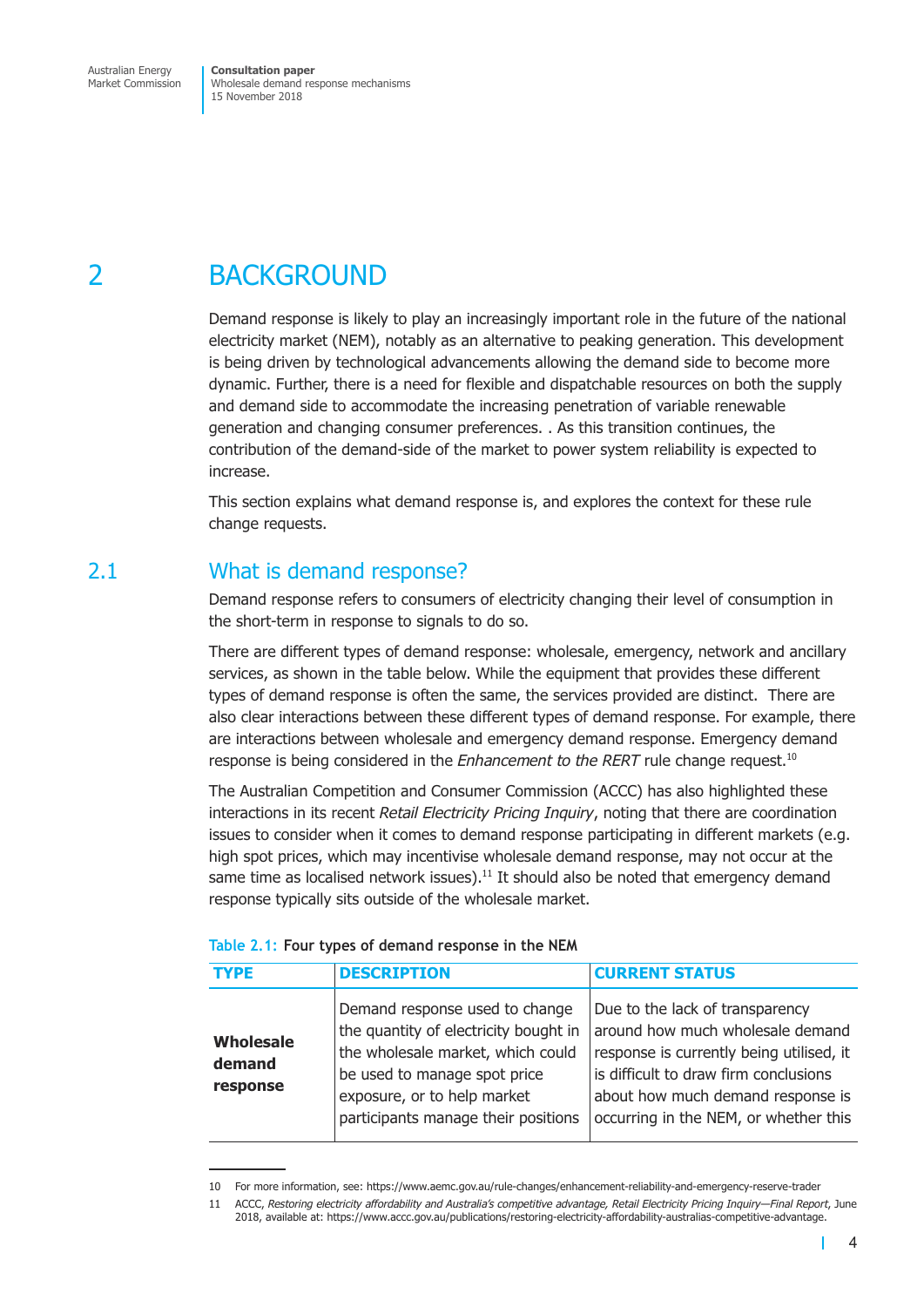| <b>TYPE</b>                                       | <b>DESCRIPTION</b>                                                                                                                                                                                                                               | <b>CURRENT STATUS</b>                                                                                                                                                                                                                                                                                                                                                                                                                                                                                                                                                                                                                                                               |
|---------------------------------------------------|--------------------------------------------------------------------------------------------------------------------------------------------------------------------------------------------------------------------------------------------------|-------------------------------------------------------------------------------------------------------------------------------------------------------------------------------------------------------------------------------------------------------------------------------------------------------------------------------------------------------------------------------------------------------------------------------------------------------------------------------------------------------------------------------------------------------------------------------------------------------------------------------------------------------------------------------------|
|                                                   |                                                                                                                                                                                                                                                  | level is efficient.                                                                                                                                                                                                                                                                                                                                                                                                                                                                                                                                                                                                                                                                 |
|                                                   | in the contract market.                                                                                                                                                                                                                          | Wholesale demand response is<br>the subject of these rule change<br>requests.                                                                                                                                                                                                                                                                                                                                                                                                                                                                                                                                                                                                       |
| <b>Ancillary</b><br>service<br>demand<br>response | Demand response employed for<br>providing ancillary services. For<br>example, responding quickly to<br>brief, unexpected imbalances in<br>supply and demand by participating<br>in the frequency control ancillary<br>service (FCAS) markets.    | Large energy users have used<br>demand response to provide FCAS.<br>Market ancillary service providers<br>(MASPs) can offer customers' loads<br>into FCAS markets. Currently, there<br>are two MASPs using demand<br>response to provide FCAS.                                                                                                                                                                                                                                                                                                                                                                                                                                      |
| <b>Emergency</b><br>demand<br>response            | Demand response employed by the<br>system operator during supply<br>emergencies, with the service<br>being centrally dispatched or<br>controlled to avoid involuntary load<br>shedding. This is generally provided<br>by out-of-market reserves. | Demand response can $-$ and<br>currently is $-$ participating in the<br>Reliability and Emergency Reserve<br>Trader (RERT).<br>The Commission is currently<br>considering ways to enhance the                                                                                                                                                                                                                                                                                                                                                                                                                                                                                       |
|                                                   |                                                                                                                                                                                                                                                  | RERT through its consideration of<br>AEMO's rule change request on<br>enhancing the RERT. <sup>12</sup>                                                                                                                                                                                                                                                                                                                                                                                                                                                                                                                                                                             |
| <b>Network</b><br>demand<br>response              | Demand response employed to<br>help a network business to provide<br>network services to consumers.                                                                                                                                              | The existing regulatory framework<br>provides a number of incentives and<br>obligations for non-network options<br>(including demand response) to be<br>adopted by a network service<br>provider where it is efficient to do so.<br>For example, the Demand<br>Management Incentive Scheme<br>(DMIS) provides distribution network<br>service providers (DNSPs) with an<br>incentive to undertake efficient<br>expenditure on relevant non-network<br>options relating to demand<br>management and the Demand<br>Management Incentive Allowance<br>(DMIA) mechanism provides an<br>allowance to DNSPs to undertake<br>innovative projects related to<br>demand management. The ACCC |

<sup>12</sup> Available at: https://www.aemc.gov.au/rule-changes/enhancement-reliability-and-emergency-reserve-trader.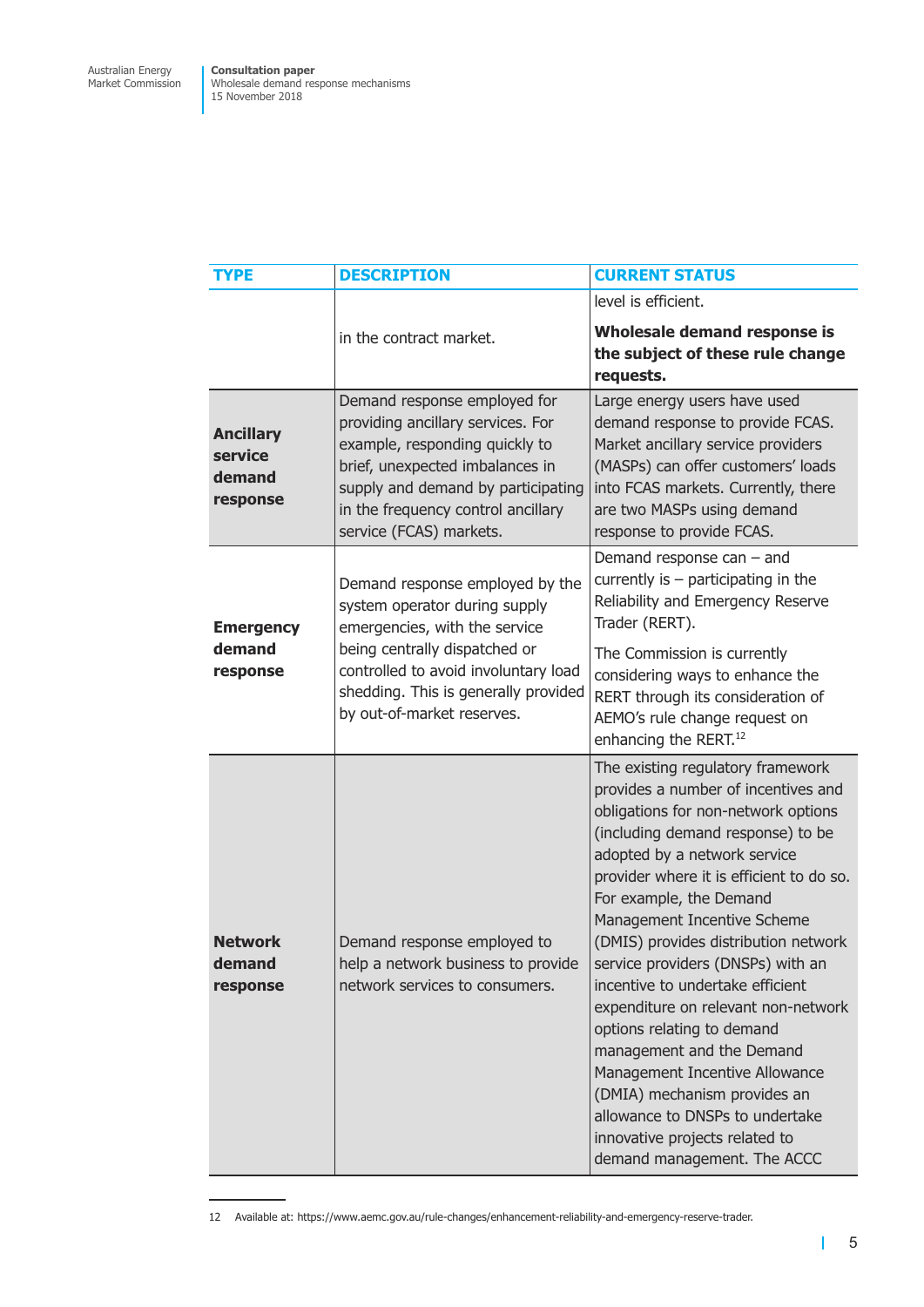| <b>TYPE</b> | <b>DESCRIPTION</b> | <b>CURRENT STATUS</b>                                                                                                                                                      |
|-------------|--------------------|----------------------------------------------------------------------------------------------------------------------------------------------------------------------------|
|             |                    | recommended in its Retail Electricity<br>Pricing Inquiry that both the DMIS<br>and DMIA be extended to also apply<br>to transmission network service<br>providers (TNSPs). |

An active demand-side, characterised by the presence of demand response, promotes efficient consumption of electricity. Consumers would be able to trade off consumption against price signals from across the power system. In practice, benefits from an active demand side would include consumers:

- electing to avoid consumption during local network peaks and defer investment in capital intensive networks
- adjusting consumption during scarcity to maintain the supply-demand balance, often at a lower cost than doing so with expensive peaking generation
- providing the least cost resource for maintaining the power system within its secure limits, e.g. by responding to and correcting frequency deviations
- providing a low cost, controllable resource to correct the supply demand balance in the place of involuntary load shedding.

Where consumers are able to effectively respond to prices, it would be an efficient outcome for consumers to "choose" their level of consumption based on the range of different services they can access or provide.

## **2.1.1 How does wholesale demand response work under the current arrangements?**

To provide wholesale demand response under the current arrangements, a consumer must be exposed to the spot price for electricity either directly (e.g. as a market customer) or indirectly (e.g. through a retailer), and must be able to change its exposure by changing its level of consumption in response to price.

A market customer sees price signals that enable it to respond to spot prices in line with its willingness to consume at different prices.

Energy retailers must source supply for their customers from the wholesale market. The spot price is currently set every 30 minutes,<sup>13</sup> and can fluctuate significantly depending on the conditions in the market in a given trading interval.

Energy retailers manage the risks associated with spot price volatility through the purchase of hedging products on the contract market and through vertical integration with generators.

This leads to a mismatch between the way most retailers purchase electricity and how they recover the costs from their customers. Small customers are generally charged a fixed rate for their energy consumption for a particular period of time, which removes price signals that

т

<sup>13</sup> On 1 July 2021, the settlement period for the electricity spot price will change from 30 minutes to five minutes to align operational dispatch and financial settlement.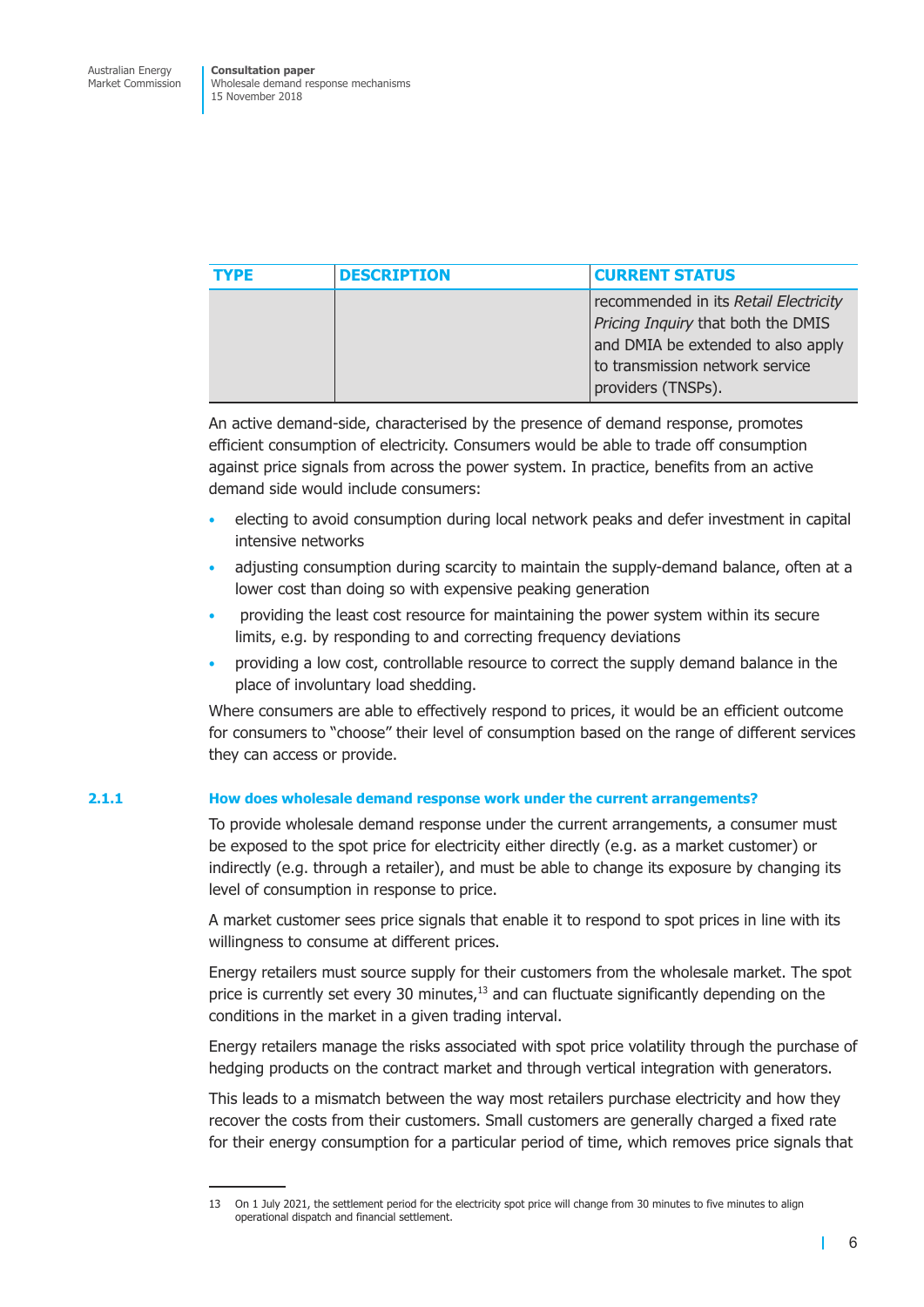<span id="page-13-0"></span>would otherwise enable small customers to reduce their consumption in response to changes in spot prices.



#### **Figure 2.1: Wholesale demand response under current arrangements**

Under the current arrangements, wholesale demand response is primarily undertaken through energy retailers (although, as mentioned above, some consumers may be able to participate directly in demand response by becoming a market customer). In some circumstances, it may be commercially beneficial for market customers, including retailers, to offer wholesale demand response to the extent that load curtailment may offset their exposure, if any, to the spot price.<sup>14</sup> For example, it can be used as a spot price risk management tool, analogous to a cap contract. 15

When undertaken by a retailer, wholesale demand response is currently bundled with the retail supply of energy to a consumer. This is due to the fact that there can only be one FRMP at each connection point (i.e. each consumer can only have one retailer for each connection point). As a result, third parties cannot currently 'disaggregate' demand response from a customer's energy consumption for the purpose of providing wholesale demand response.

#### **2.1.2 How does this proposal relate to other demand response initiatives?**

There are a number of initiatives which have been recommended or are currently underway with the aim of facilitating the integration of demand response in the NEM.

## **Recommendations from the Commission's** *Reliability frameworks review*

<sup>14</sup> See, for example, ACCC, *Restoring electricity affordability and Australia's competitive advantage, Retail Electricity Pricing Inquiry—Final Report*, June 2018.

<sup>15</sup> Cap contracts are generally bought by buyers of electricity to help manage exposure to high wholesale prices.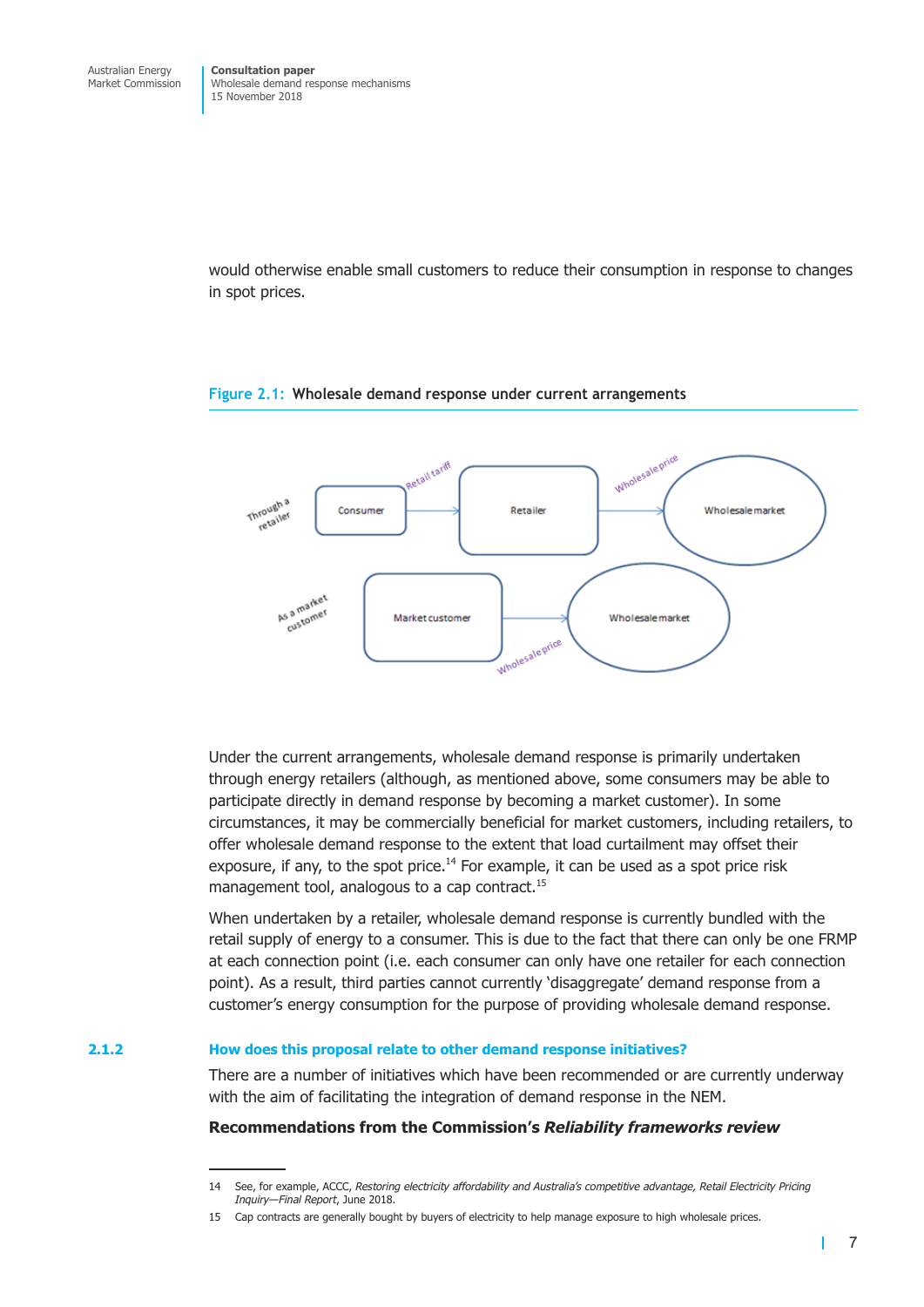The *Reliability frameworks review* recommended ways to remove barriers to demand response and provide a range of additional tools for parties to undertake wholesale demand response. These recommendations were: 16

- A voluntary, contracts-based short-term forward market be implemented.
- Consumers should be allowed to engage multiple retailers/aggregators at the same connection point (also known as multiple trading relationships). 17
- Demand response providers be able to more readily offer wholesale demand response in a transparent manner to AEMO.<sup>18</sup>

#### **ARENA/AEMO demand response trials**

In May 2017, the Australian Renewable Energy Agency (ARENA) and AEMO partnered to trial demand response services using the RERT arrangements in the NER.<sup>19</sup> Ten pilot projects, representing a broad range of technical and commercial solutions, were awarded funding under the initiative to manage electricity supply during extreme demand peaks. The trial has contracted for 143 MW of demand response in 2017-18, 190 MW in 2018-19 and 203 MW in 2019-20, across New South Wales, $^{20}$  Victoria and South Australia. $^{21}$ 

Building on the learnings gained from this trial to date, ARENA and AEMO will apply these to the use of RERT for the upcoming summer.

In addition, ARENA and AEMO are working to develop some trials and studies that will be used as an input to the Commission's consideration of these rule change requests; as well as any implementation tasks that follow these rule change requests. These trials are expected to encompass both technical and practical considerations, such as the ability for a load or demand response provider to follow dispatch instructions.

#### **Powershop "Curb Your Power" demand response program**

Powershop is an electricity retailer with more than 100,000 residential and business customers across Queensland, New South Wales and Victoria. In 2017, Powershop received funding from ARENA to help it launch its Curb Your Power demand response program.<sup>22</sup> The program allows Powershop customers in Victoria who have a smart meter to reduce their electricity usage at times of peak demand in return for "power credits" which are applied to a customer's account. Participating customers are notified of an "event" by text message when the grid is under strain or high demand, or when usage is forecast to outstrip supply. An event can only occur between 10am and 10pm on weekdays and the customer will receive

<sup>16</sup> These recommendations and the context for the recommendations are available in Appendix A of the *Reliability frameworks review* final report. See AEMC, *Reliabilty frameworks review - final report*, pp. 115 - 175.

<sup>17</sup> We recommended that, subject to the outcomes of relevant trials, AEMO should develop a rule change request to submit to the Commission to implement multiple trading relationships.

<sup>18</sup> This is the subject of this rule change request.

<sup>19</sup> The RERT is a function conferred on AEMO under the NER. Under the RERT, AEMO can enter into reserve contracts so it can call upon resources not available to the market if needed to ensure reliability of supply meets the reliability standard, and to maintain power system security.

<sup>20</sup> Funding for the procurement of reserves in New South Wales was provided by the New South Wales Government through the AEMO/ARENA tender process.

<sup>21</sup> AEMO, *Summer 2017-18 operation review*, p. 31.

<sup>22</sup> For more information, see: https://www.powershop.com.au/demand-response-curb-your-power/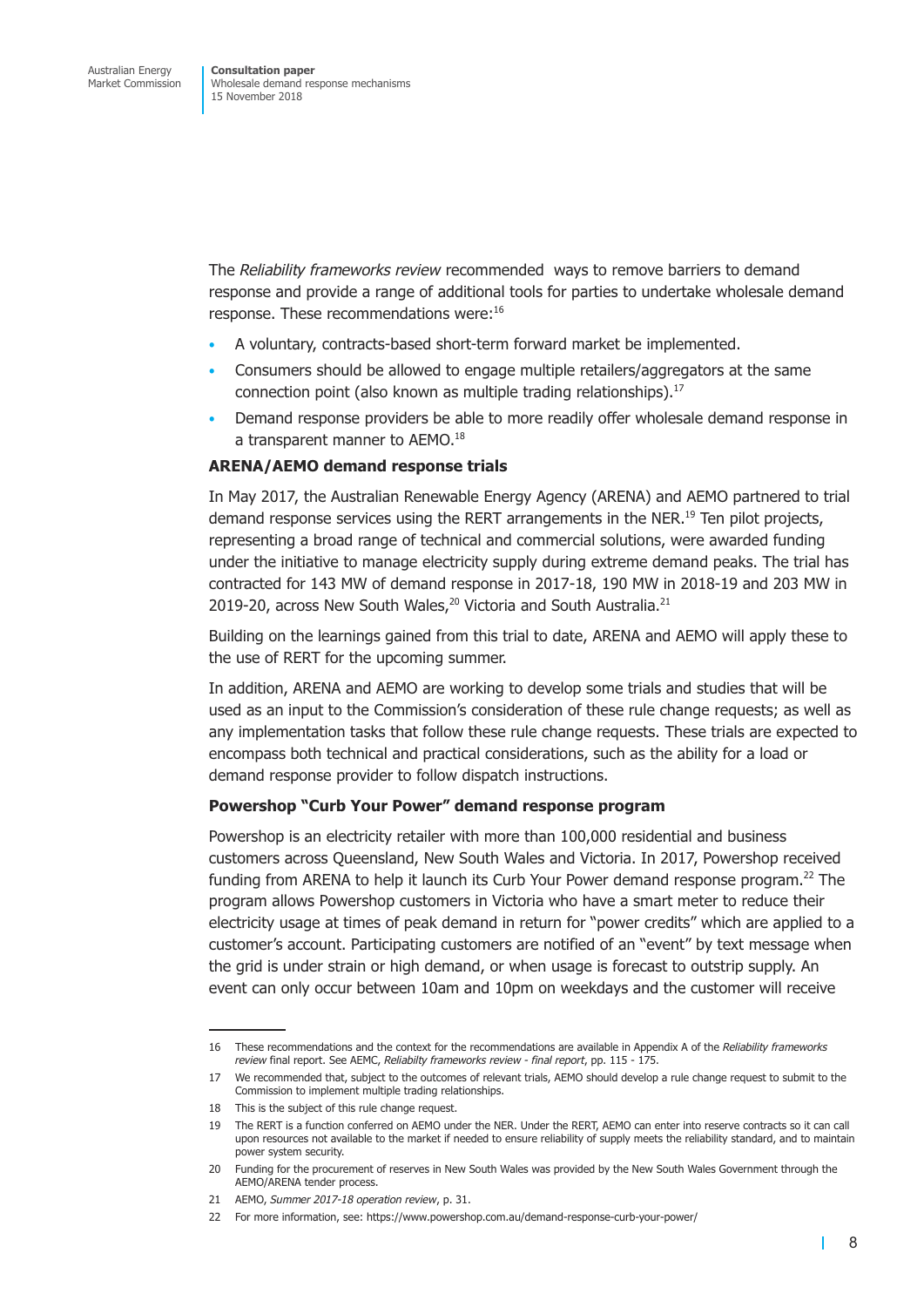<span id="page-15-0"></span>between 60 minutes and seven days warning time before the event, depending on the circumstances.

Under the program, a customer's baseline<sup>23</sup> is based on their usage data from the previous 14 days, which is used to create a profile of what their usage would otherwise be at a given time were it not for any demand response. Customers can receive a reward (a \$10 power credit for residential customers and a \$10 - \$200 power credit for business customers) for reducing their usage during an event by 10% or 1 kW relative to their baseline, or by 0.05 kW for each hour of the event for solar customers. Customers can also receive a bonus reward of between \$150 and \$900, also in the form of a power credit, for an average reduction between 5 kWh and 30 kWh if they have taken part in all of the events across the year.

#### **South Australia virtual power plant and demand response trials**

In February 2018, the South Australian Government announced plans to establish a 250 MW virtual power plant (VPP) in partnership with Tesla by creating a network of 50,000 homes fitted with smart meters, rooftop solar panels and battery storage systems.<sup>24</sup> The first stages of the trial involve installing these technologies in 1,100 SA Housing Trust properties. The first 100 of these systems had been installed as at July 2018. Once these installations are complete, Tesla will test the ability of the systems to operate together to reduce demand during peak periods, thereby reducing electricity bills for participating households. If the initial phase of the trial is successful and other key criteria for the initiative are met, the full program may be rolled out to a further 24,000 public housing properties and 25,000 private properties from mid-2019.

The South Australian Government has also recently announced an \$11 million trial scheme which will seek to incentivise energy consumers to utilise new technologies to change their consumption behaviour, particularly during periods of peak demand. Under the scheme, South Australian businesses will be provided grants of up to \$2.5 million to implement innovative demand response ideas. <sup>25</sup>

## 2.2 Context for these rule change requests

These proposals have been received in an environment where there is an increasing focus on the role of the demand-side in promoting efficient outcomes in the wholesale market. Compared with the past, consumers are becoming increasingly willing and able to actively participate, and technology is evolving to better facilitate this. It is anticipated that a more active demand-side means that consumers will play an increasingly important role in helping to match supply and demand in the NEM. Demand response can be more cost-effective for both the consumer and the power system than building new generation and network capacity.

т

<sup>23</sup> Demand response baselines are discussed in detail in chapter 5.

<sup>24</sup> For more information, see: https://virtualpowerplant.sa.gov.au/

<sup>25</sup> For more information, see:

http://www.energymining.sa.gov.au/energy\_and\_technical\_regulation/energy\_resources\_and\_supply/south\_australian\_demand\_ management\_trials\_program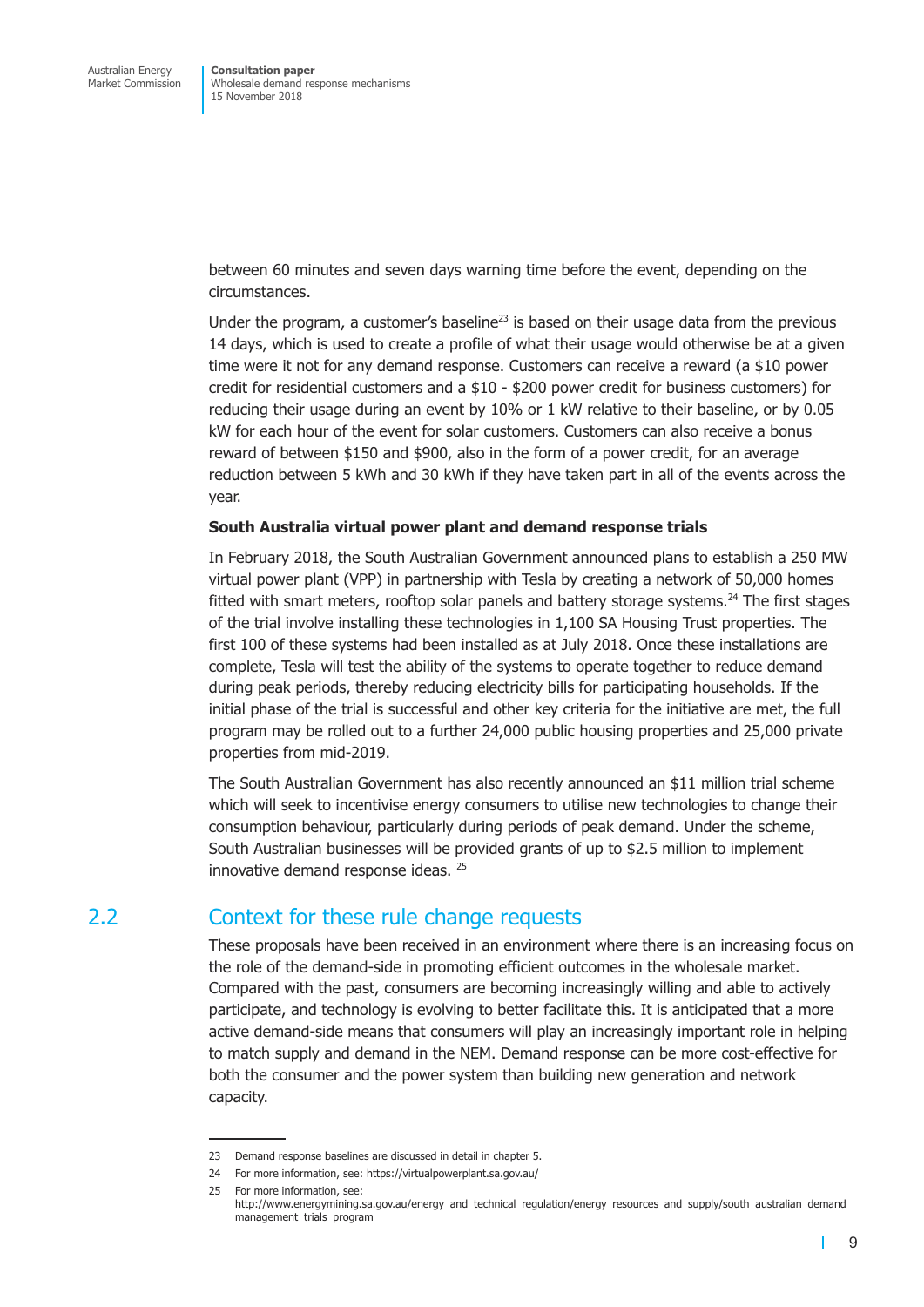<span id="page-16-0"></span>Australian Energy Market Commission **Consultation paper** Wholesale demand response mechanisms 15 November 2018

# 3 DETAILS OF THE RULE CHANGE REQUESTS

This chapter summarises the issues raised by the rule proponents, the proposed solutions and the costs and benefits identified by the rule proponents. The Commission encourages readers to review the copies of the rule change requests published on the AEMC website.<sup>26</sup>

# 3.1 Issues identified

The three rule change requests identified the requirement that third party demand response providers either be registered as a retailer or have a commercial relationship with a retailer to provide wholesale demand response as creating challenges for the integration of demand response in the NEM. 27

PIAC, TEC and TAI argued that there are commericial barriers to developing the required partnerships between retailers and demand response providers, which has contributed to a sub-optimal level of demand response in the NEM in comparison to other energy markets. $^{28}$ 

The AEC suggested that a key concern of demand response providers is that their investments (for example, in equipment to faciliate demand response) are at risk of becoming stranded should their customers change retailers, as a subsequent retailer may decide not to continue with the previous retailer's existing demand response arrangement.<sup>29</sup>

The South Australian Government raised the related issue that if a retailer does not offer demand response products, or provide a direct signal of the wholesale price to customers, its customers have no incentive to change their energy consumption. <sup>30</sup> Further, the South Australian Government noted that the lack of a mechanism for portfolio demand response, and the fact that consumers may not have the capacity to manage their demand at all times, limits consumers' ability to take advantage of demand response offerings.<sup>31</sup>

# 3.2 Proposed rule changes

## **3.2.1 Wholesale demand response mechanism**

To address the issues identified their rule change requests, PIAC, TEC and TAI and the South Australian Government proposed changes to introduce a wholesale demand response mechanism in the NEM and create a new category of market participant in the NEM: the demand response service provider (DRSP). 32

<sup>26</sup> Available of the AEMC website project pages for ERC0247, ERC0248 and ERC0250. See: https://www.aemc.gov.au/

<sup>27</sup> PIAC, TEC and TAI, *Wholesale demand response mechanism - rule change request*, p. 7; AEC, *Wholesale demand response register mechanism - rule change request*, p. 1; South Australian Government, *Mechanisms for wholesale demand response - rule change request*, p. 3.

<sup>28</sup> PIAC, TEC and TAI, *Wholesale demand response mechanism - rule change request*, p. 7.

<sup>29</sup> AEC, *Wholesale demand response register mechanism - rule change request*, p. 1.

<sup>30</sup> South Australian Government, *Mechanisms for wholesale demand response - rule change request*, p. 2.

<sup>31</sup> Ibid, p. 3.

<sup>32</sup> PIAC, TEC and TAI, *Wholesale demand response mechanism - rule change request,* p. 3; South Australian Government, *Mechanisms for wholesale demand response - rule change request*, p. 4.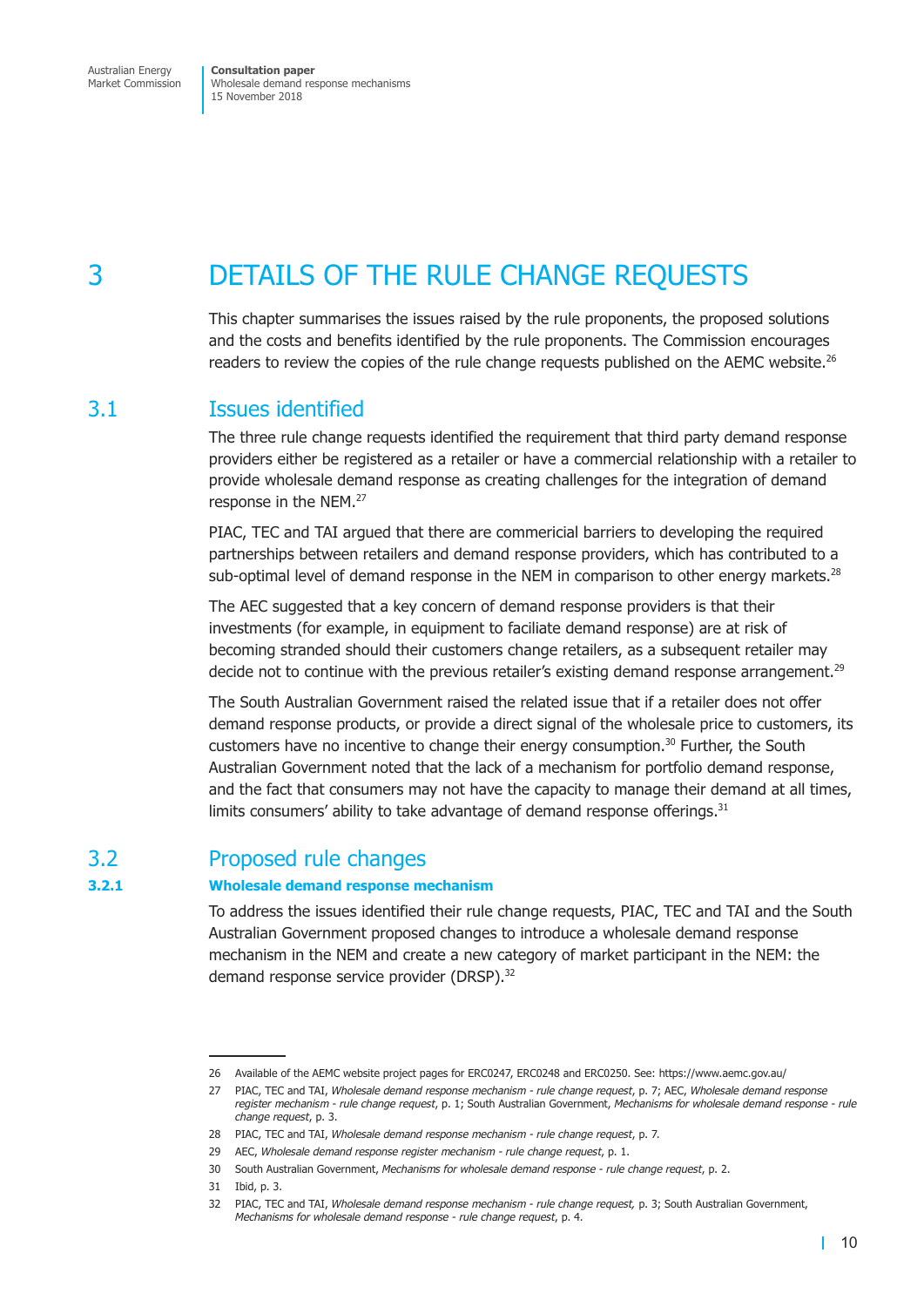This proposal involves transferring the value of wholesale demand response from the existing FRMP (i.e. the retailer) to a demand response service provider, who may be the customer or a third party service provider engaged by the customer. This role is referred to by the rule proponents as a DRSP. The model proposed by the rule proponents has the following features: 33

- DRSPs could submit demand response bids into the wholesale market.
- Demand response offers would be scheduled in a manner similar to bids submitted by generators.
- The DRSP would be exposed to the spot price for the difference between a baseline level of consumption estimated to have occured were it not for the demand response, and the actual level of consumption. The FRMP would be settled in the wholesale market at the spot price for the baseline level of consumption. This would allow the value of the wholesale demand response to accrue to the DRSP without the involvement of the retailer.
- The DRSP would earn the spot price from the wholesale market for the reduction in energy demand by its participating customers and would pay customers for the value of their demand reduction based on agreed commercial arrangements.
- All retail energy customers would be free to participate in this mechanism.

The rule change requests from PIAC, TEC and TAI and the South Australian Government did not include drafting for a proposed rule.

In addition to the proposed rule changes, the rule proponents identified a number of additional considerations which should be considered as part of the rule change.<sup>34</sup> These are discussed throughout chapter 5 and appendix A of this consultation paper.

#### **3.2.2 Wholesale demand response register**

To address the issues identified in its rule change request, the AEC proposed rule changes to create a framework within which parties can negotiate agreements to facilitate demand response in the NEM. The key features of the proposal include: 35

- the creation of a new category of market participant, the Demand Response Aggregator (DRA), which would apply to parties that control demand response and behind-the-meter generation at a connection point (the DRA could also be the FRMP at the connection point)
- requiring AEMO to maintain a register of the demand-side capabilities of registered DRAs
- where a customer who is already participating in demand response changes FRMP, the new FRMP would be required to accept the previous FRMP's DRA arrangements or negotiate changes to DRAs and associated agreements in good faith

<sup>33</sup> PIAC, TEC and TAI, *Wholesale demand response mechanism - rule change request*, p. 9; South Australian Government, *Mechanisms for wholesale demand response - rule change request*, p. 4.

<sup>34</sup> PIAC, TEC and TAI, *Wholesale demand response mechanism - rule change request*, p. 15; South Australian Government, *Mechanisms for wholesale demand response - rule change request*, p. 10.

<sup>35</sup> AEC, *Wholesale demand response register mechanism - rule change request*, p. 2.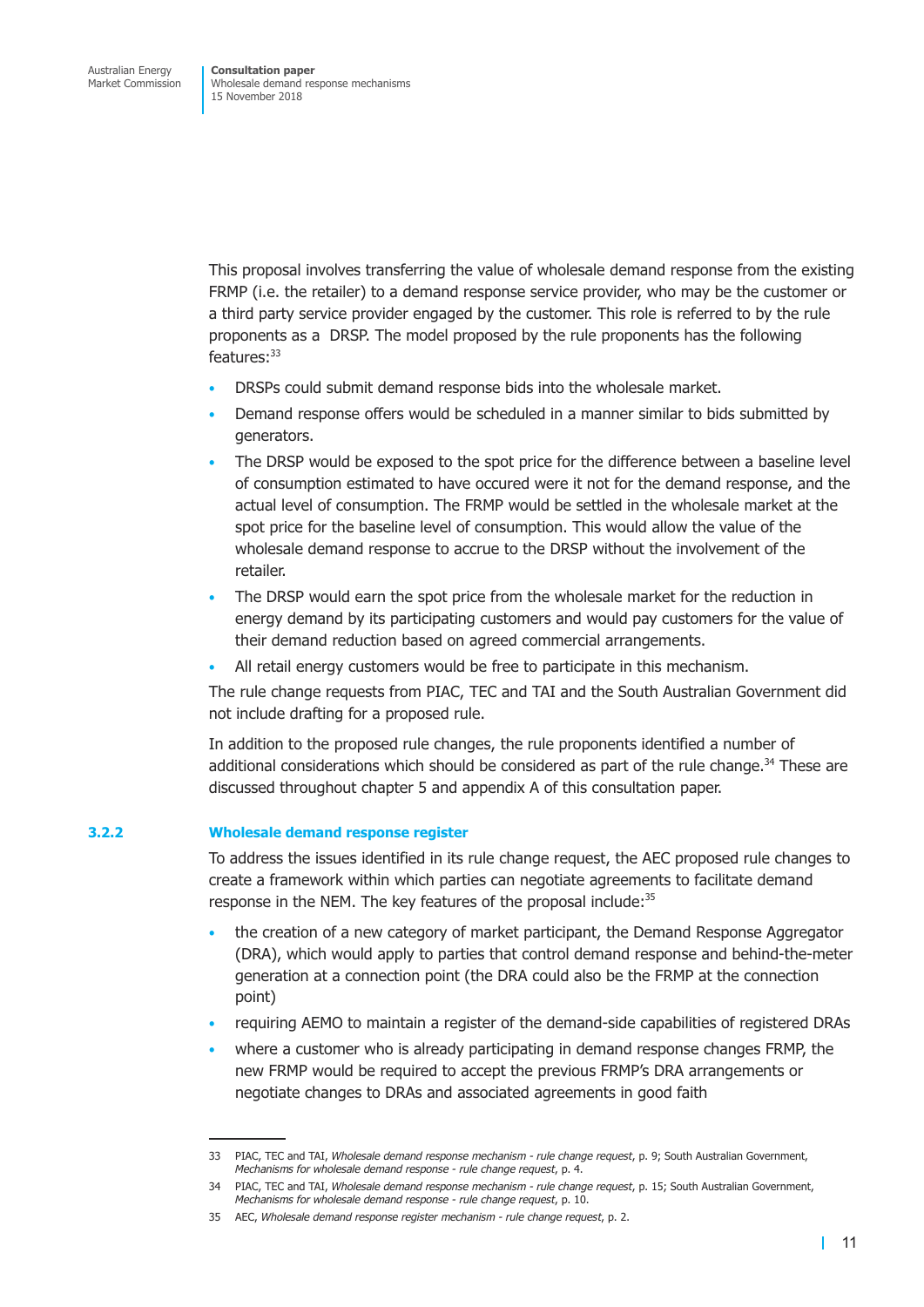- where a customer who is already participating in demand response intends to change demand response arrangements and has provided written notice of this intention to their FRMP, the FRMP would be required to negotiate changes to DRAs and associated agreements in good faith
- where a customer who is not participating in demand response intends to enter into a demand response arrangement and has provided written notice of this intention to their FRMP, the FRMP would be required to negotiate in good faith with prospective DRAs
- loads registered with a DRA may either be continuously classified as scheduled loads, or alternatively could remain "dormant" until such time as the DRAs intended the loads to be active in the market or a Lack of Reserve Notice is issued by AEMO.

The rule change request from the AEC did not include drafting for a proposed rule. This proposal is discussed throughout chapter 5 and appendix C of this consultation paper.

## **3.2.3 Separate wholesale demand response market**

The South Australian Government has proposed the creation of an additional market, which is designed specifically for demand response and operates separately from the wholesale electricity market. It is proposed to be introduced as a transitional measure prior to the implementation of a wholesale demand response mechanism (if applicable) to enable the benefits of the mechanism to be realised sooner. 36

This market, as described in the rule change request, would be operated by AEMO and would be co-optimised with the existing spot market to ensure demand can be met in the most cost-efficient way. Retailers would be responsible for costs associated with the market, which they would be able to spread across their customers.

This new market would require the use of baselines to measure demand response activities of customers. That is, in order to determine the quantity of wholesale demand response being offered into the separate market, a baseline for participating consumers would be needed.

As it would be a separate market to the spot market, it would not require changes to existing settlement processes in the spot market.

The rule change request from the South Australian Government did not include drafting for a proposed rule to implement this additional market. This proposal is discussed throughout chapter 5 and appendix B of this consultation paper.

<sup>36</sup> South Australian Government, *Mechanisms for wholesale demand response - rule change request*, p. 7.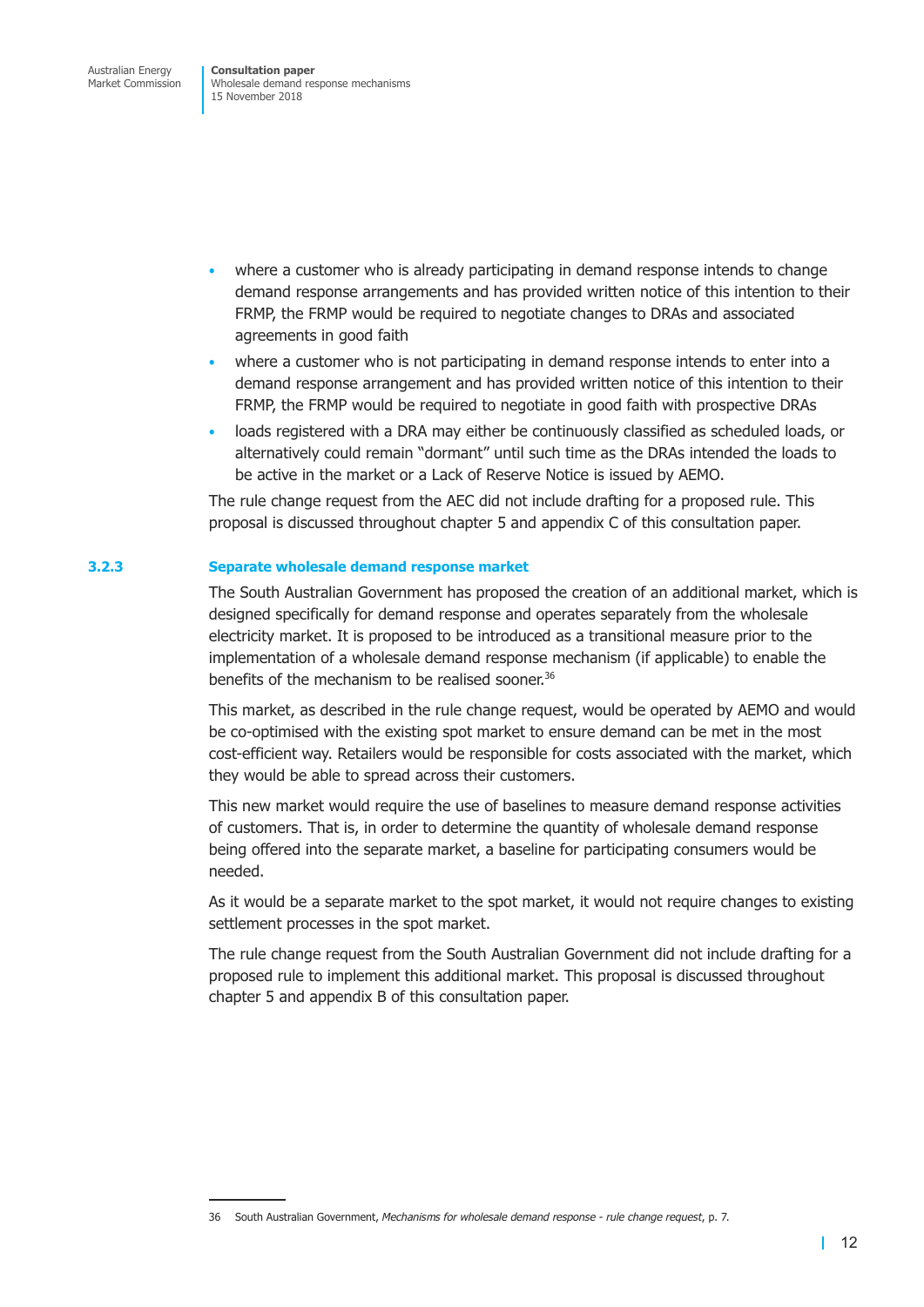# <span id="page-19-0"></span>3.3 Proponents' expected costs and benefits of the proposed rule changes

## **3.3.1 Wholesale demand response mechanism**

PIAC, TEC and TAI, and the South Australian Government, considered that their proposed rule changes would have the benefits of:<sup>37</sup>

- Providing consumers with greater opportunities to participate in wholesale demand response by transferring the value of that demand response to the consumer and allowing additional parties to provide demand response, and so promoting competition for these services. This would also have the effect of potentially decreasing prices in the wholesale market.
- Providing greater transparency of demand side participation to other market participants, which will help market participants to make more efficient decisions in both operational and investment time frames on both the supply and demand side of the market.
- Improving the reliability of the power system, as there are many instances where wholesale demand response can more efficiently contribute to reliability than building new generation.
- Increased transparency of demand response for AEMO, which will also contribute to efficient operation and management of the wholesale electricity market. AEMO will be able to better forecast demand and supply, as well as power flows across the system.

The rule proponents noted several challenges and costs involved with the proposed rule changes: 38

- Retailers and AEMO would face costs to upgrade their systems and procedures.
- There may also be system costs and complexities associated with aggregating portfolios of small customers to participate in wholesale demand response, including the application of a baseline to a diverse collection of individual customers.

The South Australian Government acknowledged that costs may be imposed on distribution networks to manage changes in electricity flows where wholesale peaks do not coincide with local network constraints.<sup>39</sup> However, PIAC, TEC and TAI cited analysis from the COAG Energy Council from 2015 which suggested that cost impacts on network businesses to support the introduction of a demand response mechanism are likely to be minimal. $40$ 

In its rule change request, the AEC suggested that the model proposed by PIAC, TEC and TAI is likely to be inefficient, as:<sup>41</sup>

<sup>37</sup> PIAC, TEC and TAI, *Wholesale demand response mechanism - rule change request*, p. 16; South Australian Government, *Mechanisms for wholesale demand response - rule change request*, pp. 1, 8.

<sup>38</sup> PIAC, TEC and TAI, *Wholesale demand response mechanism - rule change request*, p. 18; South Australian Government, *Mechanisms for wholesale demand response - rule change request*, p. 10.

<sup>39</sup> South Australian Government, *Mechanisms for wholesale demand response - rule change request,* p. 12.

<sup>40</sup> COAG Energy Council, *Demand Response Mechanism and Ancillary Services Unbundling - rule change request*, March 2015, p. 19, available at: https://www.aemc.gov.au/rule-changes/demand-response-mechanism.

<sup>41</sup> AEC, *Wholesale demand response register mechanism - rule change request*, p. 3.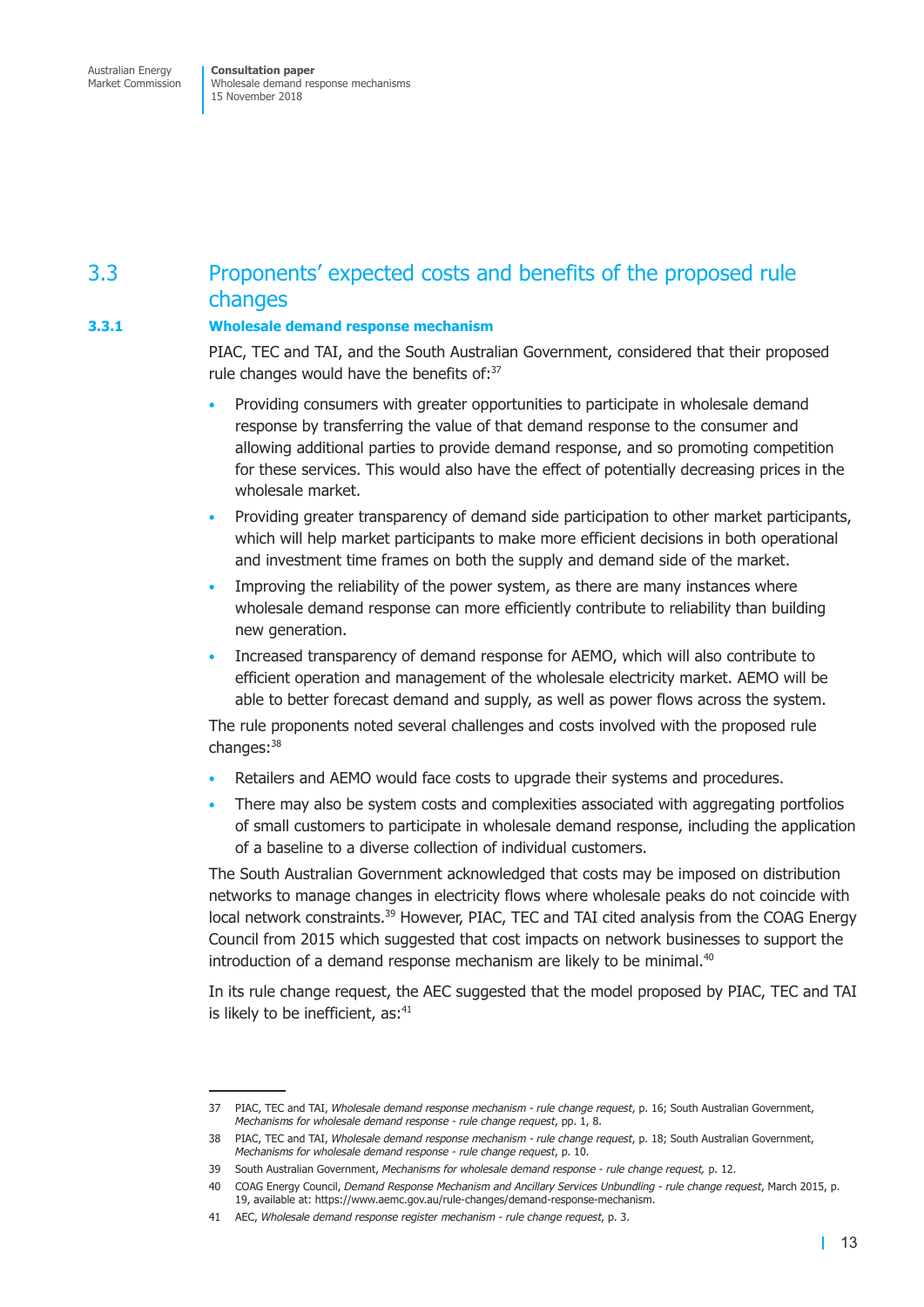- a "one size fits all" approach to procuring, valuing and metering demand response risks both excluding some valuable resources and valuing demand response that is not truly additional
- standardised baseline methodologies are unlikely to be applicable for many commercial and industrial loads, and especially for residential loads.

#### **3.3.2 Wholesale demand response register**

The AEC believes that the proposed changes set out in its rule change request, which differ from those proposed by PIAC, TEC and TAI, and the South Australian Government, would have the following benefits:<sup>42</sup>

- Facilitating participation in demand response in the NEM and the optimisation of competitive alternatives to satisfy the supply-demand balance, thereby maintaining reliability and increasing market efficiency.
- Allowing retailers and DRAs to negotiate mutually beneficial arrangements, and facilitating the maximum value of the arrangement to be extracted and shared, for all parties and for the market as a whole.
- Providing greater confidence and certainty to customers, retailers and DRAs.
- Allowing for the development, and evolution over time, of a range of standardised contracts for different demand response services.
- Increasing transparency of the availability and dispatch of distributed generation, which will also assist AEMO in improving demand forecasting, minimising the procurement of ancillary services, and reducing RERT procurement and activation.

The AEC noted that there will be costs associated with:<sup>43</sup>

- the establishment of the Connection Point DRA Register
- the negotiation of demand response agreements between new retailers and DRAs
- system changes for AEMO to accommodate scheduling.

However, the AEC suggested that the wholesale demand response register would have considerably lower costs than the wholesale demand response mechanism, as the AEC's proposal does not require changes to the FRMP-AEMO settlement relationship.<sup>44</sup>

## **3.3.3 Creation of separate market for wholesale demand response**

The South Australian Government's rule change request provided limited information on how a separate market for demand response would operate. However, the South Australian Government suggested that the key benefit of this proposal is that it could be implemented faster than a demand response mechanism in the wholesale market, as it would not require changes to existing settlement and billing processes in the wholesale market. <sup>45</sup> The time

<sup>42</sup> Ibid, p. 4.

<sup>43</sup> Ibid.

<sup>44</sup> Ibid.

<sup>45</sup> South Australian Government, *Mechanisms for wholesale demand response - rule change request*, p. 7.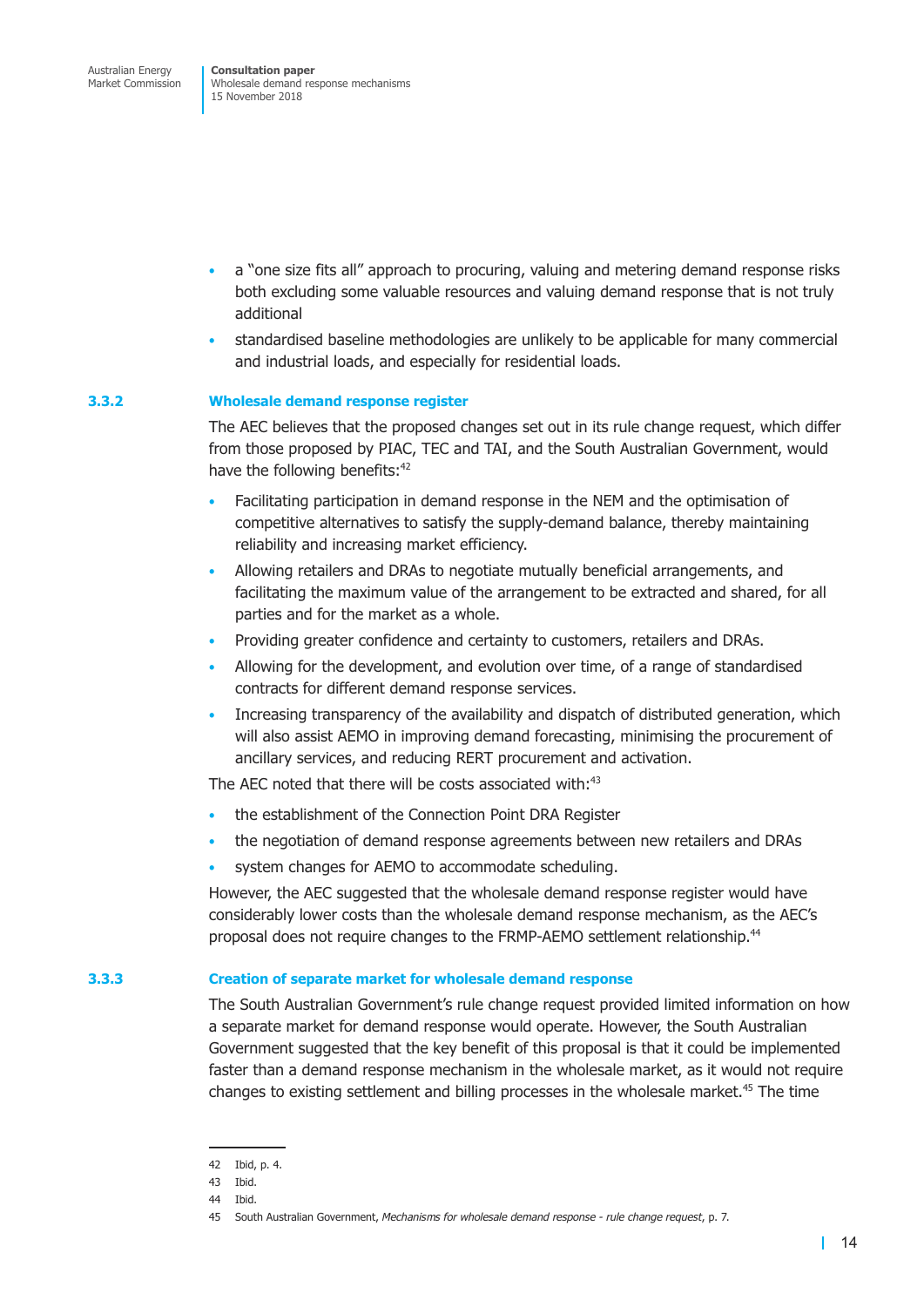required to implement this proposal would ultimately depend on how the new market is designed.

The South Australian Government has suggested that the costs associated with this market would be borne by retailers and that retailers would be able to spread these costs across their customer base. 46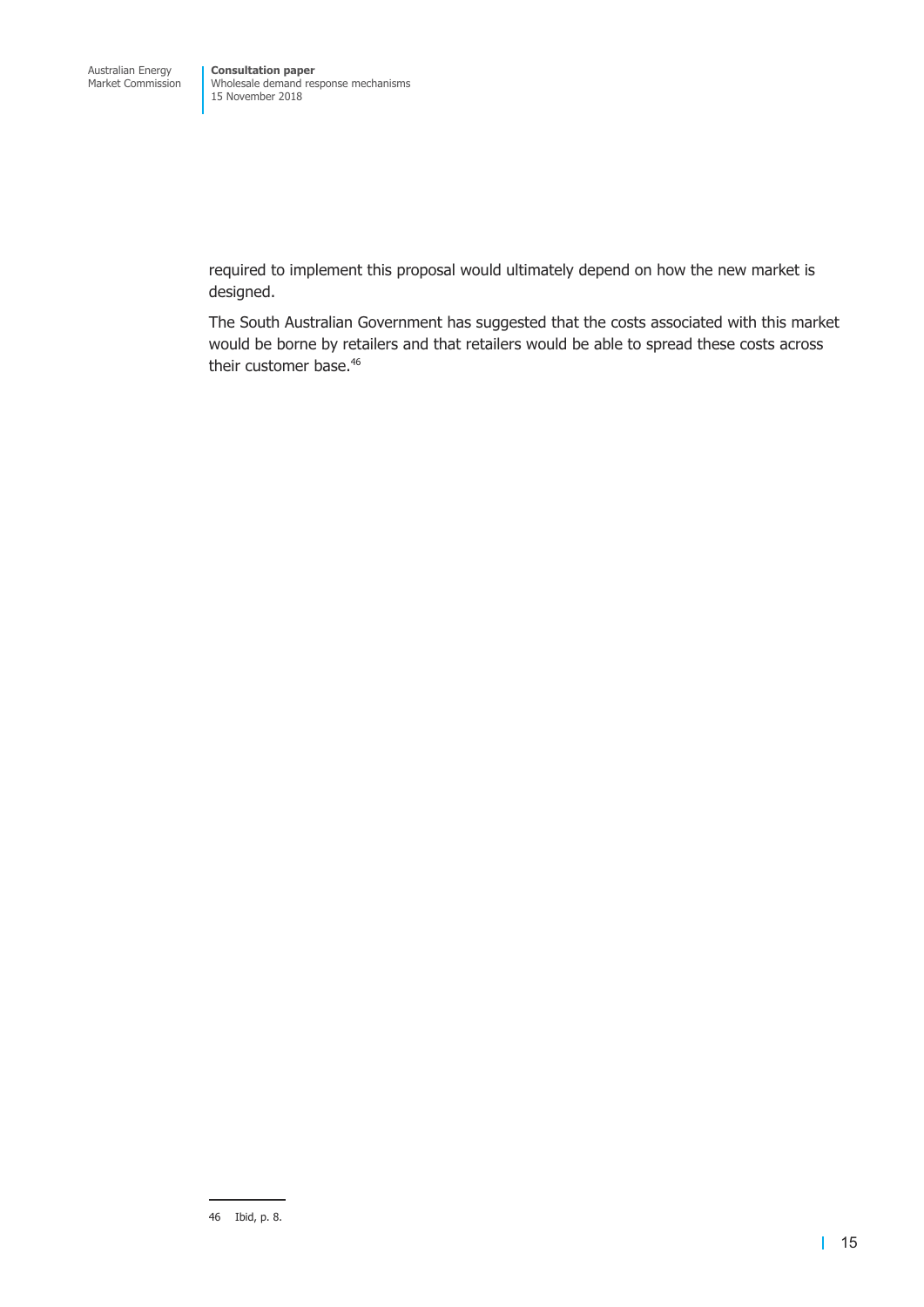# <span id="page-22-0"></span>4 ASSESSMENT FRAMEWORK

# 4.1 Contributing to achieving the NEO and NERO

The Commission has different rule making tests for making rules under the NEL and NERL.

Under the NEL the Commission may only make a rule in the NER if it is satisfied that the rule will, or is likely to, contribute to the achievement of the national electricity objective (NEO).<sup>47</sup> This is the decision making framework that the Commission must apply under the NEL.

The NEO is: $48$ 

To promote efficient investment in, and efficient operation and use of, electricity services for the longer term interests of consumers of electricity with respect to -

- (a) price, quality, safety, reliability and security of supply of electricity; and
- (b) the reliability, safety and security of the national electricity system.

Similarly, under the NERL, the Commission may only make a rule in the NERR if it is satisfied that the rule will, or is likely to, contribute to the achievement of the national energy retail objective (NERO). <sup>49</sup> This is the decision making framework that the Commission must apply under the NERL.

The NERO is:<sup>50</sup>

to promote efficient investment in, and efficient operation and use of, energy services for the long term interests of consumers of energy with respect to price, quality, safety, reliability and security of supply of energy.

The Commission must also, where relevant, satisfy itself that the rule in the NERR is "compatible with the development and application of consumer protections for small customers, including (but not limited to) protections relating to hardship customers" (the "consumer protections test"). 51

Where the consumer protections test is relevant in the making of a rule in the NERR, the Commission must be satisfied that both the NERO test and the consumer protections test have been met. <sup>52</sup> If the Commission is satisfied that one test, but not the other, has been met, the rule cannot be made.

There may be some overlap in the application of the two tests in the NERL. For example, a rule that provides a new protection for small customers may also, but will not necessarily, promote the NERO.

<sup>47</sup> Section 88 of the NEL.

<sup>48</sup> Section 7 of the NEL.

<sup>49</sup> Section 236(1) of the NERL.

<sup>50</sup> Section 13 of the NERL.

<sup>51</sup> Section 236(2)(b) of the NERL.

<sup>52</sup> That is, the legal tests set out in sections 236(1) and (2)(b) of the NERL.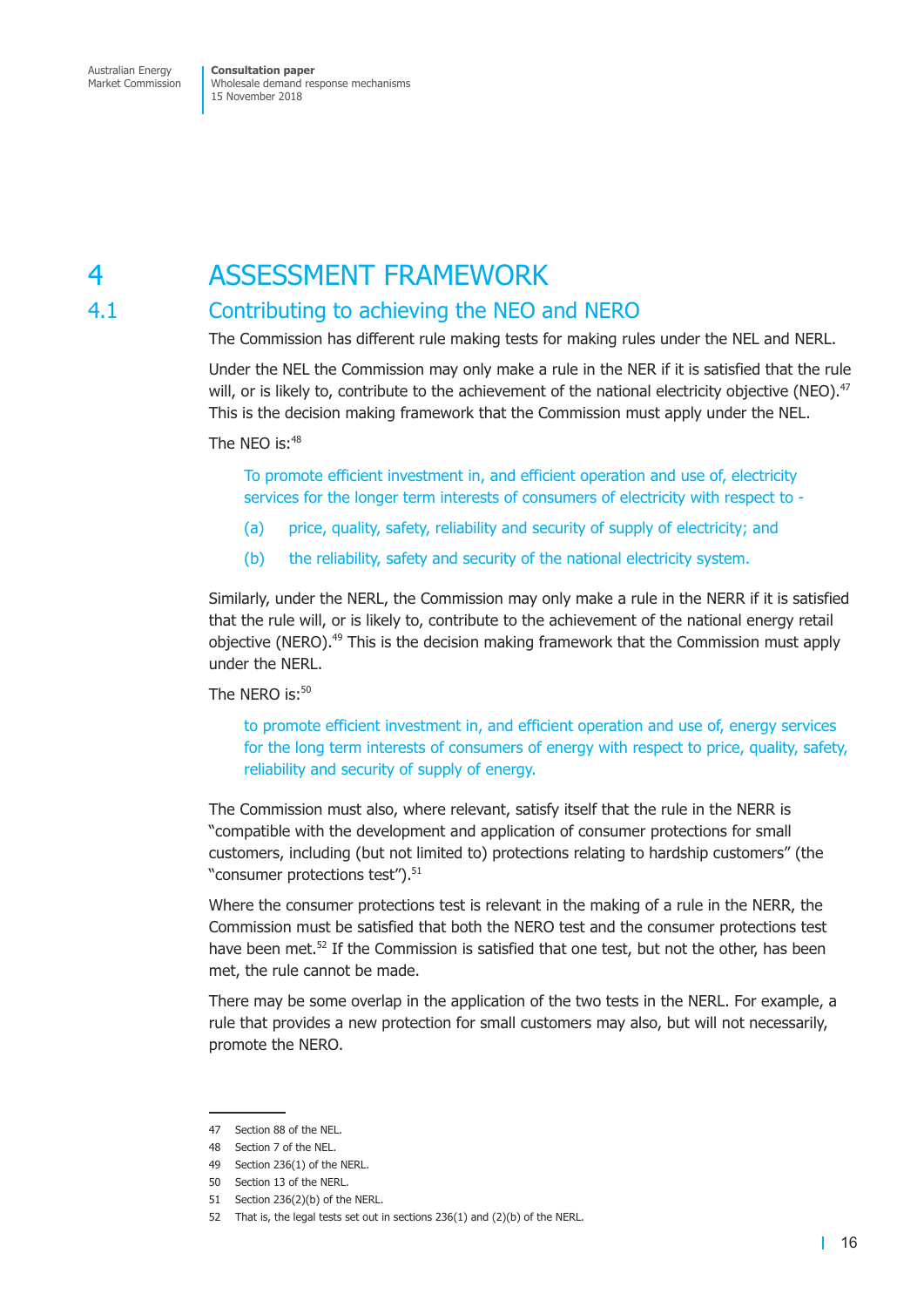# <span id="page-23-0"></span>4.2 Making a more preferable rule

Under s. 91A of the NEL and s. 244 of the NERL, the Commission may make a rule that is different (including materially different) to a proposed rule (a more preferable rule) if it is satisfied that, having regard to the issue or issues raised in the rule change request, the more preferable rule will or is likely to better contribute to the achievement of the NEO or the NERO (as applicable).

# 4.3 Northern Territory

From 1 July 2016, the NER, as amended from time to time, apply in the Northern Territory, subject to derogations set out in Regulations made under the Northern Territory legislation adopting the NEL (the NT Act).<sup>53</sup> Under those Regulations, only certain parts of the NER have been adopted in the Northern Territory.<sup>54</sup> The rules that may be made pursuant to the rule change requests may relate to parts of the NER that have been adopted in the Northern Territory. The Commission may therefore be required to assess the proposed rules against additional elements required by the NT Act, which relate to the interpretation of the NEO and to whether to make a differential rule.

Under the NT Act, the Commission must regard the reference in the NEO to the "national electricity system" as a reference to whichever of the following the Commission considers appropriate in the circumstances having regard to the nature, scope or operation of the proposed rule: <sup>55</sup>

- (a) the national electricity system
- (b) one or more, or all, of the local electricity systems $56$
- (c) all of the electricity systems referred to above.

Under the NT Act, the Commission may make a differential rule if, having regard to any relevant MCE statement of policy principles, a different rule will, or is likely to, better contribute to the achievement of the NEO than a uniform rule. A differential rule is a rule that:

- varies in its term as between:
	- the national electricity system, and
	- one or more, or all, of the local electricity systems, or
- does not have effect with respect to one or more of those systems

but is not a jurisdictional derogation, participant derogation or rule that has effect with respect to an adoptive jurisdiction for the purpose of s. 91(8) of the NEL.

<sup>53</sup> NT Act: *National Electricity (Northern Territory) (National Uniform Legislation) Act 2015*. NT Regulations: *National Electricity (Northern Territory) (National Uniform Legislation) (Modifications) Regulations 2017*.

<sup>54</sup> For the version of the NER that applies in the Northern Territory, refer to: www.aemc.gov.au/regulation/energy-rules/northernterritory-electricity-market-rules/current.

<sup>55</sup> Section 14A of Schedule 1 to the NT Act, inserting section 88(2a) into the NEL as it applies in the Northern Territory.

<sup>56</sup> These are specified Northern Territory systems, defined in schedule 2 of the NT Act.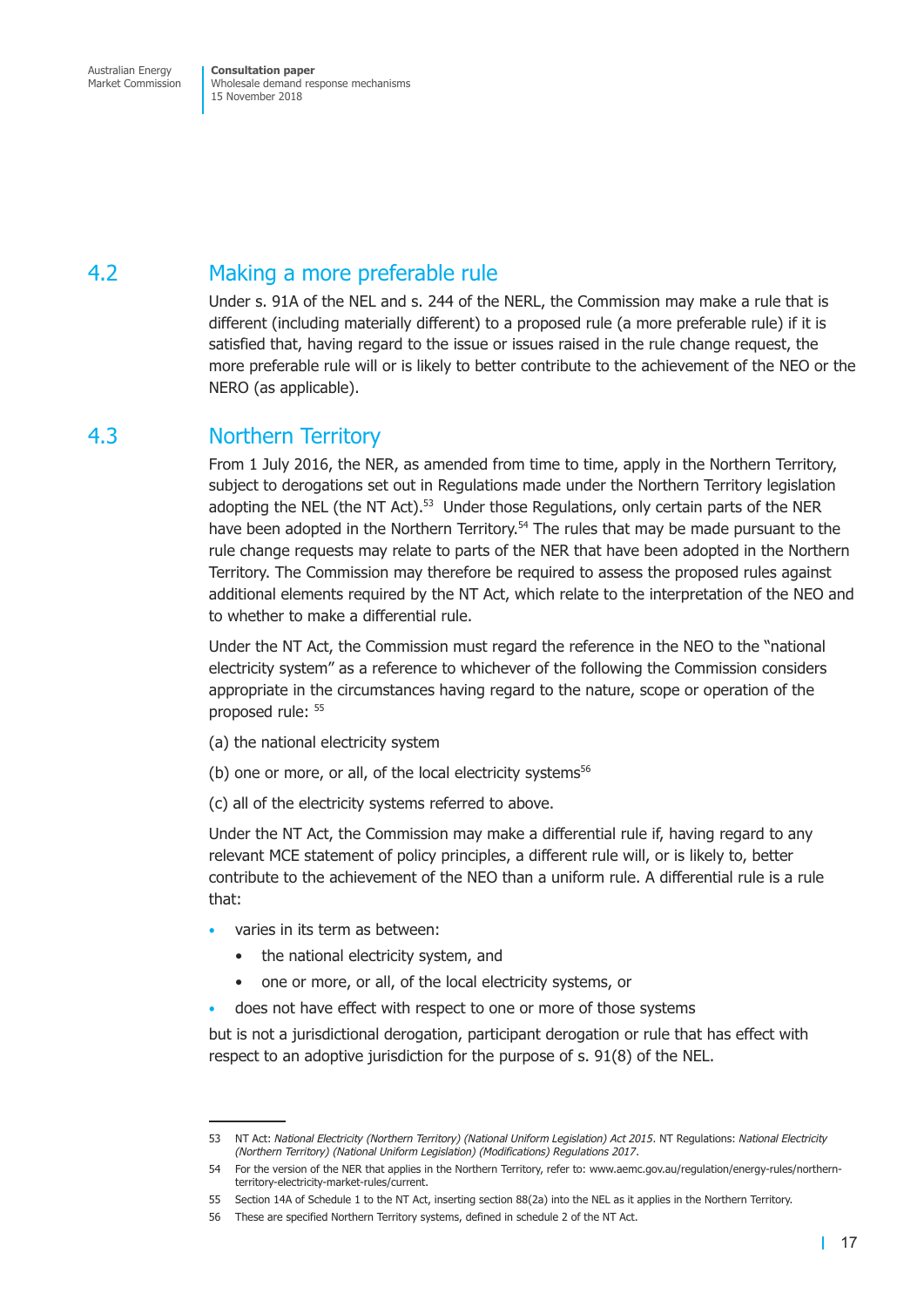# <span id="page-24-0"></span>4.4 Proposed assessment framework

The Commission will assess the rule change requests against an assessment framework focussed on a consideration of consumers and the promotion of their interests in the long term.

Wholesale demand response relies on consumers changing their consumption of energy in response to a signal to do so. Consumers can respond to these signals and choose to consume less or more compared to what they otherwise would have. For example, consumers can consume less or shift consumption at a particular time in order to reduce their exposure to high spot prices, or to help market participants manage their positions in the contract market.

An active demand-side, characterised by the presence of wholesale demand response, can promote efficient consumption of electricity in the wholesale market. Where load is able to effectively respond to prices, it would be an efficient outcome for it to "choose" its level of consumption based on its willingness to pay for consuming electricity compared to the cost of supplying that electricity.

Wholesale demand response can be more efficient than dispatching generation. Economic inefficiency results when electricity is consumed despite the cost of supplying it exceeding the value gained by its consumption. By having the demand side respond to high spot prices by reducing consumption, wholesale demand response can provide a more cost-effective peaking capacity than using peaking generation.

In other words, by changing their load patterns in response to a signal relating to wholesale prices, consumers are able to make the trade-off between the costs of consuming electricity and the costs of reducing their electricity consumption (and so, for example, not being able to produce widgets or heat their home).

The Commission is seeking stakeholder views on its proposed assessment framework which includes criteria to assess whether the proposed rules are likely to promote the NEO and NERO, namely the impact the rule has on:

- promoting competition and consumer choice
- resilience of the framework
- not distorting efficient market outcomes
- transparency
- appropriate risk allocation
- administrative and implementation costs.

These principles are discussed in more detail below.

#### **Competition and consumer choice**

Where feasible, providing for consumer choice in their provision of services generally leads to more efficient operational and investment decisions. Competitive markets which enable consumers to choose also tend to be more flexible to changing conditions because they provide incentives for participants to innovate and minimise costs over time.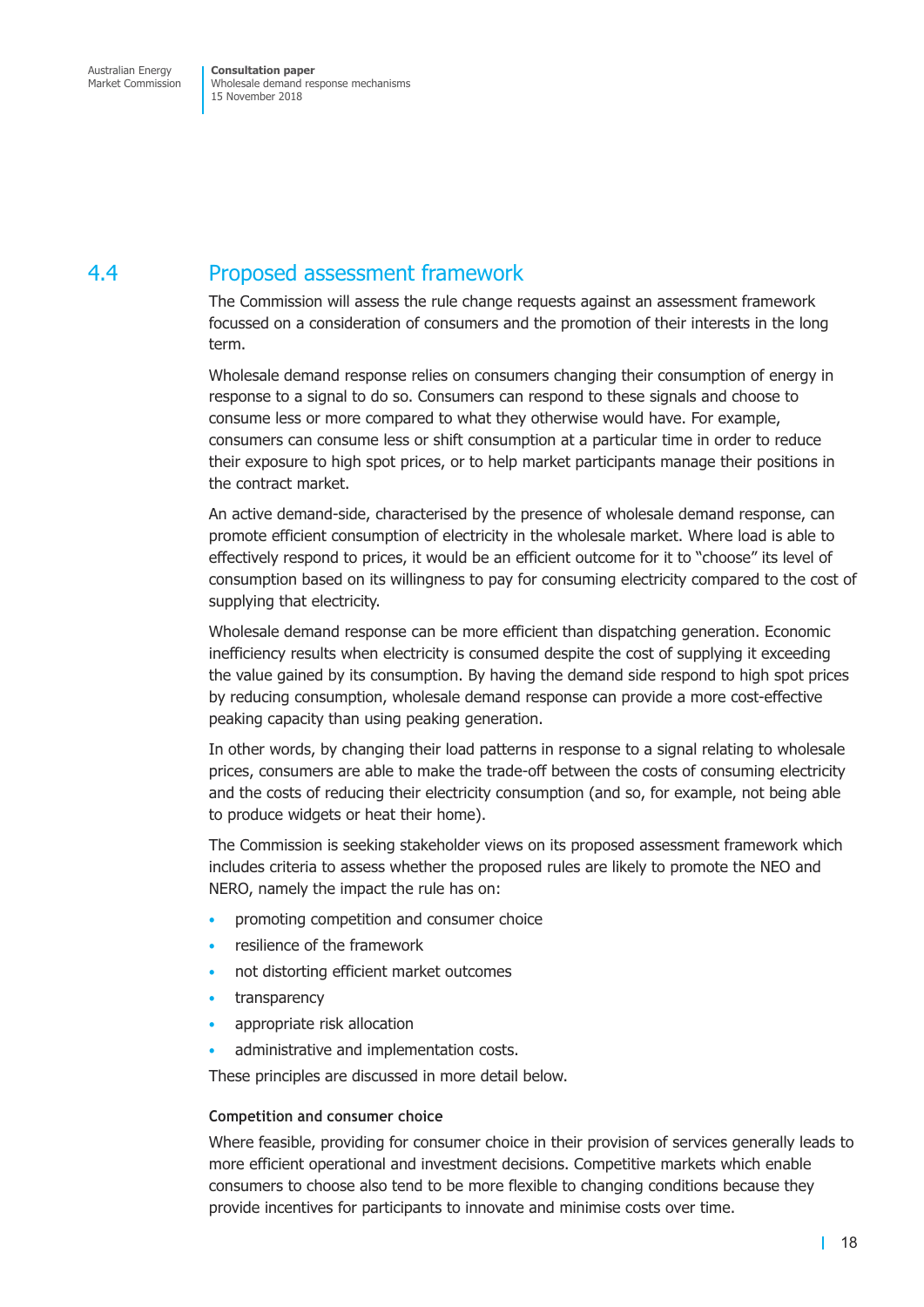Competition is a process by which inefficient costs are discouraged. It lowers the combination of supply-side and demand-side resources at any given moment in time, as well as through time. Alternatively described, competition provides incentives for market participants to provide service standards that consumers value (including with regard to the level of reliability), given the price.

Competitive markets also provide a mechanism for collating information from participants and providing signals to inform future actions. Competitive markets therefore encourage efficient decision making on the basis of this information.

Competition should therefore promote the efficient levels of electricity consumption and generation.

The proposed wholesale demand response mechanisms will be assessed for how they facilitate consumer choice in service provision through competitive markets.

## **Resilient framework**

Regulatory arrangements must be flexible to changing market conditions. They should not be implemented to address issues specific to a particular time period or jurisdiction, or the prevailing technology or business model of the day. Regulatory frameworks should support the right mix of resources over time, encompassing technological developments and changes in consumer behaviour. Markets with resilient designs are characterised by:

- innovation, because business models are able to emerge without being unnecessarily restricted by regulatory frameworks and because participants face incentives to provide services in a least cost manner
- low barriers to entry and exit, because regulatory frameworks provide consistent signals for undertaking investment decisions.

When considering how to facilitate demand response in the wholesale market, the Commission will consider how this can be achieved in a changing market environment while supporting the dynamic efficiency of the NEM.

## **Non-distortionary**

Efficient electricity markets are characterised by:

- allocative efficiency: efficient allocation of electricity services to market participants who value them the most, typically through price signals that reflect underlying costs
- productive efficiency: provision of, and investment in, electricity services at lowest possible cost through employing the least-cost combination of inputs
- dynamic efficiency: the ability of the market to readily adapt to changing supply and demand conditions over the long-term by achieving productive and allocative efficiency over time.

Changes to the regulatory framework to facilitate demand response in the wholesale market should not distort efficient market outcomes. That is, any regulatory changes should not detract from the ability of the NEM to provide for the least cost combination of supply-side and demand-side options at any point in time. A distortionary change to regulatory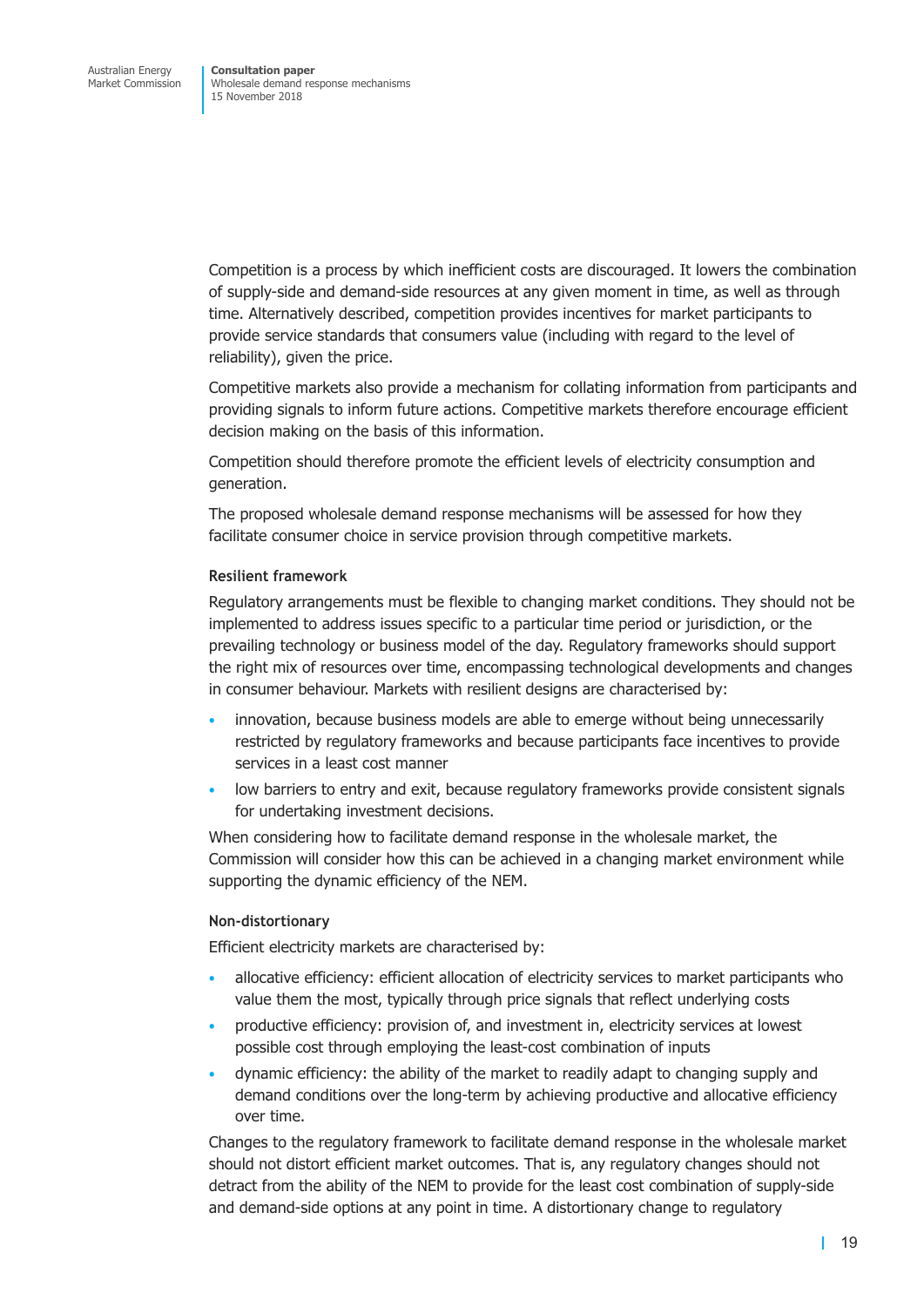frameworks would detract from the allocative and dynamic efficiency of the current market frameworks.

We also need to consider the relationship between wholesale demand response and other types of demand response. If a proposal to facilitate wholesale demand response can promote efficient use of other types of demand response, this would contribute to the net benefit provided. Conversely, these changes should not distort the efficient use of demand response in other parts of the supply chain.

Therefore, the Commission will consider whether the proposed demand response mechanisms distort wholesale market outcomes, or outcomes from other uses of demand response.

#### **Transparency**

Market participants make investment and operational decisions based on market signals in the spot and contract markets. Prices in these markets provide signals for adequate generation and demand-side resources to be built and dispatched, as well as information about the balance of supply and demand across different places and times. Providing greater amounts of information to market participants will improve their ability to make efficient decisions in both operational and investment timeframes on both the supply and demand side of the market.

The Commission noted in the final report for the *Reliability frameworks review* that there is currently limited visibility regarding wholesale demand response in the NEM. <sup>57</sup> Having demand respond to wholesale prices impacts on other market participants by changing the amount of demand that must be met by the system in total and so impacting upon the wholesale price, driving the operational and investment decisions of other participants.

To provide more information to the rest of the market, wholesale demand response should be provided in a way that is transparent to the rest of the market. In addition to improving efficient decision making in the wholesale market, for demand response to contribute to reliability outcomes it is important that wholesale demand response is transparent to the system operator as well as networks.

Therefore, the Commission will consider how the various demand response mechanisms enhance transparency. Transparency is typically in the long-term interests of consumers, provided that any costs associated with the transparent provision of information are offset by the benefits associated with creating the transparency.

#### **Risk allocation**

Risk allocation and the accountability for investment and operational decisions should rest with those parties best placed to manage them. Placing inappropriate risks on consumers, who may not be best placed to manage these risks, is likely result in higher prices if these risks cannot be managed and reduced over time.

<sup>57</sup> AEMC, *Reliability frameworks review - final report*, p. 123.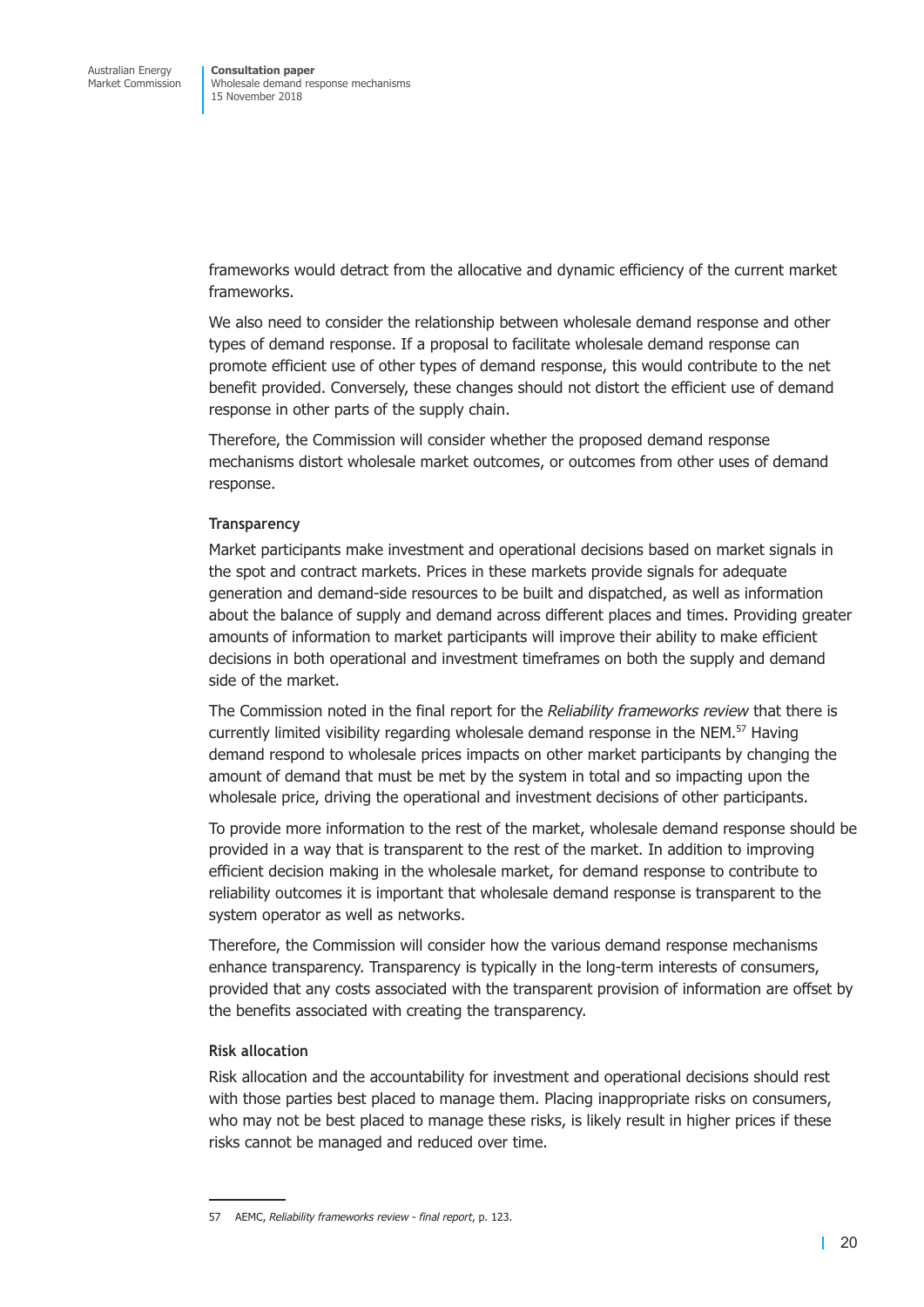Conversely, placing risk with market participants (who may be better placed to manage them) will only be passed on to consumers in terms of higher prices where competition permits. Solutions that allocate risks to market participants, such as commercial businesses, who are better able to manage them are preferred, where practicable.

#### **Administrative and implementation costs**

Changes to regulatory frameworks come with associated costs. These costs include both those imposed to implement change and the ongoing costs associated with making the change. These costs result from necessary changes to information technology systems, billing arrangements and other market process. Generally costs should be attributed to the party who is best able to reduce the extent of the costs over time. However, where costs are imposed in implementation and cannot be mitigated through market mechanisms, these costs should be minimised relative to the benefits of the regulatory changes.

The proposals set out in the rule change requests need to be assessed for the most efficient implementation. This is necessary so that the implementation and ongoing costs, ultimtately borne by consumers, do not exceed the benefits of introducing a mechanism.

The Commission will therefore consider the costs (both implementation and ongoing costs) associated with each option.

## QUESTION 1: ASSESSMENT FRAMEWORK

Do stakeholders agree with the proposed assessment framework? Alternatively, are there additional principles that we should be taking into account?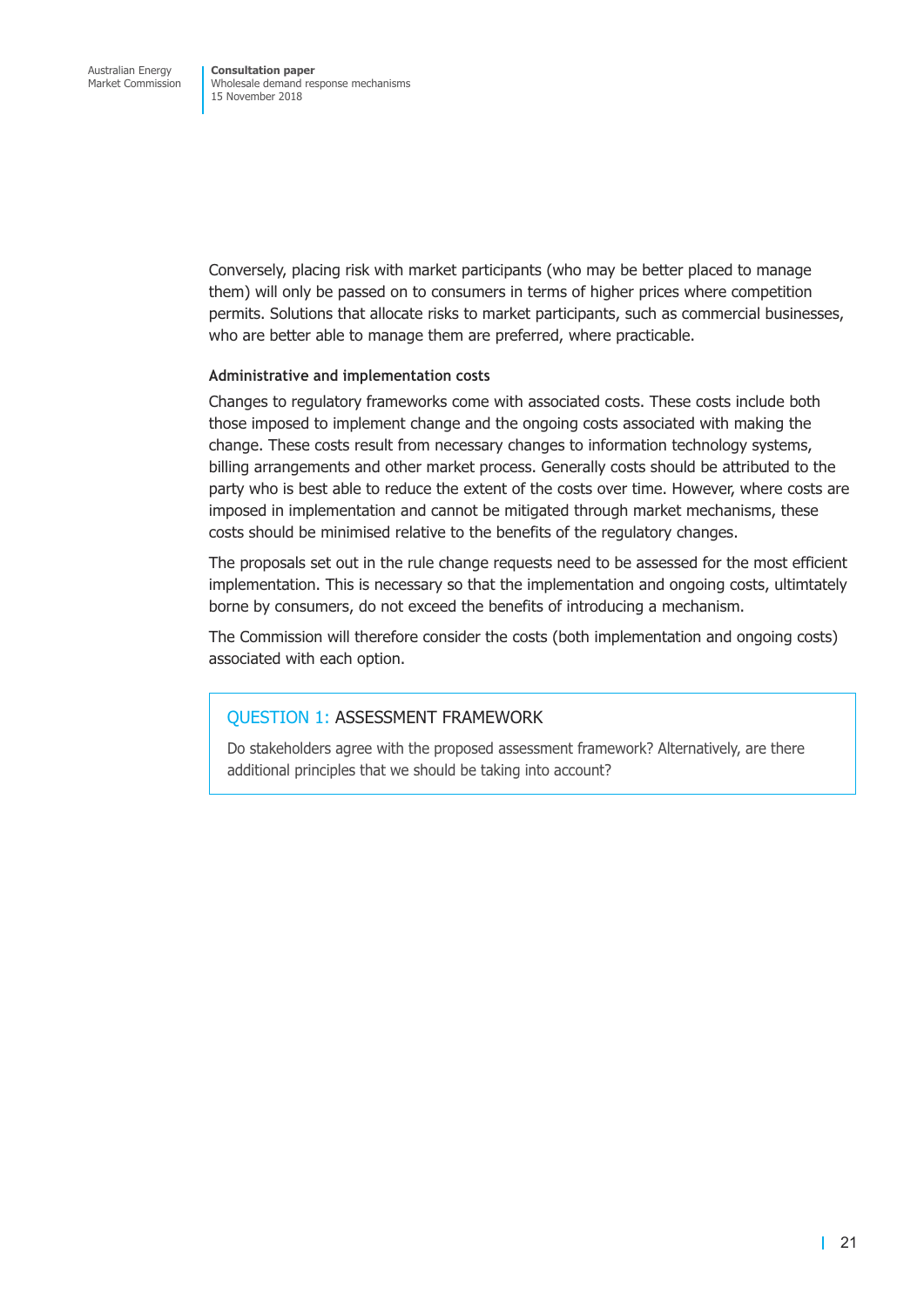<span id="page-28-0"></span>5 ISSUES FOR CONSULTATION

Taking into consideration the assessment framework, we have identified a number of issues for initial consultation. Stakeholders are encouraged to comment on these issues as well as any other aspect of the rule change requests or this paper, including the proposed assessment framework.

This chapter sets out issues for consultation in relation to:

- the extent of the issues raised in the rule change requests
- the benefits of making a change to the regulatory frameworks
- the costs associated with making these changes
- the role of baselines in wholesale demand response
- the role of retailers in these mechanisms
- the inclusion of embedded generation and energy storage
- thresholds for participation in a mechanism
- timeframes for implementation.

Each issue raised for consultation is accompanied by questions for stakeholder consideration.

The issues raised in this chapter are common to the three rule change requests. Appendices A through C raise additional issues for consideration that are specific to each of the proposals set out in the rule change requests.

# 5.1 Extent of the issue being addressed

The rule change requests all raise issues with the current regulatory framework. These proposals suggest that, broadly, the current arrangements are not conducive to a customer, or third party on the customer's behalf, providing demand response for participation in the wholesale market. This issue is explored in more detail below.

#### **5.1.1 What is the issue being raised?**

The issues raised by the proponents, as submitted in the respective rule change requests, are:

- **PIAC, TEC and TAI**: there are commercial barriers to developing the required partnerships between retailers and demand response providers, which have contributed to a sub-optimal level of demand response in the NEM in comparison to other energy markets. 58
- **South Australian Government**: the lack of a mechanism for demand response and the fact that consumers may not have the capacity to manage their demand at all times limits consumers' ability to take advantage of demand response offerings.<sup>59</sup>

<sup>58</sup> PIAC, TEC and TAI, *Wholesale demand response mechanism - rule change request*, p. 7.

<sup>59</sup> South Australian Government, *Mechanisms for wholesale demand response - rule change request*, p. 3.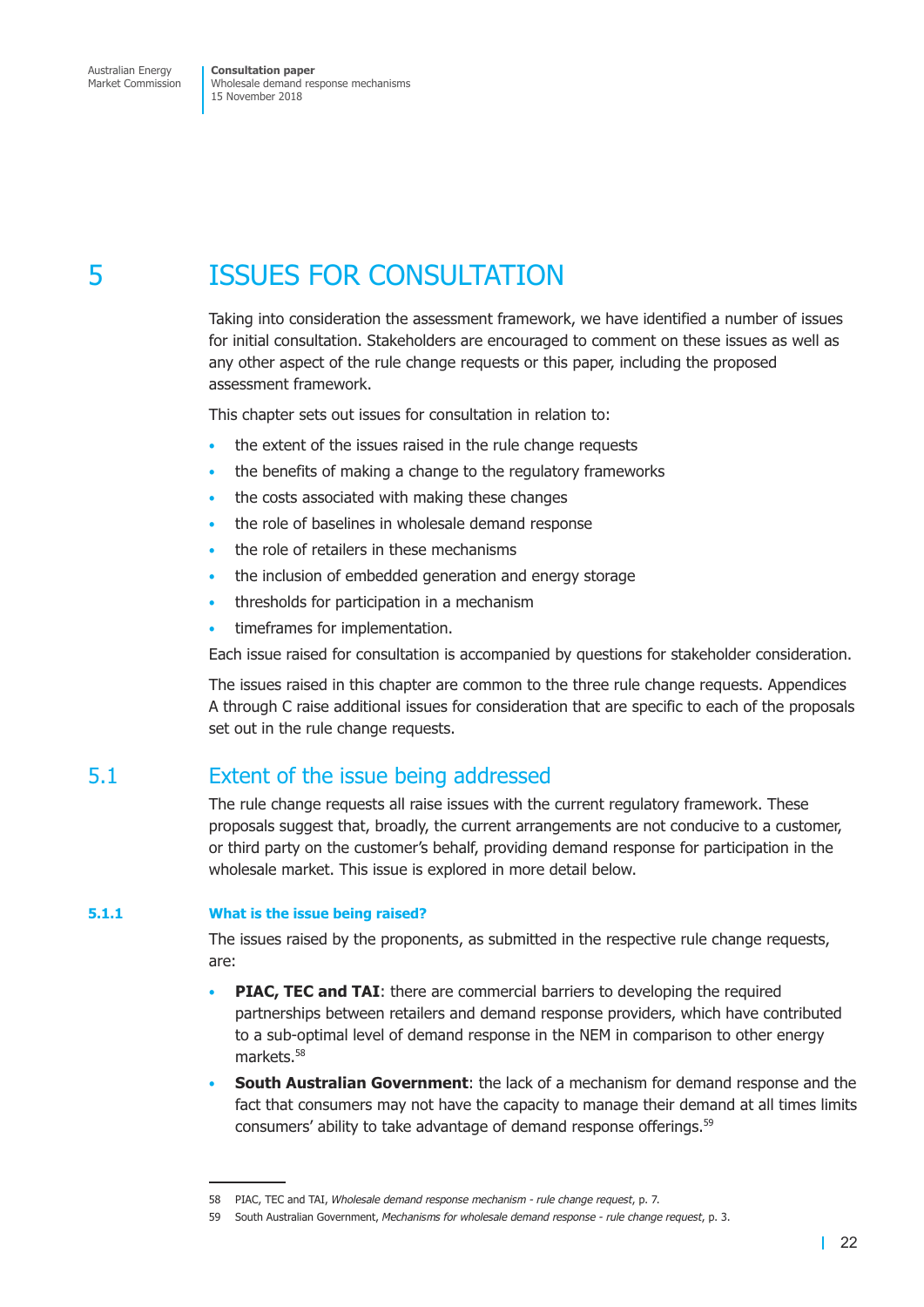• **AEC**: a key concern of demand response providers is that their investments are at risk of becoming stranded should their customer change retailers, as a subsequent retailer may decide not to continue with the previous retailer's existing demand response arrangement. 60

The proponents suggest that the current regulatory framework could be changed such that the barriers to consumers or third parties (including aggregators) providing wholesale demand response are lower.

The rule change requests all also highlight the value of increasing the transparency of wholesale demand response through some form of participation in central dispatch.

#### **5.1.2 Nature of the issue**

Assuming a sufficiently competitive retail market, retailers are incentivised to provide services to consumers which they value, to innovate new products and services to adapt to consumers' preferences and technology changes, and to do so in manner that minimises the cost of running their business.

Therefore, it would be expected that retailers should offer demand response products to consumers since this has the potential to both reduce the cost of service and provide services to consumers which they value. There are examples of some retailers offering demand response products, such as Powershop's 'Curb Your Power' program (discussed in chapter 2). If retailers were not providing a product valued by consumers, other retailers should enter the market to offer wholesale demand response products, which could displace the higher cost generation.

However, not all retailers may have the experience or the organisational expertise to utilise wholesale demand response. Retailers that also own generation assets may also have reduced incentives to undertake wholesale demand response. That is, such retailers may not want to invest in demand response offerings since to utilise these products may have the effect of reducing wholesale prices which could in turn affect the revenue received from their generation assets. In addition, the payback period for installing demand response equipment is typically longer than the consumer's retail contract and so retailers may be reluctant to offer a demand response product.

Given the reasons above, there may be a role for stand-alone demand response providers in faciliating wholesale demand response in the NEM.

Under the current arrangements in the NEM, most consumers can only access the wholesale market via their retailer. Consequently, the benefits of wholesale demand response will accrue in the first instance to the the FRMP (i.e. for most consumers, their retailer) through either lower exposure to high wholesale prices or as an additional tool to help manage flutuations in prices. This necessarily creates challenges for third parties looking to assist customers to provide wholesale demand response. These third parties must enter into commercial relationships with the FRMP as well as the customer in order to facilitate wholesale demand response and receive some of this value.

<sup>60</sup> AEC, *Wholesale demand response register mechanism - rule change request*, p. 1.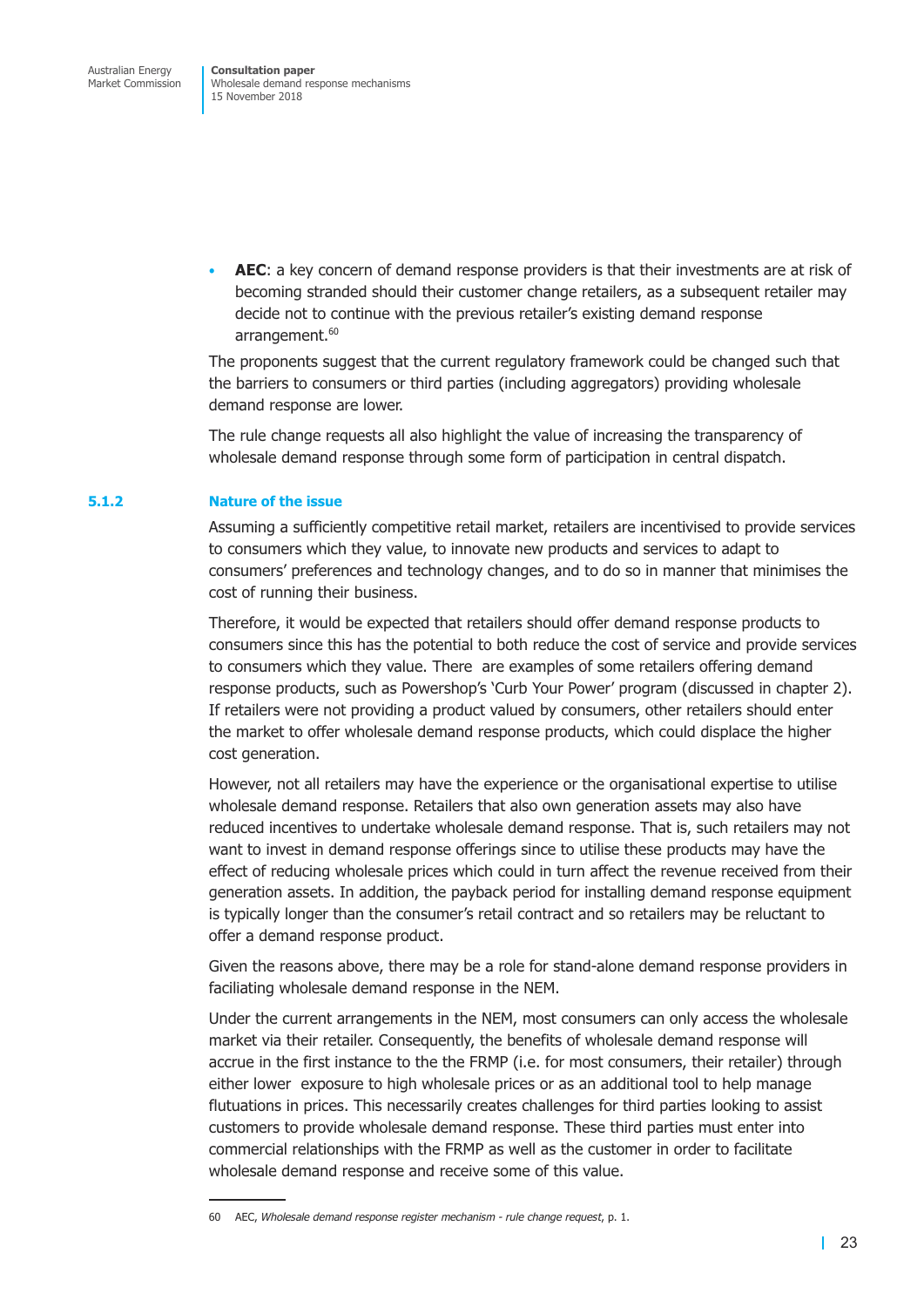Even if a third party was able to strike a commercial arrangement with a retailer to provide demand response, the third party could be exposed to the risk of having stranded assets if its customer switched retailers to one that the third party did not have a relationship with. This could only be avoided if the third party was able to enter into an agreement with all possible retailers. However, as retailers all have individual, unique ways of managing risk it is unlikely that a third party would be able to contract with all possible retailers and, even if it was possible, it would be very resource and time intensive to do so. This may restrict the opportunities for third parties to facilitate wholesale demand response. In the absence of having a relationship wtih a retailer there is no avenue in the current regulatory framework for these third party aggregators to offer wholesale demand response products to consumers.

Alternatively, a prospective demand response provider could attempt to win the customer by taking on the role of a retailer. However, demand response service providers may not necessarily have the capabilities to be a successful retailer. Retailing electricity typically requires expertise in risk management, marketing, IT systems administration and being able to meet prudential and consumer protection requirements. The third parties looking to provide wholesale demand response may instead be experts in load production processes, and dispatch and control technologies. As such, it can be difficult for third parties to facilitate demand response under the current framework.

As discussed in [section](#page-35-1) 5.2, wholesale demand response can be used as a substitute in the wholesale market for generation. Faciliating wholesale demand response by increasing the number of products offered to consumers can result in increased comptition in the wholesale market, which may potentially reduce contribute to a decrease in prices in the wholesale market and so promote affordability.

In summary, the issues as put forward by the rule change proponents are that:

- there are various reasons why retailers may not offer demand response products, including that vertical integration may limit a retailer's interest in offering demand response
- the interaction between most consumers and the wholesale market is managed directly by a retailer, and so if the retailer doesn't offer a demand response product then consumers have no incentive to change their consumption
- it is difficult for third party demand response providers to provide demand response products to consumers, either because of barriers to enter the retail market, or difficulties gaining and maintaining the value of wholesale demand response.

#### **5.1.3 Why is this issue being raised?**

A number of factors suggest that a growing number of consumers may be willing to respond to wholesale prices. These factors include increasing consumer awareness of demand response and technological advancements that enable and reduce the cost of undertaking demand response. This is coupled with a perception that there is a reluctance or inability from traditional retailers to offer demand response products in an overt or open manner, as discussed above.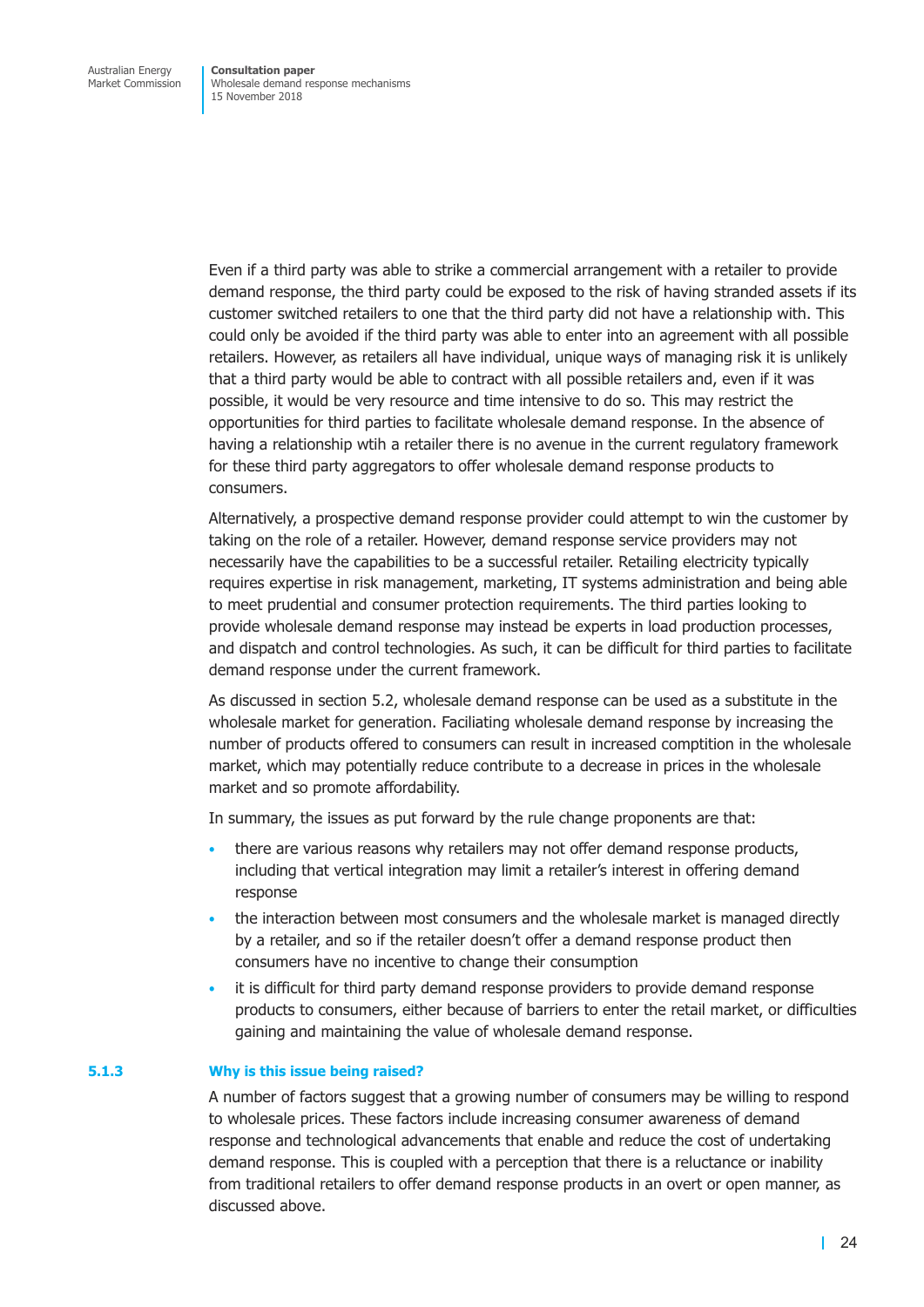The materiality of this issue is difficult to assess due to the challenge in observing the existing quantity of wholesale demand response. The question of the efficient level of demand response is explored in [section](#page-32-0) 5.1.4.

There are conflicting opinions regarding the availability of demand response style products to consumers. There are a number of consultants and retailers in the NEM that either utilise demand response or enable consumers to do so themselves. Conversely, other stakeholders have raised concern that consumers are unable to undertake wholesale demand response due to absence of offers being made available by retailers.

<span id="page-31-0"></span>[Box](#page-31-0) 1 highlights some retailers that are facilitating wholesale demand response under the current arrangements. We note that despite these developments, it appears as though few retailers currently offer demand response products to small consumers.

## BOX 1: EXAMPLES OF RETAILERS FACILITATING WHOLESALE DEMAND RESPONSE

#### ERM Power

ERM Power is an electricity retailer and generator that operates across the NEM. ERM Power is predominantly an energy retailer for commercial and industrial customers. As a part of its energy retailing, ERM Power develops bespoke demand response contracts with its customers. These commerically-negotiated contracts include arrangements that:

- pass through spot prices and help the customer anticipate and minimise exposure to price spikes
- involve ERM Power calling upon these customers to reduce consumption to help manage ERM Power's exposure to the wholesale electricity price.

## Flow Power

Flow Power is an electricity retailer that operates in all regions of the NEM. Flow Power emerged from a company that offered energy management services (specialising in demand management) to medium and large energy users. It has since opted to register as a retailer and connect customers to the wholesale market.

Flow Power's retail contracts pass on wholesale price signals to its customers, and it helps those customers manage consumption in a way that reduces costs. Flow Power's customers are typically medium to large energy users who are able to change consumption in response to wholesale spot prices. These customers can either do this manually or install a device that allows Flow Power to remotely adjust demand.

#### Amber Electric

Amber Electric is a new entrant electricity retailer. It participates in the NEM through the retail license platform offered by Energy Locals. Amber Electric initially launched in Sydney in mid-2018 and has subsequently expanded to South Australia. Amber Electric intends to start offering retail contracts in Victoria before the end of 2018.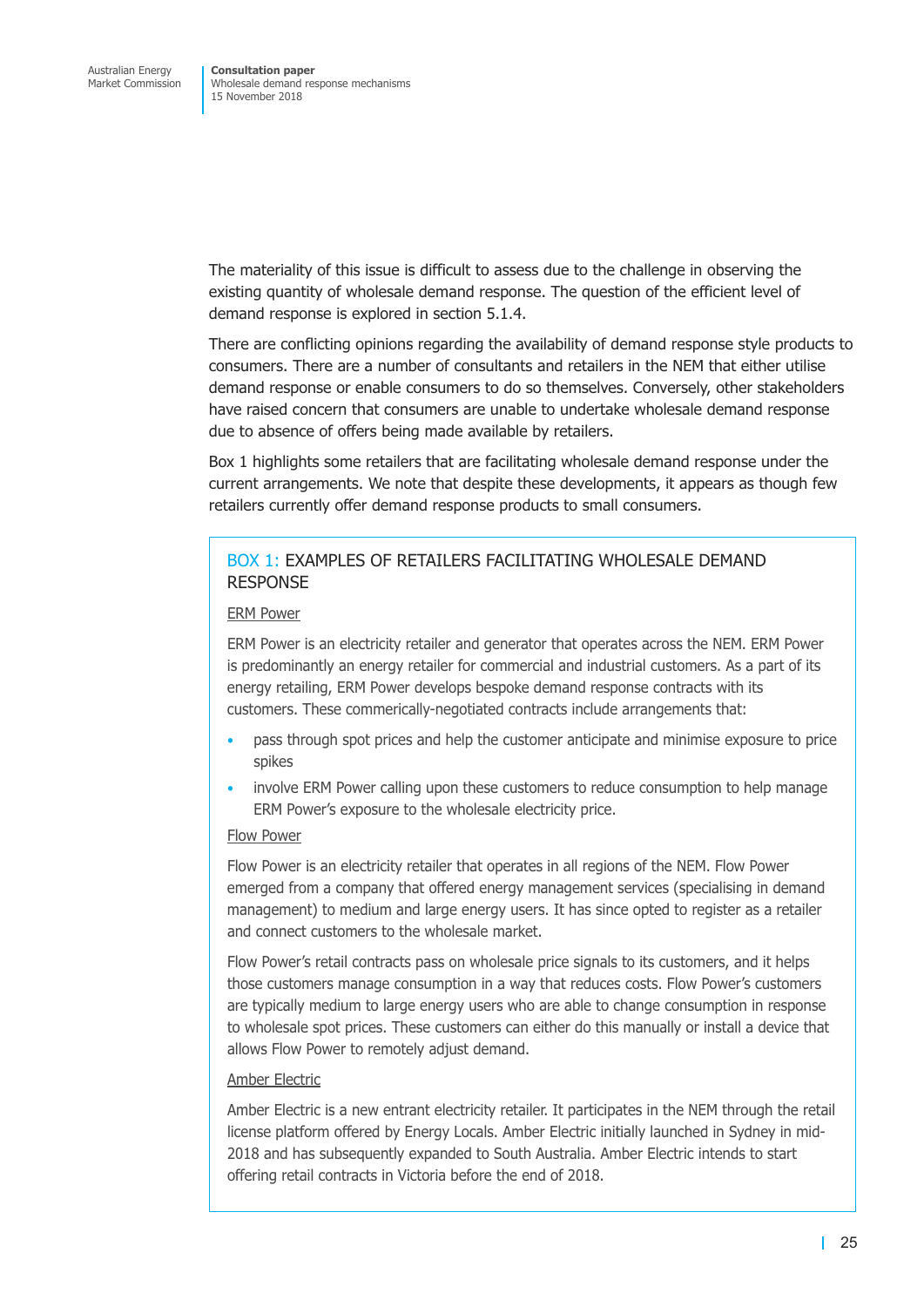Amber Electric offers wholesale price pass-through contracts to residential customers. These customers therefore get direct exposure to the wholesale price and have the opportunity and incentive to reduce their energy consumption during peak periods when wholesale energy prices are high. Amber assists consumers in undertaking wholesale demand response by providing price forecasts and notifications of expected price spikes so that customers can respond accordingly. It is also looking to incorporate technologies that provide consumers with the ability to remotely respond to wholesale prices.

It may be the case that, even if there are opportunities for consumers to participate in demand response, these opportunites are limited. If this were the case, consumers may not be receiving the value of providing wholesale demand response or innovation in services that would be expected in a competitive market for these services.

## QUESTION 2: NATURE OF THE ISSUE RAISED

(a) Is it difficult for consumers to participate in wholesale demand response? If so, which consumers face the greatest amount of difficulty? What is the cause of this difficulty?

(b) What demand response providers and products are currently avaliable in the market?

(c) Is there effective competition for demand response as a service to be used by retailers? If not, are consumers able to access the benefits of wholesale demand response directly? Is competition for wholesale demand response as a service increasing?

#### <span id="page-32-0"></span>**5.1.4 What is the efficient level of wholesale demand response?**

If the efficient level of wholesale demand response existed in the NEM, consumption would occur, at most, at a price reflecting the marginal benefit of consumption.

Over the course of the *Reliability frameworks review*, the Commission consulted with stakeholders on their views regarding the level of demand response present in the NEM. Stakeholder views were mixed. While some stakeholders suggested that wholesale demand response has been limited in the NEM, others have suggested that it is present in substantial quantities that are not visible to the rest of the market. This is because demand response occurs but is not centrally dispatched - consumers unilaterally change their consumption in response to wholesale prices without necessarily informing the rest of the market what their consumption would have been were it not for the demand response. This makes it difficult to determine how much wholesale demand response there is, and where it occurs. It is additionally difficult to assess whether the efficient level of demand response exists as this is contingent on knowing the actual amount of demand response *and* the level that would represent the efficient amount.

The efficient level of wholesale demand response is constantly changing. As it involves consumers making the trade off between consuming and not consuming, the efficient level of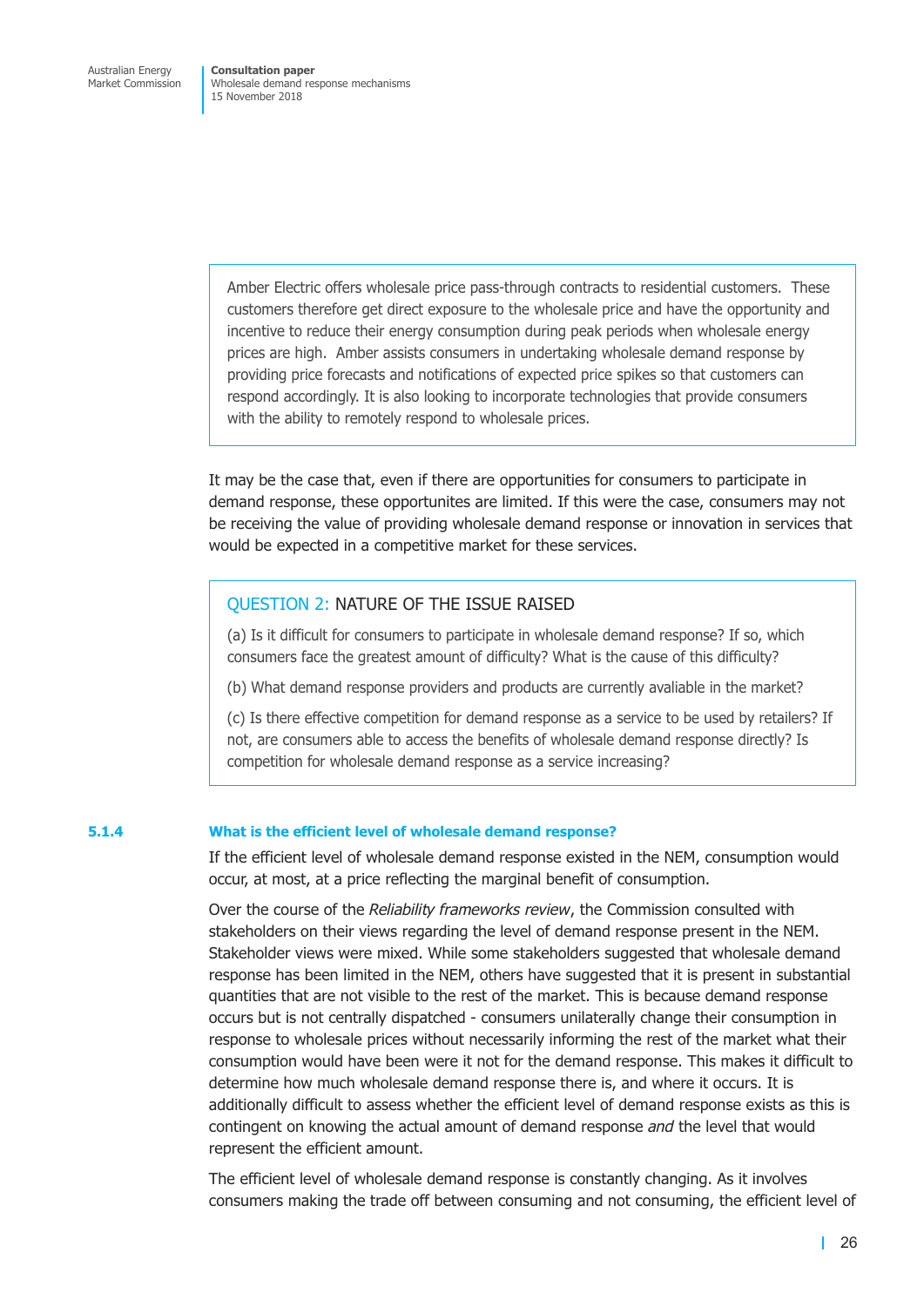demand response is a function of the ability for consumers to understand and make this trade-off. Additionally, the trade-off being made by consumers is influenced by a number of different, variable factors:

- When consumers have access to new information about cost of inputs and outputs, it will change the economic trade-off they make when undertaking demand response.
- Increased consumer awareness about the ability to undertake demand response, and the associated value, is also unlocking new low-cost opportunities for demand response.
- Changing wholesale price profiles, such as peakier prices in the evening, may impact of the level of wholesale demand response expected to occur at the time.
- Increased uptake of embedded generation, energy storage and new or better technology that facilitates load shifting such as thermal storage that can be remotely controlled are changing the costs of reducing grid consumption. Where demand response may have previously come at the cost of lost production, this can now be offset by the use of embedded generation and storage. Every time a residential battery or a controllable air conditioner is installed, the amount of demand response available increases. The amount of wholesale demand response available would increase if these devices responded to wholesale price signals.

Estimating the efficient level of wholesale demand response becomes more difficult when also considering increasing consumption during low priced periods, or shifting consumption into these periods.

Typically, wholesale demand response is viewed to be a reduction in consumption during high wholesale prices. However, wholesale demand response would also include, for example, a dairy factory shifting refrigeration loads to midday when wholesale prices tend to be lower. Trying to quantify this demand response will become increasingly challenging.

There are significant difficulties associated with determining the actual or theoretically efficient level of demand response.

Nevertheless, stakeholder feedback and evidence is welcomed, particularly from retailers, relating to the existing levels of wholesale demand response including wholesale demand response products being offered. Also welcome is feedback and evidence of consumers being unable to access the benefits of providing demand response.

Consideration will be given to overseas markets where the level of wholesale demand response may be more transparent or observable. However, analogies made with overseas markets should caveat any differences in market structures. The different structure of these overseas markets may also mean these markets may have a different efficient level of wholesale demand response.

## QUESTION 3: WHOLESALE DEMAND RESPONSE CURRENTLY IN THE NEM

(a) Do stakeholders have views on the existing levels of wholesale demand response in the NEM? Please provide evidence or data to substantiate these views where possible.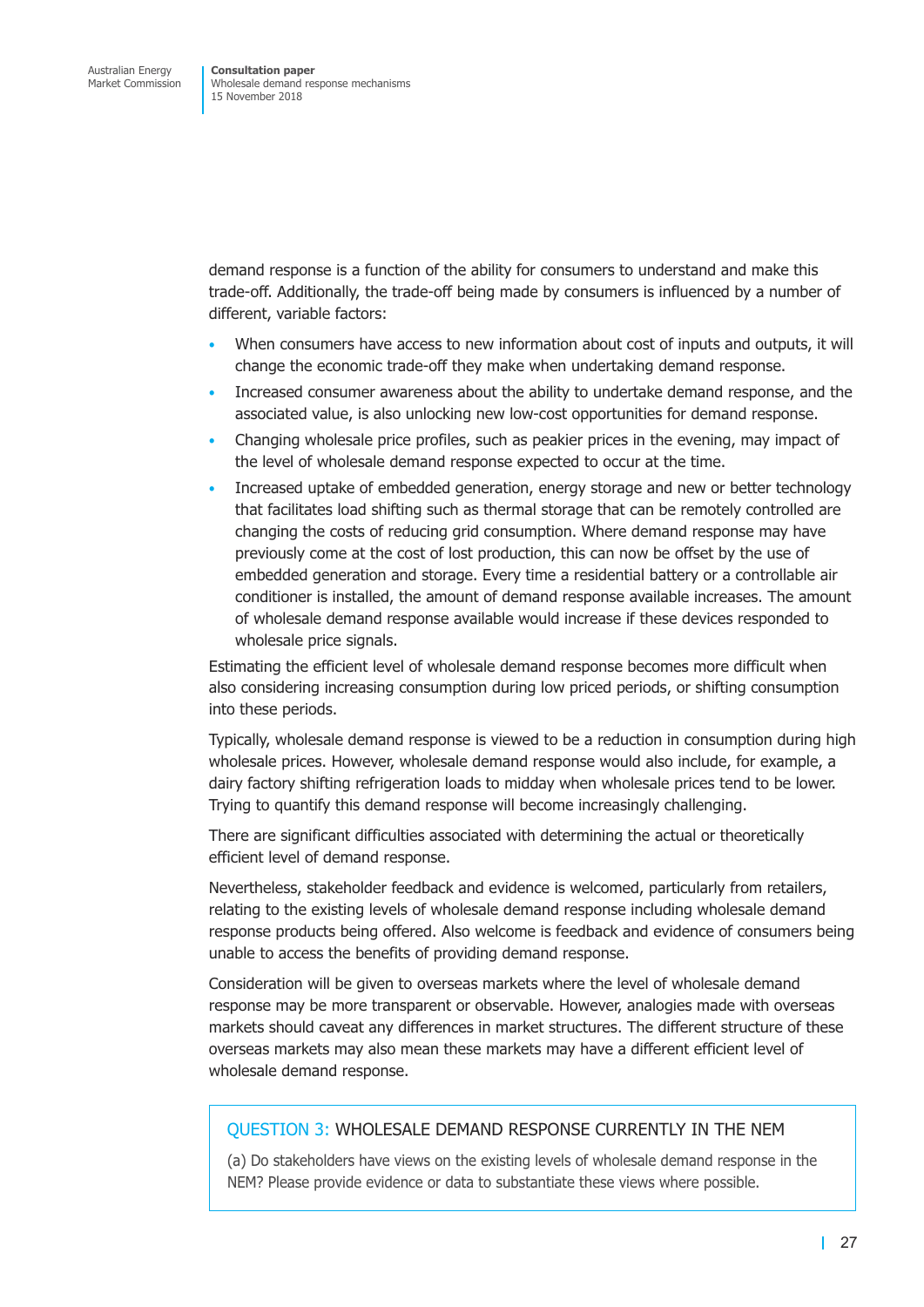(b) Can retailers indicate to the Commission what they are currently doing to facilitate wholesale demand response?

#### **5.1.5 How best to facilitate flexible, price responsive demand in the long term**

The energy market is undergoing a signficant transformation. A cornerstone of this is the growing capability of the demand-side to actively participate. As increasing amounts of intermittent generation enter the system, the wholesale market will increasingly need to incorporate the flexible and dynamic resources that make up a growing portion of the demand side.

The proposals set out in the rule change requests focus on two key aspects of this longer term view of the development of the wholesale market:

- consumers being actively involved in responding to the wholesale price of electricity
- transparency of the consumers' intention to respond to price signals.

The proposals set out in the rule change requests seek to overcome the challenge for third parties in facilitating wholesale demand response by customers, as described above. The wholesale demand response mechanism and separate wholesale demand response market would introduce a regulatory mechanism that would force a retailer to transfer the value of wholesale demand response to a customer, or third party acting on the customer's behalf. The wholesale demand response register would introduce a mechanism to encourage the incoming retailer to engage with the third party aggregator. In each case, these appear intended to address issues associated with retailers facilitating the efficient level of wholesale demand response.

The proposals also suggest increasing the transparency of the demand side through scheduling.

Alternative approaches to promoting an efficient level of demand reponse or improving the transparency of the demand side are discussed below.

#### **Engaging the demand side in the wholesale market**

The three rule change proposals suggest the introduction of regulatory mechanisms to either encourage or oblige the retailer to compensate the customer or third party for providing demand response. However, there may be other changes that could be made to the regulatory framework to provide consumers with opportunities to respond to wholesale price.

There is no inherent need to bundle the wholesale market risk management services and other services typically undertaken by retailers. An alternative approach is for retailers not to provide wholesale price risk management, with the consumer on a spot price pass through arrangement. This would mean a retailer would pass through wholesale prices to the consumer and, in doing so, shift the wholesale market risk to the consumer. Therefore, consumers would be exposed to the wholesale price and responsible for their own risk management.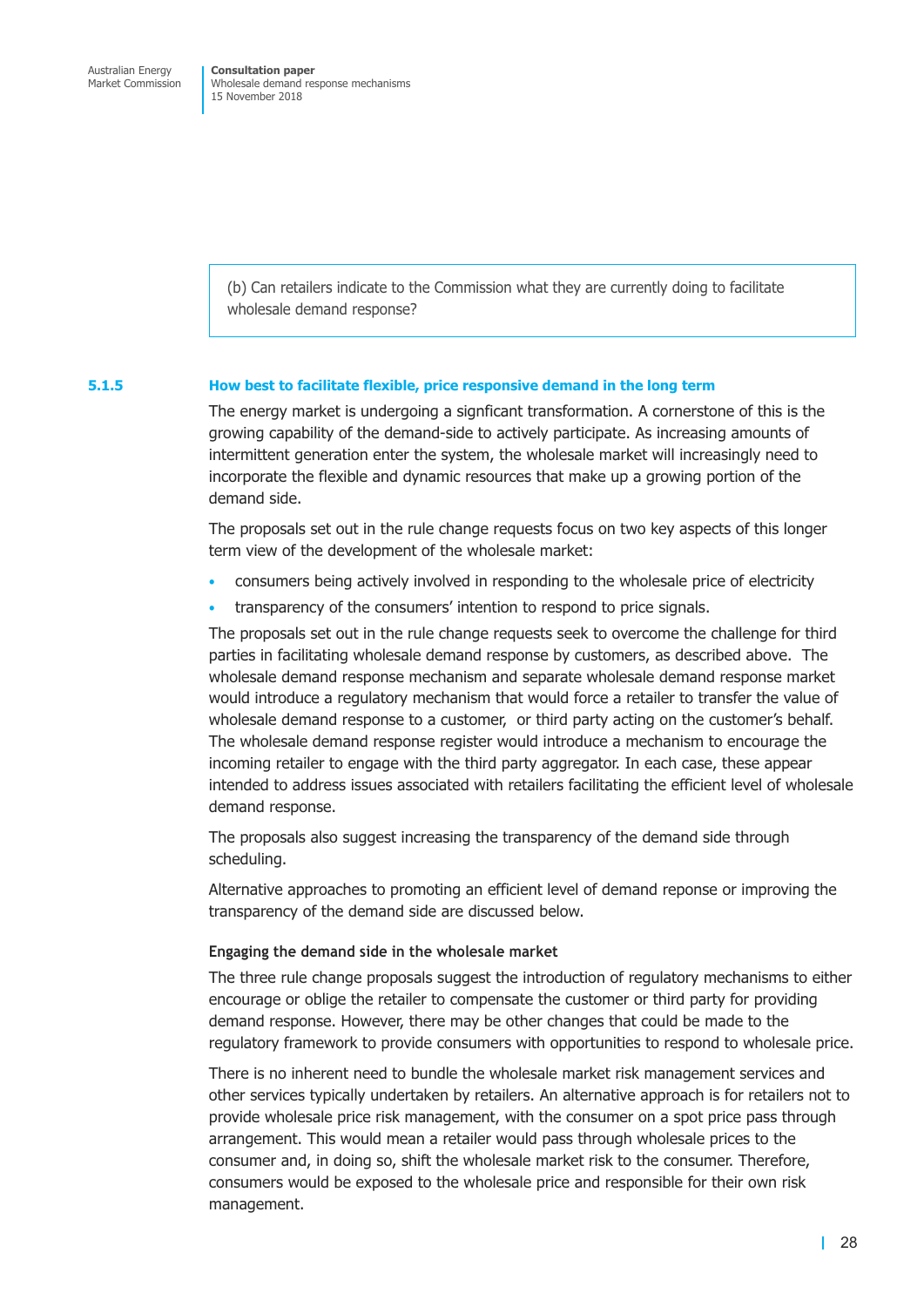<span id="page-35-0"></span>A retailer's role in this case would then include the remaining services that a retailer provides including: billing, metering, provision of consumer protections such as those for hardship customers and life support customers etc.

Allowing consumers freedom in how they manage exposure to the wholesale price, including electing to have a third party manage this risk on their behalf, may provide a robust and resilient framework for enabling consumers to respond to the wholesale price and undertake wholesale demand response.

**Increasing transparency of demand side participation in the wholesale market**

As the demand side increasingly engages with the wholesale market, the Commission considers it will become increasingly important to provide greater transparency of the demand side's intention to respond to prices.

The three rule change requests received by the Commission proposed scheduling of demand response as an option for increasing the visibility of wholesale demand repsonse.

As with the above, the Commission would like to understand from stakeholders if this would represent the best option for increasing transparency of the demand side.

For example, placing an obligation and a financial incentive on retailers to submit accurate forecasts of their retail load may represent an approach to increasing transparency that would be consistent with the longer term development of the NEM. It may also be a framework that is more resilient as the structure of the NEM continues to change. This could build on the final rule made by the Commission in 2015 that sought to improve the quality of information on demand side participation in the NEM. Under the final rule, registered participants in the market are required to provide information on demand side participation to AEMO, in accordance with guidelines.<sup>61</sup>

## QUESTION 4: APPROACH FOR FACILITATING TRANSPARENT, PRICE RESPONSIVE DEMAND

Do stakeholders consider there are other regulatory solutions:

- (a) to providing the demand side with greater access to wholesale prices, and
- (b) to increase the transparency of demand side response to these prices?

# <span id="page-35-1"></span>5.2 Benefits of making a change

This section discusses the benefits of introducing a mechanism to better enable customers and third parties to offer demand response into the wholesale market.

The benefits of wholesale demand response participating in central dispatch, as discussed below, include:

<sup>61</sup> AEMC, Improving demand side participation information provided to AEMO by registered participants, final determination, March 2015, available at: https://www.aemc.gov.au/rule-changes/improving-demand-side-participation-information-pr.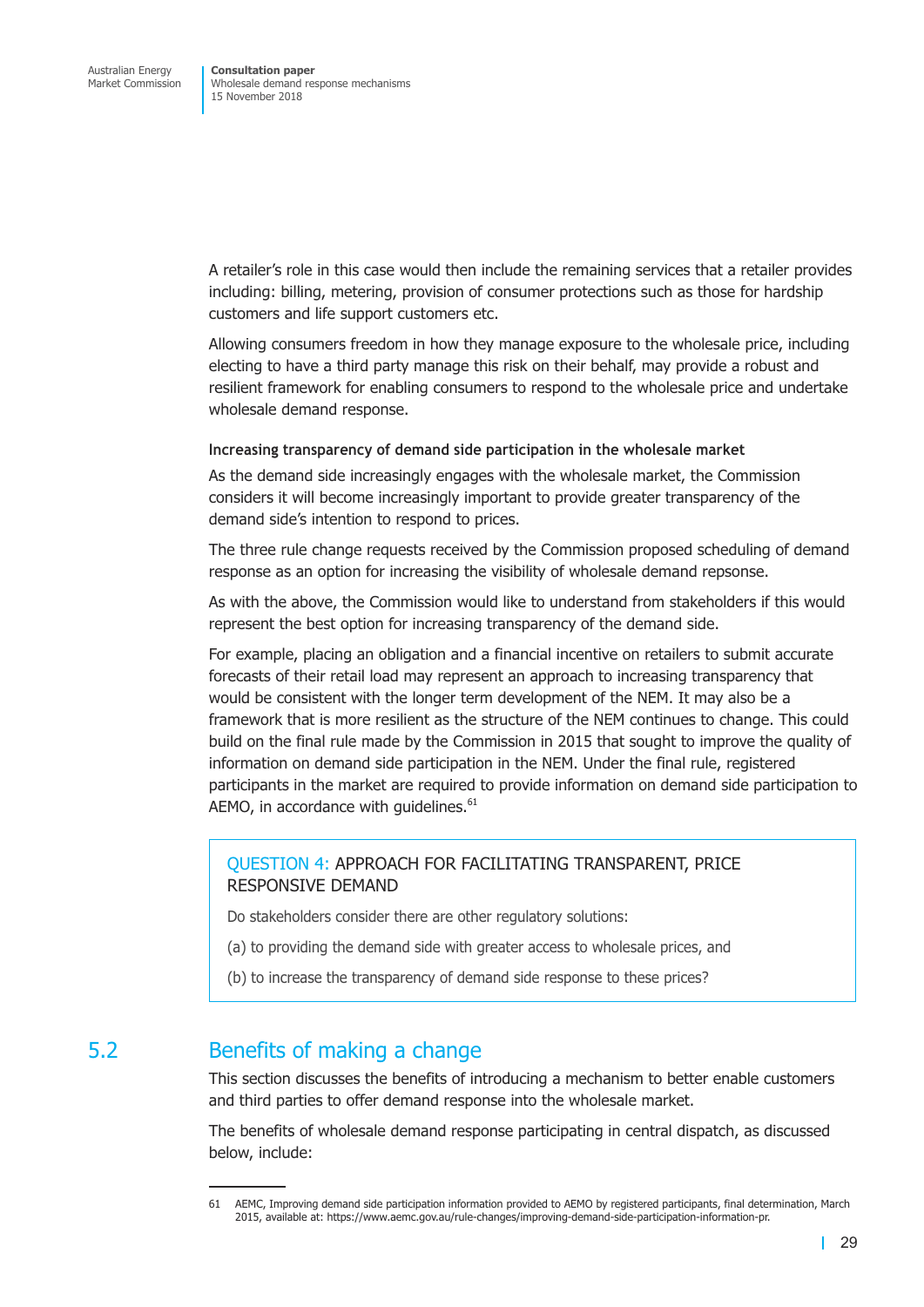- facilitating the efficient consumption of electricity by providing greater opportunities for consumers to respond to wholesale energy prices
- increased competition for wholesale demand response, and so in turn the wholesale market
- providing greater transparency of the price responsiveness of the demand side.
- facilitating the use of demand response to provide other services.

These proposals would also have the benefit of increasing the level of competition for wholesale demand response as a service.

### **5.2.1 Efficient consumption of electricity**

Efficient consumption occurs when consumers' benefit of consuming electricity exceeds the costs of supplying that electricity. When consumers make efficient consumption decisions, it leads to an efficient clearing of the spot market. That is, the intersection of supply and demand results in a price and quantity that maximises net benefits to producers and consumers of electricity.

In the short term, wholesale demand response would result in demand shifting from high priced periods to low priced periods. This would have the benefit of suppressing high wholesale spot prices. Futher, given that wholesale demand response can potentially be used as a substitute for generation in the wholesale market it would be expected that providing for efficient wholesale demand response would increase competition in the wholesale market. It would also be able to address a tight supply-demand balance at lower-cost than some peaking generation. As a result, wholesale demand response would lower wholesale prices and help manage the supply-demand balance at a lower cost.

In the long term, efficient wholesale demand response should lead to the development of the least-cost combination of resources to meet the supply-demand balance. For example, efficient wholesale demand response should lead to:

- reduced need for peaking capacity as the demand side responds to higher prices
- consumers being able to take better advantage of low prices, for example during the middle of the day as a result of increasing solar output lowers wholesale prices or during other periods where the wholesale price is low.

Efficient wholesale demand response should also assist with managing the 'duck curve' to the extent that the wholesale price is able to reflect the value of electricity during solar troughs and as the solar output declines and operational demand ramps up.

The net effect would be a reduction in generation with high marginal costs and an increase in the utilisation of generation with a low marginal cost. This would flow through to reduced total system costs which would in turn reduce the costs as seen by consumers.

## QUESTION 5: EFFICIENT CONSUMPTION OF ELECTRICITY

(a) Do stakeholders agree with our characterisation of how efficient wholesale demand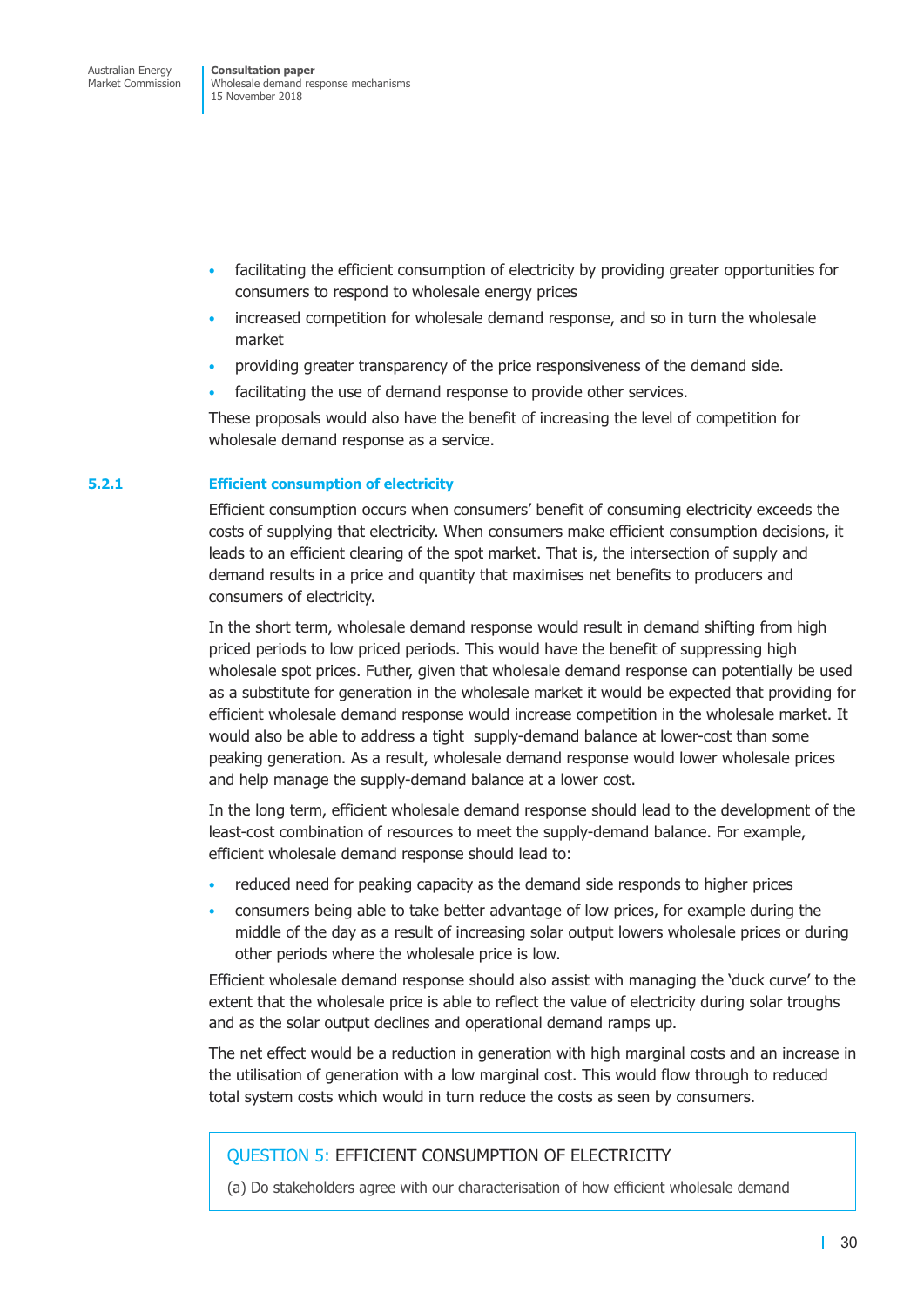response would improve outcomes in the wholesale market?

(b) What are stakeholders views on how facilitating wholesale demand response could affect outcomes in the wholesale energy market?

### **5.2.2 Increased competition for wholesale demand response services**

These proposals would provide third parties with greater opportunities to aggregate demand response for participation in the wholesale market. Doing so would likely have the effect of increasing the level of competition among providers of wholesale demand response services to customers. As a result, consumers should receive a more competitive price for providing a given level of wholesale demand response, or the same price for a less costly provision of demand response.

The benefits of increasing competition would be proportional to the extent an absence of competition for this service exists under the current arrangements. If consumers are currently able to access sufficient competition for the provision of wholesale demand response services, the benefits of increasing competition would be lesser. Conversely, to the extent these proposals facilitate more consumers being able to participate in the provision of wholesale demand response, it should result in consumers benefitting from increased competiton for these services.

### QUESTION 6: COMPETITION FOR WHOLESALE DEMAND RESPONSE SERVICES

Are consumers able to access competitive offers from retailer or third parties to assist consumers to undertake wholesale demand response? Is the level of competition greater for larger consumers?

#### **5.2.3 Increasing the transparency of demand response**

The proposals received by the Commission all contemplate wholesale demand response operating in a manner that is transparent to the rest of the market. This would occur through having the demand response scheduled. The role of scheduling and how it would apply to wholesale demand response is explored in more detail below.

### **Transparency of demand response under the current arrangements**

As noted above, there is a lack of transparency about how much wholesale demand response is currently being utilised in the NEM.

The Commission made a final rule in 2015 that sought to improve the quality of information on demand side participation in the NEM. Under the final rule, registered participants in the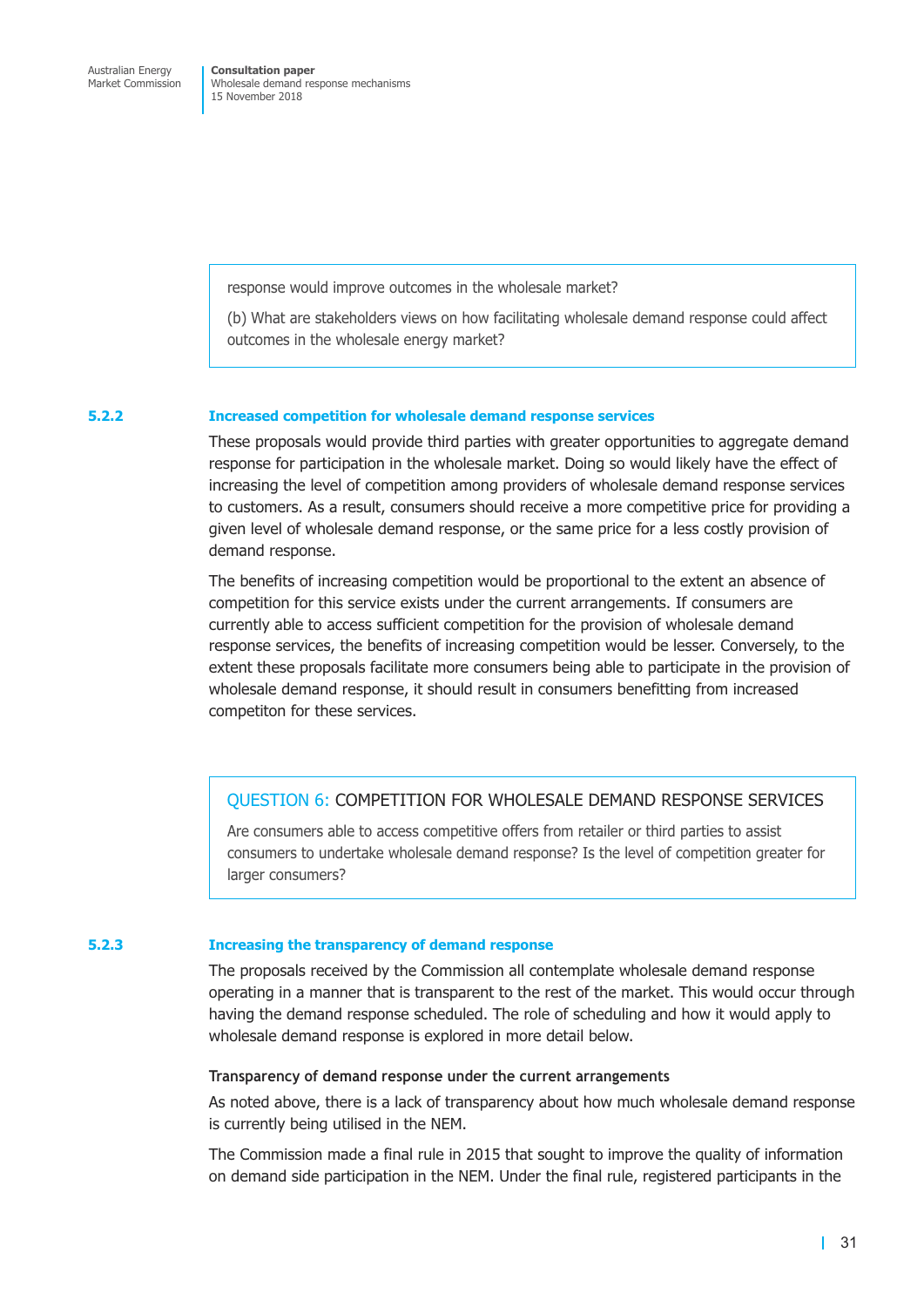market are required to provide information on demand side participation to AEMO, in accordance with guidelines. 62

This has now been implemented through the creation of AEMO's demand-side participation portal. <sup>63</sup> The data provided through this process is expected to provide greater visibility of demand-side resources that are price sensitive, and so those which are engaging in wholesale demand response. The information provided to AEMO through the portal should include:

- contractual arrangements between a retailer and a customer, in which they agree to the curtailment of non-scheduled load or the provision of unscheduled generation in specified circumstances
- non-contractual arrangements entered into between a registered participant and a person, or between two registered participants, in relation to demand response.

The information sought by AEMO is relatively detailed and should provide greater transparency regarding the extent of wholesale demand response in the NEM. This information is important in being able to draw conclusions on the efficiency of the systemwide level of demand response.

Market participants were required to submit their data to the online portal by 30 April 2018. The deadline was subsequently extended to 8 May 2018. However, more than half of the total expected responses regarding demand side participation were not received by this extended deadline. <sup>64</sup> This resulted in AEMO not receiving sufficient demand side participation information in time to be included in its 2018 Electricity Statement of Opportunities publication. It is unclear why there has been a lack of engagement from market participants. Compliance with the reporting requirement may improve in future years.

### **Why are market participants scheduled?**

Scheduling participants has two main benefits:

- By being cleared through the dispatch engine, scheduled participants' bids and offers are accounted for in determining price and the quantity of electricity cleared.
- Through submitting their bids and offer in advance of real time, scheduled participants provide greater amounts of information to other market participants. Providing greater amounts of information to these market participants will improve their ability to make efficient decisions in operational and investment timeframes on both the supply and demand side of the market.

As the demand side of the market becomes increasingly capable of making dynamic consumption decisions, it will be important to increase the information flows from these demand side participants to the rest of the market. Scheduling is one way of eliciting this information from the demand side.

<sup>62</sup> AEMC, *Improving demand side participation information provided to AEMO by registered participants, final determination,* March 2015, available at: https://www.aemc.gov.au/rule-changes/improving-demand-side-participation-information-pr.

<sup>63</sup> For more information, see: https://www.aemo.com.au/Electricity/National-Electricity-Market-NEM/Planning-andforecasting/Demand-Side-Participation-Information-Guidelines.

<sup>64</sup> AER, Quarterly compliance report: National electricity and gas laws, *1 April - 31 June 2018*, May 2018.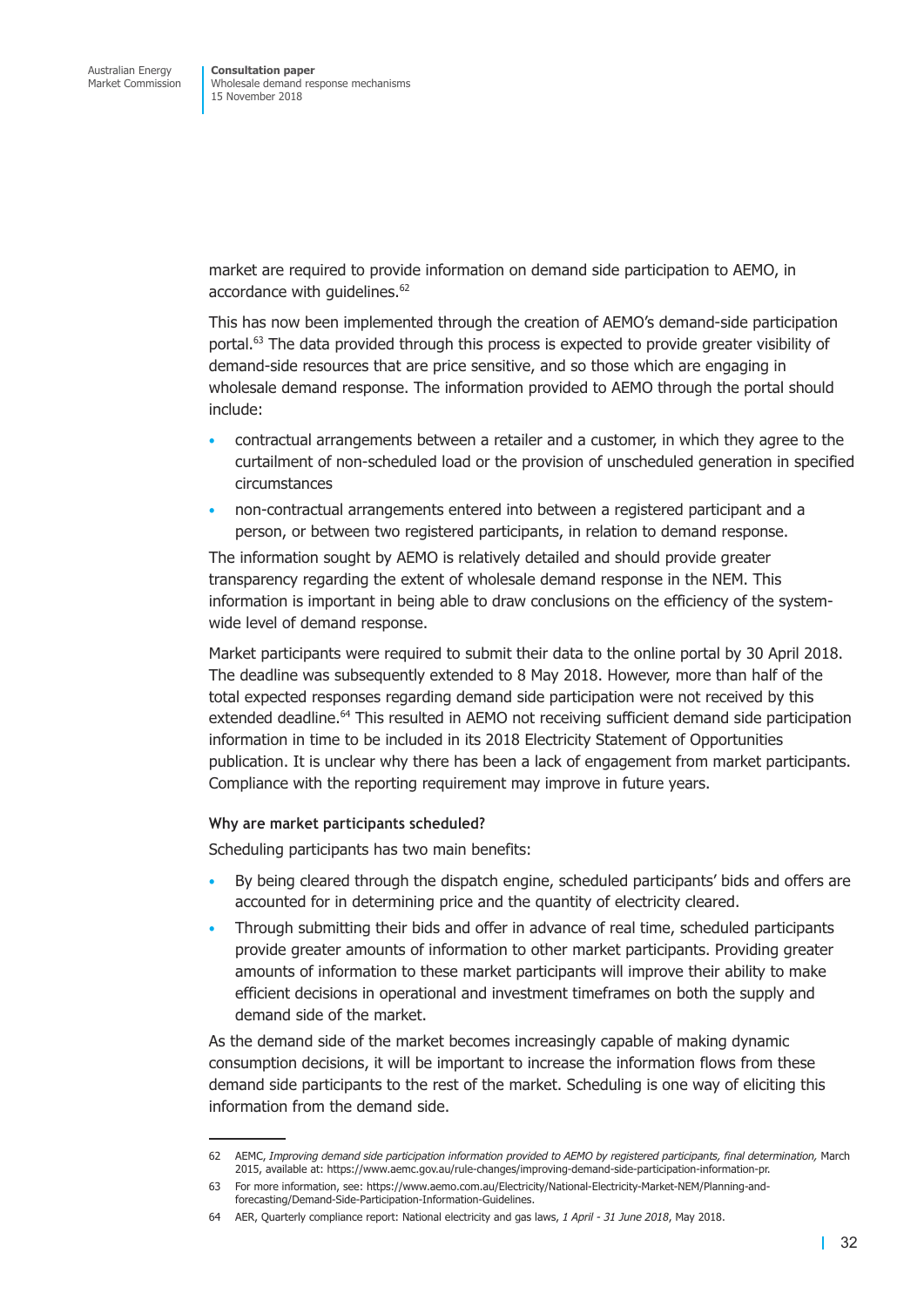### **Current arrangements for scheduling loads**

Under the current arrangements, a market customer can request that AEMO classify any of its market loads as a scheduled load.<sup>65</sup> If AEMO is satisfied that the market customer has submitted the right data and has adequate telemetry/communications equipment to support the issuing of dispatch instructions and audit of responses, AEMO must classify the market load as a scheduled load.<sup>66</sup>

Notably, the choice of being scheduled or non-scheduled lies with the market customer. It is only if a customer decides, in respect of its load, to become a scheduled load that the customer will participate in AEMO's central dispatch process.

To date, with the exception of a few pump storage facilities, no market customers have currently elected to become and remain a scheduled load. Under the current arrangements, there is little incentive for a load to become scheduled. Typically, being scheduled has an associated cost and, from the perspective of an individual load, neglible benefit.

The Commission has previously considered rule changes relating to the scheduling of loads.<sup>67</sup> In 2015, the AEMC recevied two rule change requests which would require additional participants to participate in the central dispatch process. Specifically, the rule change requests sought to alter the way the following resources participate in the market:

- price responsive loads with maximum demand greater than 30 MW
- non-intermittent non-scheduled generators with nameplate generation capacity 5 MW or greater

Among other proposed solutions, the rule change considered making it mandatory for these resources to participate in central dispatch processes. At the time, the Commission decided not to make a rule. The Commission was of the view that the materiality of the issue raised by the rule change requests was insufficient to warrant making the proposed changes.

### **Wholesale demand response should act as a scheduled load in dispatch, not 'negawatts'**

If demand response participates as a scheduled participant in the wholesale market, this should potentially occur as a load as opposed to a proxy generator submitting bids for 'negative load'. Scheduling the quantity of demand response may either have perverse outcomes for system security or provide the demand response provider with ample opportunity to game the baseline.

If demand response was scheduled, a demand response provider would need to bid in a quantity of demand response. That is, the difference between the actual consumption and the baseline consumption. The NEM dispatch engine (NEMDE) <sup>68</sup> would clear and set dispatch targets for all of the scheduled participants. This could have two outcomes:

<sup>65</sup> Clause 2.3.4(d) of the NER.

<sup>66</sup> Clause 2.3.4(e) of the NER.

<sup>67</sup> AEMC, *Non-scheduled generation and load in central dispatch - final determination*, September 2017, available at: https://www.aemc.gov.au/rule-changes/non-scheduled-generation-in-central-dispatch.

<sup>68</sup> The NEM dispatch engine is used by AEMO to determine the most efficient dispatch targets for scheduled market participants accounting for participant bids and constraints.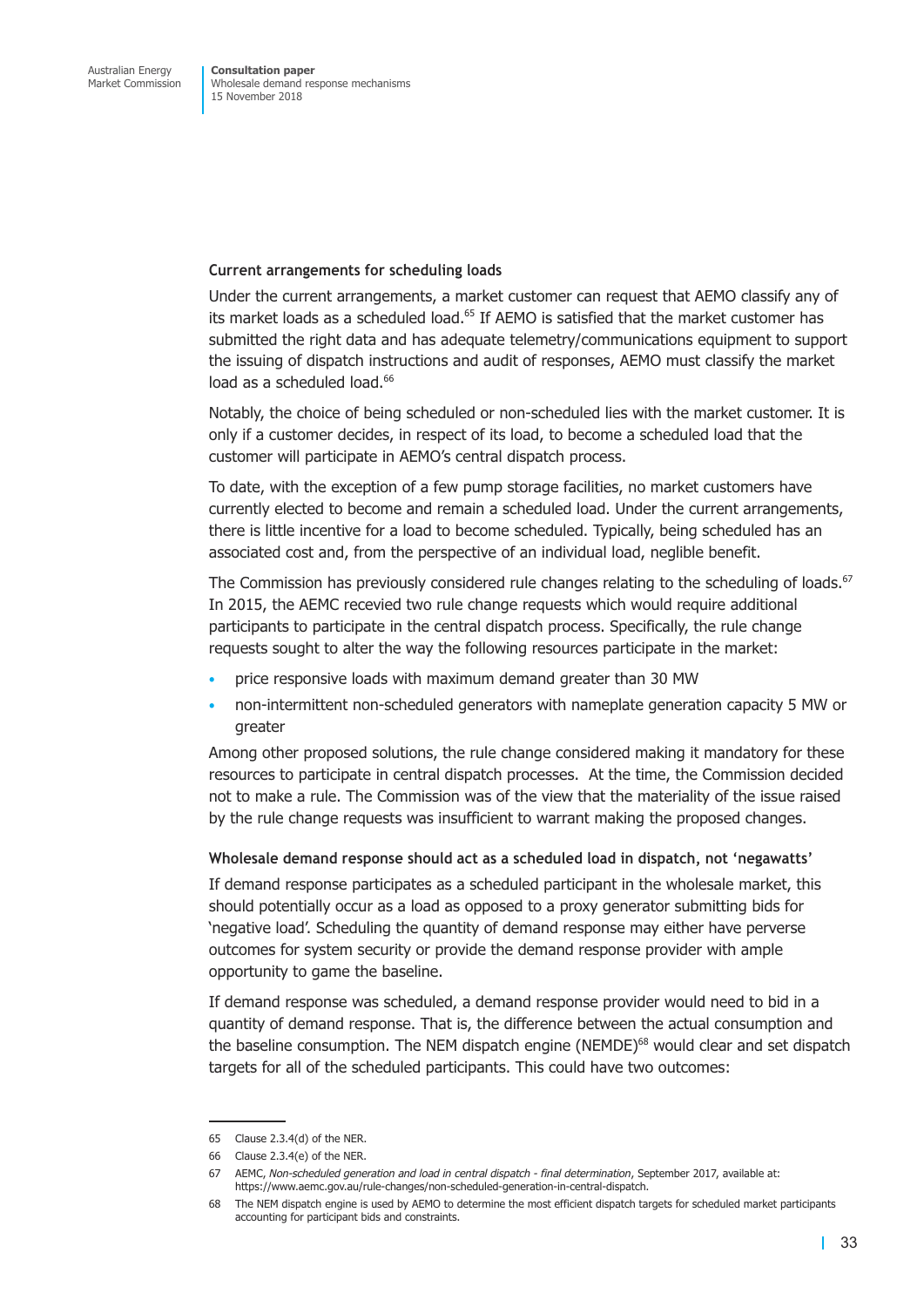- 1. If the baseline was set based on historical data, it is likely the baseline consumption would not be exactly equal to the actual consumption at the start of the dispatch interval.
- 2. If the baseline was adjusted such that, at the time of dispatch, the actual consumption and the baseline consumption were equal, the demand response provider would easily be able to influence the baseline by inflating actual consumption just prior to dispatch. This would lead to inefficient outcomes in both the short- and long-term.

In [Figure](#page-40-0) 5.1, the actual and baseline consumption are shown for a consumer.

- The red line shows actual consumption.
- The purple dashed line is the baseline.
- The yellow areas show where the actual consumption has fallen below the baseline due to inaccuracy in the baseline.
- <span id="page-40-0"></span>The green area shows where actual consumption exceeds the baseline due to inaccuracy in the baseline.



### **Figure 5.1: Differences between actual and baseline consumption**

Note: This figure shows the difference between actual consumption (indicated by the red line) and the baseline level of consumption (the purple dashed line) over the course of a day. As the baseline cannot perfectly predict actual consumption, there will be differences between the two lines.

Consider the implications of a third party being scheduled to provide 'negawatts' and points 1 and 2 in the figure above.

If a third party was cleared to provide negawatts of demand response at point 1, the starting amount of demand response being provided would be greater than zero. That is, the third party would receive a dispatch target to a provide certain amount of demand response by the end of the dispatch interval, *some of which was already being provided.* Consequently, at the start of the dispatch interval NEMDE would substitute a source of existing supply for the amount of demand response being provided at point 1. This is shown in [Figure](#page-41-0) 5.2.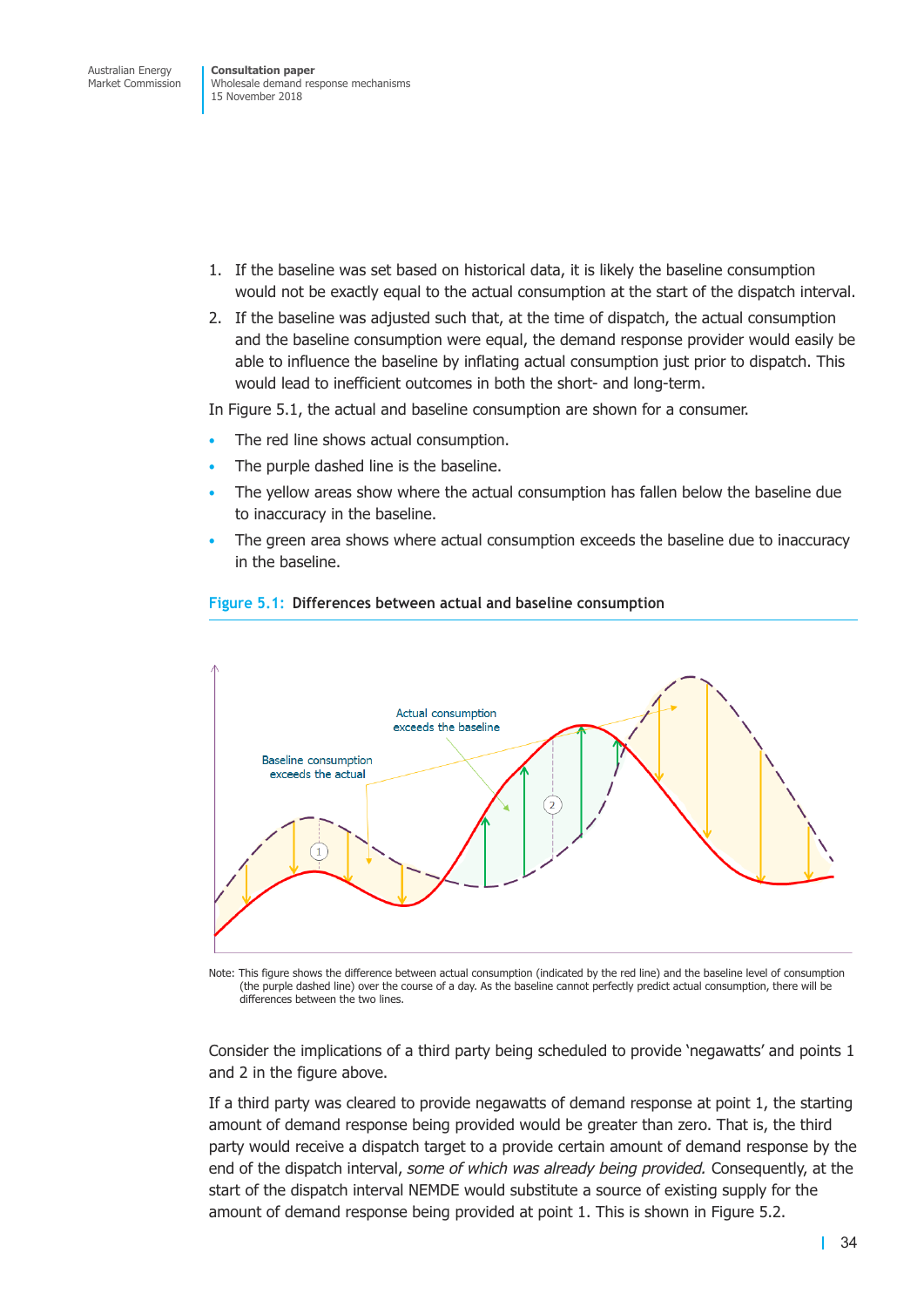NEMDE would suddenly be accounting for a non-zero amount of demand response that did not physically occur prior to dispatch of the demand response. As a result, NEMDE would be incorrectly setting dispatch targets that account for a demand response that has not occured, which could lead to an imbalance between supply and demand, which would in turn lead to perverse impacts on the frequency of the power system.

<span id="page-41-0"></span>



These issues would also arise at point 2, just that the third party would be seen to be providing a negative amount of demand response at the start of the dispatch interval.

This could be corrected if the baseline was equal to the actual consumption. However, a baseline cannot ever perfectly predict the counterfactual level of consumption. Therefore, the only way the baseline could be equal to the actual consumption would be if the baseline was adjusted. However, if the baseline was always adjusted to match the actual level of consumption, this would provide the demand response provider with an avenue to manipulate the baseline with minimal effort.

For these reasons, if a wholesale demand response mechanism were to be introduced, it may be preferable for demand response to participate as a scheduled load instead of as scheduled demand response. Stakeholder input is invited on whether this would be technically feasible and avoids some of the potentially perserve implications discussed above.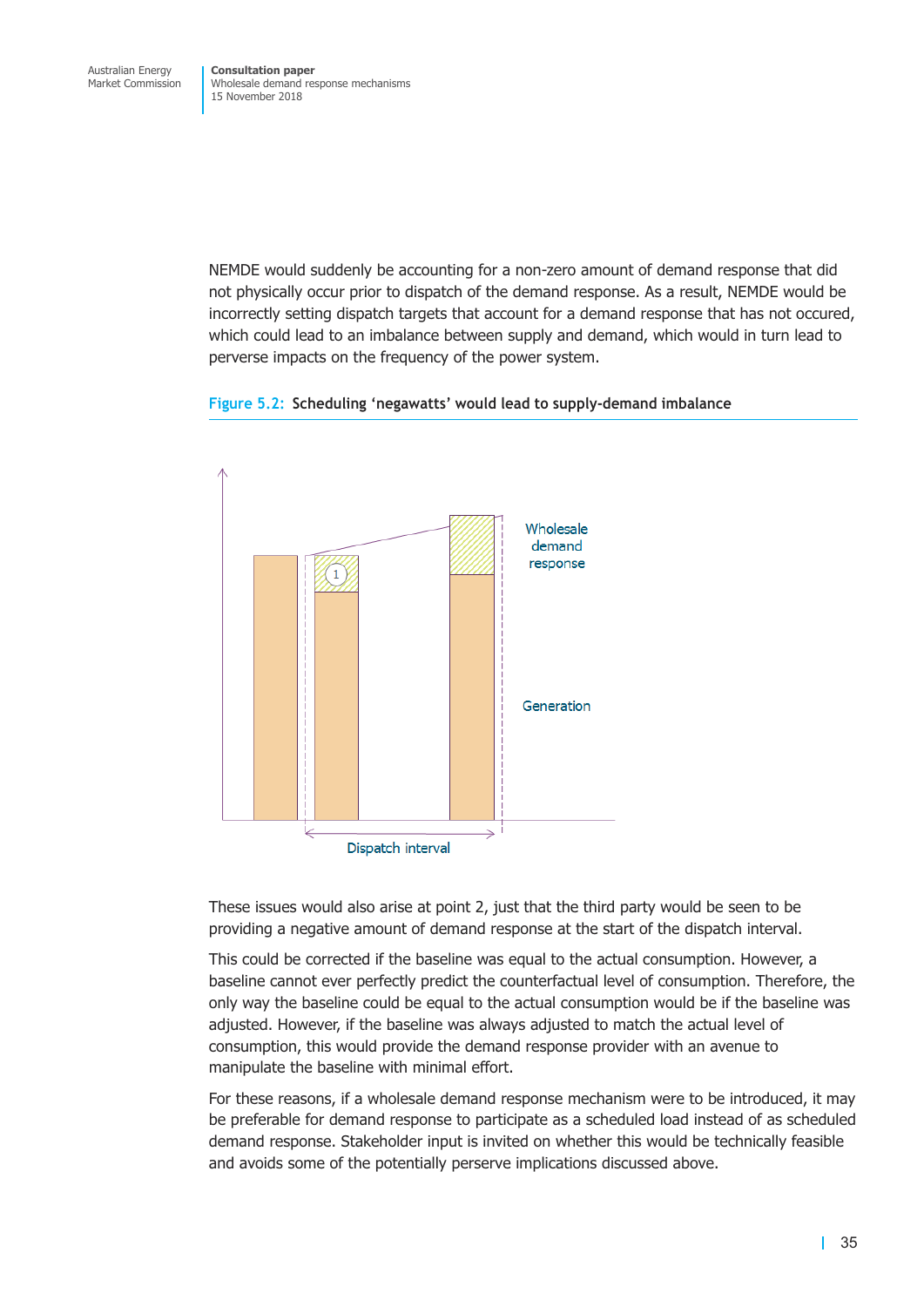### **Participating as a scheduled load**

Scheduled participants have to provide information to AEMO through a SCADA link which an associated costs that would be relatively substantial for a small market participant. The information provided through SCADA is important for managing the security of the power system. However, it is not clear if AEMO would necessarily need the same granularity of information from demand-side participants, or whether this information could be provided in a more cost-effective manner.

Requiring demand response to be scheduled in the wholesale market would place a number of obligations on the demand side participant. These obligations include:

- submitting offers in price-quantity pairs into the market
- receiving and responding to dispatch intructions
- having the appropriate communications links
- participating in short-term PASA and medium-term PASA (discussed later).

In the PIAC, TEC and TAI rule change request, the proponents noted:<sup>69</sup>

"There will need to be some consideration of the exact form of scheduling that is most appropriate for offers of flexibility from aggregated demand-side resources, as their characteristics are quite different from those of conventional generators."

The AEC rule change request outlined two options for how a third party aggregating demand response could act as a scheduled load:<sup>70</sup>

- 1. All demand response loads allocated to a DRSP would be classified as scheduled loads and continuously provide availability information to AEMO, and bid and rebid with the same obligations as scheduled generators.
- 2. Demand response loads would be scheduled under certain conditions, such as the DRSP intending to participate in the wholesale market or scarcity conditions being present.

For demand response to be scheduled in the wholesale market, it would need to follow dispatch targets every five minutes. This may be challenging for demand side participants, particularly those that provide demand response through interruptible loads. These loads may be able to turn off in line with a dispatch instruction but may not be able to increase load to meet subsequent dispatch targets. There are features in the NER that may be useful in accomodating these challenges, including:

- unit ramp rates $71$
- $\cdot$  dispatch inflexibility profiles.<sup>72</sup>

These aspects of the NER may need to be altered or alternative features implemented to accommodate application to demand response participating in the wholesale market.

<sup>69</sup> PIAC, TEC and TAI, *Wholesale demand response mechanism - rule change request*, p. 15.

<sup>70</sup> AEC, *Wholesale demand response register mechanism - rule change request*, p. 3.

<sup>71</sup> Clause 3.8.3A of the NER.

<sup>72</sup> Clause 3.8.19 of the NER.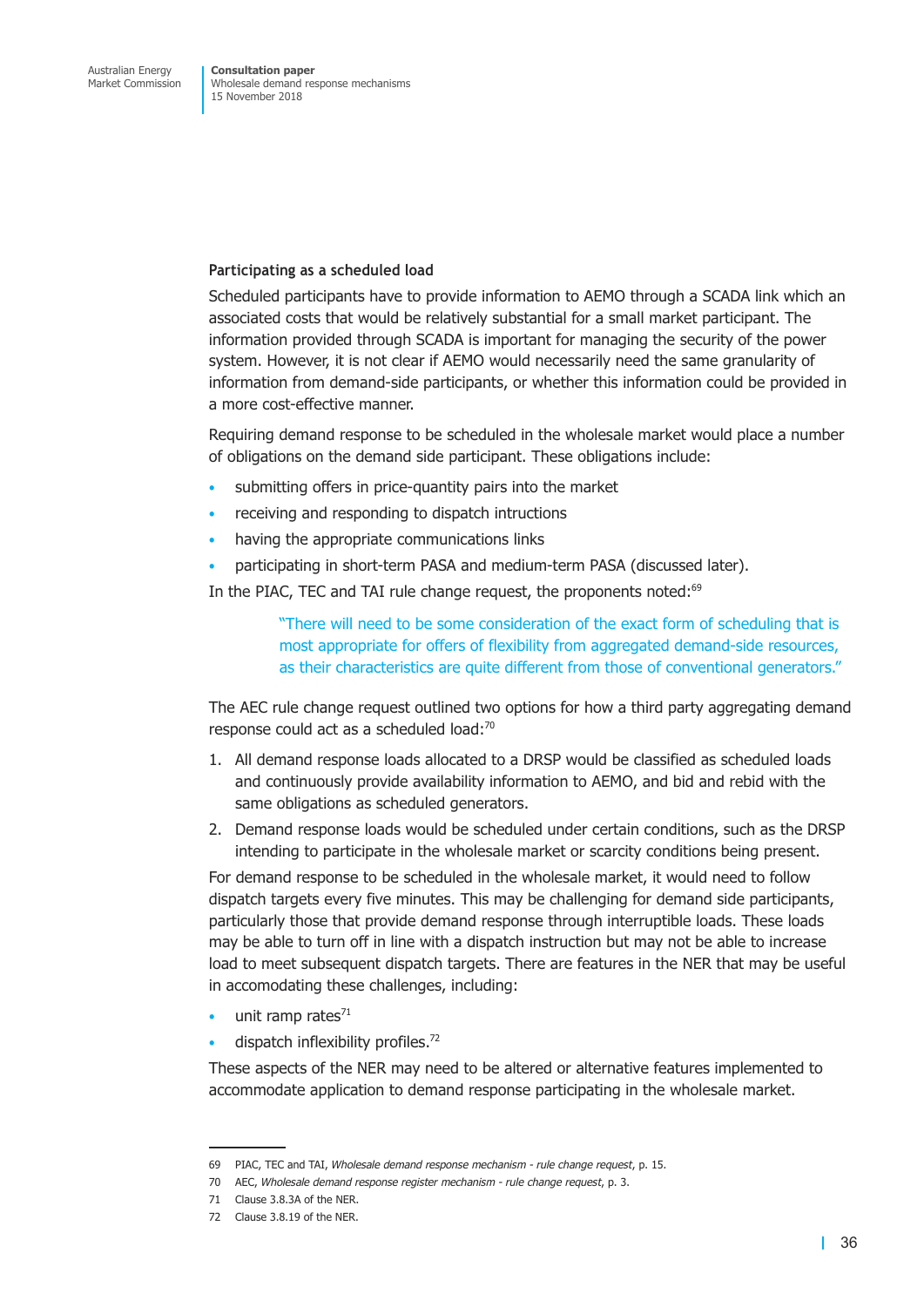Scheduled participants are incentivised to follow dispatch targets through two regulatory mechanisms:

- Compliance with dispatch targets: the AER assesses the compliance of scheduled participants with the dispatch targets issued by NEMDE. The AER will enforce compliance where appropriate.
- Causer-pays: cause pays is a procedure for apportioning regulation FCAS costs amongst market participants. This provides scheduled participants with an incentive for scheduled participants to follow dispatch targets in a linear manner and to minimise the extent of negative impact of power system frequency.

We are interested in how these two mechanisms should apply to demand response provided through a mechanism, particularly where the schedulded participant may not be the FRMP.

The Commission also notes that AEMO, the Commission and the AER are developing a joint work program on distributed energy resources, including consideration of how to best integrate virtual power plants into the NEM. This work program could provide valuable insights into the trade-off between the impost of the scheduling obligations and relative benefits gained.

### **Information provision ahead of real-time**

In the proposals, demand response providers would also be required to provide information to the market ahead of real time.

Scheduled participants currently provide information that feeds into a number of processes ahead of real time. This information is valuable for assisting AEMO in its safe, secure and reliable operation of the power system and helping market participants form expectations about future price outcomes to guide operational decisions.

However, a demand response aggregator has limited control over the operational decisions being made by the consumer particularly in relation to the part of the consumer's load which is not subject to demand response controls. As a result, information submitted by a demand response aggregator may not be as accurate as the information submitted by market participants with full control over their facilities e.g. generators. Having demand response aggregators participating in information provision over longer timeframes may not provide useful information to the market.

## QUESTION 7: DEMAND RESPONSE PARTICIPATING AS A SCHEDULED LOAD

(a) Has the Commission appropriately characterised the benefits of increasing transparency relating to wholesale demand response?

(b) Do stakeholders consider that if demand response were to participate in the wholesale market, it should do so as a scheduled load (rather than scheduled "negawatts")? Would the pros and cons of participating as a scheduled load differ for different types of demand response providers, e.g. those that have demand response controls on all or only part of their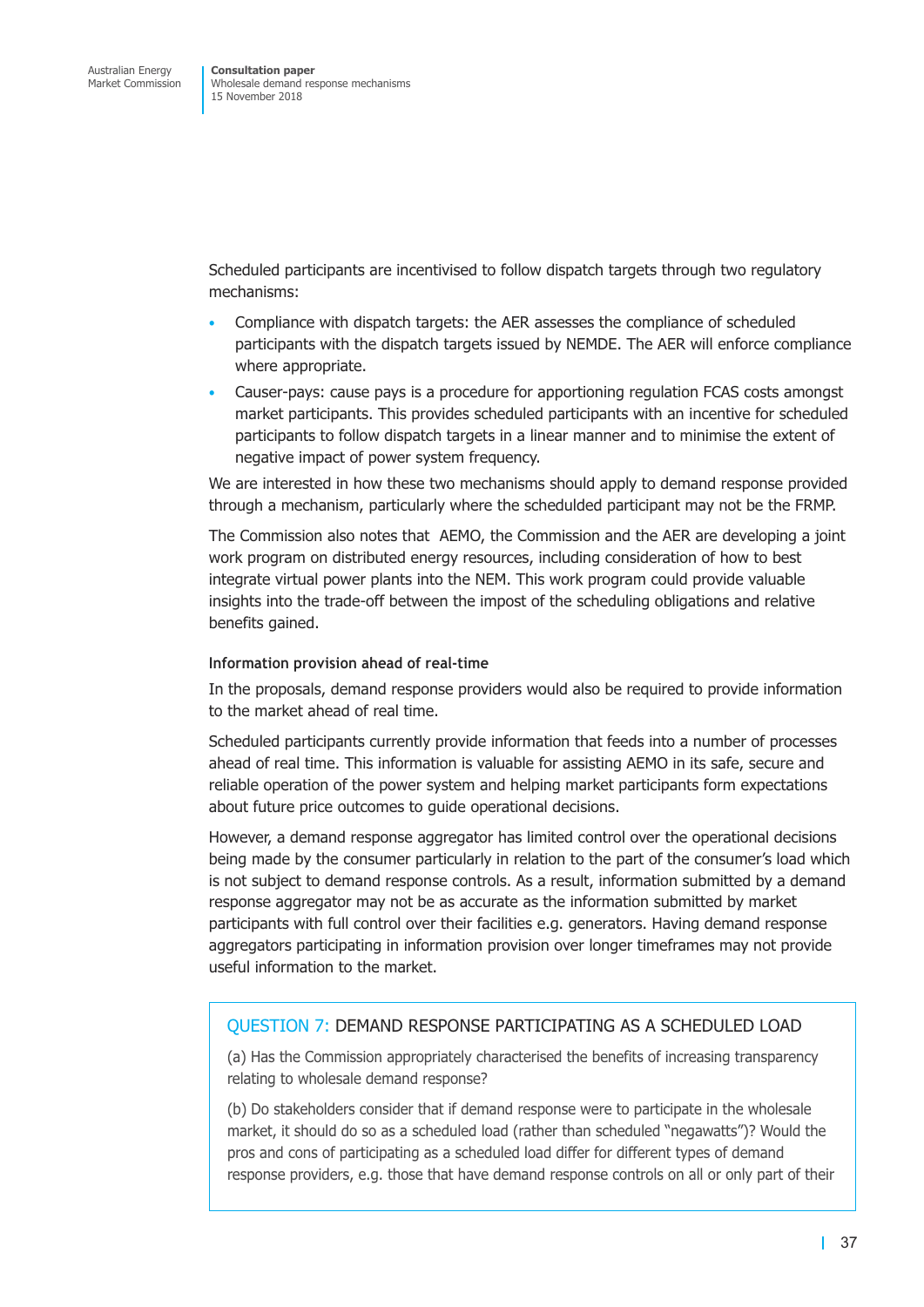### load?

(c) Do stakeholders consider the obligations placed on scheduled load remain appropriate in the context of demand response? If not, how might they be changed to better allow loads to participate in central dispatch?

(d) Which information provision processes should a demand response provider participate in, i.e. pre-dispatch, ST-PASA, MT-PASA?

(e) How should compliance with dispatch targets and the causer pays procedure apply to demand response providers?

Note: For more information on information provision processes undertaken by market participants, see chapter 3 in the final report of the Commission's *Reliability frameworks review*.

### **5.2.4 Reducing barriers to a range of demand response**

As noted in chapter 2, demand response can provide a range of different services throughout the power system. While these services are distinct, a single consumer is likely to be able to provide different services by undertaking the same activity.

For a consumer to be able to offer and provide demand response, a variety of education, equipment and time will be needed, depending on the type of demand response. More firm and faster acting demand response require more time, education and equipment to develop. In contrast, there is wholesale demand response that can be achieved through simpler methods such as sending a message to customers inviting demand response; however, this form of wholesale demand response is likely to be less firm and more variable in quantity and duration.

The time and effort that are necessary to set up a demand response portfolio of sufficient size is one reason several market participants have suggested there is not more wholesale demand response in the NEM. The costs of compiling a demand response portfolio have fallen with technological developments. These costs are likely to continue to fall over time.

To the extent that these proposals reduce the barriers to providing wholesale demand response, it is likely to increase the amount of demand response capacity available to provide other services, including network services and ancillary services.

## QUESTION 8: REDUCING BARRIERS TO A RANGE OF DEMAND RESPONSE

To what extent will these mechanisms facilitate more demand side participation throughout the NEM?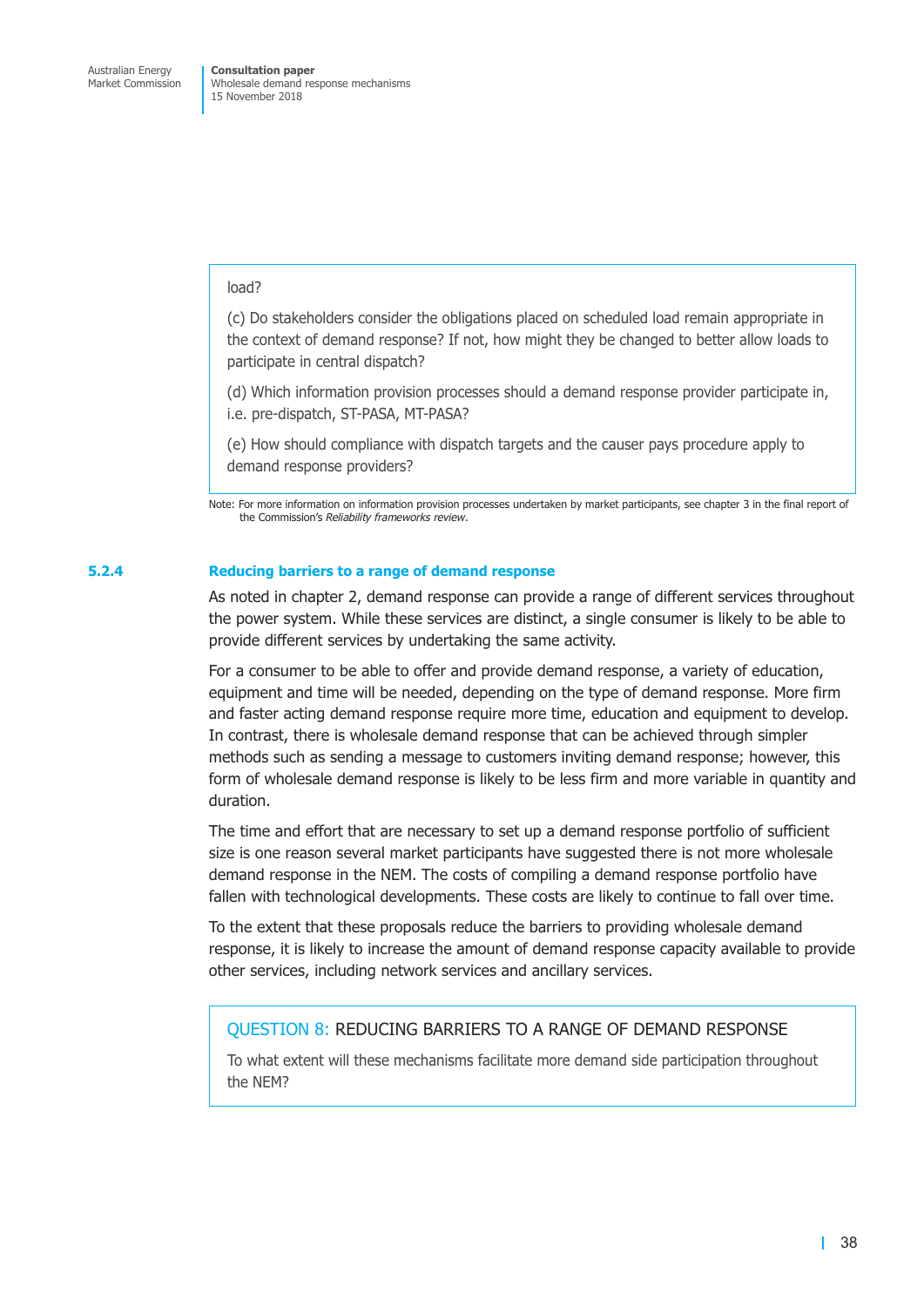# 5.3 Costs of making a change

This section discusses the costs of making a change to the regulatory frameworks to introduce a mechanism to facilitate wholesale demand response. The extent of these costs are likely to change with the design of the proposed mechanism.

In order to be able to weigh the relative benefits against the costs of making a change to the regulatory framework, stakeholder input is sought to better understand the extent of the costs imposed in implementation and in an ongoing sense.

### <span id="page-45-0"></span>**5.3.1 What are the upfront costs to participants?**

To implement a wholesale demand response mechanism, costs are likely to be imposed on:

- retailers/market customers
- AEMO
- the customers and third parties looking to faciliate demand response.

Ultimately, the majority of these costs will be borne by all consumers.

The Commission would like to better understand the costs that would be imposed on participants under the different proposals for different mechanisms.

### **Costs imposed on retailers**

Retailers would bear some upfront costs, which would depend upon the design of the mechanism.

- **Wholesale demand response mechanism:** the costs incurred by retailers would be in altering systems to accommodate settlement under the proposed mechanism. Retailers would need to alter IT systems and manual processes to accomodate billing participating consumers on baseline energy during periods where wholesale demand response has been dispatched.
- **Separate wholesale demand response market**: the costs imposed to introduce a separate market for wholesale demand response would mostly lie with AEMO. AEMO would need to make the necessary changes to its systems to accomodate a separate market for wholesale demand response.
- **Wholesale demand response register**: it is not clear whether the AEC proposal would impose additional costs on retailers; however, there may be some costs imposed in complying with any obligations to negotiate in good faith to maintain a demand response arrangement with a demand response aggregator.

In an Oakley Greenwood report on the costs that would be imposed under a similar proposal for the introduction of a wholesale demand response mechanism in 2014, the cost estimate for retailers was \$112 million over ten years.<sup>73</sup> However, this figure was disputed in the rule change request submitted by PIAC, TEC and TAI. The rule change request noted that these costs were self-reported and remain unsubstantiated.<sup>74</sup>

<sup>73</sup> Oakley Greenwood, *Cost-benefit analysis of a possible Demand Response Mechanism,* final report, p. 11, December 2014.

<sup>74</sup> PIAC, TEC and TAI, *Wholesale demand response mechanism - rule change request*, p. 5.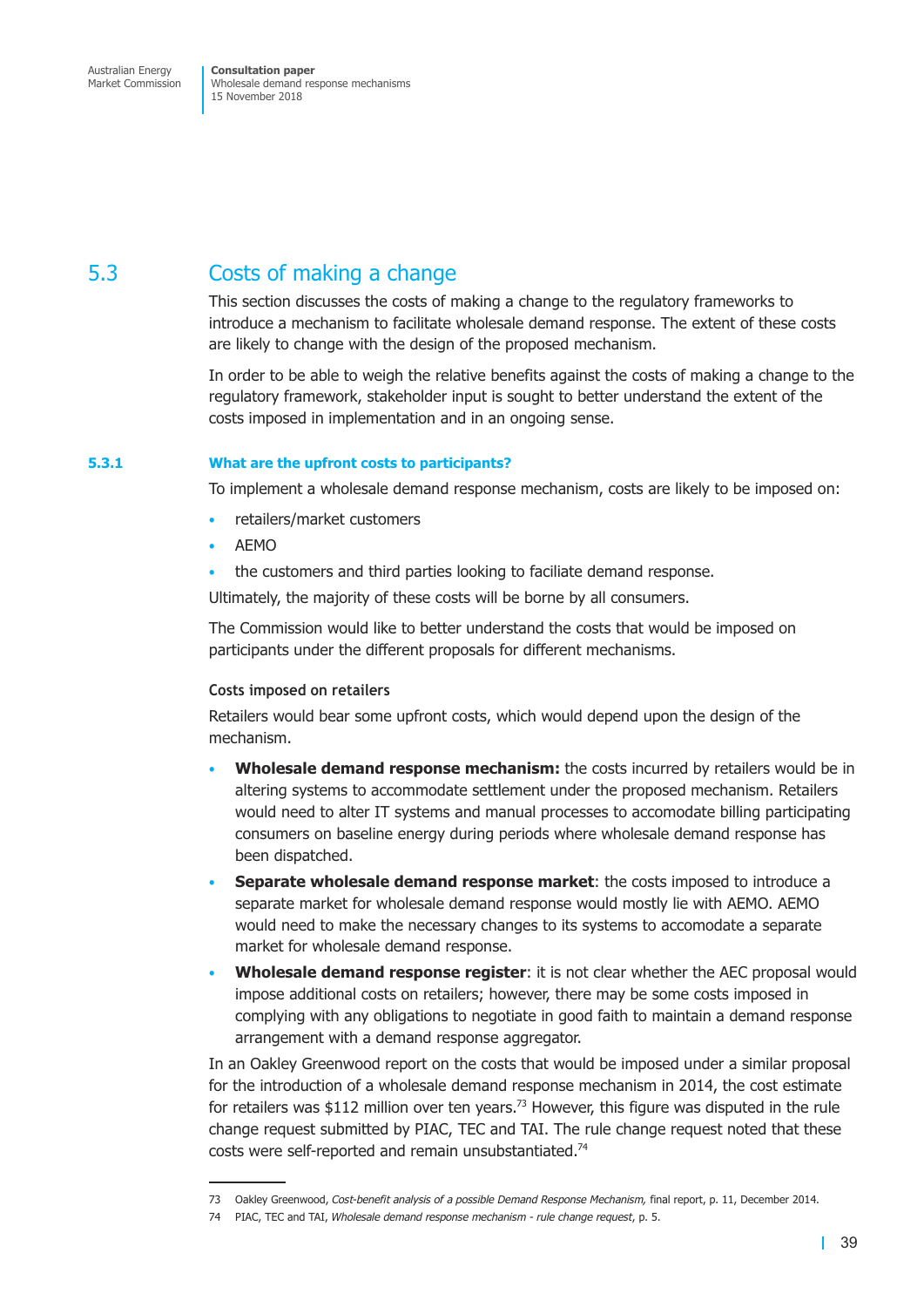PIAC, TEC and TAI also note that under the proposal they have submitted, retailers are not required to update automated systems to accommodate the demand response mechanism, as they can opt to manually modify data at lower cost until the cost of doing so is higher than the incremental cost of system upgrades. They also noted that retailer systems are being substantively upgraded to accomodate the introduction of five-minute settlement. It is suggested that this would substantially reduce the incremental costs attributable to the introduction of a wholesale demand response mechanism. 75

### **Costs imposed on AEMO**

Introducing these proposals would also be likely to impose costs on AEMO. Where costs are imposed on AEMO, these costs are recovered from market participants, with these costs ultimately recovered from consumers. The costs imposed on AEMO would include:

- **Wholesale demand response market:** during the development of a wholesale demand response mechanism proposal in 2014, Oakley Greenwood estimated the costs that would be imposed on AEMO to implement that demand response mechanism. This estimate was based on information from AEMO. Oakley Greenwood estimated that the costs AEMO would incur would be in the order of \$8 to \$14 million over ten years  $(NPV).^{76}$
- **Separate wholesale demand response market:** the costs imposed on AEMO to introduce a separate market for wholesale demand response are likely to exceed the costs of introducing a wholesale demand response mechanism due to the costs in setting up a new market that is separate from the existing wholesale market.
- **Wholesale demand response register:** AEMO would incur some costs in any changes necessary to accomodate the scheduling of demand response. It is unclear what the extent of these costs would be.

### **Costs imposed on demand response providers**

Under these proposals, there are also likely to be some costs imposed on customers or third parties providing demand reponse. Under all three, demand response providers would need to install the necessary equipment and develop systems necessary to participate in central dispatch. These parties will be able to make commercial decisions to trade-off these upfront costs against the revenue gained through participation in a mechanism, provided they can accurately forecast the expected revenue.

## QUESTION 9: COSTS OF IMPLEMENTING MECHANISMS

(a) What is the extent of the upfront costs that would be imposed on participants to introduce the proposals outlined in the rule change requests? Please provide evidence or data to substantiate these views where possible.

<sup>75</sup> Ibid, p. 14.

<sup>76</sup> Oakley Greenwood, *Cost-benefit analysis of a possible Demand Response Mechanism*, final report, p. 11, December 2014.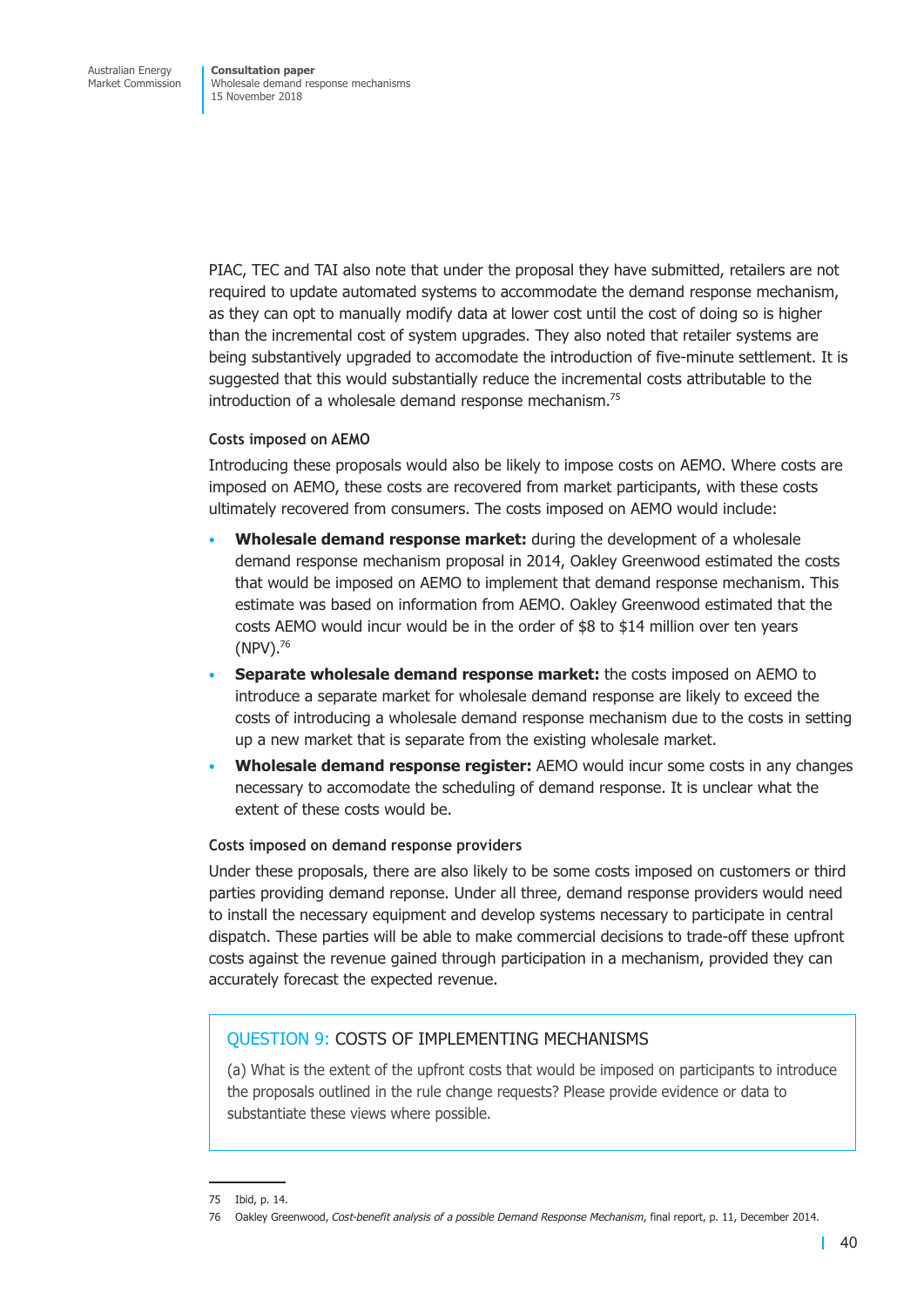(b) Will demand response providers have sufficient information regarding expected revenue to make commercial decisions regarding the cost/benefit trade-off of incurring upfront costs in order to participate in the mechanism?

### **5.3.2 How can these costs be reduced?**

We would like to understand from stakeholders whether there is potential for these costs to be reduced. For example, whether any costs imposed on retailers in undertaking systems changes might be able to be mititgated due to coincident changes being made to systems to account for five minute settlement, as suggested by PIAC, TEC and TAI.

In addition, the costs imposed on AEMO may be able to be reduced if they are made at the same time as other related changes.

### QUESTION 10: REDUCING EXTENT OF UPFRONT COSTS

Do stakeholders have suggestions for ways these upfront costs could be minimised? For example, is it possible for there to be savings by making changes at the same time as other systems changes?

### **5.3.3 What are the potential indirect costs?**

The introduction of a mechanism to facilitate wholesale demand response should not distort efficient market outcomes. However, it is possible that there may be some indirect costs arising from the introduction of the proposals set out in the rule change requests. We consider the potential for indirect costs is likely to be attributable to:

- the use of baselines that credit an incorrect quantity of demand response in market settlement
- the allocation of costs or risks in a manner that does not allow them to be managed over time.

We would like to understand from stakeholders the extent to which they consider a wholesale demand response mechanism might have indirect costs.

The potential indirect costs associated with the proposed wholesale demand response mechanism are considered in more detail in appendix A.

### QUESTION 11: INDIRECT COSTS OF PROPOSALS

- (a) What is the likely extent of any indirect costs imposed through these proposals?
- (b) How could any such costs be minimised?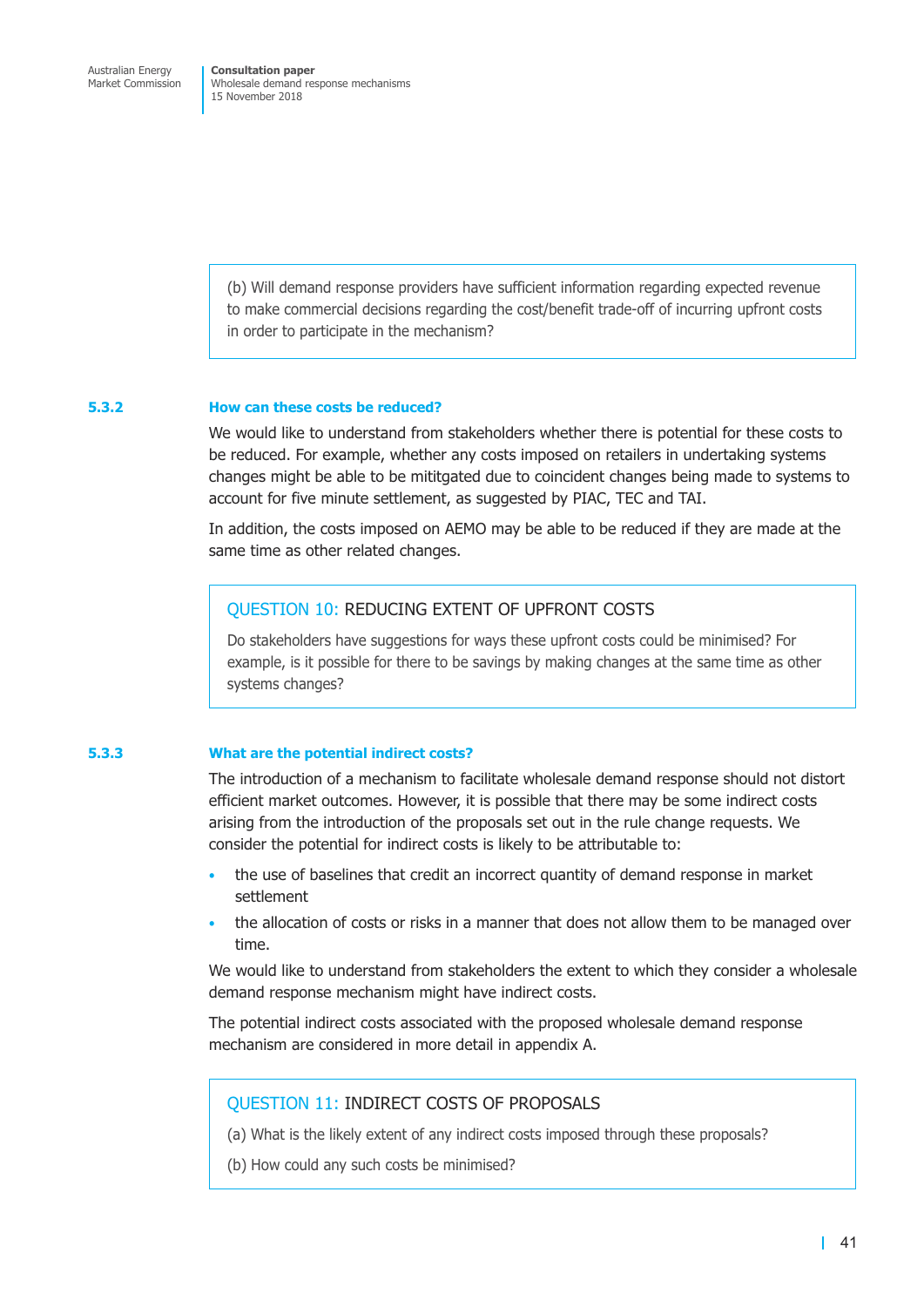## 5.4 Baselines

Baselines are an integral aspect of determining the value of wholesale demand response regardless of whether the demand response is provided by the retailer or a third party aggregator. A baseline is used to determine the quantity of demand response being provided.

Baselines are discussed in more detail below. In appendix A, centrally determined baselines, which feature in the wholesale demand response mechanism and the separate wholesale demand response market, are discussed in further detail.

### **5.4.1 What is a baseline?**

A baseline is an estimate of expected behaviour. It is similar to a forecast in many ways. Specific to wholesale demand response, a baseline tries to emulate the behaviour of a consumer in the absence of any response to short term changes in the wholesale price for electricity. Baselines are used in other contexts, such as in relation to energy efficiency programs.

The baseline is used to establish the counterfactual i.e. how much demand would a consumer have consumed if it hadn't demand responded? The difference between the actual consumption and the baseline forms the amount of demand response that is provided by that particular consumer.

<span id="page-48-0"></span>The concept of a baseline in demand response is shown in [Figure](#page-48-0) 5.3.



**Figure 5.3: Baseline used to quantify demand response**

Baselines can either be:

• **Centrally determined:** the methodology for determining the baseline and the calculation of the baseline are determined by a central party. Concerns have been raised about the extent to which centrally determined baselines allocate risk and whether it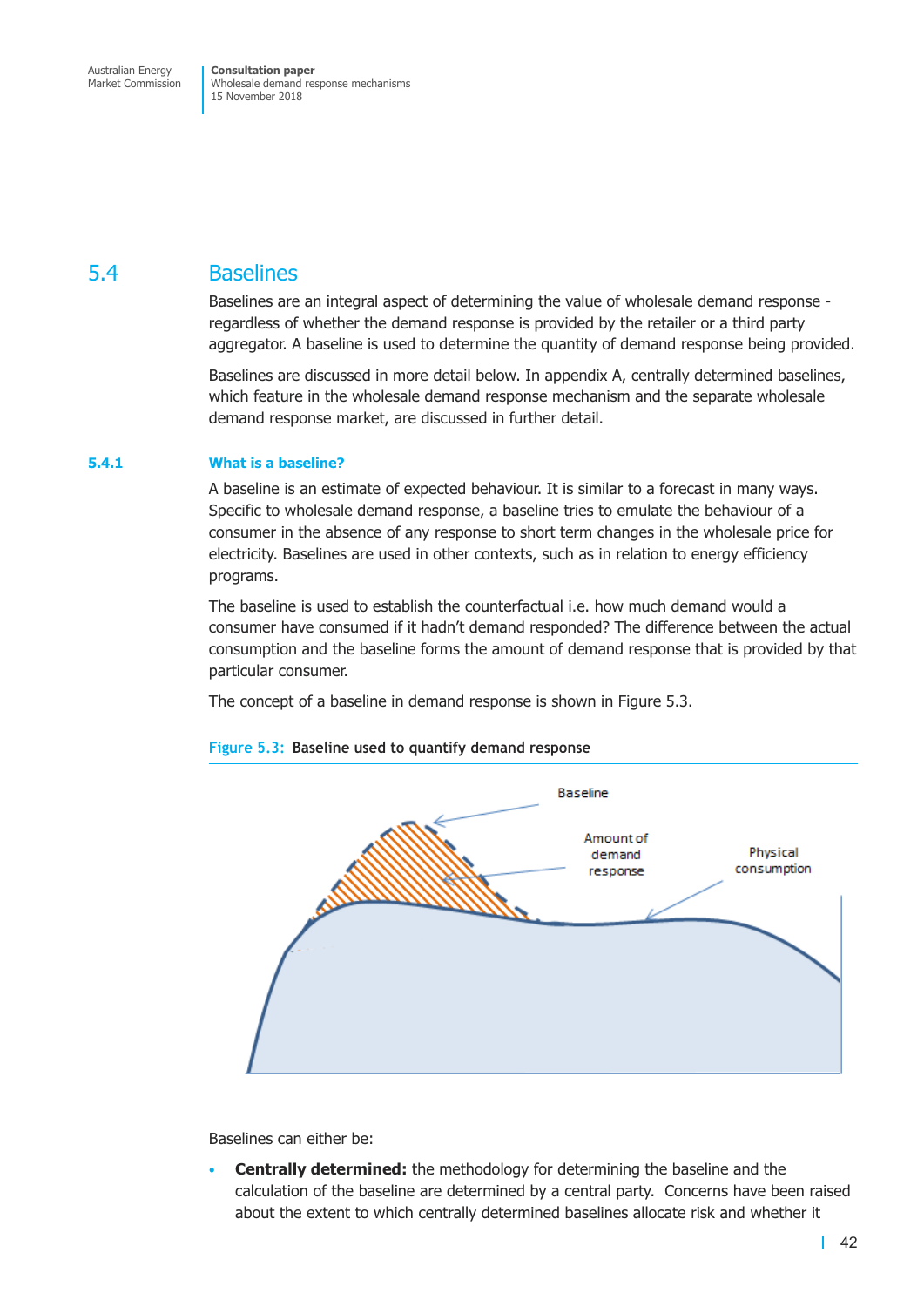> would present opportunities for gaming. In centrally determined baselines there are two ways in which they can be calculated:

- The central party can fully determine the baseline generally using data from the consumer. For example, in the AEMO/ARENA RERT demand response trial, AEMO is responsible for centrally determining the baseline for the consumer providing demand response that participates in the RERT. Concerns have been raised about the extent to which centrally determined baselines may be gamed.
- **Centrally administered**: calculated by participants and administered in settlements by a central party. For example, in the Singapore market, demand response aggregators themselves submit a baseline to the system operator, who then adminster this baseline on behalf of the aggregators and retailers.
- **Disaggregated:** not calculated by a central party but agreed between two or more market participants. Two examples of how this could occur currently are:
	- A consumer with direct spot price exposure undertakes wholesale demand response on its own accord, in order to reduce its electricity bills. To make the decision to undertake this type of response, the consumer has to weigh up the costs and benefits of its reduced level of consumption relative to what it would have done with its consumption otherwise. This "counterfactual" consumption is the baseline in this example. If the cost savings associated with reduced energy bills offset the cost of lost production, then the consumer will undertake demand response. In this situation, the consumer has a good undersatnding of what their effective baseline would be, and so can make an informed trade-off.
	- A retailer has a contract with a consumer for wholesale demand response in which the retailer can pay the consumer to reduce consumption. In this case, the retailer determines the payment under the customer's contract based on the retailer's estimate of a baseline. The retailer and the consumer may therefore agree on a methodology for determining this baseline. This places pressure on the baseline - the retailer may seek to make sure that the baseline is as low as possible to reduce payments, and the consumer will seek to increase the baseline to increase its payout. The relative bargaining power of the parties may affect the outcome here.

Baselines will be a feature of the use of wholesale demand response in the NEM. The wholesale demand response mechanism and separate wholesale demand response market utilise a centrally determined baseline. In contrast, the wholesale demand response register relies on baselines being set in a disaggregated manner.

Each of these approaches to setting baselines impact on the incentives and risks that are placed on parties. The Commission considers that in order to minimise the risk of inefficient or unmanageable costs being imposed on consumers, it is preferable that:

- incentives are placed on parties to reveal an honest baseline
- the risk of the baseline being wrong is borne by the party who can best control that risk
- incentives drive the development of baselines that are able to trade-off the administrative costs of increasing the baseline against the benefits of a more accurate baseline.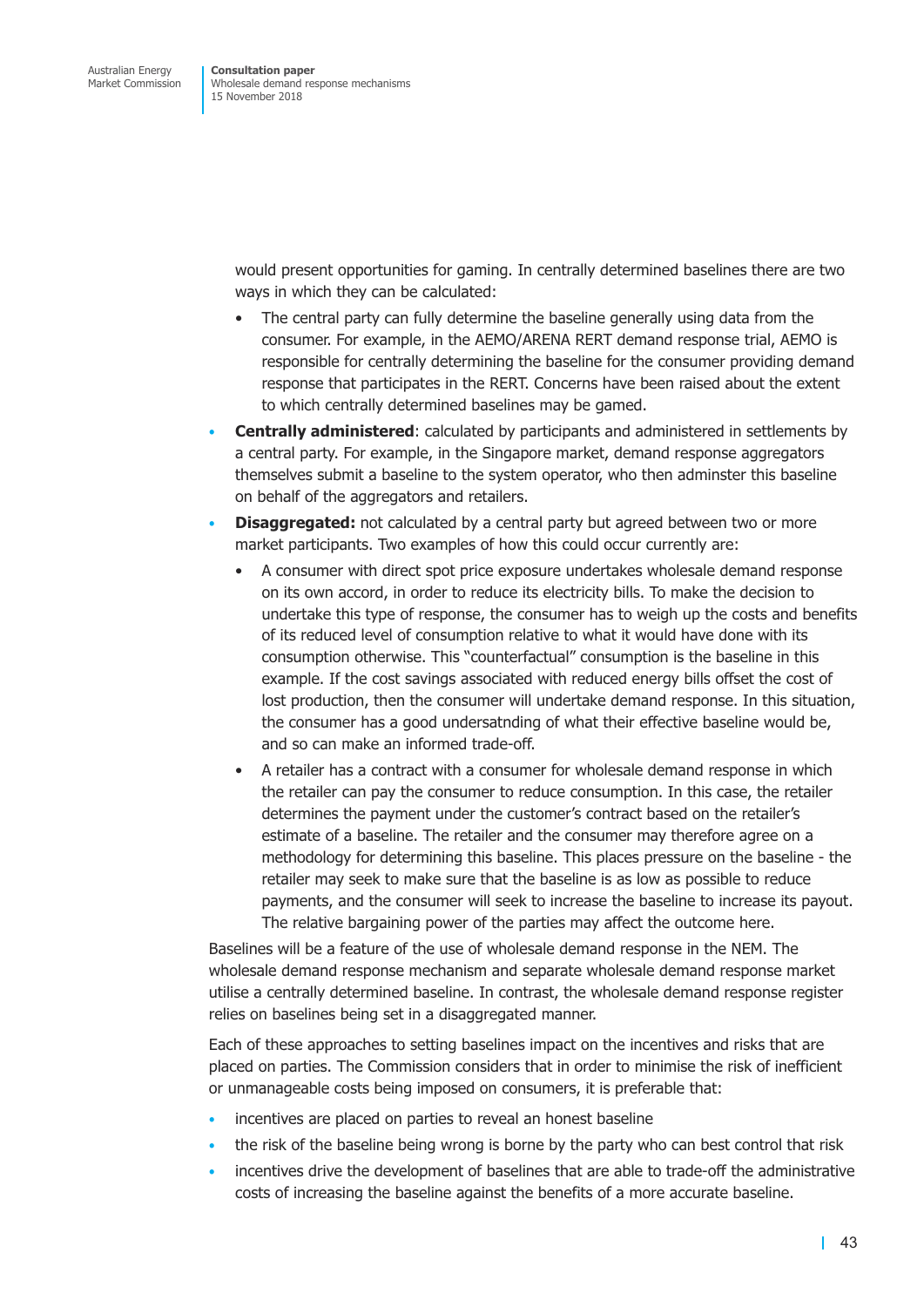The Commission is interested in stakeholder feedback on how risks associated with baselines can be best managed.

## QUESTION 12: RISK ALLOCATION FOR BASELINES

Do stakeholders have views on how risks and costs can be best allocated under a baseline used for demand response?

# 5.5 Retailer participation

The proposals set out different ways in which retailers would be required to participate in the demand response mechanism:

- **Wholesale demand response mechanism**: retailers would be unable to opt out of participation on behalf of their customers, and would be required to change their billing and settlement systems to accommodate bills on baseline energy use.
- **Separate wholesale demand response market**: as with the first mechanism, the retailer would not be able to prevent its customers from participating, and would need to pay (and recover from customers) the costs associated with the separate demand response market.
- **Wholesale demand response register**: retailers would be required to negotiate in good faith to enter into or maintain commercial demand response relationships with third parties facilitating demand response.

These new obligations would likely to impose some implementation costs on retailers, as discussed in [section](#page-45-0) 5.3.1.

The proposal for the introduction of a demand response mechanism considered in the *Demand response mechanism and ancillary services unbundling* rule change request did not oblige retailers to participate.<sup>77</sup> However, without requiring participation from retailers in some form, any proposal is unlikely to address the issues being raised by the proponents.

## QUESTION 13: RETAILER PARTICIPATION

(a) Is it necessary to place an obligation on retailers to participate in the mechanism for it to address the issues raised by the proponents?

(b) Are there additional obligations these proposals would place on retailers, and do they differ between the proposals?

<sup>77</sup> For more information, see: https://www.aemc.gov.au/rule-changes/demand-response-mechanism.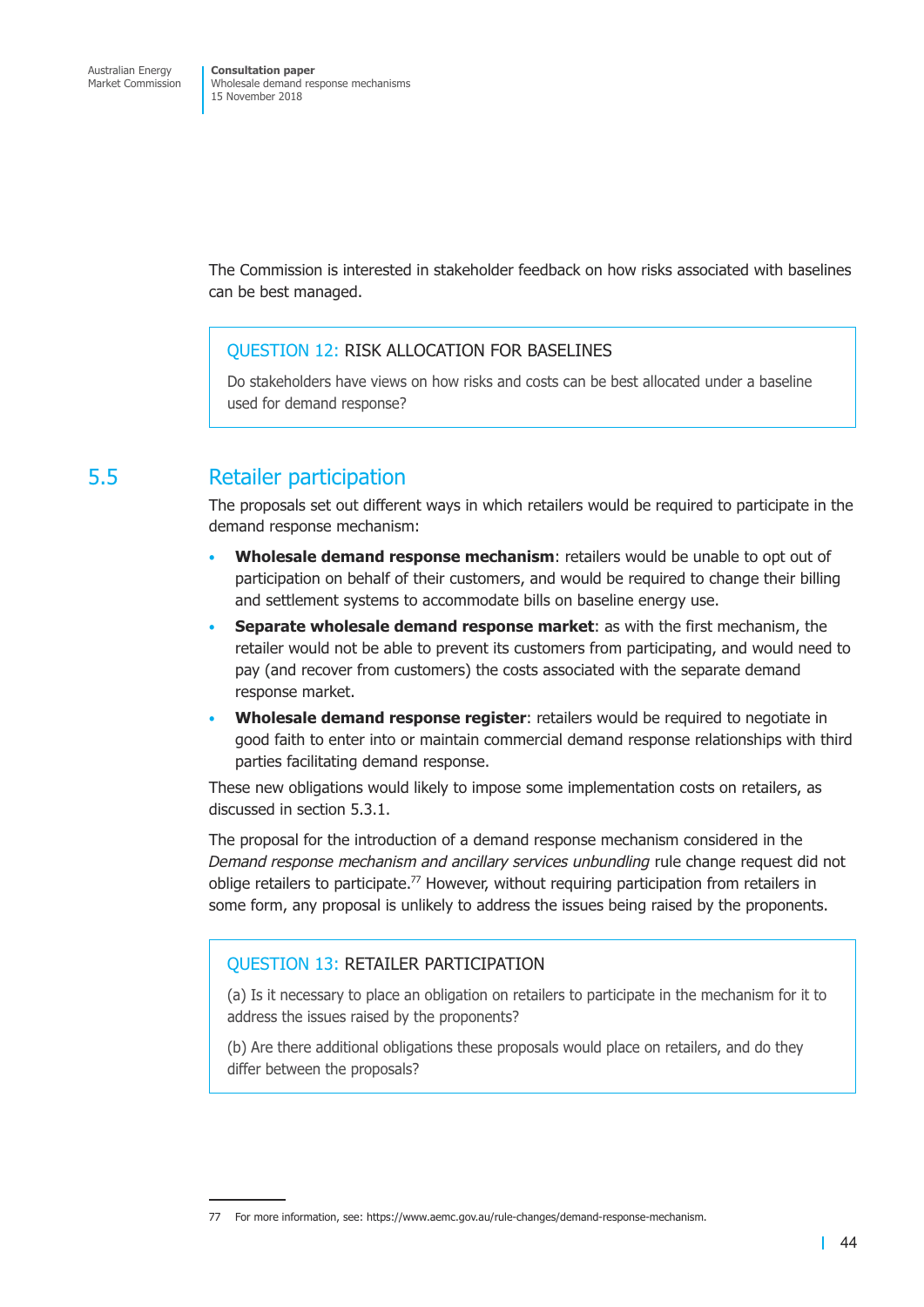# 5.6 Inclusion of embedded generation and energy storage

The increased ability of the demand side to participate and respond to wholesale prices can be partially attributed to the proliferation of embedded generation.

Where an embedded generator is connected behind a market load connection point and its output is less than the quantity of load drawn from the grid, its output is seen from the perspective of the grid and settlements as a reduction in load.

Embedded generation paired with energy storage can be bidirectional. That is, batteries are able to optimise between consuming (charging) and exporting. This means the demand response that can be provided by these resources is unlikely to be confined to a reduction in net consumption during high prices, it would also include increased consumption during low wholesale prices.

Initial observations include:

- where possible, these mechanisms should be designed such that they can accomodate increased consumption during low price periods, including by charging batteries, as well as decreased consumption during high price periods as a result of using embedded generation, as these are growing sources of demand-side flexibility
- there may be challenges in accomodating embedded generation in baseline methodologies. To the extent that baselines cannot accurately capture this behaviour, it is likely to result in inaccurate quantites of demand response being credited.

The integration of aggregated embedded generators into the wholesale market is being considered through the joint work program between AEMO, the AER and the Commission. To the extent that this work program is underway during this rule change process, it may provide useful insights.

## QUESTION 14: EMBEDDED GENERATION AND STORAGE

(a) Do stakeholders have preliminary views about the ability for the proposed mechanisms to accomodate embedded generation, in the form of reduced consumption of electricity from the grid in high price periods?

(b) Do stakeholders have preliminary views about the ability for the proposed mechanisms to accommodate, as demand response, increased consumption during low price periods (whether due to charging batteries, increasing production or any other action by the customer)?

# 5.7 Thresholds for participation

Stakeholder views are sought on the appropriate thresholds for participation in the proposals. There are multiple aspects to this issue:

• Thresholds for individual consumer participation: is it likely that larger consumers would be better equipped to participate in a centrally dispatched demand bid? In addition,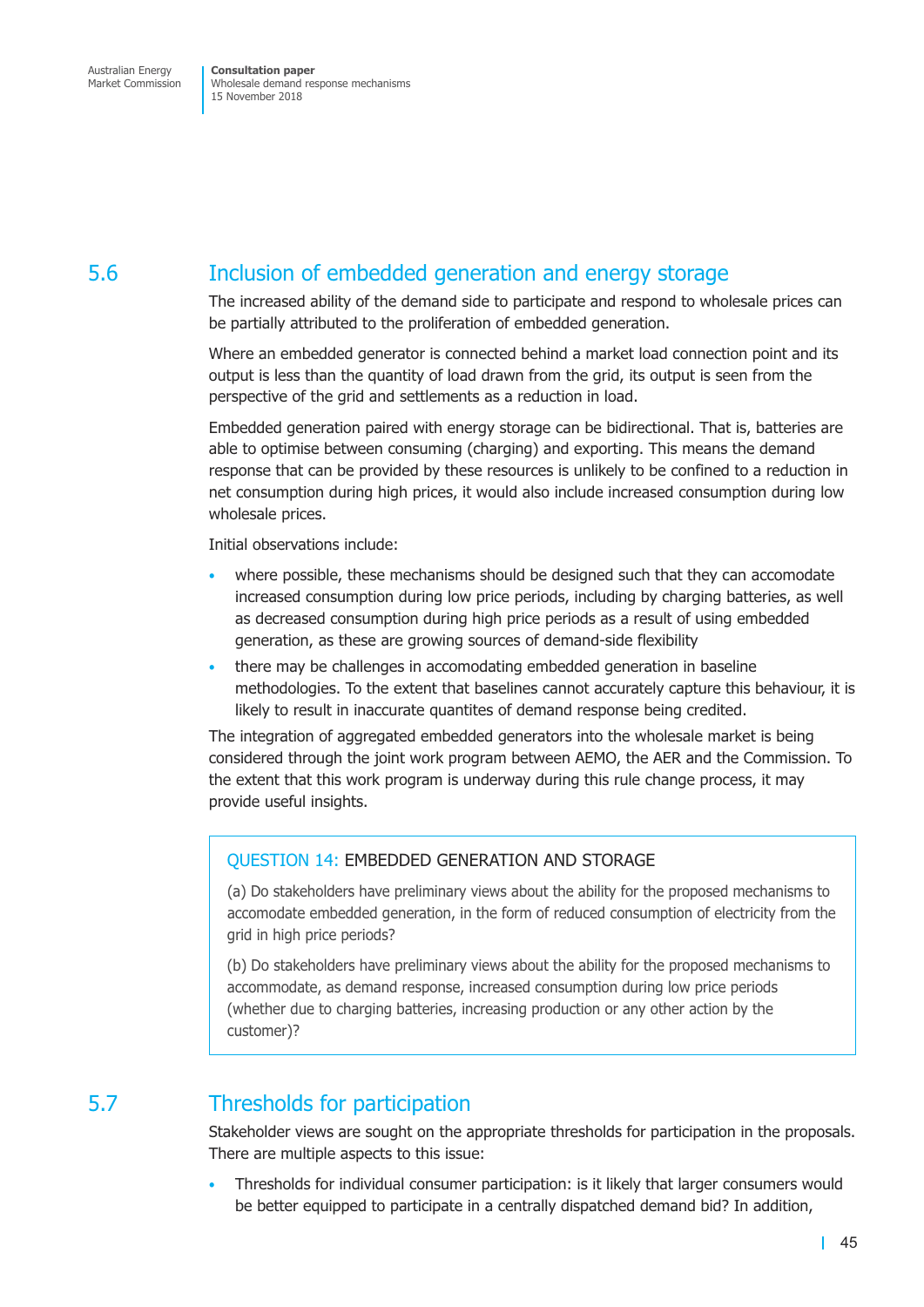> applying the mechanism only to large customers may reduce the need to find methods to provide appropriate consumer protections to demand response customers. Applying the mechanism to large customers may also result in a faster implementation process. However, we note that small customers are those customers that potentially have the least access to the ability to provide wholesale demand response currently, and as such, a large portion of the benefits of a mechanism may be in unlocking the demand response capability of small consumers.

- Thresholds for aggregated third party portfolios for participation: if small customer demand response is included, it may be necessary to have a minimum threshold for participation in the mechanism, which could be met by a third party aggregating the demand response of a number of customers.
- Thresholds for scheduling obligations: another threshold to be considered is the threshold at which different scheduling obligations should apply. It may be that more onerous sets of obligations apply to wholesale demand response above a certain level and that these obligations apply to a lesser extent to smaller wholesale demand response bids.

To the extent that stakeholders have feedback on these participation thresholds, this will inform the approach to considering these rule change requests. As noted above, the application of a mechanism to different customer sizes may to have an impact on how these rule change requests are progressed.

## QUESTION 15: THRESHOLDS FOR PARTICIPATION IN A MECHANISM

(a) What thresholds, if any, should apply to partcipation in the mechanism for individual consumers and aggregated portfolios? For example, large consumers as opposed to small consumers; a MW size threshold?

(b) Should there be thresholds at which different scheduling obligations apply?

## 5.8 Implementation timeframes

The Commission would also like to understand the implementation timeframes associated with the proposals set out in the rule change requests.

If a demand response mechanism is introduced, the accompanying implementation timeframe will need to account for time taken for AEMO, retailers and other affected participants to make the necessary changes to their systems, contracts and other arrangements.

There may be some options for how to shorten the implementation timeframes. For example, introducing the wholesale demand response mechanism in a way that minimised the upfront changes that would need to be made by AEMO and all retailers.

One such option for reducing the implementation timeframes would be to place the obligation on the third party undertaking wholesale demand response to convey metering data (including, where relevant, baseline data) to the retailer. This could mean that the retailer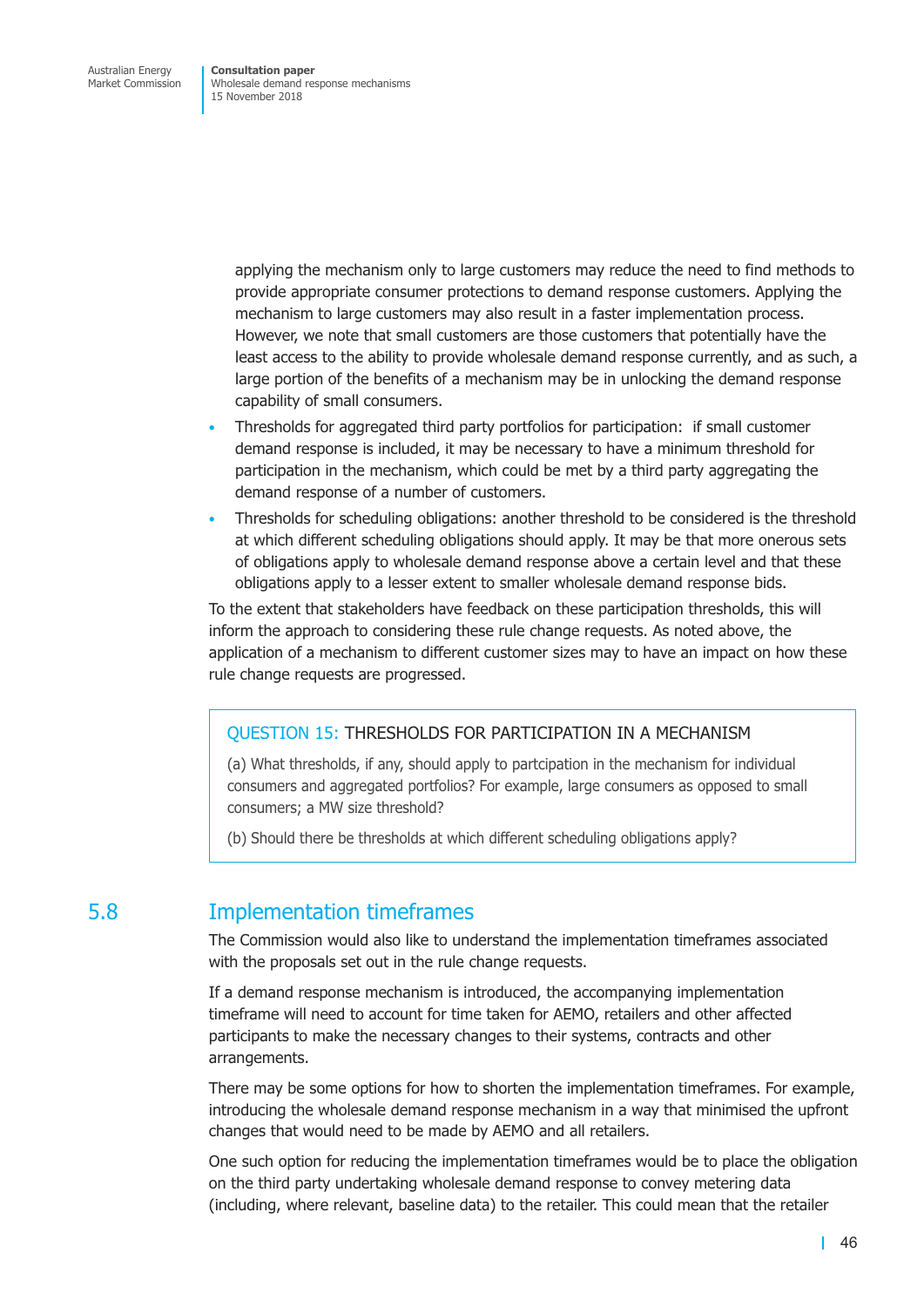would not need to change its billing and settlement systems as the third party would take on the responsibility for sending through baseline and actual consumption data together. This would likely mean that these third parties would need to be accredited to read meters, and would need to be prepared to provide regular meter reads.

## QUESTION 16: IMPLEMENTATION TIMEFRAMES

(a) How long do stakeholders think would be reasonably required to implement the proposals as set out in the rule change requests?

(b) How could the implementation timeframe be reduced? What trade-offs may need to be made to the design to achieve this?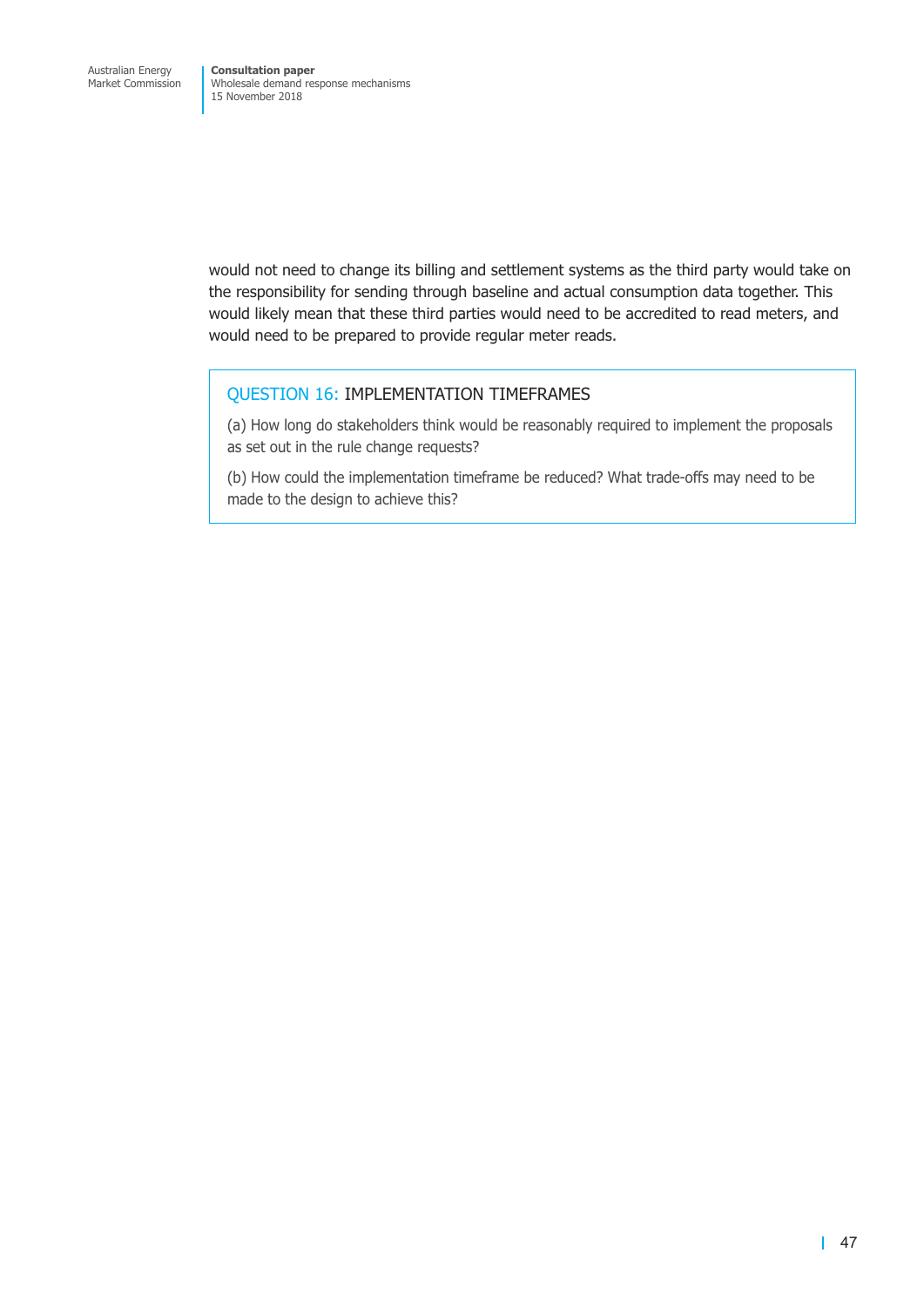# 6 LODGING A SUBMISSION

Written submissions on the rule change request must be lodged with Commission by 21 December 2018 via the Commission's website, www.aemc.gov.au, using the "lodge a submission" function and selecting the project reference code ERC0247.

The submission must be on letterhead (if submitted on behalf of an organisation), signed and dated.

Where practicable, submissions should be prepared in accordance with the Commission's guidelines for making written submissions on rule change requests. <sup>78</sup> The Commission publishes all submissions on its website, subject to a claim of confidentiality.

Alongside this consultation paper, the Commission has published a template for stakeholder responses. Stakeholders may elect to use this template when preparing a submission.

All enquiries on this project should be addressed to Declan Kelly on (02) 8296 7861 or Declan.Kelly@aemc.gov.au.

<sup>78</sup> This guideline is available on the Commission's website www.aemc.gov.au.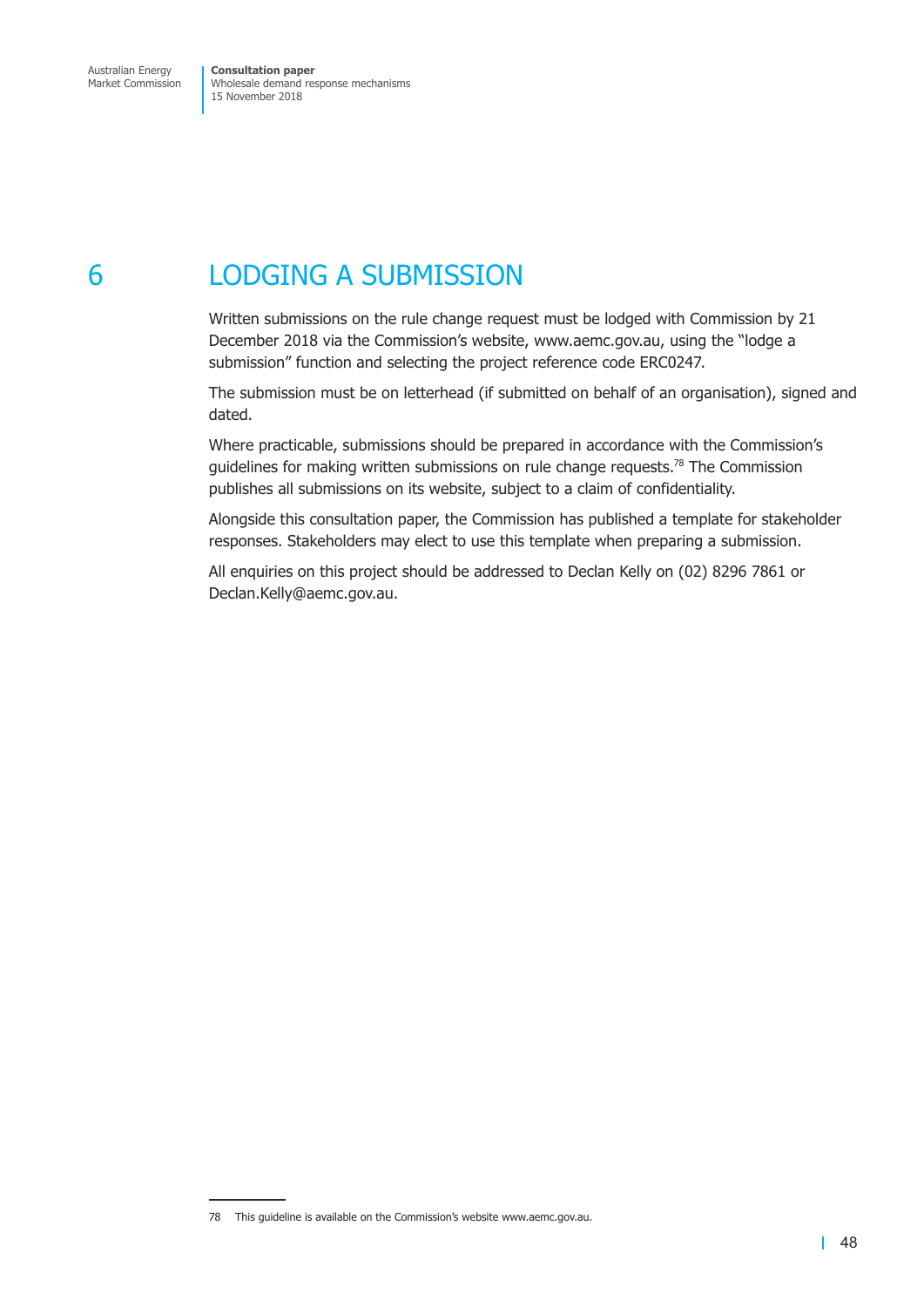# ABBREVIATIONS

| <b>ACCC</b>    | Australian Competition and Consumer Commission      |
|----------------|-----------------------------------------------------|
| AEC            | Australian Energy Council                           |
| AEMC           | Australian Energy Market Commission                 |
| AEMO           | Australian Energy Market Operator                   |
| AER            | Australian Energy Regulator                         |
| <b>ARENA</b>   | Australian Renewable Energy Agency                  |
| Commission     | See AEMC                                            |
| <b>DMIA</b>    | Demand management innovation allowance              |
| <b>DMIS</b>    | Demand management incentive scheme                  |
| DNSP           | Distribution network service provider               |
| <b>DRA</b>     | Demand Response Aggregator                          |
| <b>DRSP</b>    | Demand Response Service Provider                    |
| <b>FCAS</b>    | Frequency control ancillary services                |
| FRMP           | Financially responsible market participant          |
| <b>LSCM</b>    | Load shedding compensation mechanism                |
| <b>MASP</b>    | Market ancillary service provider                   |
| <b>MCE</b>     | Ministerial Council on Energy                       |
| <b>MPC</b>     | Market price cap                                    |
| MT PASA        | Medium Term Projected Assessment of System Adequacy |
| NECF           | National Energy Customer Framework                  |
| NEL.           | National Electricity Law                            |
| NEM            | National electricity market                         |
| <b>NEMDE</b>   | National electricity market dispatch engine         |
| NEO            | National electricity objective                      |
| NER            | National Electricity Rules                          |
| NERL           | National Energy Retail Law                          |
| nero           | National energy retail objective                    |
| NERR           | National Energy Retail Rules                        |
| NMI            | National meter identifier                           |
| PIAC           | Public Interest Advocacy Centre                     |
| <b>RERT</b>    | Reliability and Emergency Reserve Trader            |
| <b>SCADA</b>   | Supervisory control and data acquisition            |
| <b>ST PASA</b> | Short Term Projected Assessment of System Adequacy  |
| TAT            | The Australia Institute                             |
| TEC            | <b>Total Environment Centre</b>                     |
| <b>TNSP</b>    | Transmission Network Service Provider               |
| <b>USE</b>     | Unserved energy                                     |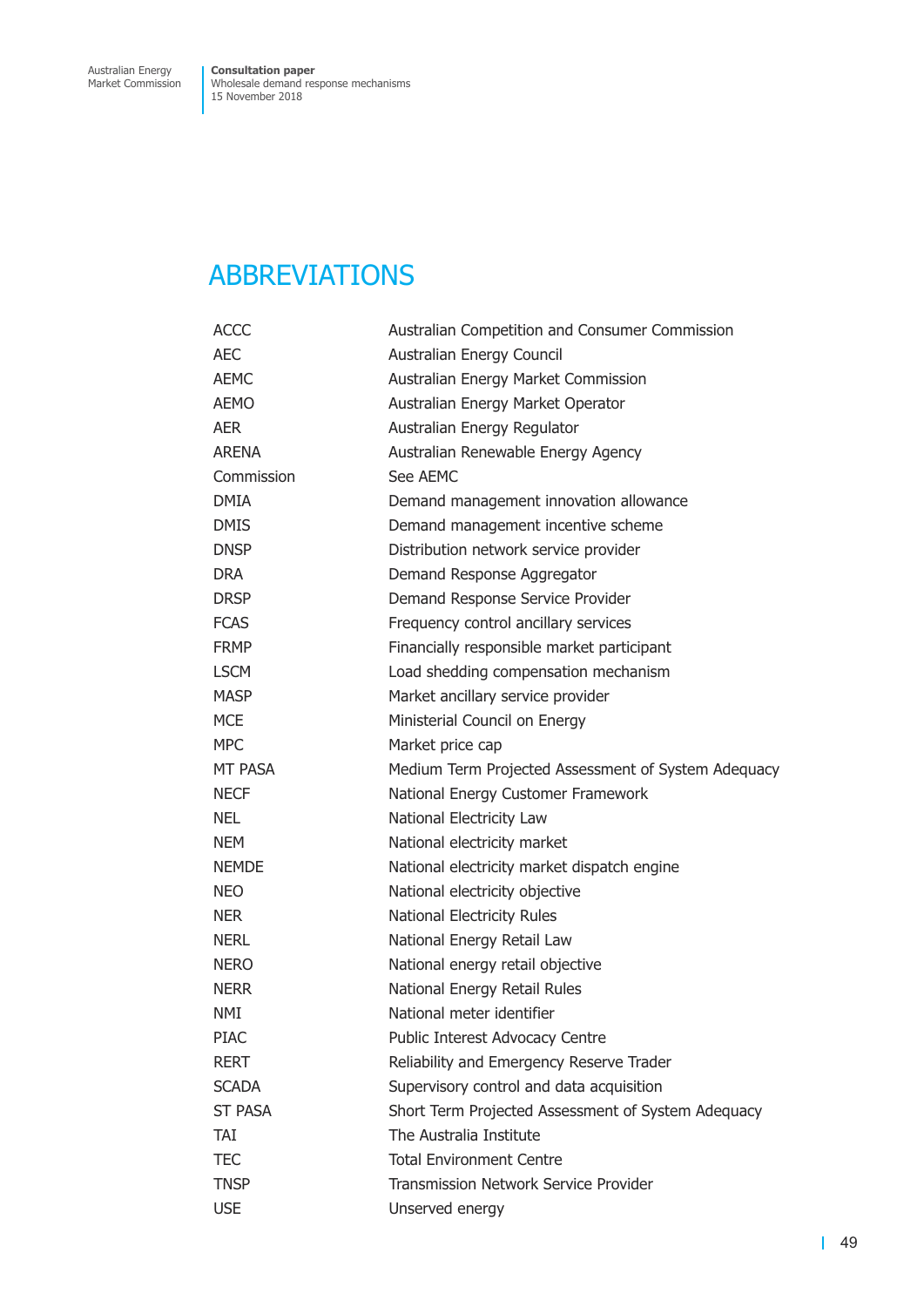VPP Virtual power plant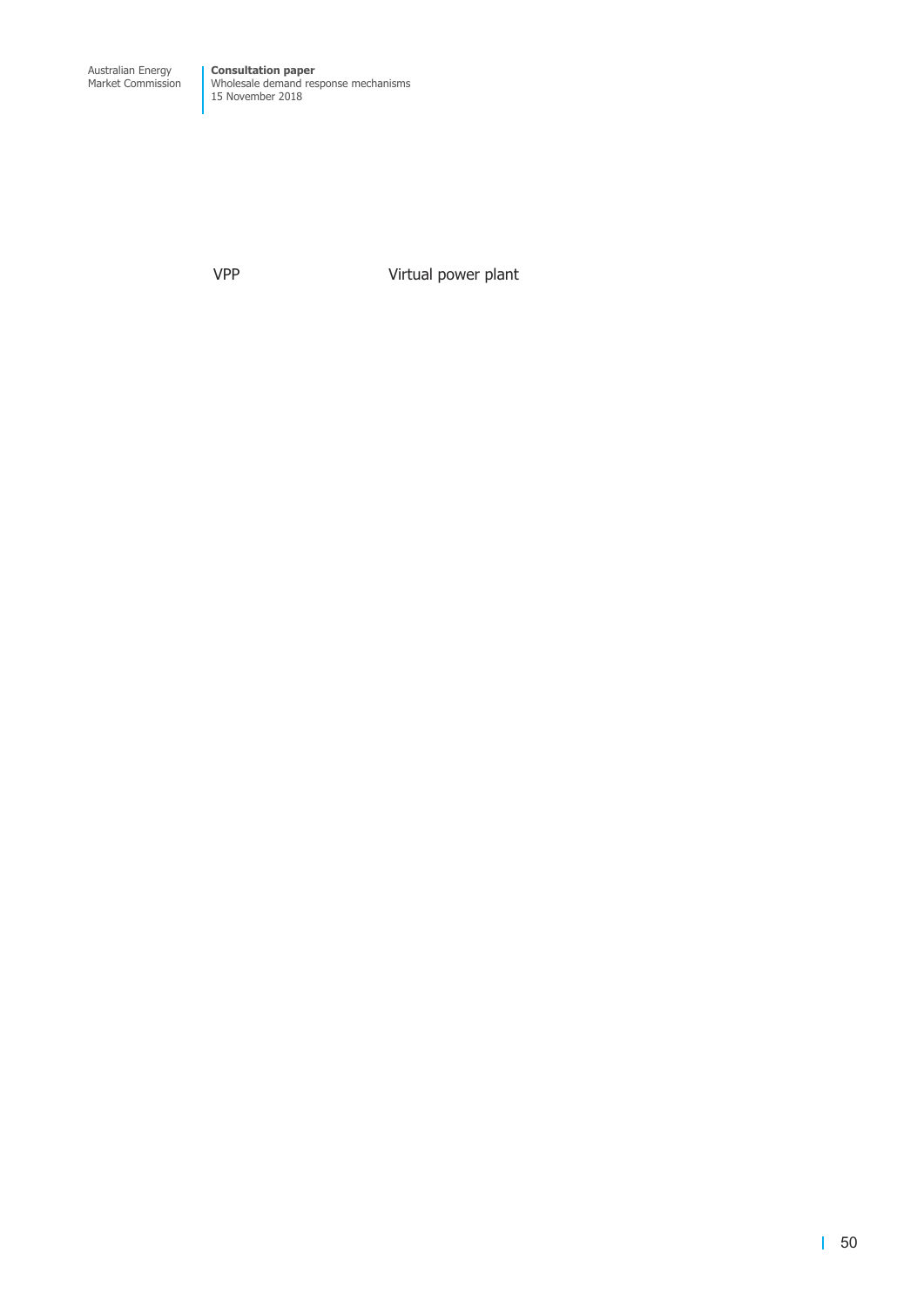# A WHOLESALE DEMAND RESPONSE MECHANISM

This appendix presents issues for consultation that are specific to the proposed wholesale demand response mechanism submitted in the rule change requests from PIAC, TEC and TAI, and the South Australian Government.

This appendix is structured as follows:

- the role of centrally determined baselines
- how settlement would work under this model
- other considerations specific to this model.

## A.1 The role of baselines

In the wholesale demand response mechanism and the separate wholesale demand response market, a baseline has a central role in determining the quantity of demand response. While baselines would also be used with the wholesale demand response register mechanism, they would not be centrally determined but negotiated between the retailer and demand respnse provider. The register would not require changes to the NER to establish governance for a baseline methodology.

Baselines are discussed in a more generally in chapter 5. This section discusses the role of centrally determined baselines.

#### **A.1.1 What is different under these proposals?**

The proposed wholesale demand response mechanism would formalise and regulate the role and use of baselines in the spot market. These baselines would be centrally determined and used to quantify the amount of wholesale demand response. This would have a direct consequence for market settlements. The interaction between baselines and market settlements is shown below in [Figure](#page-57-0) A.1.

- the underlying physical energy consumption is the green area, which the customer purchases from the retailer
- the striped area represents the amount of demand response the customer purchases this quantity from the retailer and a third party 'sells' it on the spot market and pays the customer an amount agreed through commercial arrangements between the customer and third party
- the retailer would purchase the green *and* striped areas from the spot market
- <span id="page-57-0"></span>if the customer offered demand response by shifting or deferring some consumption (rather than reducing overall consumption), the customer would need to purchase that electricity from the retailer at the relevant time. This would be in addition to the customer paying the retailer for the baseline consumption (the striped area).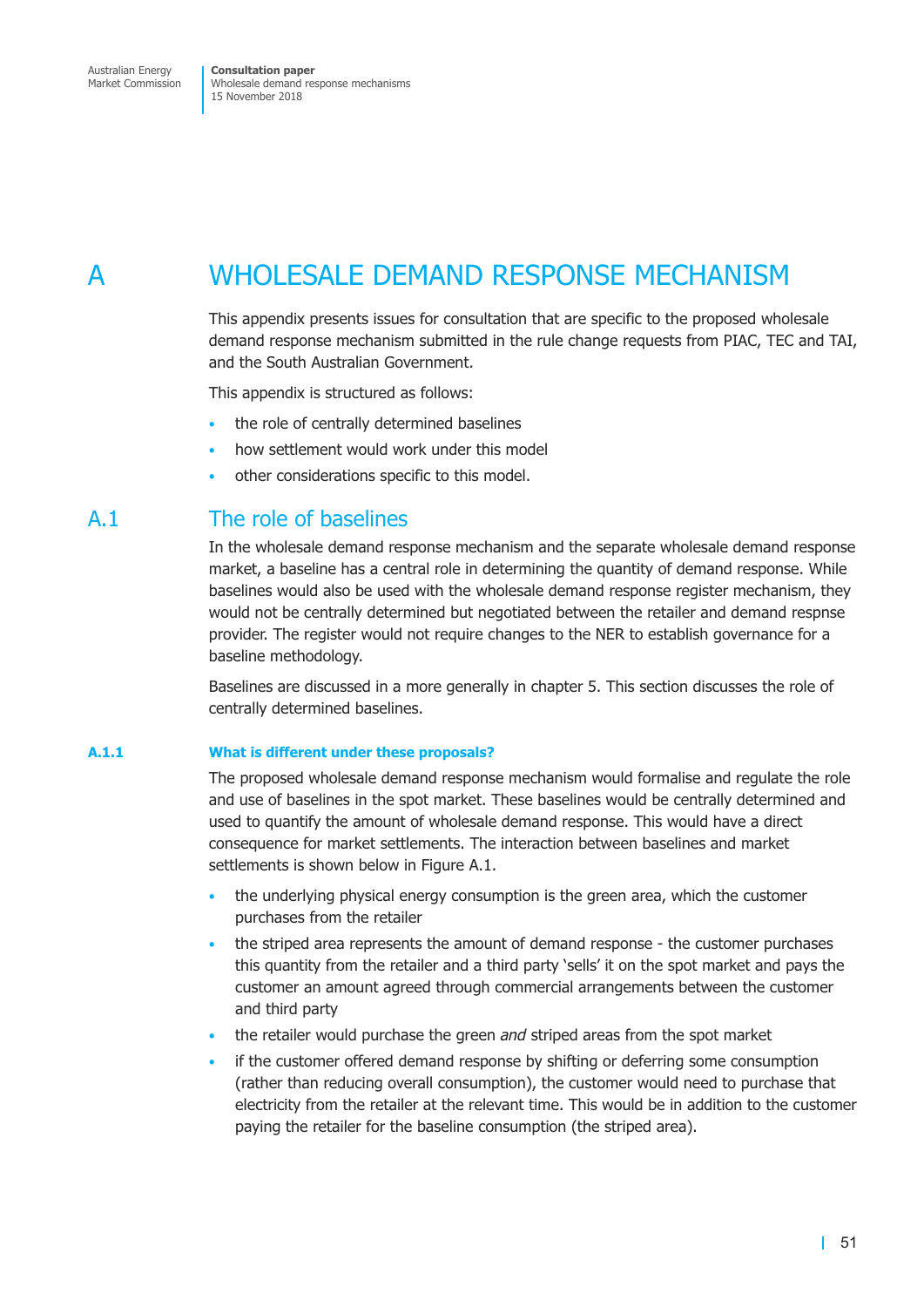



As discussed in chapter 5, baselines used in central dispatch may have perverse outcomes for the security of the power system. As such, baselines may be used only for settlement purposes. Central dispatch would instead rely on the scheduling of load (i.e. the green area), rather than demand response (i.e. the striped area).

A discussion of settlement is provided in section A.2 of this appendix.

It should be noted that under the rule change proponents' proposal, participation by a retailer in the mechanism would be mandatory. That is, the retailer would be obliged to buy both the green and striped area from the spot market (potentially at a high spot price), despite the fact that the consumer has only physically consumed the green area.

The reason given is that were it not for the demand response by the consumer, the consumer would have consumed the green and striped area, so that retailer is no worse off than it would have been without the demand response.

### **A.1.2 What is important for a centrally determined baseline?**

The Commission considers there are two key characteristics that should be present in a centrally determined baseline: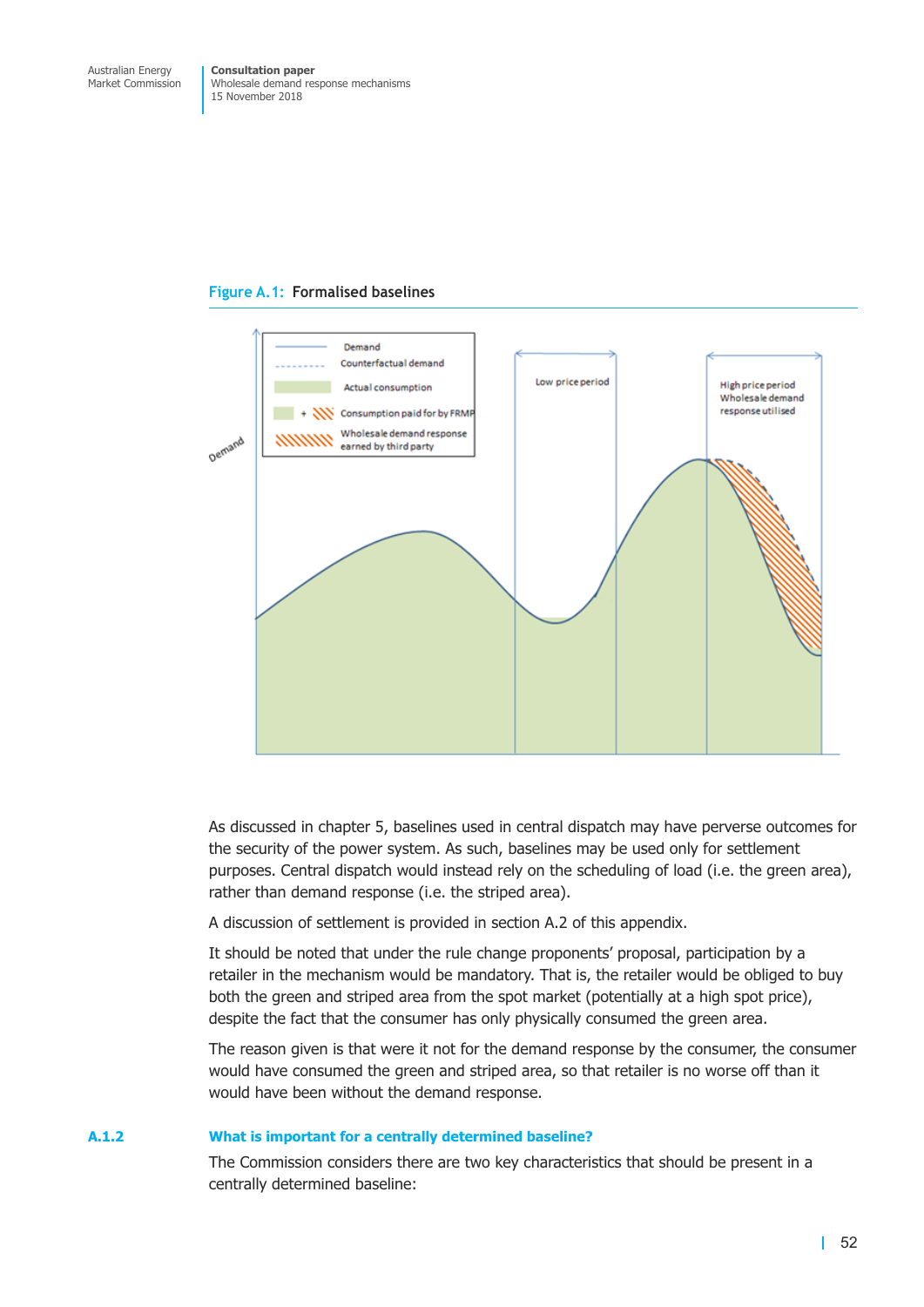- The baseline does not have any systemic bias
- The risks and incentives associated with the baseline are allocated so that no party is able to influence the baseline to induce inefficient outcomes.

It is also important that, to the extent possible, the baseline is an accurate predictor for consumption in lieu of wholesale demand response.

### **Systemic bias**

When the baseline is not correct on average, it has a distortionary impact on the market. It either results in a retailer facing a cost (ultimately recovered from the retailer's customers) where there was no efficient change in consumption, or a demand response provider recovers revenue from the wholesale market that does not reflect the value of any efficient demand side decisions it has made.

For this reason, it is important that there is confidence that a baseline methodology is consistent and unbiased - to the extent that it has a systemic bias, there are likely to be distortionary impacts on the market.

A bias would arise if inaccuracies in the baseline tended to either over or underestimate the quantity of demand response (or, put another way, under or overestimate the amount of consumption that would have occurred were it not for the demand response). A tendency to be either too high or too low may be the result of the demand response provider or the retailer having the ability to influence the setting of the baseline.

The Commission considers it important to understand the implications of the ability for a participant to game the baseline.

### *How could a participant game the baseline?*

Participants would be economically incentivised to maximise the amount earned through a wholesale demand response mechanism. Ideally, this mechanism would incentivise participants to reveal their true marginal value of reducing consumption. However, a baseline provides an opportunity for a participant to increase the quantity of demand response it is credited for without necessarily physically undertaking that demand response.

Gaming could occur if:

- the demand response provider has the ability to artificially inflate the baseline or the retailer could artificially deflate the baseline. Depending on the methodology for determining the baseline, it is possible that the demand response provider would have the opportunity to 'inflate' the baseline such that, when the demand response was dispatched, the baseline was artificially high. This would result in the demand repsonse provider being credited for a greater amount of demand response than actually occured. The opposite could occur if a retailer has influence over the baseline.
- the demand response provider could observe the inaccuracy in the baseline and use this to inform commitment decisions. A demand response provider could elect to provide demand response when the baseline was inaccurate and overestimating expected consumption. If a demand response provider could do so, it would be more likely to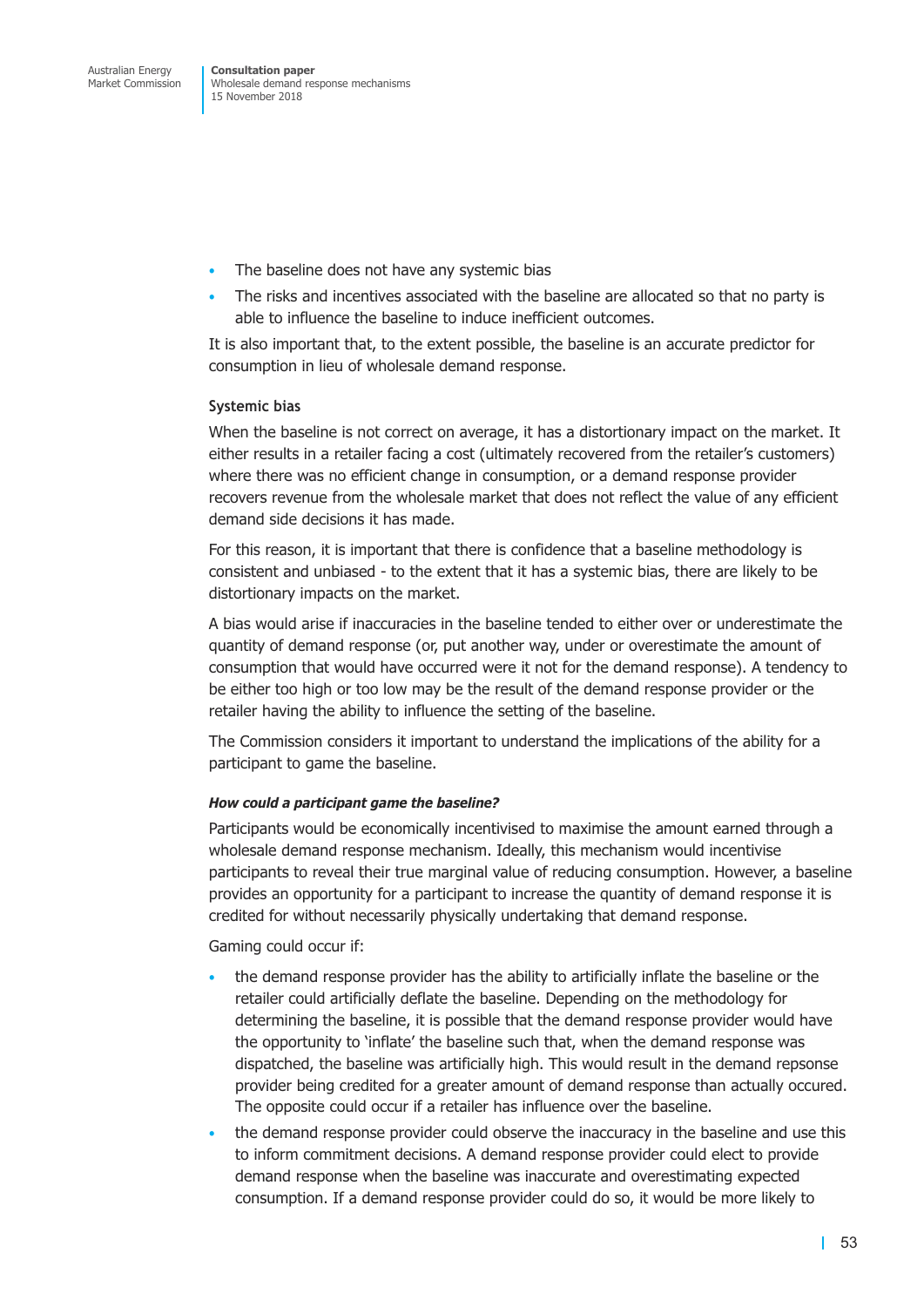> provide demand response when the baseline was inaccurately high and less likely when the baseline was inaccurately low. This would lead to the average error in the baseline being non-zero and the baseline being used more frequently when it was overestimating the quantity of demand response available. Put another way, while the baseline methodolgy may be unbiased over all times, the demand response provider may introduce bias in settlement by favouring demand response at those specific times that the the baseline was favourable (too high).

The ability of a participant to game the baseline will depend on the baseline methodology being used. Some baselines may be more robust to opportunities for gaming. For example, if a baseline was reliant on an extensive catalogue of consumption history, it would be difficult for a consumer to undertake short term measure to game the baseline. However, the downside of such an approach would be that the baseline would likely become increasingly inaccurate if it did not reflect the natural variations in a consumer's load profile occuring closer to real time. There is therefore a trade off between basing the baseline on recent data (which is more easily gamed) and long term data (which is more likely to be inaccurate when applied to any specific short time interval).

### QUESTION 17: CENTRALLY DETERMINED BASELINES

(a) How important is it to design against the possibility for bias and gaming?

(b) How can a baseline methodology appropriately align incentives such that the risk of systemic bias is minimised?

### **Accuracy of baselines**

As is the case with forecasting, a baseline will always be incorrect to some extent. It is not possible to perfectly determine the counterfactual level of consumption.

When a baseline is wrong (i.e. it does not reflect what the consumer's electricity use would have been in the absence of demand response), it means that the quantity of demand response that was accounted for will be wrong. If the baseline is too high, the amount of demand response will be overestimated. If the baseline is too low, the amount of demand response will be underestimated. As a result, either too much or too little value relating to demand response will be transferred from the retailer to the demand response provider.

In a single instance, if the baseline is wrong, the demand response will either be over or undervalued. However, if the baseline is correct *on average*, over time, the fair value for the demand response should be exchanged between the retailer and the demand response provider. If it is correct on average, the over- and under-valuation of the demand response should cancel out over time. So, while in the short-term, the value attributed to demand response through settlements may be incorrect, the distortionary impacts should be at least partially mitigated in the medium-term if the average error in the baseline is zero.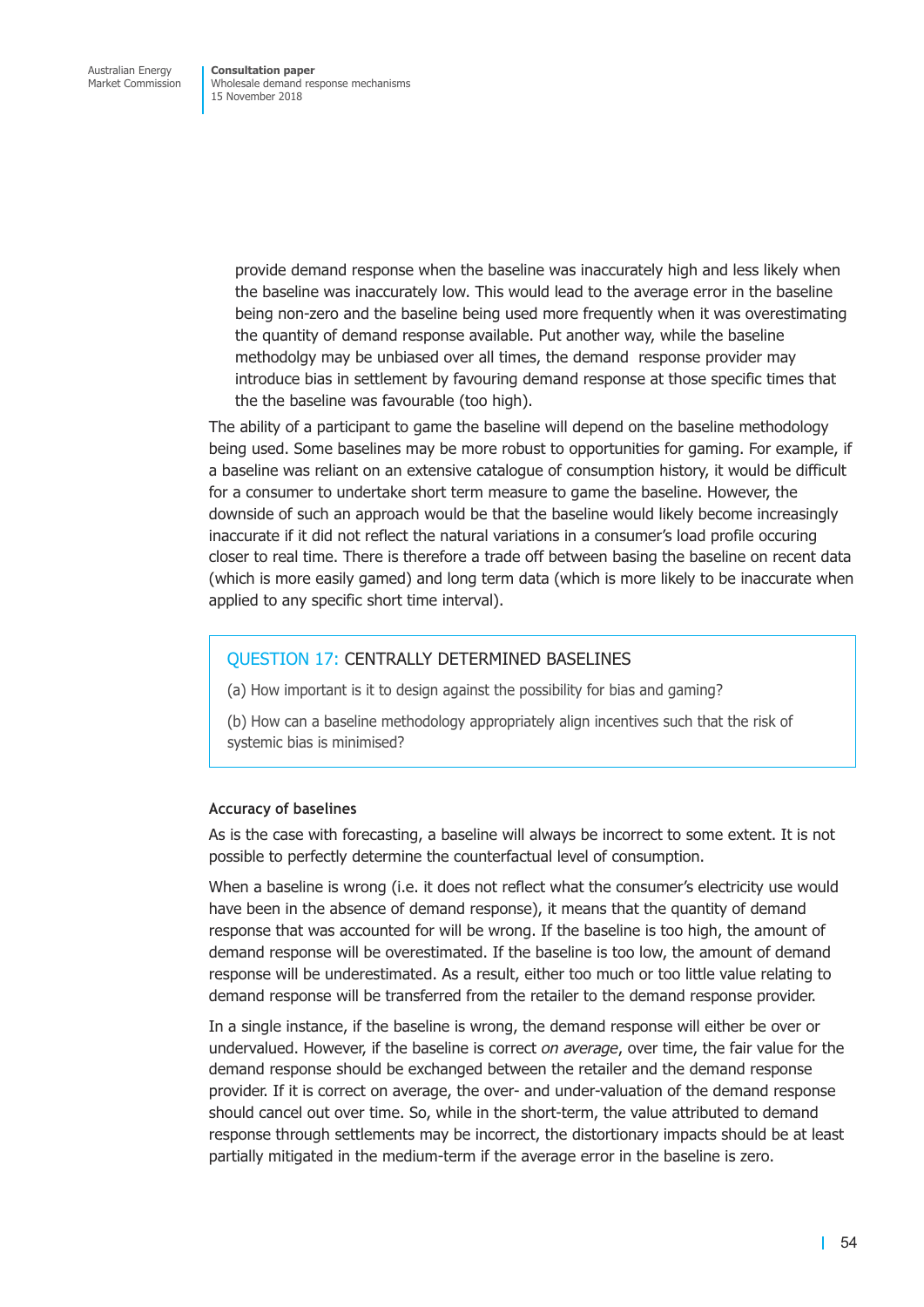### *How accurate should a baseline be?*

In assessing the role of a baseline in a wholesale demand response mechanism, it is important to consider why the baseline should be as accurate as possible. A baseline will never be 'perfect' but if it maintains a certain level of accuracy, this may be sufficient.

Assessing the accuracy of a baseline is likely to be challenging, particularly over time as the consumer changes behaviour and/or level of consumption. As discussed above, it is important the average error in the baseline is minimised.

When determining how accurate a baseline should be, there is a trade-off being made between the administrative costs of improving the baseline and the distortionary impacts of an inaccurate baseline. A baseline could be made to be more accurate; however, this is likely to require increased amounts of information being collected from the consumer as well as increased administrative compliance costs to regularly assess accuracy.

Inaccuracy will arise when the baseline methodology does not account for variables which influence consumption. A number of factors will contribute to the level of demand and the demand profile as seen at the connection point, including:

- staff availability
- production schedules
- temperature
- day of the week, time of day
- use of embedded generation.

All of these variables will influence the consumer demand. Some variables will be more relevant for different consumer types. For example, residental consumption might be more temperature sensitive, whereas some commercial loads will vary substantially with production schedules. Importantly, the wholesale demand response mechanism should not value (or penalise) changes in consumption that would have occured irrespective of the wholesale spot price of electricity.

If the baseline methodology does not control for these variables, there is likely to be a difference between the actual demand and the baseline demand that is **not** wholesale demand response. If the baseline methodology does not account for this, these variations in demand may either be credited as wholesale demand response or reduce the amount of wholesale demand response a consumer is credited for.

One way to improve the accuracy of the baseline methodology is to only allow participants with predictable consumption patterns to participate. That would mean participants with consumption profiles that can be easily and accurately baselined. This approach would have implications for participation in a wholesale demand response mechanism. For example, energy storage, which is able to respond quickly to a range of different conditions, is likely to be difficult to accurately baseline due to its dynamic nature.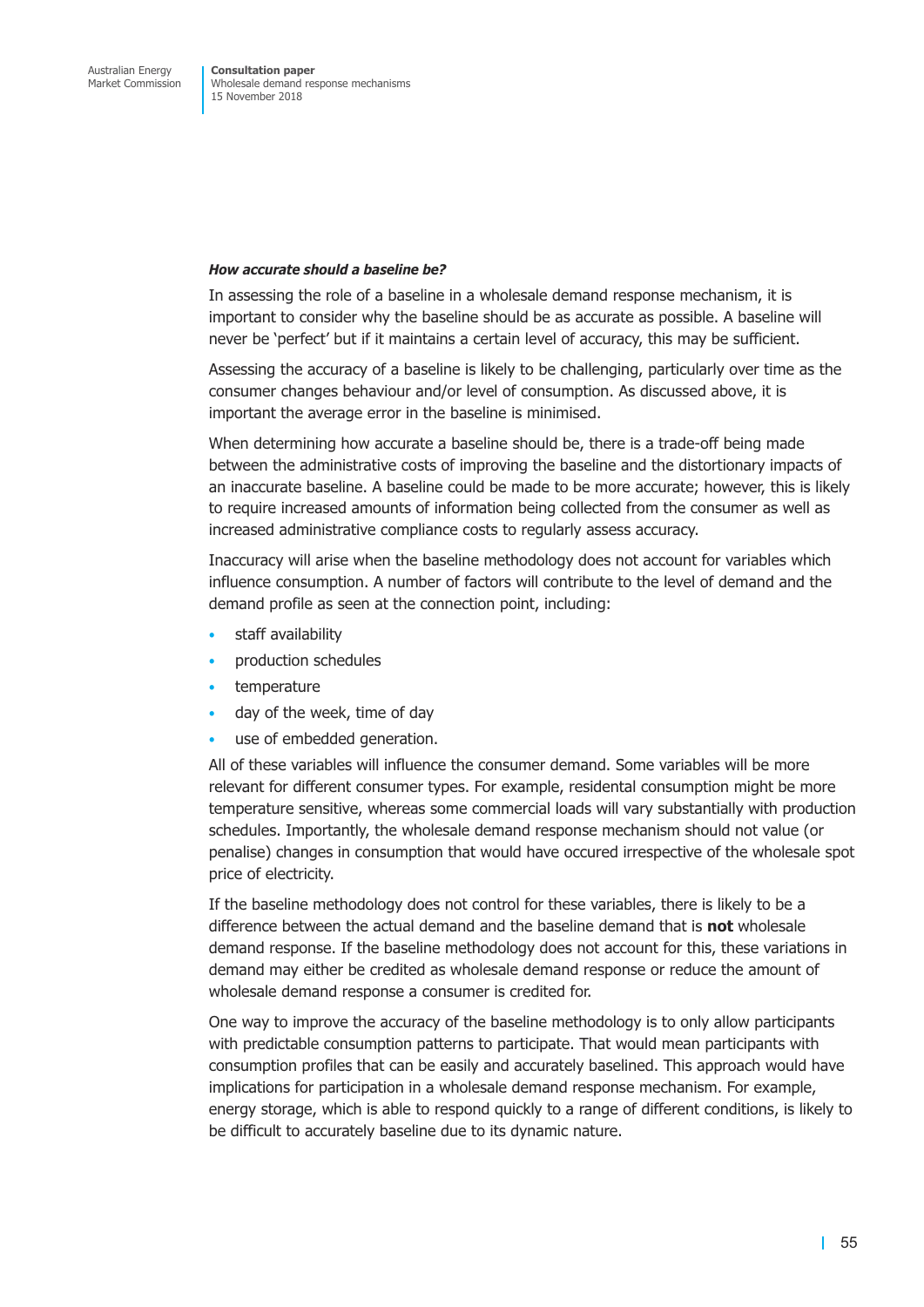### QUESTION 18: ACCURACY OF BASELINES

(a) How important is it that the baseline methodology is able to accurately estimate consumption?

(b) What administrative mechanisms would improve baseline accuracy without imposing excessive burdens? For example, regular review of baseline methodologies by independent experts, or cross-checking against consumption data from customers that are similar to the demand response provider but are not engaging in demand response.

(c) Can a baseline accurately account for embedded generation and other dynamic resources that might exist behind the meter?

(d) Should a wholesale demand response mechanism apply only to the types of customers for which baselines can be accurately set, and if so, what types of customers should be eligible?

(e) How should long-term or permanent changes in a customer's overall level of demand be addressed in baselines? For example, factories may add or retire production lines; households may increase or decrease in size, and may install or remove equipment such as pool pumps or solar panels.

# A.2 Settlement

### <span id="page-62-0"></span>**A.2.1 How would settlement work under the proposals?**

The value of wholesale demand response arises from the changed level of exposure to the wholesale price.

These proposals seek to allocate the value of wholesale demand response to a demand response provider (which may be the consumer or a third party appointed by the consumer) through a regulatory mechanism. This has direct implications for market settlements. In [Box](#page-62-0) [2,](#page-62-0) an example is worked through, showing the financial flows for wholesale demand response under the current arrangements<sup>79</sup> and the wholesale demand response mechanism.

## BOX 2: COST RECOVERY UNDER DIFFERENT APPROACHES TO WHOLESALE DEMAND RESPONSE

In these examples, a consumer purchases electricity through their retailer who subsequently purchases this electricity on the spot market. Four scenarios are considered:

1. The first scenario demonstrates a typical arrangement between a consumer and a retailer where the consumer is not undertaking demand response.

<sup>79</sup> This is relevant to the proposal set out in the AEC rule change request as this request is not proposing to change market settlements.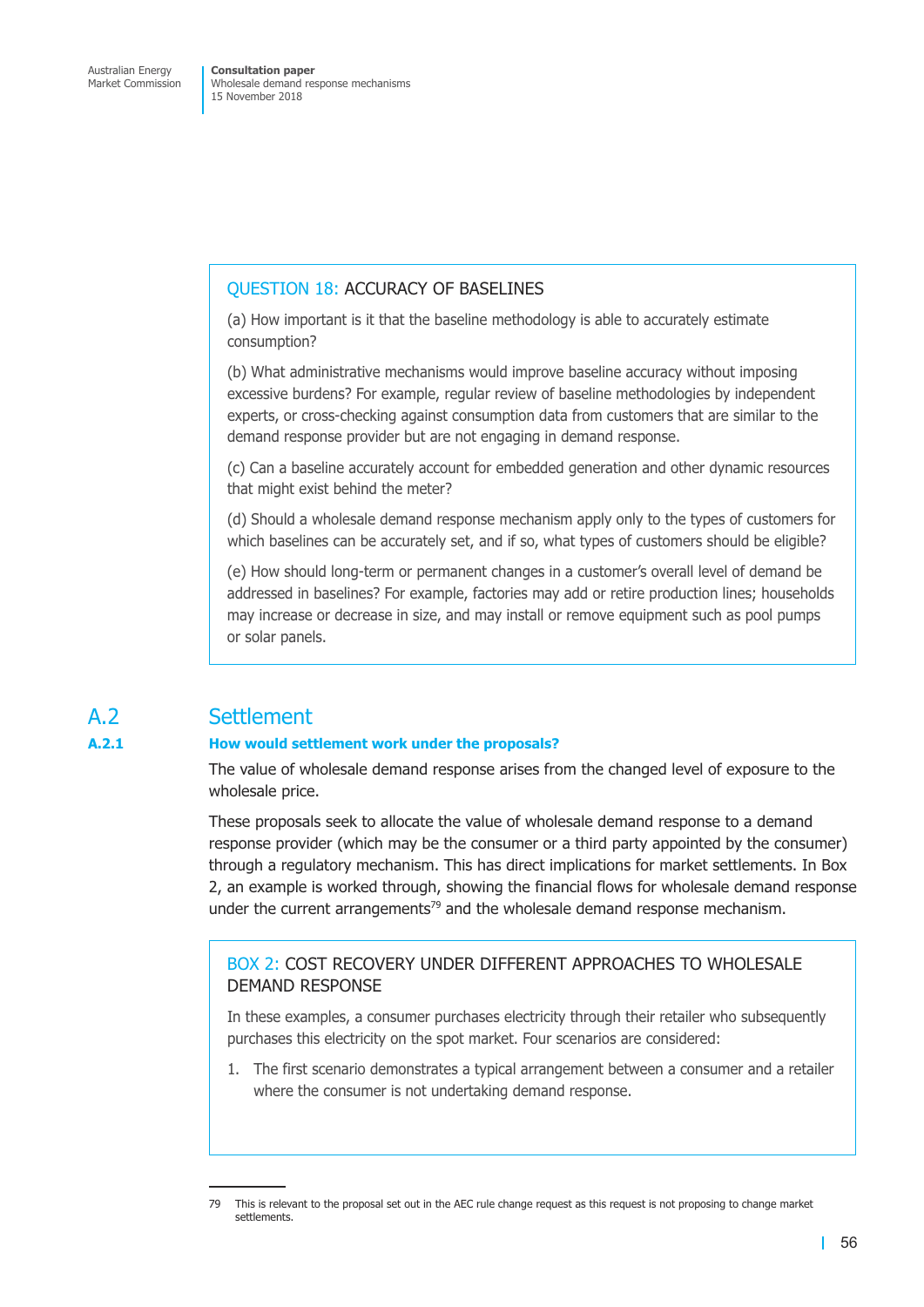- 2. In the second scenario, the consumer provides wholesale demand response through an arrangement with their retailer. This is how some wholesale demand response happens under the current arrangements.
- 3. In the third scenario, the consumer provides wholesale demand response through a third party and the retailer purchases the baseline amount of energy from the wholesale market. This is how settlement would work under the wholesale demand response mechanism.

For simplicity, we've excluded the consideration of network costs.

Scenario 1 - No wholesale demand response being provided

In the figure below, the money flows for a typical retail arrangement are demonstrated. The wholesale is price is \$50/MWh.

Over the course of two hours:

- The consumer consumes 20kWh at a retail price \$0.25/kWh. The consumer pays the retailer \$5 (20 kWh \* \$0.25/kWh).
- The retailer purchases 20kWh from the wholesale market at the wholesale market price \$50/MWh. The retailer pays \$1 in the wholesale market (50  $*$  0.02).
- The retailer has profited \$4. Of course, at other times the wholesale market price will exceed the retail price, in which case the retailer would make a loss. The retailer can hedge this risk by entering into financial contracts or vertically integrating with generators.

### **Figure A.2: No demand response being provided**



### Scenario 2 - Wholesale demand response under the current arrangements

This scenario demonstrates the money flows in an example of a demand response agreement between a retailer and a consumer. This agreement can exist under the current regulatory arrangements.

The retailer offers the consumer a \$10/hr credit for reducing consumption for two hours due to high expected spot prices. The \$10/hr reflects the expected value the retailer expects to receive from the reduced load. In response, the consumer reduces consumption to 5 kWh for the two hours.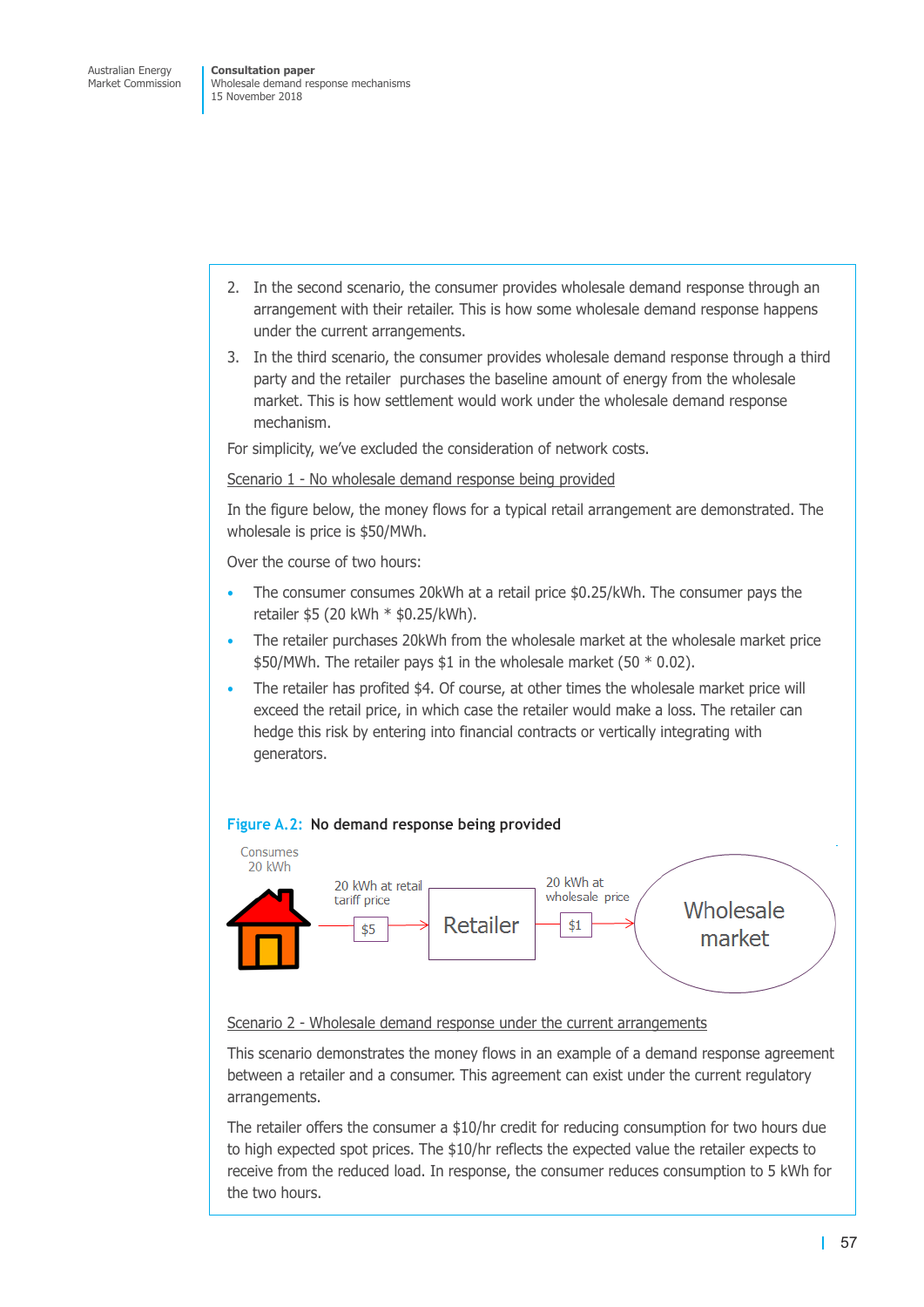The wholesale price reaches \$4,000/MWh.

Over the course of the two hours:

- The consumer has reduced consumption and only consumes 5 kWh over the two hours, rather than 20 kWh. The consumer pays the retailer \$1.25. For providing demand response, the consumer receives \$20 credit from the retailer. The consumer would want to do this if it values consuming the 15 kWh of foregone electricity less than the \$23.75 it saves/gains from not consuming (\$20 credit plus \$3.75 less from not consuming 15 kWh at a price of \$0.25/kWh).
- The retailer purchases 5 kWh from the wholesale market for \$20.



#### **Figure A.3: Demand response under the current arrangements**

This is also an example of the type of arrangement that could be registered in the wholesale demand response register (see appendix C).

Under this arrangement, the retailer has avoided the costs of having to purchase 20 kWh from the wholesale market during high prices. It has hedged the risk of exposure to high wholesale prices by entering into a demand response arrangement with the consumer. It is able to share the benefits of this with the consumer.

Scenario 3 - Wholesale demand response mechanism

This scenario demonstrates the money flows in the proposed wholesale demand response mechanism.

Under this arrangement, a third party sees forecasts of high prices and calls on the consumer (with whom it has a pre-existing commercial relationship) to reduce consumption. The consumer reduces actual consumption to 5 kWh. The baseline level of consumption is centrally determined to be 20 kWh.

The consumer purchases the baseline quantity from the retailer, who subsequently purchases the baseline quantity from the spot market. The third party is credited for the quantity of wholesale demand response in the spot market and shares some of this value with the consumer.

The wholesale price reaches \$4,000/MWh. Over the course of the two hours: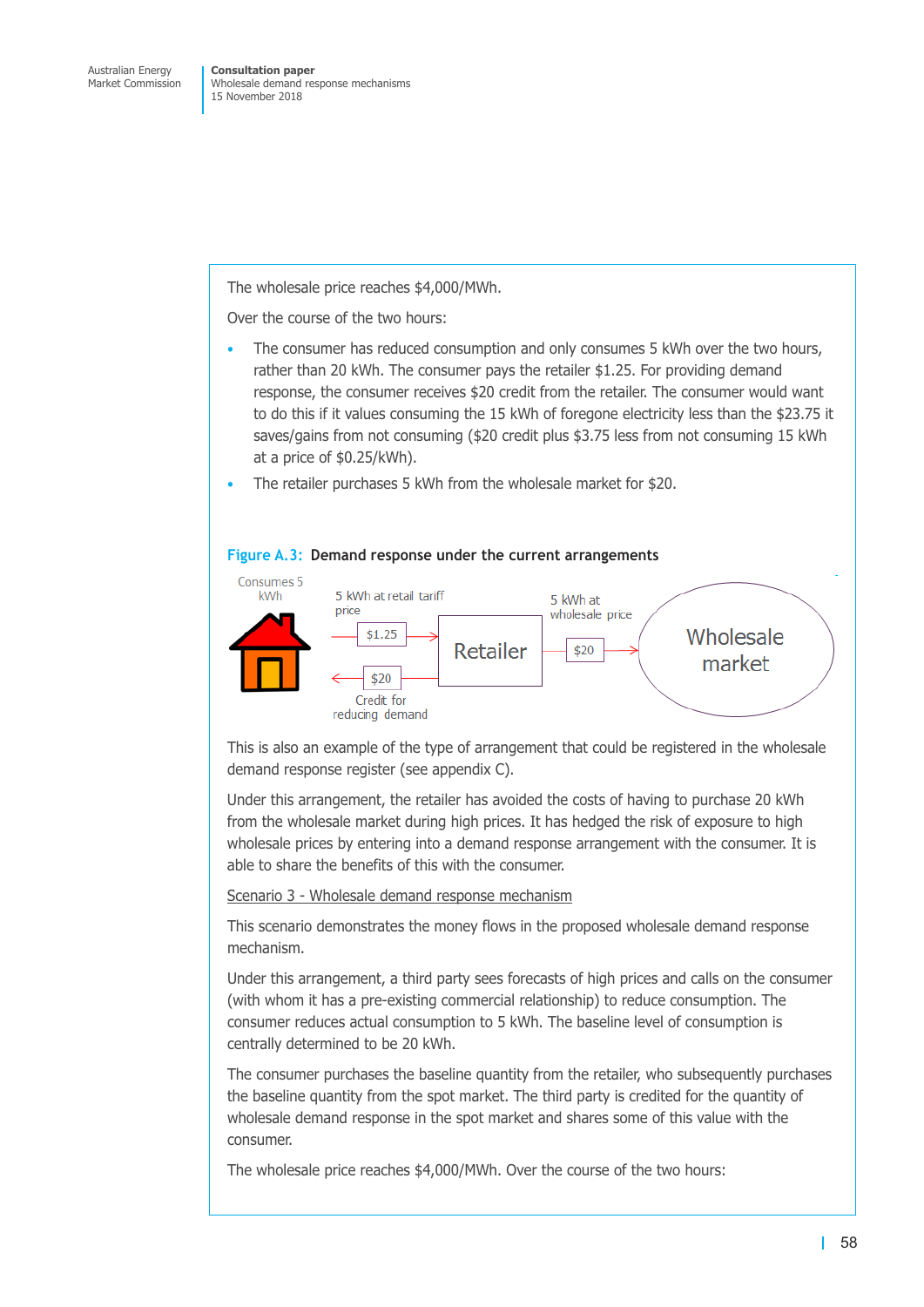- The consumer has reduced consumption and only consumes 5 kWh over the two hours. The consumer pays the retailer \$5 for the baseline amount of energy, 20 kWh. The retailer subsequently purchases 20 kWh from the wholesale market for \$80.
- The third party is credited \$60 for the quantity of demand response. The third party shares \$20 with the consumer for undertaking the demand response, in accordance with the previously agreed contract between the third party and the consumer.



### **Figure A.4: Demand response under this proposal**

### **A.2.2 How is the value of demand response recovered?**

The examples shown in [Box](#page-62-0) 2 demonstrate how the value of demand response can be recovered. There are three options:

- 1. Under wholesale demand response undertaken under the current arrangements (and under the demand response register), the value of wholesale demand response will automatically accrue to the retailer. The retailer and the consumer then determine how to share the value through commercial arrangements. There is no need to change the market structure to recover the value of wholesale demand response.
- 2. Recover the value directly from the retailer and the participating consumer. This is how the value would be recovered in the wholesale demand response mechanism. The retailer would purchase the baseline amount of energy and would also bill the consumer who undertook demand response for the baseline amount of energy. This value would be transfered to the demand response provider, who (if it was not itself the consumer) would then share the value with the consumer through commercial arrangements.
- 3. Recover the costs of wholesale demand response from all consumers. This is what is being proposed for the separate wholesale demand response market, considered in appendix B.

The different approaches to cost-recovery also have different implications for risk allocation and incentives on market participants. The Commission is interested in stakeholder views on incentives and risk allocation under these approaches to cost recovery.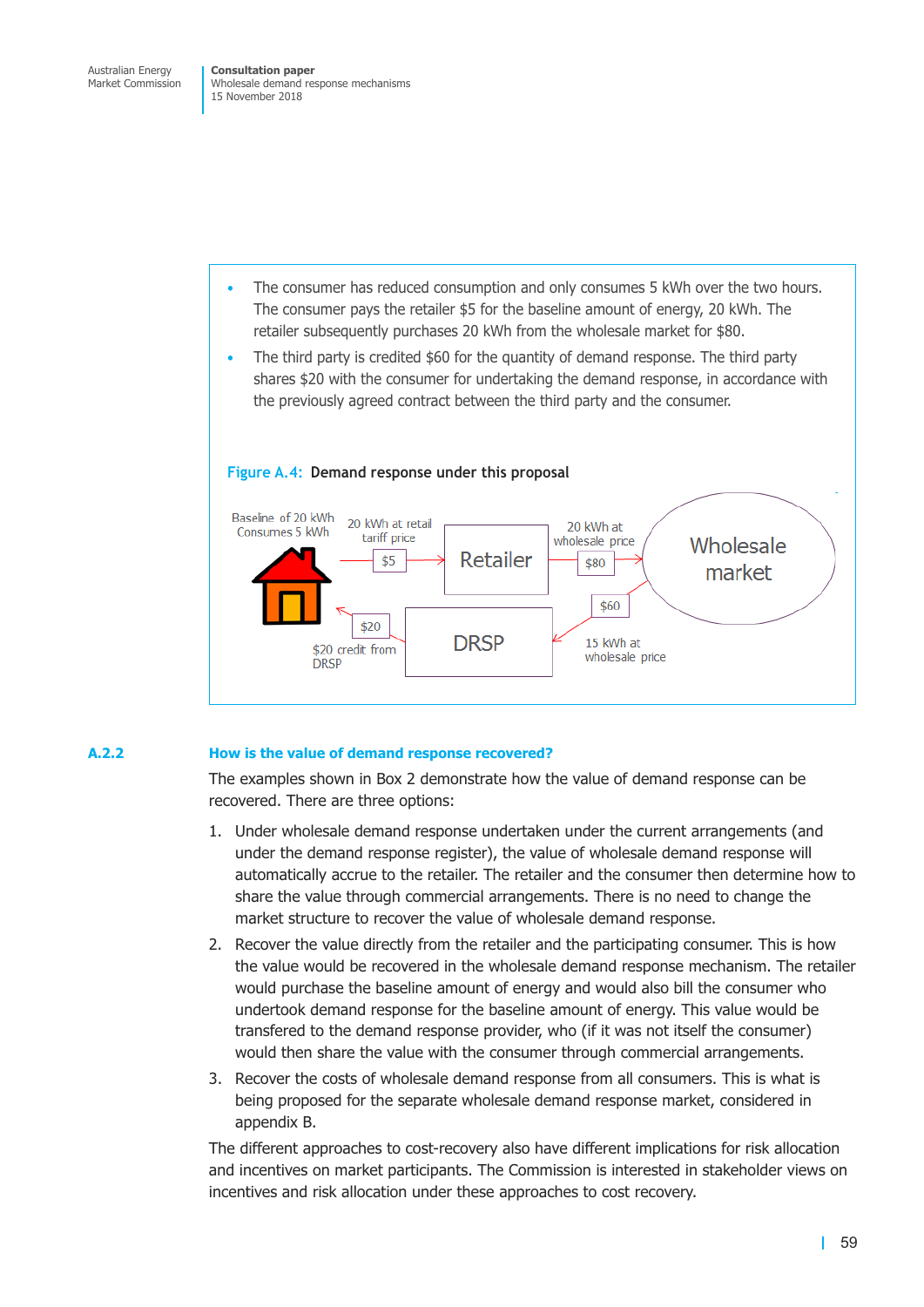### QUESTION 19: SETTLEMENT UNDER THIS PROPOSAL

Do stakeholders consider one of the settlement options outlined to be preferable? How would this approach to settlement impose costs and risks on market participants?

## A.3 Other considerations

A number of other issues remain to be considered in relation to the design of a wholesale demand response mechanism.

These issues include the following:

- Are there any circumstances in which a third party demand response service provider would be responsible for selling electricity to the customer, for example when the demand response service provider was dispatched to provide demand response but the customer did not comply (or did not comply fully) with the instruction to reduce consumption? What should the consequences be when this happens? Which party is best placed to manage this risk?
- Considering the nature of the relationship between a third party demand response service provider and a customer, would it be appropriate for any of the consumer protections in the NERR to apply, and if so, which ones? Or would it be sufficient for this relationship to be subject to general consumer protections such as those in the Australian Consumer Law? Does the answer depend on whether the customer is a small or large customer?
- Should life support customers be permitted to participate in the wholesale demand response mechanism? If so, should any restrictions be imposed on their participation, for example not being permitted to offer demand response at a level which would curtail supply to their life support equipment? If not, in what way should this prohibition be managed?
- In addition to the changes to retailer billing systems discussed earlier in this paper, what degree of changes to the terms of retailers' existing contracts with their customers would be needed to accommodate the customer providing demand response and the retailer billing at the baseline (instead of billing for actual energy use)? Could these changes be made during the term of the contract or would customers and retailers need to enter into new contracts? What implications would this have for implementation timeframes? Should customers seeking to provide demand response be responsible for contacting their retailer to request a new contract that allows for this, and what should retailers be obliged to do when they receive such a request?
- What is the potential impact of the new arrangements on existing retail contract and hedging models? For example, retail contracts for larger customers may include provisions (which may be mutually beneficial) restricting the use of demand management, such as contracted load parameters or constraints on the sale of demand management capability without retailer consent. This reduces the extent of any load variability, making it easier for the retailer to hedge this load. This reduces the costs paid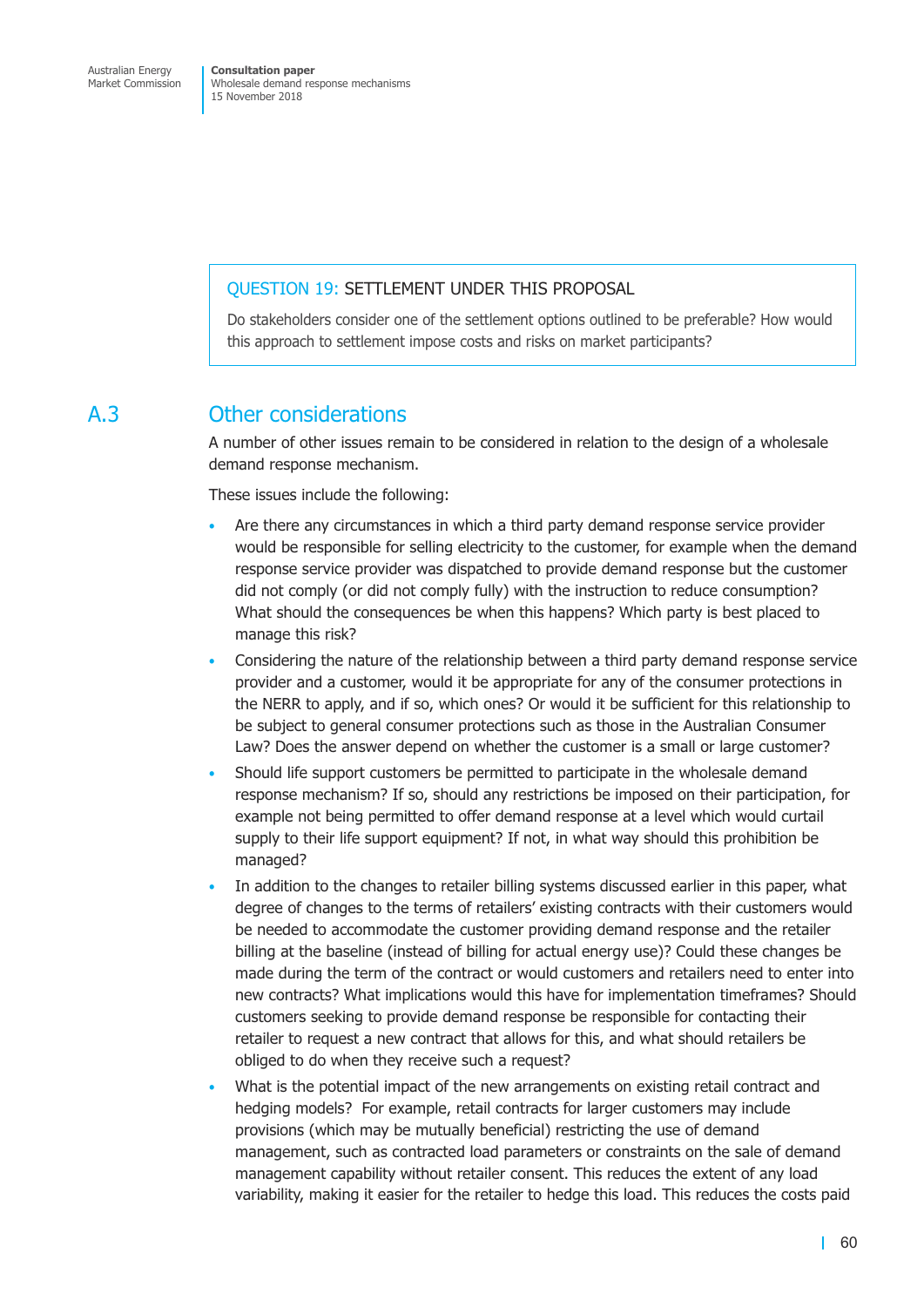> by the consumer. However, if the customer requests a new contract that allows for demand response, the retailer's hedging arrangements may need to change.

## QUESTION 20: OTHER CONSIDERATIONS FOR THE WHOLESALE DEMAND RESPONSE MECHANISM

Do stakeholders have views on these other considerations set out above?

Are there other considerations not raised here that should also be considered when designing a wholesale demand response mechanism?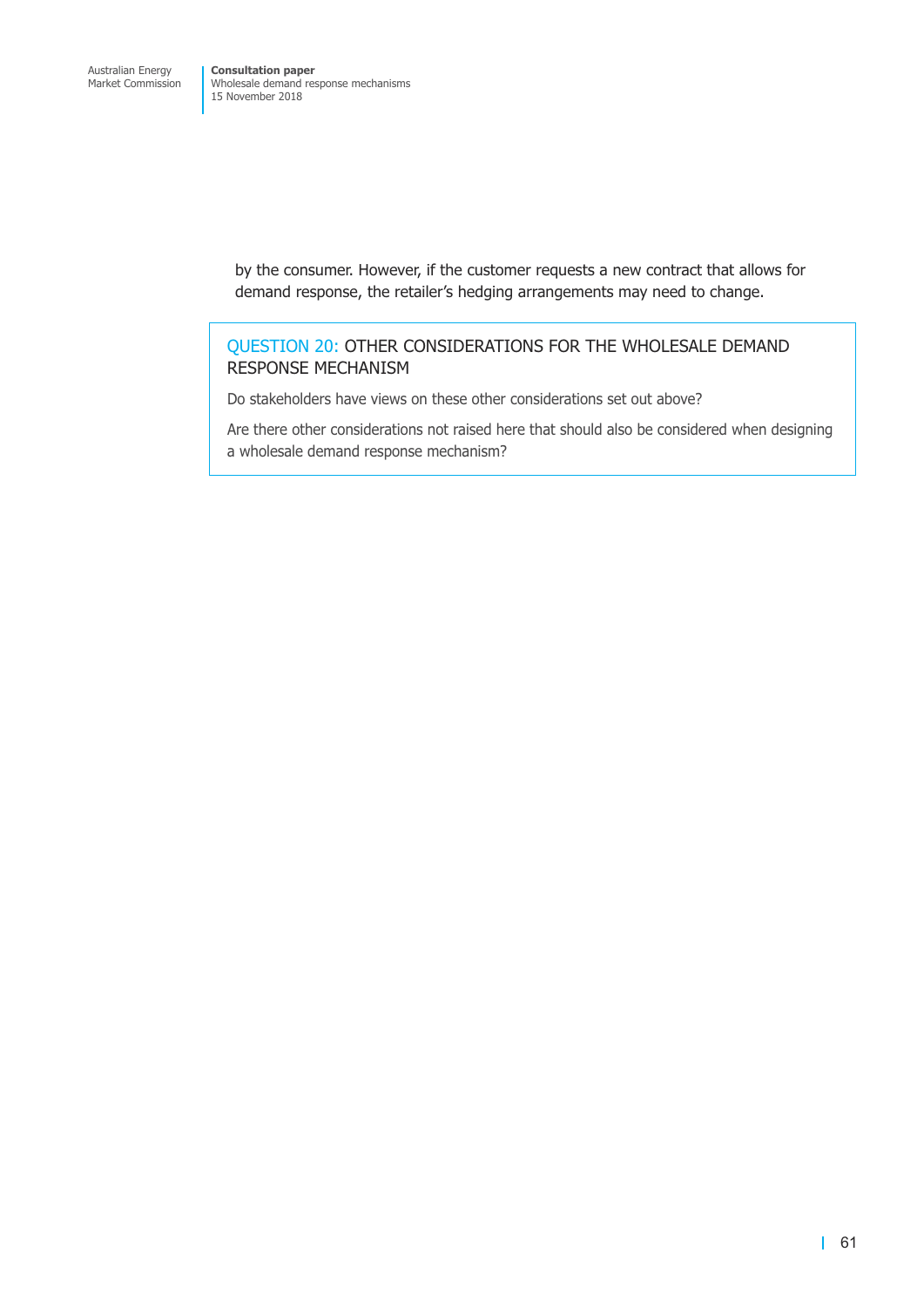# B SEPARATE WHOLESALE DEMAND RESPONSE MARKET

In its rule change request, the South Australian Government outlined a proposal for a transitional arrangement which would consist of a separate market for wholesale demand response. It suggested that establishing the wholesale demand response mechanism as proposed would potentially have a lengthy implementation timeframe, and the Commission should consider the introduction of a separate wholesale demand response market that would enable the benefits of the mechanism to be realised sooner.

This appendix is structured as follows:

- an overview of the proposal
- the role of baselines
- how settlement would work under this separate market
- the rationale for a separate market.

## B.1 Overview of proposal

The proposal set out in the South Australian Government's rule change request would involve an additional market that would operate prior to the commencement of the complete mechanism. This separate market, operated by AEMO, would take bids for demand response and co-optimise them with supply bids from other market participants in the wholesale market. The settled price of this market would be *separate* to the wholesale electricity market price. The costs associated with paying providers supplying the wholesale demand response market would be recovered from all consumers, similar to the way in which RERT costs are currently recovered.

Unlike the proposed wholesale demand response mechanism, this separate wholesale demand response market would bill retailers for actual consumption as opposed to the baseline level of consumption because it is settled separately. This has the consequence of not needing to change retailer systems to accommodate this separate market.

In summary:

- A retailer would continue to bill a consumer on actual consumption as is the case under the current arrangements.
- The retailer would continue to purchase this actual load from the wholesale market.
- The demand response provider (the customer or a third party with an agreement with the customer) would submit bids into a separate wholesale demand response market. These bids would be for the quantity of wholesale demand response, measured as the difference between the actual consumption and the baseline level of consumption. These demand response providers would be paid for dispatched wholesale demand response through this separate market.
- AEMO would operate this separate market and co-optimise it with the existing wholesale market.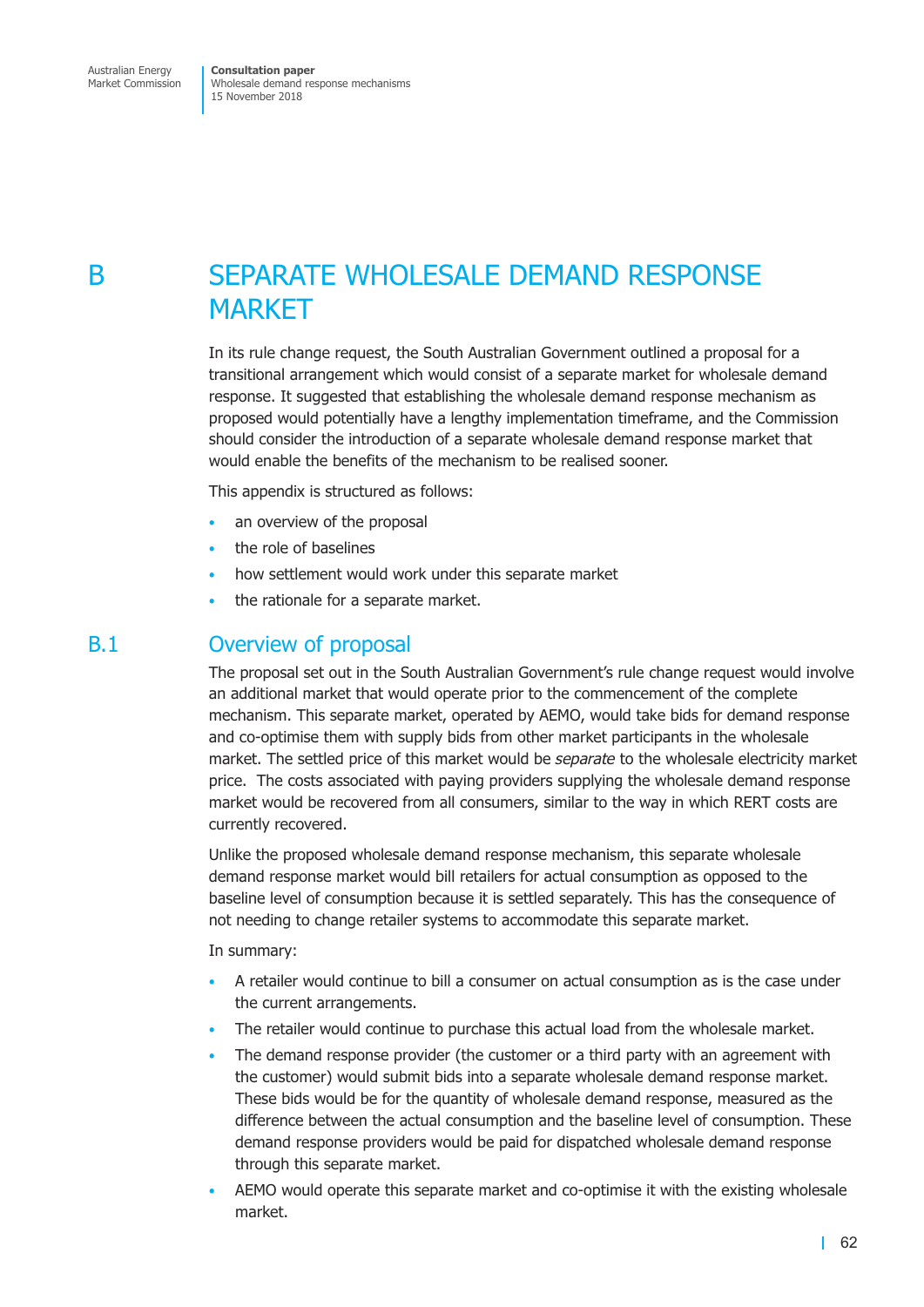• All retailer would be billed to make up the costs of the separate wholesale demand response market.

<span id="page-69-0"></span>The proposed arrangement of this market is set out in [Figure](#page-69-0) B.1 below.



### **Figure B.1: Separate wholesale demand response market**

To set up this market, AEMO would need to develop separate systems and infrastructure to facilitate this market. This market would need to be able to accept bids for wholesale demand response, dispatch bids and co-optimise them with the existing wholesale market as well as the FCAS market.

## B.2 Role of a baseline

The proposal to establish a separate wholesale demand response market would employ a baseline in the same manner as the proposed wholesale demand response mechanism. As such, baselines play an integral role in the functionality of this proposal. The Commission's preliminary thinking and questions for consultation in relation to baselines are set out in appendix A. Stakeholder feedback on baselines should be directed to these questions.

## B.3 Settlement

### **B.3.1 How would settlement work under this proposal?**

This proposal would allow third parties to sell wholesale demand response into a market, which is separate from the wholesale market. This would have implications for market settlement. In [Box](#page-70-0) 3, an example is worked through, showing the financial flows for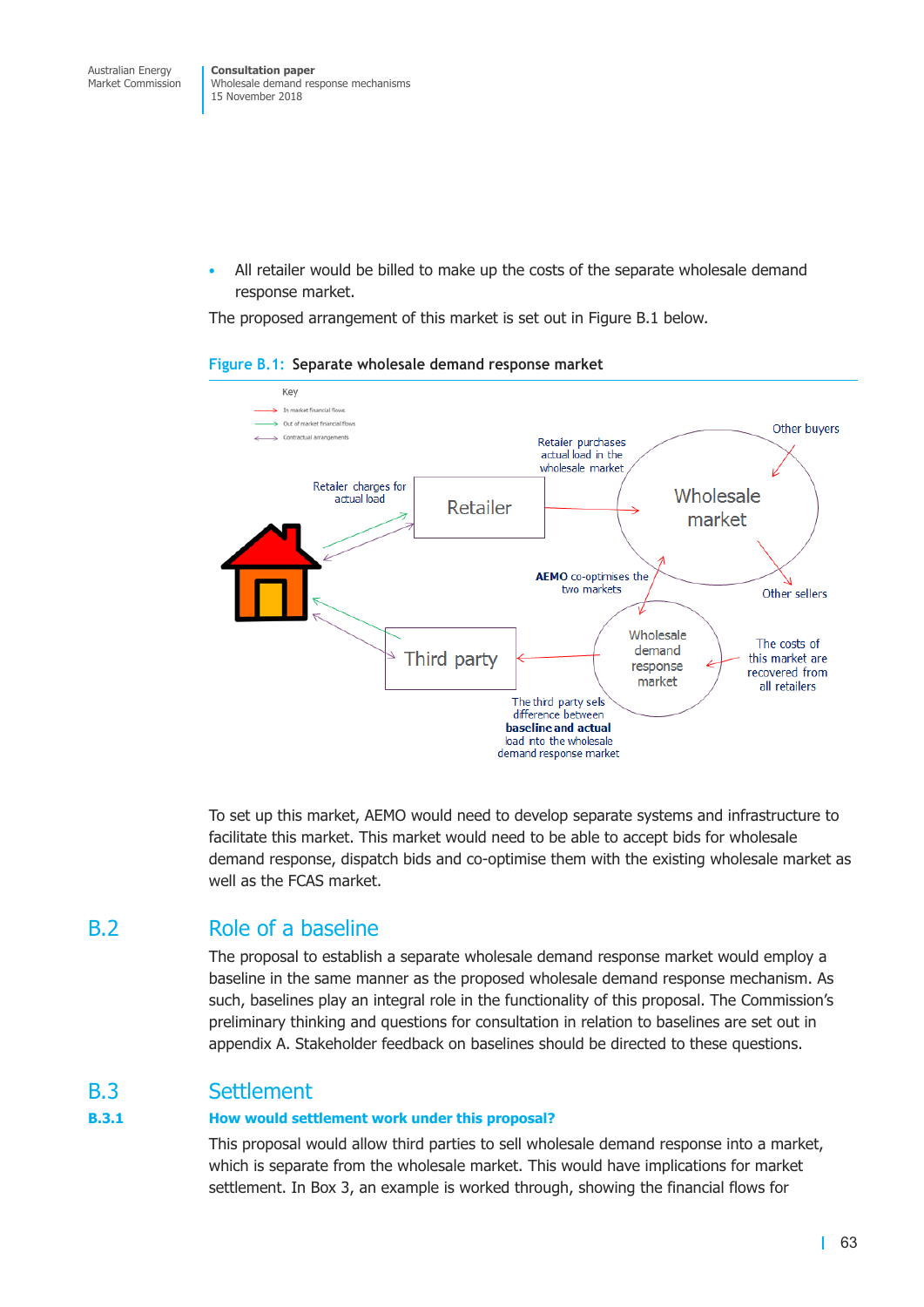<span id="page-70-0"></span>wholesale demand response under the current arrangements and the separate wholesale demand response market.

## BOX 3: COST RECOVERY UNDER THE SEPARATE WHOLESALE DEMAND RESPONSE MARKET

In this example, a consumer purchases electricity through their retailer who subsequently purchases this electricity on the spot market. This example is a continunation of the example shown in appendix A. Three scenarios are considered:

- 1. The first scenario demonstrates a typical arrangement between a consumer and a retailer where the consumer is not undertaking demand response.
- 2. In the second scenario, the consumer provides wholesale demand response through an arrangement with their retailer. This is how some wholesale demand response happens under the current arrangements.
- 3. In the third scenario the consumer provides wholesale demand response through a third party and the retailer purchases the actual amount of energy from the wholesale market. The cost of the demand response is then recovered from all market customers. This is how settlement would work under the separate wholesale demand response market, as the Commission understands the proposal in the rule change request.

For simplicity, we've excluded the consideration of network costs.

For the examples showing the first two scenarios, refer to the worked example in appendix A.

### Scenario 3 - Smeared cost recovery

This scenario demonstrates the money flows in the proposal for a separate wholesale demand response market.

Under this arrangement, the actual consumption is 5 kWh and the baseline level of consumption is 20 kWh. The consumer purchases the *actual* quantity from the retailer, who subsequently purchases the *actual* quantity from the spot market. The consumer's demand response service provider (a third party) is credited for the quantity of wholesale demand response in the spot market and shares some of this value with the the consumer, in accordance with the agreement between them.

The wholesale price reaches \$4,000/MWh. Over the course of the two hours:

- The consumer has reduced consumption and only consumes 5 kWh over the two hours. The consumer pays the retailer \$1.25 for the actual amount of energy. The retailer subsequently purchases 5 kWh from the wholesale market for \$20 (5 kWh at the spot price of \$4,000/MWh).
- The third party is credited \$60 for the quantity of demand response from the separate wholesale demand response market (15 kWh at the spot price of \$4,000/MWh). The third party shares \$20 with the consumer for undertaking the demand response.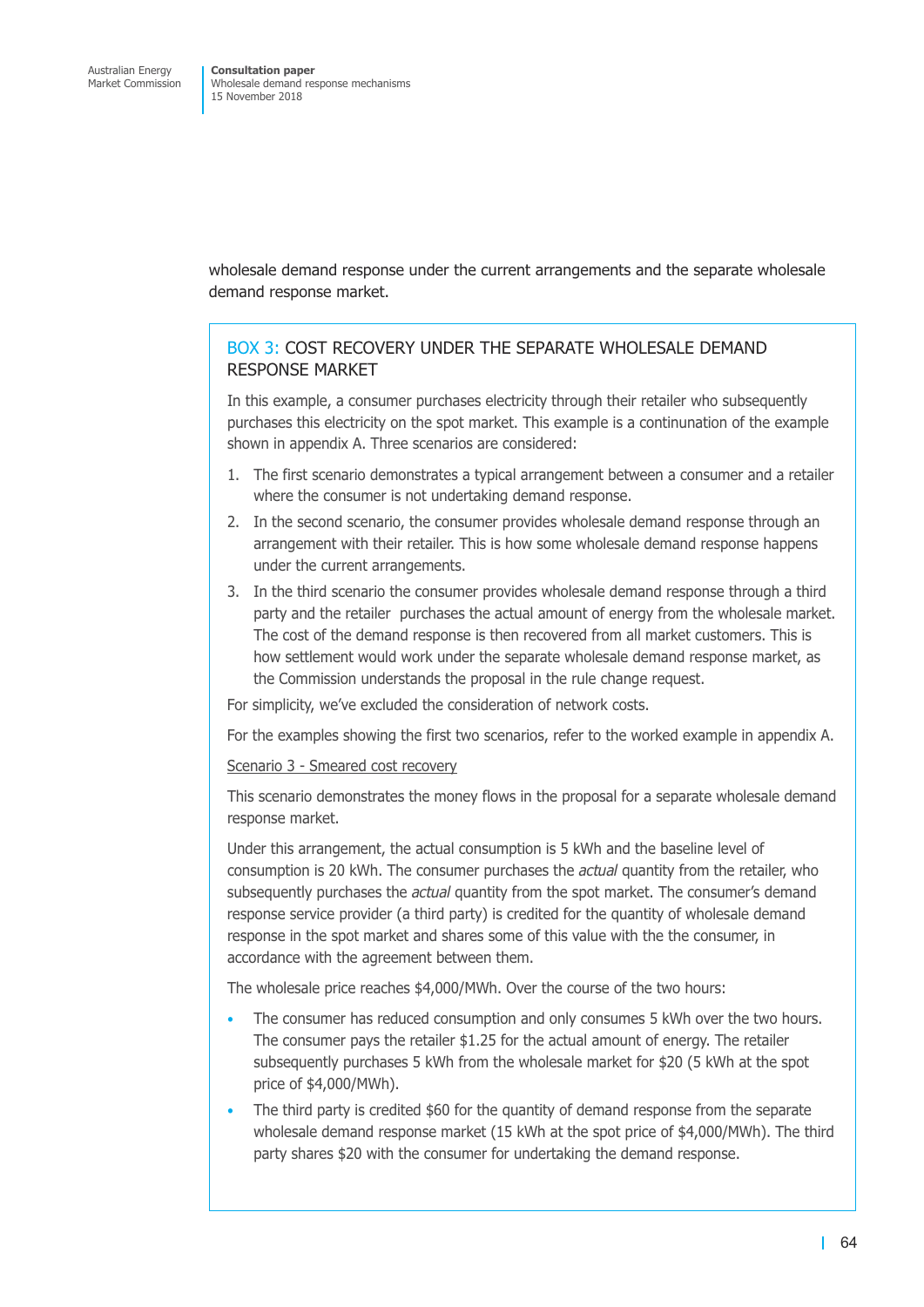

From the perspective of the rest of the market, the consumer has been paid for consuming electricity.

Even though the consumer has a positive demand and the wholesale price is positive, the amount paid to the DRSP exceeds the amount paid by the retailer. This shows that the net costs for the wholesale demand response must come from elsewhere.

Under this prosposal, that money would be recovered in a smeared manner - all consumers would effectively be subsidising the wholesale demand response undertaken by the consumer.

### **B.3.2 How is the value of wholesale demand response recovered?**

The separate wholesale demand response market would recover the costs for wholesale demand response from all consumers in a smeared manner. This is similar to the way in which the current RERT costs are recovered. We are interested in stakeholder views on this proposal for cost recovery. On the one hand, it avoids retailer billing system changes, since the costs would just be recovered across all consumers, which may reduce implementation costs associated with this mechanism. On the other, it reduces the ability of retailers and consumers to anticipate costs. This would make it more difficult for these parties to hedge against any wholesale demand response costs or payments.

## QUESTION 21: COST RECOVERY FOR THE SEPARATE MARKET

What do stakeholders think about the proposed cost recovery arrangements for the separate market?

## B.4 Rationale for a separate market

The proponent suggests that introduction of this separate market could happen sooner and therefore allow the benefits of increased wholesale demand response to be realised sooner. The Commission is interested in stakeholder views on whether or not this is the case.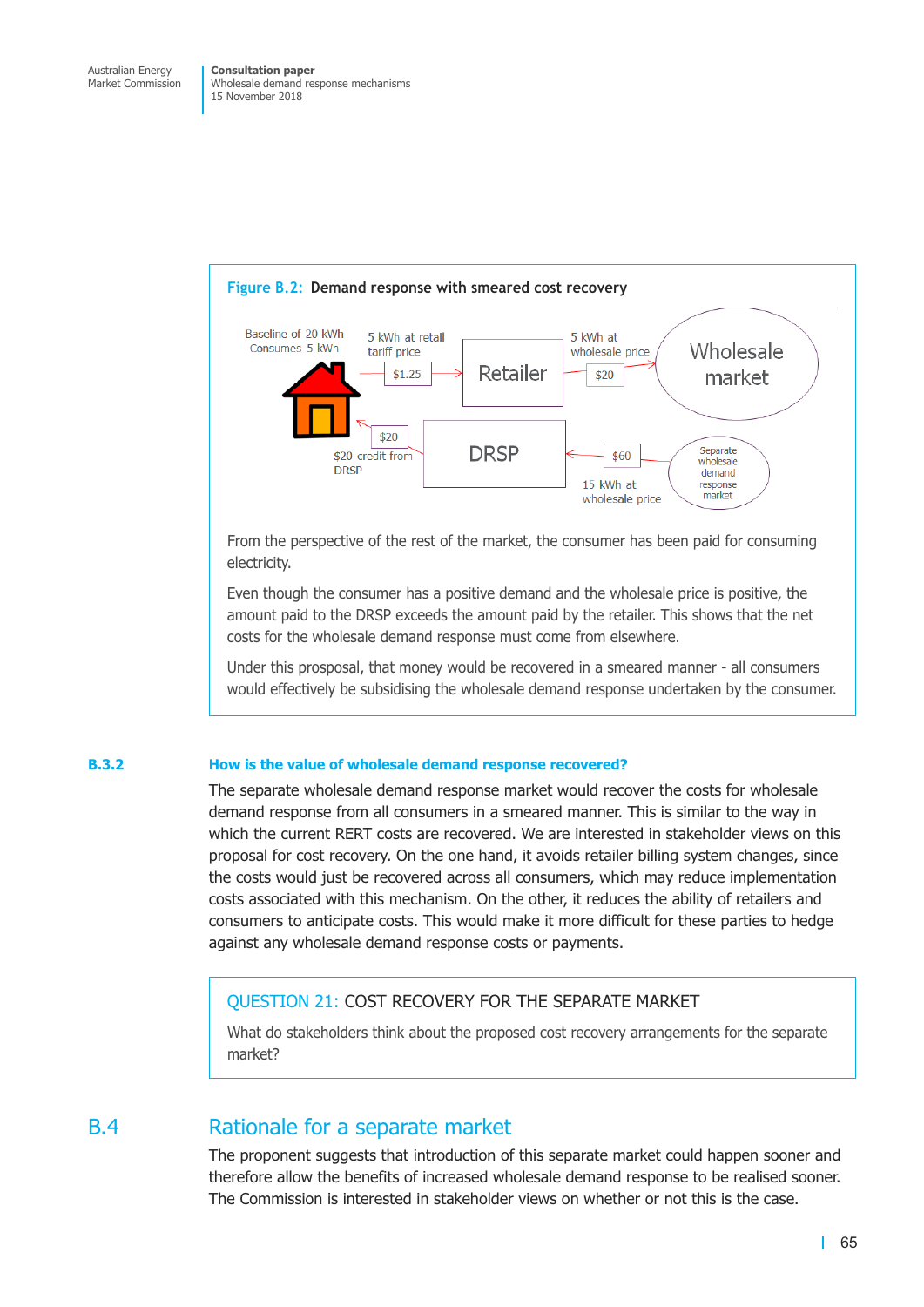The South Australian Government suggests that this market could be introduced sooner than the wholesale demand response mechanism, because this separate market would not require changes to retailer billing and settlement systems.

The process of establishing a separate market and the associated changes to AEMO's systems and to NEMDE requires consideration. The Commission's understanding is that AEMO's preliminary view is that establishing this separate market may require a substantial amount of time and resources in order to be implemented.

We are interested in stakeholder views as to whether or not this separate market could be implemented more quickly than the wholesale demand response mechanism.

Notwithstanding the timing aspect of this proposal, the idea of a separate wholesale demand response market is another way to address the issues identified by the rule change proponents and facilitate wholesale demand response in the NEM. The Commission therefore intends to explore this separate market as an alternative to the other mechanisms discussed in this paper i.e. the wholesale demand response mechanism and wholesale demand response register.

Currently, the provision of FCAS is co-optimised with the wholesale energy market. Participants bid into both markets and NEMDE dispatches the least-cost combination of resources such that the supply demand balance is maintained, and there is sufficient FCAS available. In considering this rule change request, the Commission will need to work through how a wholesale demand response market would be co-optimised with the wholesale energy market, since they are both seeking to provide the same service i.e. provision of energy.

## QUESTION 22: INTRODUCTION OF A SEPARATE MARKET

(a) Would the proposal set out in this appendix be faster to implement than the wholesale demand response mechanism discussed in appendix A?

(b) If stakeholders do not consider that it would be faster to implement, is there merit in exploring this as an alternative to the other proposed demand response mechanisms? What are the costs and benefits that should be considered in doing so?

(c) Are there any additional mechanisms that could be implemented more quickly than a wholesale demand response mechanism?

(d) What are stakeholder views on the feasibility of co-optimising this separate market with the existing wholesale market?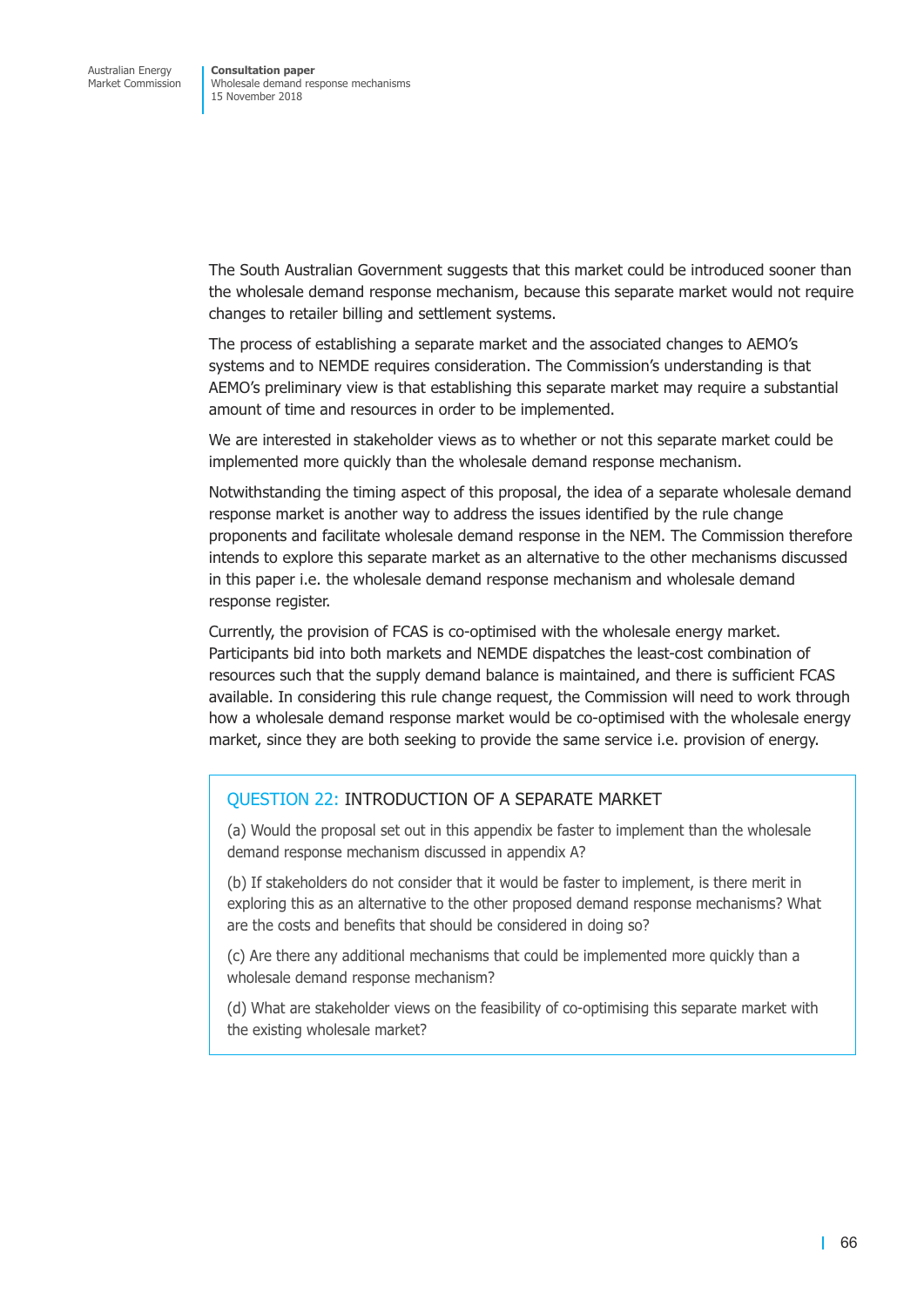# WHOLESALE DEMAND RESPONSE REGISTER

To address the issues identified its rule change request, the AEC proposed changes to create a framework within which parties can more easily negotiate agreements to facilitate demand response in the NEM. The key element of this framework is a register which would record information relating to demand-side activities for a particular connection point. This appendix is structured as follows:

- how the proposed register will be established
- what would be included in the register
- the obligations that would be associated with the register.

This appendix also sets out two proposed approaches that facilitate the intent of the register.

## C.1 How will the register be established?

The AEC has proposed the creation of a new category of registered participant under the NER - the demand response aggregator (DRA) - for parties that control demand response and behind-the-meter generation at a connection point.

The register of demand-side capabilities of DRAs, deemed the "Connection Point DRA Register" by the rule proponents, would be established and maintained by AEMO using information provided by DRAs.

It is important to note that registration of existing demand response activities at a connection point would not be mandatory. This means that existing demand response arrangements could continue to operate under the existing framework as a commercial matter between a customer and its FRMP, without registering notice of the arrangement with AEMO.

# C.2 What will be included in the register?

The AEC has proposed that the register of demand-side capabilities of DRAs include the following information:

- each connection point for which a DRA has voluntarily elected to notify AEMO of the DRA's involvement in a demand-side activity - for simplicity a maximum of one DRA could be registered for each connection point at any given time
- the identity of the DRA for that connection point this could be the same party which acts as the FRMP for that connection point, or a third party which has the express informed consent of the customer or the customer's FRMP (where the FRMP has the authority to provide consent on the customer's behalf).

FRMPs would be able to access from the register the name of the DRA (if any) in relation to their NMIs and any NMIs they are potentially acquiring. However, FRMPs would not have access to any other demand response-related information in relation to a particular NMI.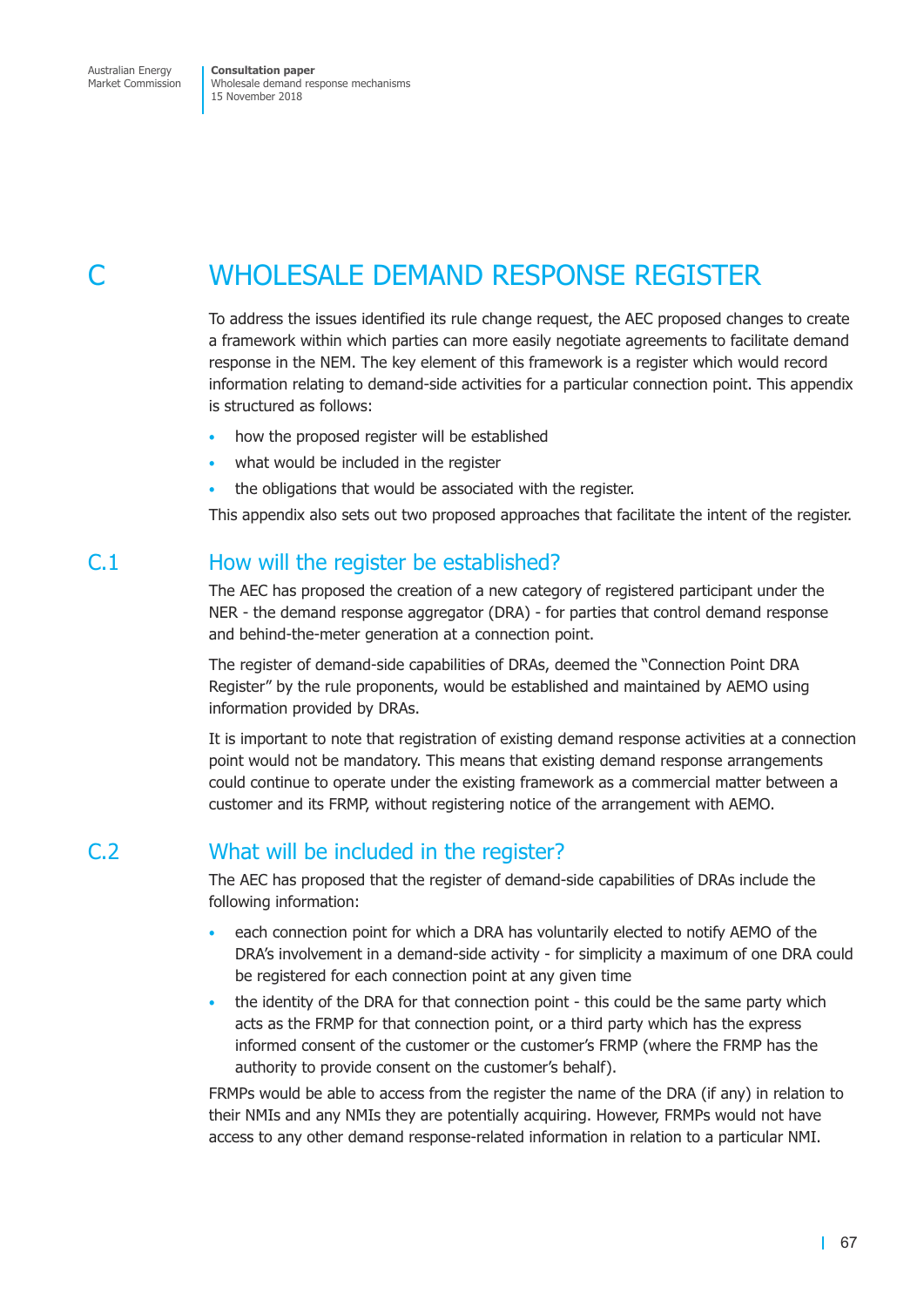# C.3 What are the obligations associated with the register?

This section sets out the different obligations that would be imposed on various parties as a result of the establishment of the proposed register.

#### **AEMO**

AEMO would be required to maintain the register of the demand-side capabilities of registered DRAs.

AEMO would also be obliged to consider the likely contribution of demand response as determined with regard to the register in its projections of system availability and other forecasting reports, such as the Electricity Statement of Opportunities and the Integrated System Plan.

#### **DRAs**

As mentioned, registration of a demand-side activity at a connection point with AEMO by a DRA would be voluntary.

DRAs which elect to participate in the register would also be required to participate in the spot market as scheduled loads. The AEC has proposed two options to facilitate this:

- All loads registered with a DRA could be classified as scheduled loads, which obliges the DRA to continuously provide short and long-term availability information to AEMO and to bid and re-bid their behaviours to the same level of transparency as scheduled generators.
- Alternatively, loads registered with a DRA could remain dormant until the DRA intends for the loads to be active in the market, or a Lack of Reserve Notice is issued by AEMO, at which time the DRA would be required to participate in the spot market as a scheduled load for the relevant period. This means the DRA would only incur the compliance burden associated with being a scheduled load during the relevant period.

The AEC has suggested that the compliance burden of the second option would only be marginally less than that of the first option, given that a DRA would be obliged to have the systems and processes in place to participate in the market regardless.

DRAs would also be required to demonstrate that they have exercised their demand response arrangements at least once every financial year for each registered connection point for which a demand response arrangement has been in place for at least six months. This is intended to prevent anti-competitive behaviour by DRAs, including, for example, DRAs registering demand response arrangements for connection points where they do not regularly exercise those arrangements.

#### **FRMPs**

The key purpose of the register, namely to facilitate the negotiation of agreements to provide demand response in the NEM, is underpinned by the following obligations which would be imposed on FRMPs: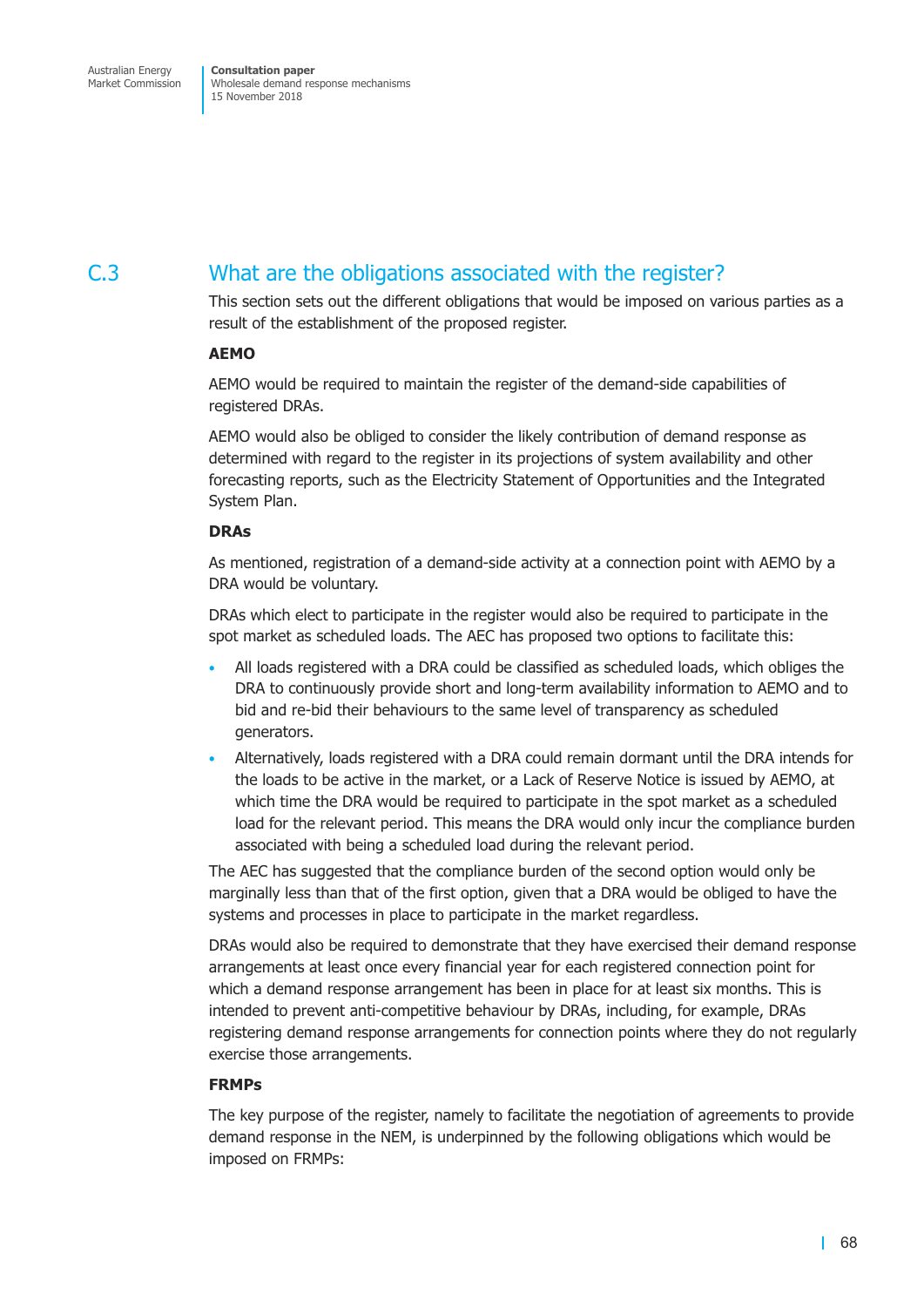- Where a customer who is already participating in demand response changes FRMP, the new FRMP would be required to accept the previous FRMP's DRA arrangements or negotiate changes to DRAs and associated agreements in good faith.
- Where a customer who is already participating in demand response intends to change demand response arrangements and has provided written notice of this intention to their FRMP, the FRMP would be required to negotiate changes to DRAs and associated agreements in good faith.
- Where a customer who is not participating in demand response intends to enter into a demand response arrangement and has provided written notice of this intention to their FRMP, the FRMP would be required to negotiate in good faith with prospective DRAs.

The AEC considers that this framework would provide greater certainty about the governance of demand response in the NEM compared to the status quo, particularly in relation to the continuity of demand response arrangements where a customer changes retailer, thereby increasing the incentive for DRAs to identify and engage with potential customers.

Conseqently, the AEC considers that this framework would overcome the barriers faced by third parties looking to facilitate wholesale demand response and result in greater amounts of demand side participation in the wholesale market.

However, the framework proposed by the AEC would only require FRMPs to negotiate demand response arrangements with DRAs in good faith. This would not impose any binding obligation on an FRMP to come to an agreement with a DRA following a negotiation. The FRMP would still retain the discretion to require changes to existing agreements or to not enter into a new demand response arrangement with a DRA. The proposal notes that:

- An FRMP would not be obliged to honour commitments made by the customer's previous FRMP to a DRA if doing so would be materially inconsistent with the new FRMP's business strategy, systems or processes.
- When negotiating revised arrangements with a new DRA, the FRMP would be entitled to consider material changes to its bargain with the customer, under the principle that the FRMP should be kept whole from any variation.

The AEC has proposed that any disputes arising from such negotiations be dealt with in accordance with the dispute resolution framework in Chapter 8 of the NER.

Where FRMPs and DRAs are able to negotiate a demand response agreement, the agreement would need to deal with certain issues prescribed by the NER and potentially the NERR, including, for example, the measurement of energy consumption, the activation of demand response and operational control over a customer's energy supply.

#### **AEMC**

The rule change proponents have suggested that the AEMC conduct a market review three years after the rule change takes effect to assess whether the new framework is working as intended.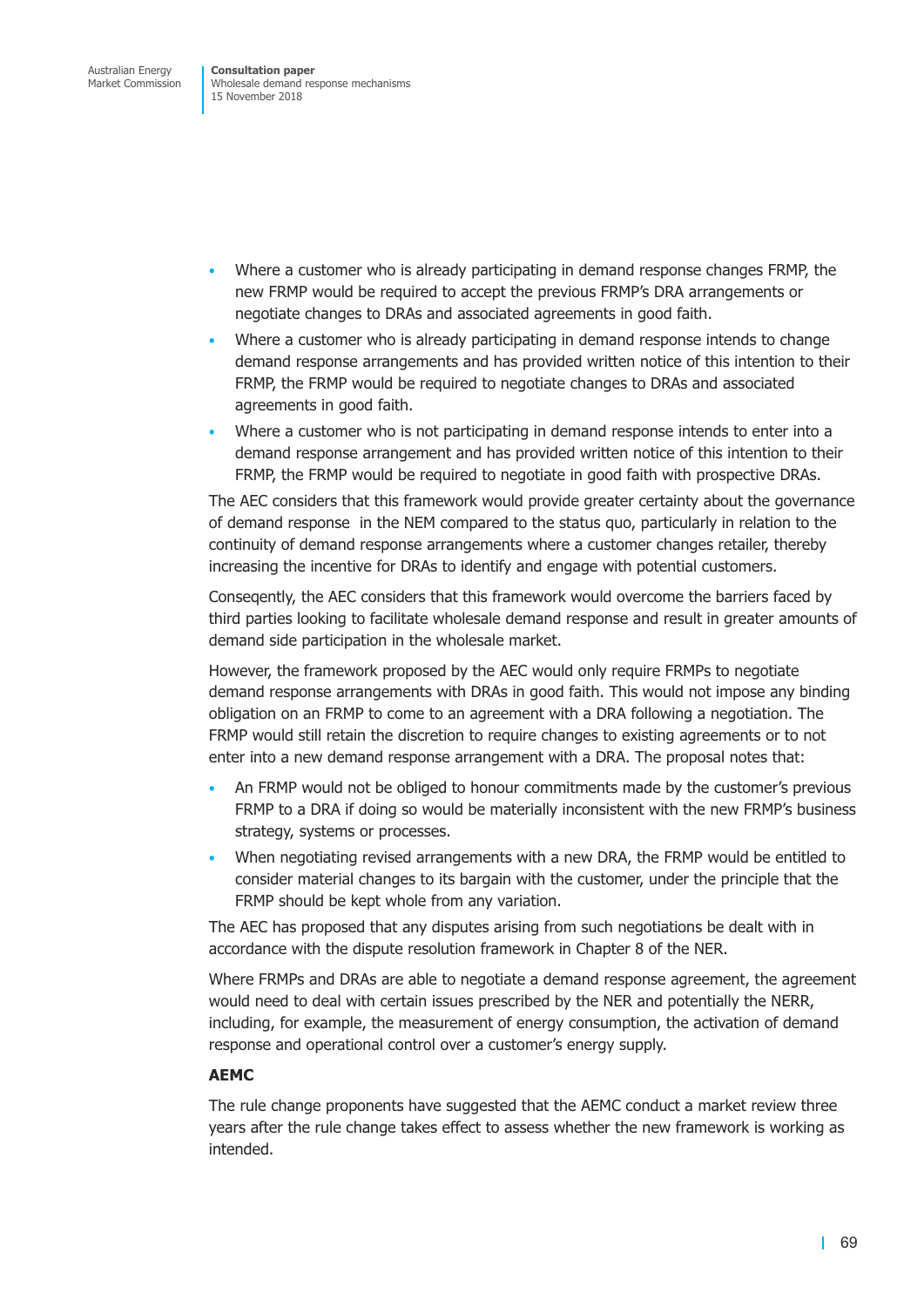#### QUESTION 23: WHOLESALE DEMAND RESPONSE REGISTER MECHANISM

- 1. What are stakeholder views on this option to facilitate demand response?
- 2. What do stakeholders consider the benefits of this option would be?
- 3. What do stakeholders consider to be the costs associated with this option?
- 4. Are there any implications (regulatory or otherwise) that are not raised in the discussion of this option?

## C.4 Extensions to AEC proposal

In its rule change request, the AEC noted that it expected a range of standardised contracts to be developed for different services, emerging from repeated market experience.<sup>80</sup> The Commission has extended this idea and proposed two alternative approaches that may facilitate the intent of the AEC's proposal while minimising some of the associated challenges. The Commission notes that these alternatives would also impose costs in implementation.

These alternative proposals both set out an obligation on retailers to offer a standard retail tariff, at prices determined by each retailer:

- a standing wholesale demand response offer
- a wholesale price pass through tariff.

These proposals may have the benefit of reducing the extent of some of the challenges associated with the wholesale demand response register. Namely, they may provide an avenue for a customer to change retailers and maintain a relationship with the incoming retailer that faciliates wholesale demand response but in a more transparent manner with lower transaction costs. Instead of relying on negotiations between the incoming retailer and the demand response aggregators, the consumer would be able to sign up to an established, standardised retail tariff offered by the incoming retailer and maintain the provision of wholesale demand response.

The two alternative proposals are set out in more detail below.

## **C.4.1 Standard wholesale demand response offer**

This section sets out a proposal which would build on the wholesale demand response register mechanism proposed by the AEC. In order to supplement the register and increase its utility, a standard contract could be developed which sets out the terms of engagement between a demand response provider, a retailer and a customer. Developing such a standard contract and making it available to these parties could reduce transaction costs and simplify the negotiation process where customers are changing retailers.

## **Overview of the proposal**

<sup>80</sup> AEC, *Wholesale demand response register mechansim - rule change request*, p. 4.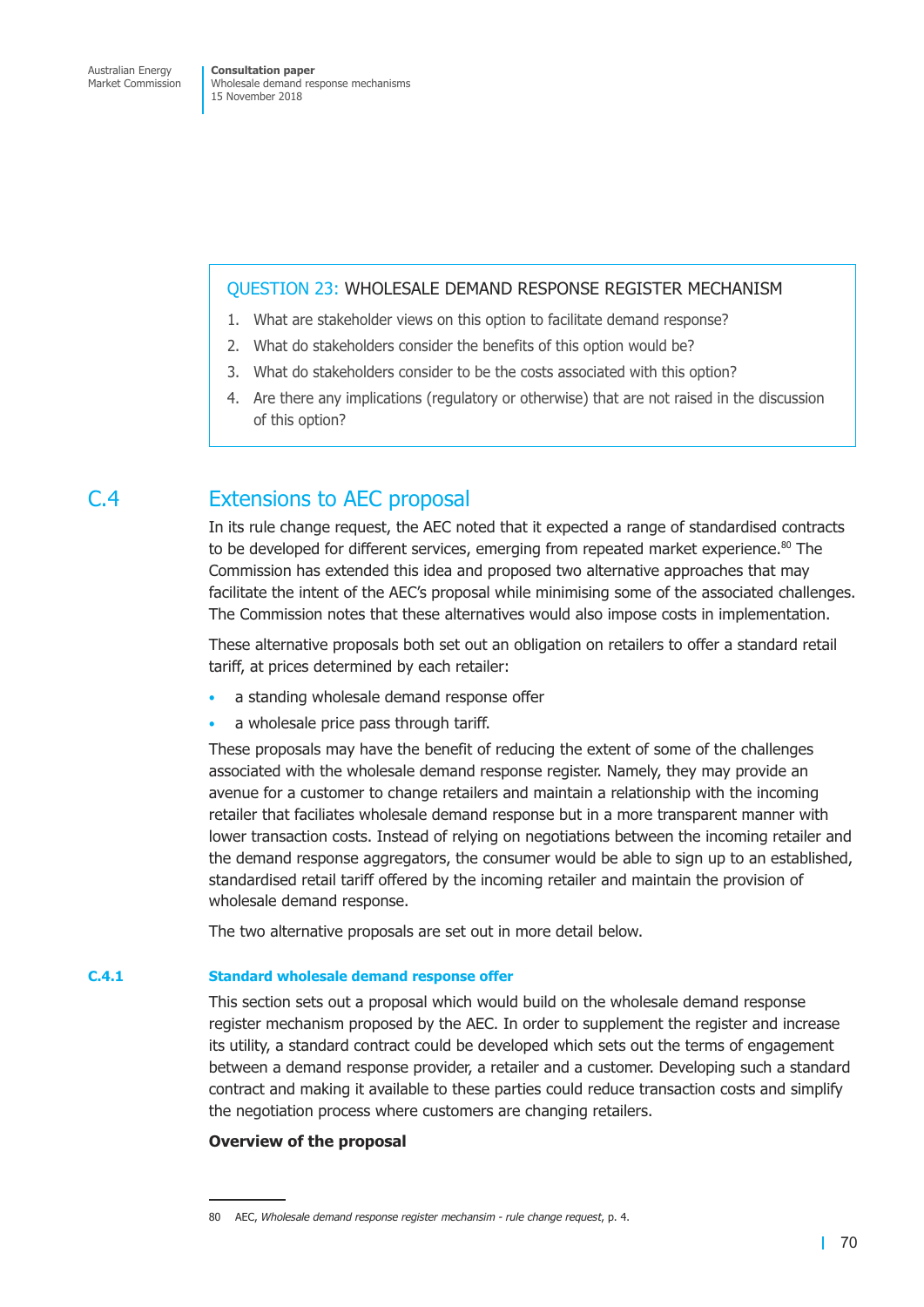There would be a number of relevant considerations in implementing this proposal, particularly in relation to the role of the standard demand response contract and the extent to which DRSPs and retailers have to offer demand response to customers in accordance with the standard contract. There is a spectrum of options available in this regard, ranging from mandating that retailers offer a specific form of demand response contract to customers and demand response providers, to simply making the standard demand response contract available as a tool to facilitate negotiations (without mandating its use or adoption). These options are discussed in more detail below:

- **1. Mandating that retailers must offer demand response contract to customers:** If a customer requests demand response arrangements on the standard terms and conditions the retailer would not be able to refuse the request. The standard demand response contract would therefore operate in a similar way to the model terms and conditions for standard retail contracts and deemed standard connection contracts, which are set out in Schedules 1 and 2 to the NERR. The standard demand response contract could also be periodically reviewed to assess whether changes to the terms and conditions are necessary. Retailers would still be able to make alternative demand response offers to customers (similar to market retail offers). A variation of this approach is currently being considered in the European Union (EU). The EU proposal seeks to ensure that electricity consumers are able to freely choose and change demand response aggregators, are entitled to a dynamic price contract and are able to engage in demand response. 81
- **2. Developing the standard demand response contract as a facilitatory tool:** No obligations would attach to the use of the standard demand response contract. The contract would be published as a tool to assist retailers, DRSPs and customers who wish to engage in demand response. However, these parties would also be free to negotiate different terms and conditions and the retailer would not be required to make an offer to the customer. Under this approach, the standard contract would likely be most useful for small customers, demand response providers and retailers who lack the resources of larger market participants.

The role of the standard demand response contract could also sit somewhere in between the above options. For example, the use of a standard contract could be a pre-requisite for participation in the wholesale demand response register.

#### **How the proposal would address the issues raised in the rule change requests**

This proposal could be implemented in conjunction with the wholesale demand response register proposed by the AEC. It would therefore address the issues raised in the AEC's rule change request, including third party demand response providers' concerns about the continuity of their arrangements with customers where the customer changes retailer, while also providing increased transparency of demand response arrangements and facilitating demand response for market participants that would benefit from the adoption of standardised terms and conditions.

<sup>81</sup> European Commission, Directive of the European Parliament and of the Council on the common rules for the internal market in *electricity*, 2016/0380, 30 November 2016.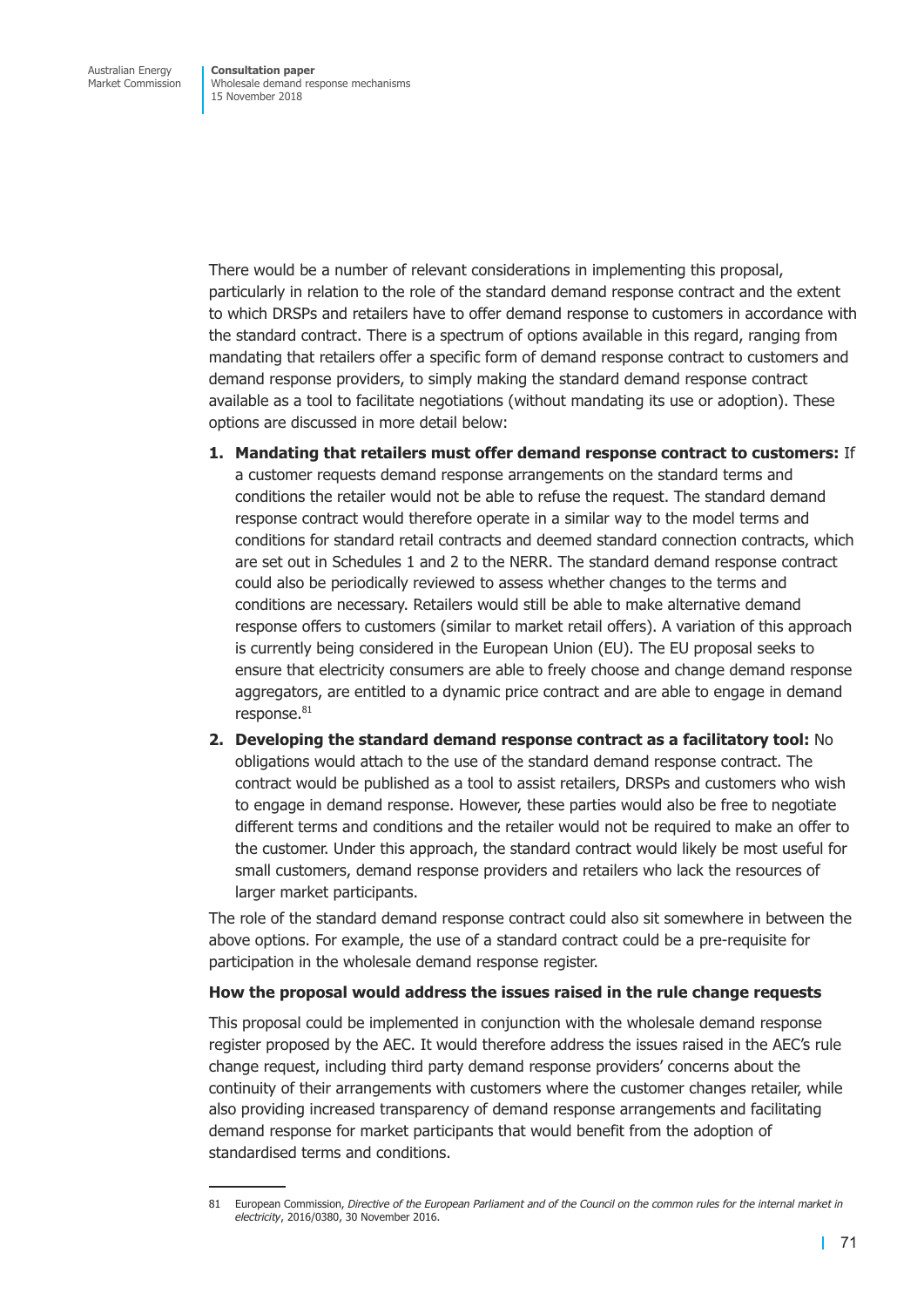#### **Impact on market participants**

The level of impact on market participants would depend on the approach taken to implementing the standard demand response contract and the extent to which its adoption by retailers is mandated (as discussed above).

Mandating that retailers offer demand response on the standard terms and conditions would impose implementation costs on all retailers. This approach may also incentivise competition between retailers in developing non-standard or "market" demand response offers.

Alternatively, developing the standard demand response contract purely as a facilitatory tool would be unlikely to have a significant impact on market participants, given that no obligations would attach to the standard contract.

#### **C.4.2 Mandatory wholesale price pass through offer**

This section sets out another proposal for how to facilitate wholesale demand response. Similar to the above proposal, this would require each electricity retailer to offer retail contracts that directly pass through the wholesale cost of electricity.

This proposal would provide consumers with greater opportunity to self-manage the wholesale market risk, regardless of the retailer they have elected to engage with. If they wanted to, consumers would then be able to engage a third party to help them manage this risk through various means, including demand response.

#### **Overview of the proposal**

The proposal would require each retailer to offer a tariff that passes through the real time wholesale electricity price. The retail tariff would also encompass all the other components of a retail bill, including (but not necessarily limited to):

- network charges
- environmental charges
- costs associated with maintaining consumer protections
- costs associated with meeting prudential requirements
- the retailer's margin.

There would be no obligation on a consumer to sign up to this spot-price pass through tariff. However, it would allow consumers to opt to self manage the wholesale market risk in the wholesale market or outsource this to a third party. It would also allow consumers to change retailers, or remain with a preferred retailer, and maintain access to price signals in the wholesale market.

Retailers would still need to cover prudential arrangements, consumer protections and billing and settlement functions. Retailers would be able to do so in a manner that is consistent with their current approach but would also do so in a way that minimises the cost of providing these services.

This proposal would effectively allow consumers to unbundle management of variable wholesale prices from the other functions traditionally undertaken by a retailer. It would allow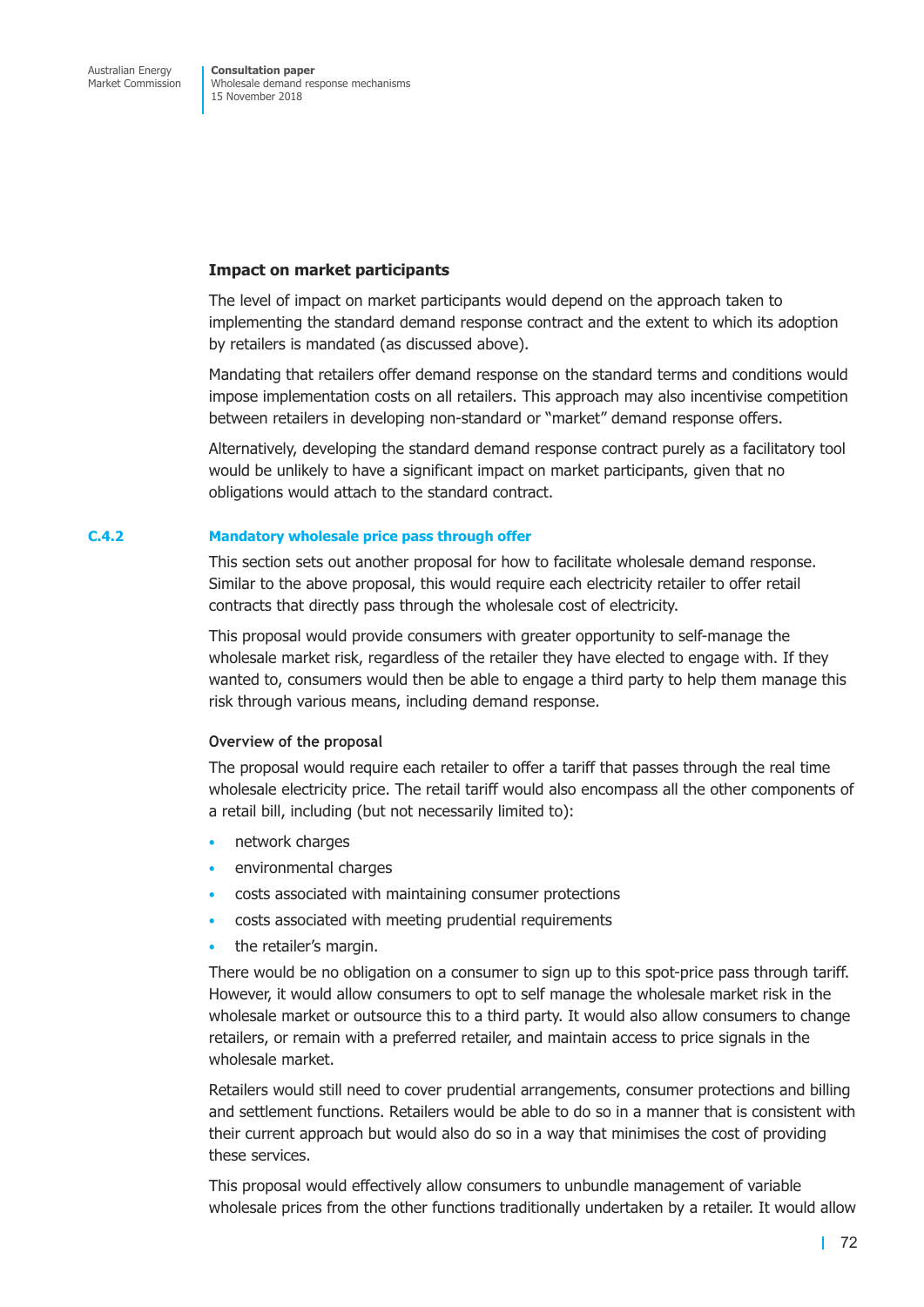for multiple approaches to managing risk management for consumers, including but not limited to:

- undertaking wholesale demand response
- utilising embedded generation
- the use of financial products.

#### **How the proposal would address the issues raised in the rule change requests**

This proposal would provide all consumers with the opportunity to unbundle the management of wholesale price risks associated with participating in the wholesale market from the other functions traditionally undertaken by a retailer. Broadly, this would result in consumers entering into one of two types of arrangements with their retailers:

- consumers that elect to have retailers supply their energy at a price that does not reflect the real time changes in the wholesale price, and for whom the retailer plays the traditional risk management role
- consumers that elect to manage the volatility of the wholesale price either by themselves or through a third party, and for whom the retailer plays the remaining non-risk management roles currently traditionally undertaken by a retailer.

This proposal would not necessarily improve the transparency of wholesale demand response. This could partially be addressed through AEMO's demand side participation portal or through a separate mechanism to elicit price responsive intentions from currently unscheduled demand side resources.

We also note that it is possible under the current arrangements for retailers to offer wholesale price pass through. Amber Electric and Flow Power are two examples of retailers that offer wholesale price pass through (more detail on this is provided in chapter 5).

#### **Impacts on market participants**

This proposal would impose some implementation costs on retailers. Retailers would need to develop billing and settlement systems that facilitate spot price pass through arrangements.

It would also facilitate retail competition for services outside wholesale price risk management. For example, retailers would compete for customers on their ability to provide remaining the suite of retail services.

This proposal would also lead to increased demand for third parties with the ability to manage wholesale exposure for consumers. This would include parties who are equipped to undertake wholesale demand response, but also parties who offer services through embedded generation or derivative products.

## QUESTION 24: STANDARD WHOLESALE DEMAND RESPONSE OFFER AND MANDATORY WHOLESALE PRICE PASS THROUGH OFFER

(a) What are stakeholder views on these options to facilitate demand response?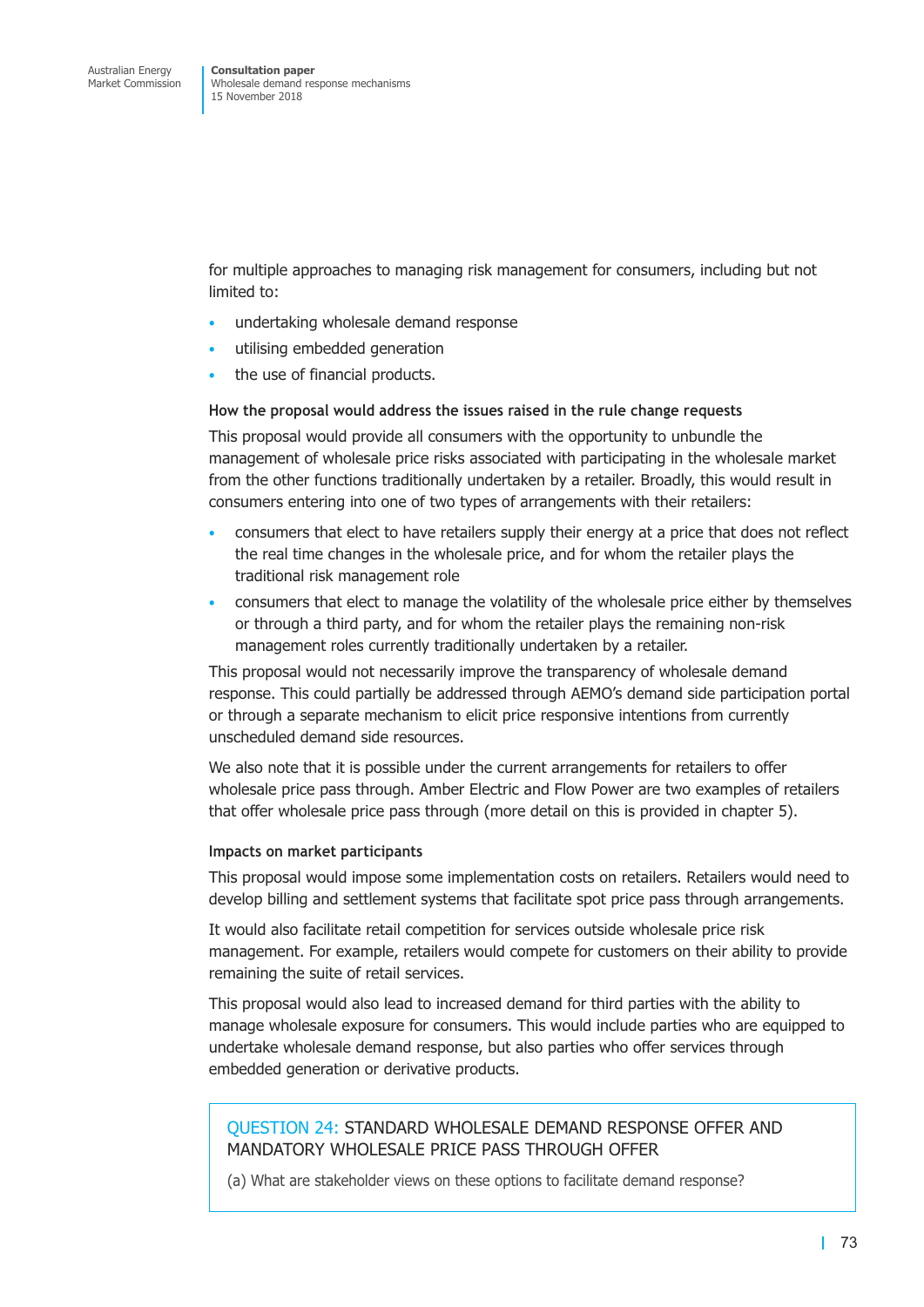(b) Do stakeholders consider these options to be preferable to a wholesale demand response register?

(c) Do stakeholders consider these options to be complementary to a wholesale demand response register?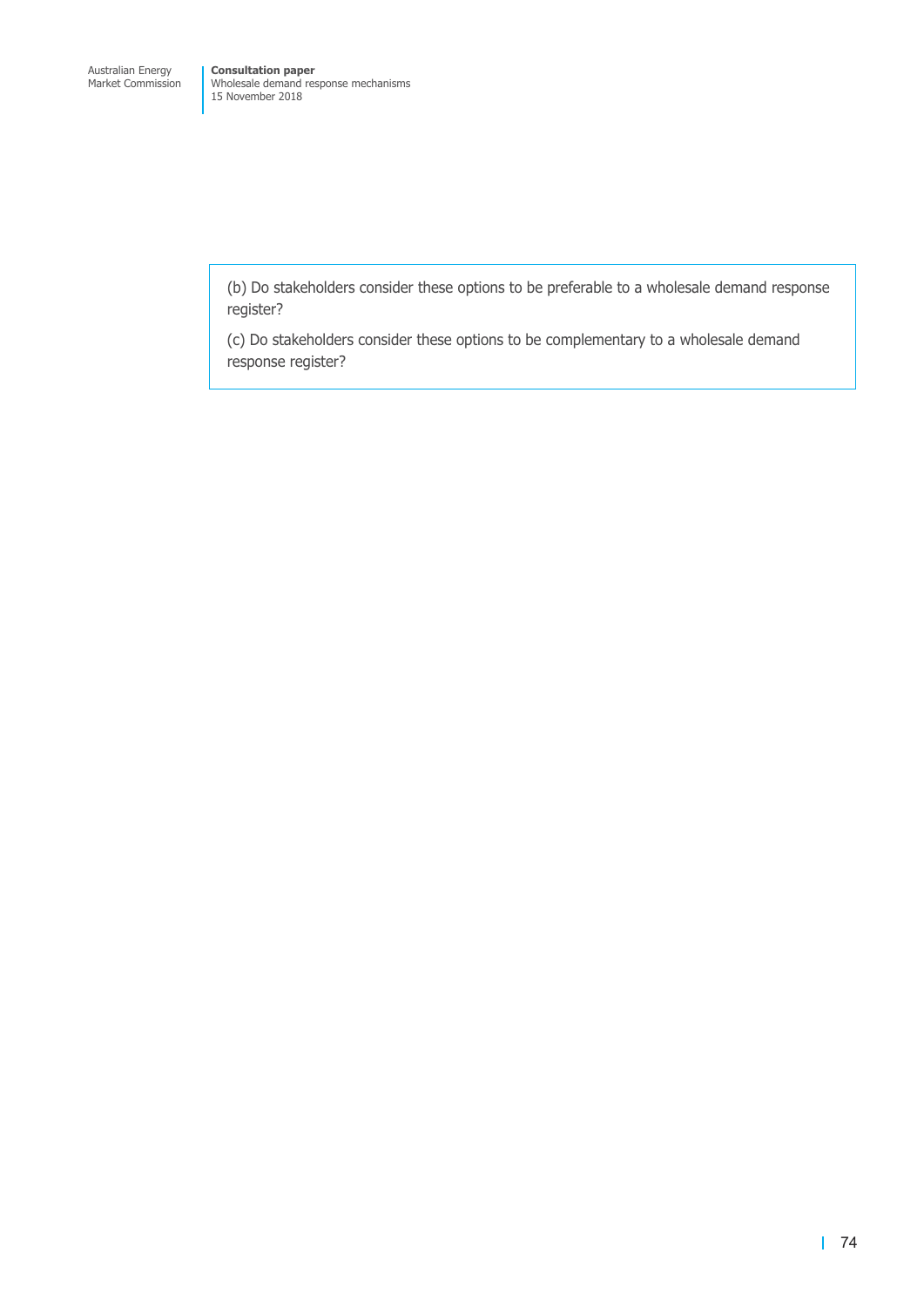# D LOAD SHEDDING COMPENSATION MECHANISM

This appendix introduces and explores another possible option that may help to incentivise an efficient level of demand response, and so promote the long term interests of consumers with regard to the price and reliability of electricity.

The Commission considers this mechanism could complement other changes to the regulatory framework to enable consumers to undertake demand response. We are seeking stakeholder views on this mechanism.

The "load shedding compensation mechanism" (LSCM) would require retailers to provide compensation to their customers (i.e. end consumers) in the event that those customers are involuntarily load shed because there is insufficient generation to meet demand. In turn, this would place more of the risk of load shedding in the hands of retailers rather than consumers, who may be better placed to manage that risk (through, for example, contracting for additional generation capacity or demand response). In turn, less reliance may need to be placed on the RERT to manage reliability, replacing a risk for retailers which is currently unhedgable with a risk which is hedgable through existing NEM and contract market mechanisms.

This appendix discusses:

- the possible issues that the LSCM is attempting to address
- how the LSCM might address those issues
- some details of how the LSCM might work in practice
- links between the LSCM and the proposed wholesale demand response mechanism
- possible benefits and issues of the LSCM.

# D.1 Possible issue due to the allocation of the risk of load shedding

Retailers typically enter into retail contracts with end consumers for the delivery of an unknown quantity of electricity at a price which does not vary dynamically with the wholesale market spot price.<sup>82</sup> As a result retailers take spot price risk, arising from the difference between the spot price (highly variable) and the retail price (typically largely fixed). Retailers then manage this risk by entering into financial hedging contracts (or vertically integrating) with generators or demand respond providers (or financial intermediaries). In turn, these entities manage the risk of their own contractual positions through the physical provision of generation or demand response. As described in the reliability frameworks review, the financial contract market is therefore a crucial mechanism through which generation and demand response capacity is provided and hence a reliable supply of electricity is delivered to consumers. 83

<sup>82</sup> While fixed price retail contracts are typical, particularly for residential and other small consumers, not all customers have this type of arrangement. All customers, particularly large customers, can and do enter into retail contracts where the price varies dynamically, for example spot price pass through contracts.

<sup>83</sup> AEMC, *Reliability frameworks review - final report*, July 2018 pp. 16-17; *Reliability frameworks review - interim report*, December 2017, pp. 79-100.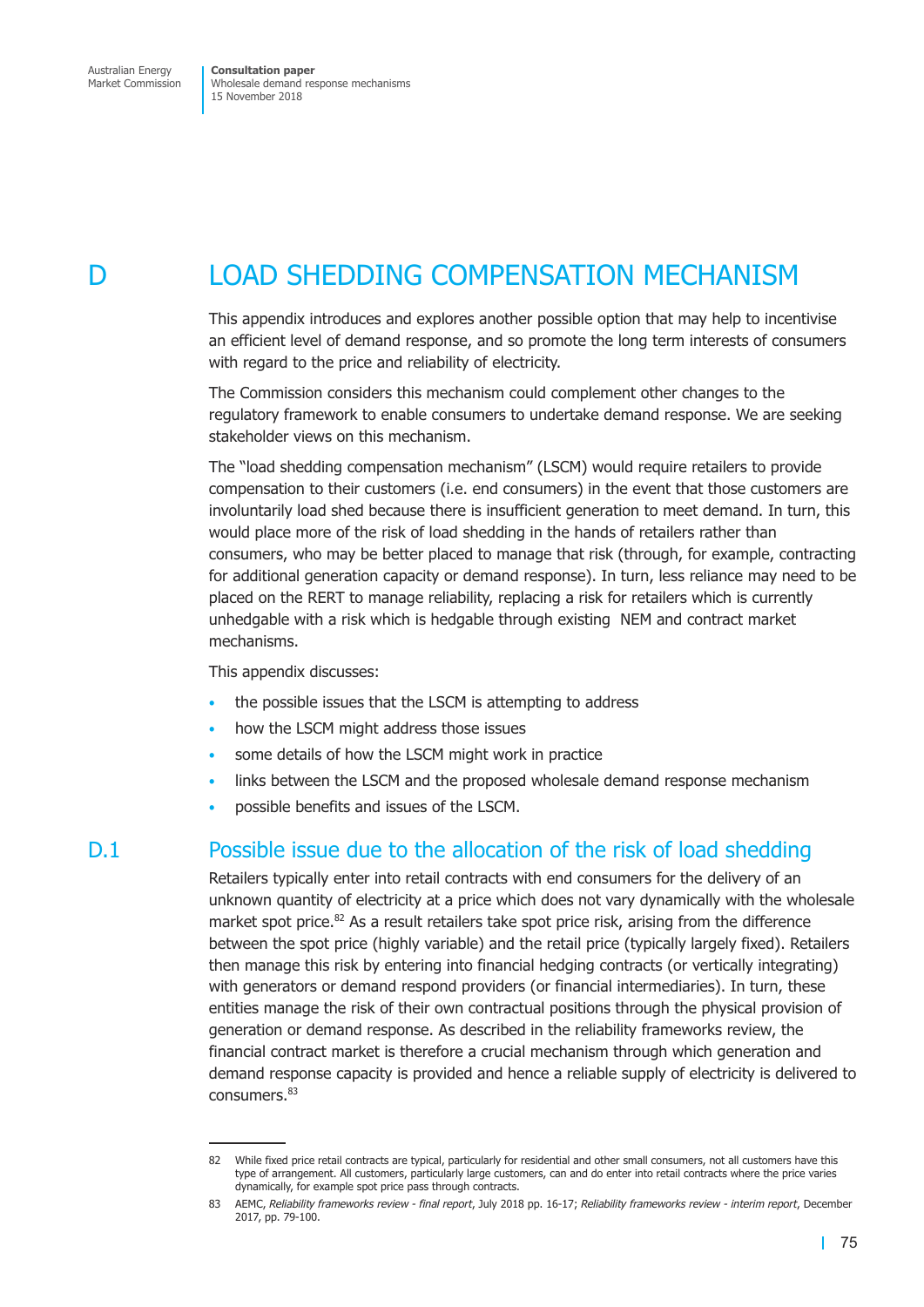No electricity system can guarantee that there will be zero unserved energy (USE), as this would require sufficient generation to be available at all times to meet any conceivable level of demand. Instead, the NEM has a reliability standard of a maximum expected USE in a region of 0.002% of the total energy demanded in a region for a given financial year. <sup>84</sup> The Reliability Panel then recommends the appropriate level for the market price cap and other reliability settings with regard to that standard. The market price cap limits retailers' and generators' spot price exposure, and so limits their incentives to contract for, and invest in, generation capacity.

When load shedding occurs for reliability reasons,<sup>85</sup> the spot price rises to the market price cap, <sup>86</sup> but retailers are not liable for the electricity that would otherwise have been consumed by their customers. Consumers, not retailers, bear the risk of load shedding for reliability reasons through the loss of value that they would otherwise derive from the consumption of electricity (e.g. not being able to produce widgets or heat homes).

Retailers take account of their expected exposure to the spot price when determing their contractual positions.<sup>87</sup> Retailers are not exposed to the spot price for load that is shed. This in turn may be resulting in inefficent under contracting for demand response or generation because retailers may have a financial incentive to hedge only their expected exposure (ie, the expected load served) rather than the level of demand including USE. By not contracting for as much generation or demand response than would otherwise be the case, the overall level of reliability may be inefficiently reduced.

# D.2 How the LSCM addresses this issue

Under the LSCM, in the event of involuntary load shedding as a result of reliability issues (i.e. a lack of supply to meet demand), retailers would be exposed to the volume of load that it would otherwise have purchased, at the market price (the MPC).<sup>88</sup>

This would shift risks of load shedding from consumers to retailers, who may be better placed to manage it than end consumers because they are better able to participate in risk management activities such as entering into financial contracts with generators or demand response providers. In order to manage these risks, it is likely that retailers would choose to contract more with generators and demand responders to manage the risk, which lessens the probability of load shedding since there would be more resources avaliable in the market.

Since the risks of load shedding would now be on retailers, there would be additional costs placed on these parties through having to enter into more contracts. As a consequence of the increased cost of entering into additional hedging contracts, it might be expected that retail prices go up if the reliability settings such as the market price cap remain unchanged. It may

<sup>84</sup> NER, clause 3.9.3C.

<sup>85</sup> The Commission notes that the significant majority of unserved energy experienced by consumers is caused by outages in the networks supplying consumers. Based on Commission analysis, only 0.23% of all supply interruptions between 2007-08 and 2016-17 resulted from reliability related events.

<sup>86</sup> NER, clause 3.9.2(e)(1).

<sup>87</sup> The retailer reliability obligation, if implemented, would also require retailers to hold contracts or invest directly in dispatchable energy or demand response to meet demand.

<sup>88</sup> Clause 3.9.2(e)(1) of the NER.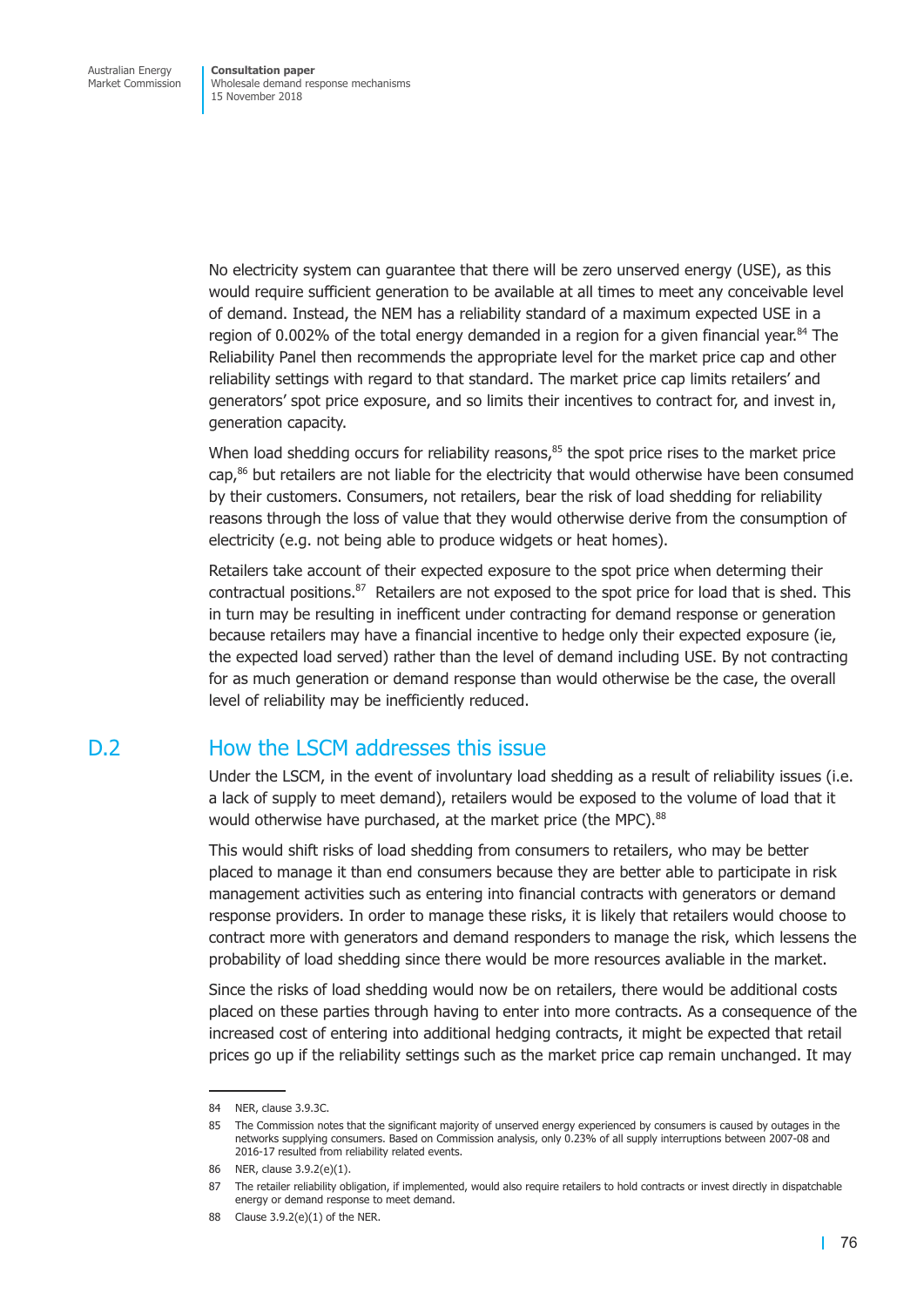therefore be appropriate that the market price cap is reduced, to counteract this effect, with the intent of reducing prices for any given level of reliability.

### QUESTION 25: ISSUE ADDRESSED BY LSCM

(a) Do stakeholders agree that reliability related load shedding inefficiently allocates risks to end consumers? Does the proposed LSCM address this issue?

(b) Would a LSCM facilitate greater levels of wholesale demand response?

## D.3 How the LSCM might work in practice

In the event of reliability related load shedding, a baseline would be used to determine the amount of electricity expected to be consumed by a consumer were it not for the load shedding. As with wholesale demand response mechanism, estimating the baseline would be key challenge, although arguably it would be less challenging for the LSCM because:

- end consumers are unlikely to attempt to manipulate the baseline for the unlikely prospect that their load is shed
- it may not be necessary to determine the amount that would have been consumed by each individual consumer whose load is shed. Instead, it may be appropriate to estimate the total shed behind a feeder. However, unless consumers were provided with an averaged level of compensation, individual baselines may be required to apportion the compensation to individual consumers.

Retailers would be settled on the baseline quantity of electricity, at the spot price (MPC). The actual amount of electricity delivered multipled by the spot price (MPC) would go to generators (as is the case currently), while the difference between the actual and baseline amount multiplied by the spot price (MPC) would be provided to the end users whose load was shed, perhaps through a reduction in the next bill from their retailer. <sup>89</sup> Each consumer behind a particular feeder might be compensated the average amount related to that feeder, or a more sophisticated division of compensation could be used.

The LSCM would not compensate consumers for non-reliability related outages such as outage resulting from network failures. Non-reliability related outages constitute the vast majority of supply interruptions experienced by consumers.

## D.4 Relationship to proposals set out in the rule change requests

In effect, the LSCM is a compulsory payment to customers in the event of reliability related load shedding. It would operate in a manner that has some similarities to the wholesale

<sup>89</sup> Strictly, the consumer should continue to pay the retail tariff for the energy it did not consume. The *net* compensation per unit of electricity not delivered would therefore be the difference between the market price cap and the retail tariff. Given the market price cap is several orders of magnitude greater than a typical retail tariff, the net level of compensation is likely to be considerable. The AEMC crudely estimates approximately \$10/peak-half-hour for a typical household.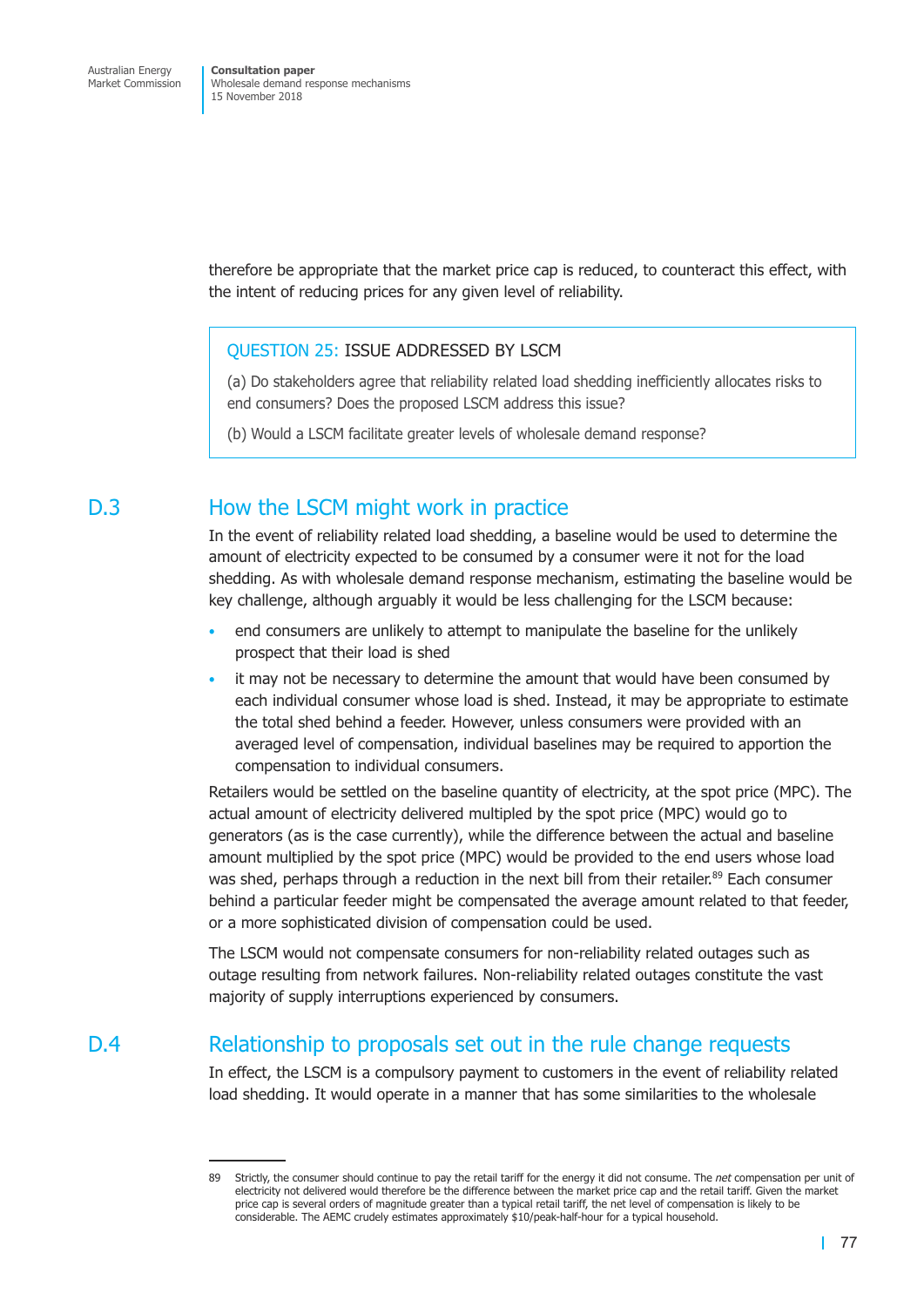<span id="page-84-0"></span>demand response mechanism. A comparison of the two options is provided in [Table](#page-84-0) D.1, with differences highlighted in bold.

| <b>WHOLESALE DEMAND REPONSE</b><br><b>MECHANISM</b>                                                                                       | <b>LSCM</b>                                                                                                                        |
|-------------------------------------------------------------------------------------------------------------------------------------------|------------------------------------------------------------------------------------------------------------------------------------|
| A regulatory body estimates the demand that<br>would have occurred were it not for the<br><b>voluntary</b> demand response (the baseline) | A regulatory body estimates the demand that<br>would have occurred were it not for the<br>involuntary load shedding (the baseline) |
| Payment made by retailer to demand                                                                                                        | Payment made by retailer directly to                                                                                               |
| response providers (customers or their                                                                                                    | involuntary load shed consumers equal                                                                                              |
| agents), equal to spot price times the                                                                                                    | to spot price (equal to MPC) times the                                                                                             |
| difference between actual and baseline                                                                                                    | difference between actual and baseline                                                                                             |

#### **Table D.1: Comparison of LSCM and the wholesale demand response mechanism**

As noted earlier, this LSCM proposal may complement the intent of the demand response proposals and provide greater incentives for retailers to undertake wholesale demand response where it is efficient to do so.

## D.5 Possible benefits and issues of the LSCM

As noted above, the LSCM provides an incentive for retailers to manage the risk of load shedding. By managing the risk better than end consumers, this may deliver a more efficient level of generation and demand response and so a more efficient level of reliability, or allow for a reduction in prices for a given level of reliability. This would be consistent with the NEO: the long term interests of consumers, in this case with respect to the price and reliability of electricity.

There are a number of possible issues with the LSCM that would need to be carefully considered. These include:

- As is the case with the wholesale demand response mechanism, errors in the baseline would result in inefficient incentives for retailers, although there may be a lower risk of systemic bias in LSCM baselines compared to demand response baselines.
- It would have to be possible to accurately distinguish between load shedding as a result of wholesale market reliability and other causes of load shedding, such as network outages or system security events. Retailers should not be liable for any risks that they themselves cannot manage.
- In the current arrangements, there is nothing stopping retailers providing compensation to end consumers in the event of load shedding. Arguably, provided the retail market is sufficiently competitive, retail offerings which provide compensation in the event of load shedding should emerge, to the extent that consumers value it and are willing to pay for it through an increase in tariffs. This would suggest a regulatory solution to this issue may not be necessary.